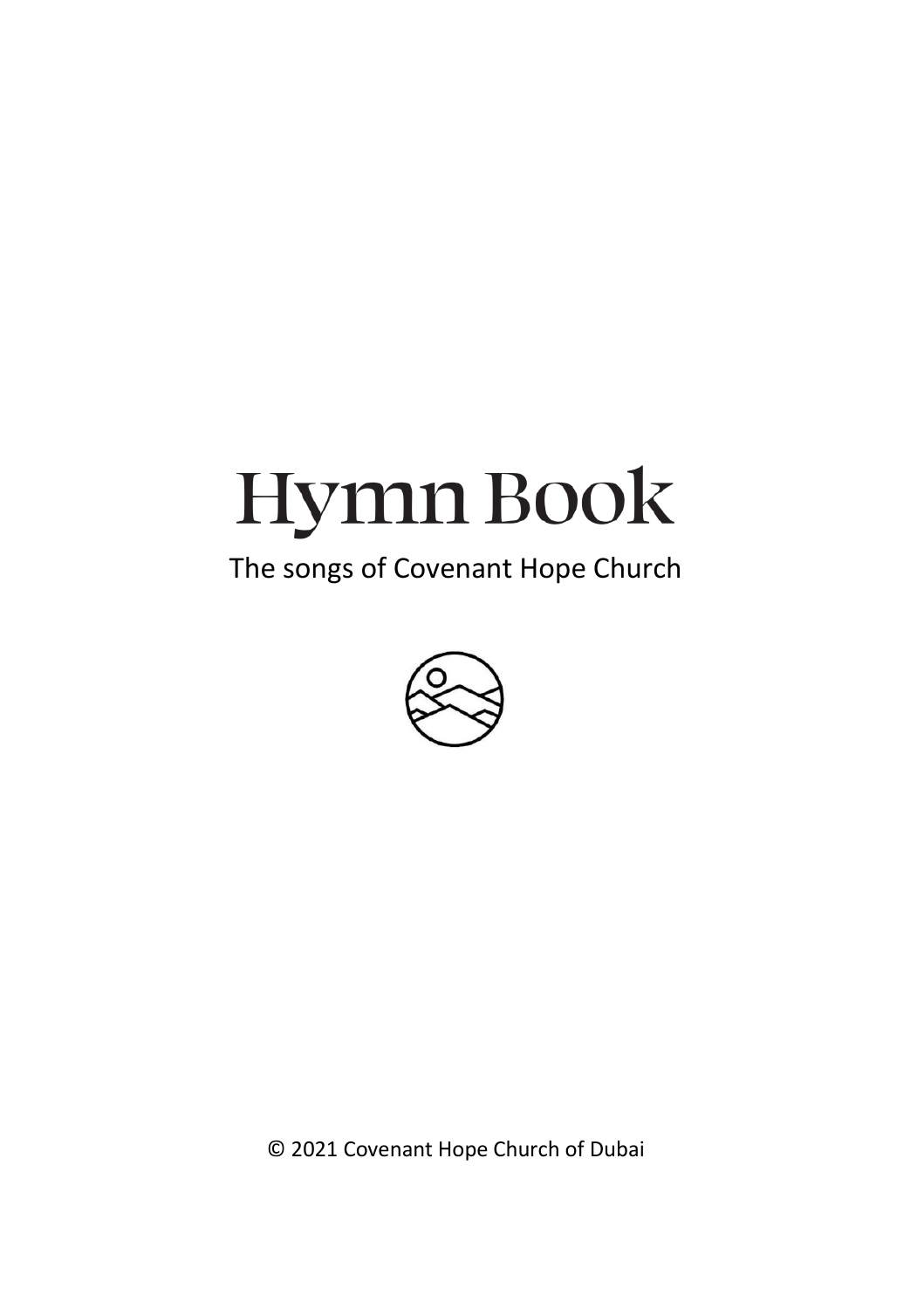#### **CONTENTS**

| Come Behold the Wondrous Mystery  20      |  |
|-------------------------------------------|--|
|                                           |  |
|                                           |  |
|                                           |  |
|                                           |  |
|                                           |  |
| From the Squalor of a Borrowed Stable  26 |  |
|                                           |  |
|                                           |  |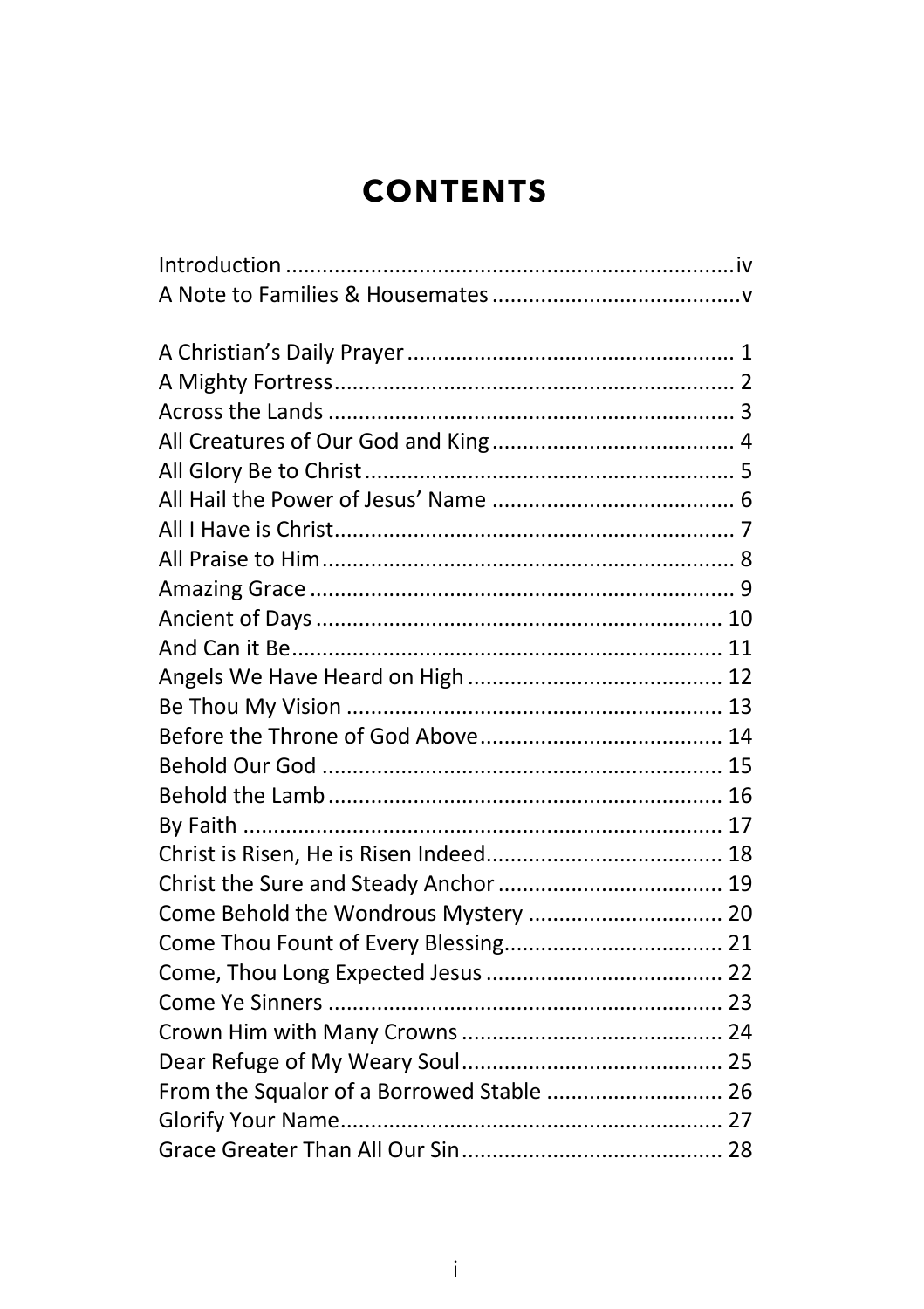| Jesus Friend of Sinners (His Forever)  46    |  |
|----------------------------------------------|--|
|                                              |  |
|                                              |  |
|                                              |  |
|                                              |  |
|                                              |  |
|                                              |  |
|                                              |  |
|                                              |  |
| Lord from Sorrows Deep I Call (Psalm 42)  55 |  |
|                                              |  |
|                                              |  |
|                                              |  |
|                                              |  |
|                                              |  |
|                                              |  |
|                                              |  |
|                                              |  |
|                                              |  |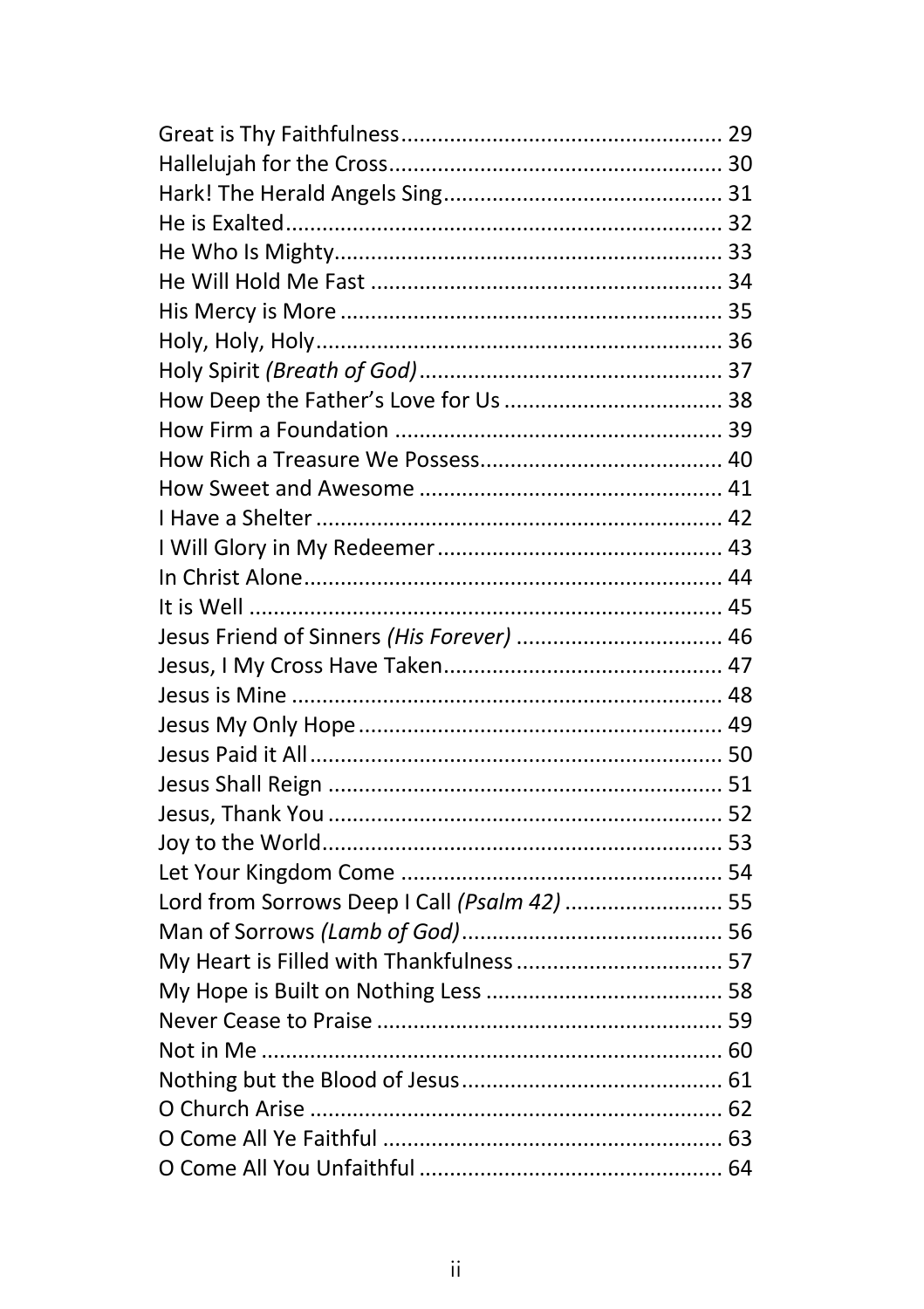| Praise God From Whom All Blessings Flow 77 |  |
|--------------------------------------------|--|
|                                            |  |
|                                            |  |
|                                            |  |
|                                            |  |
|                                            |  |
|                                            |  |
|                                            |  |
|                                            |  |
|                                            |  |
|                                            |  |
|                                            |  |
|                                            |  |
|                                            |  |
|                                            |  |
|                                            |  |
|                                            |  |
|                                            |  |
|                                            |  |
|                                            |  |
|                                            |  |
|                                            |  |
|                                            |  |
|                                            |  |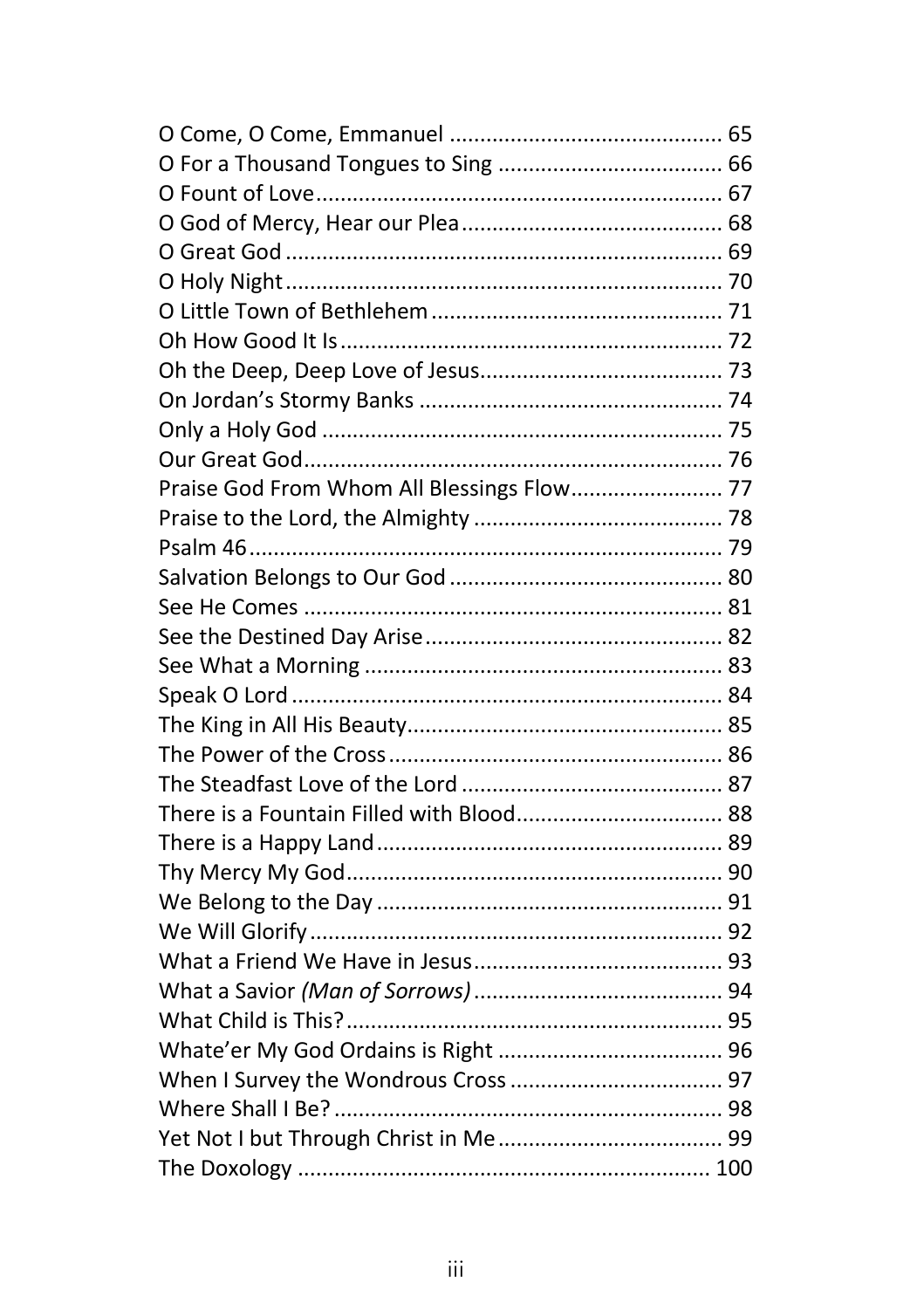## <span id="page-4-0"></span>**INTRODUCTION**

The songs in this hymn book are the songs sung in the weekly gathering of Covenant Hope Church. We hope that collecting them all in this book helps you in your personal and family devotions, and we pray that these words and melodies encourage you towards Christ.

Like the verse on the cover says, when we sing, we actually have two audiences. We direct our praise to God in our singing, and at the same time we address one another. Colossians 3:16 adds that singing the words of Christ teaches and admonishes us in all wisdom. So, when we sing songs to God, we are simultaneously worshiping God and teaching one another.

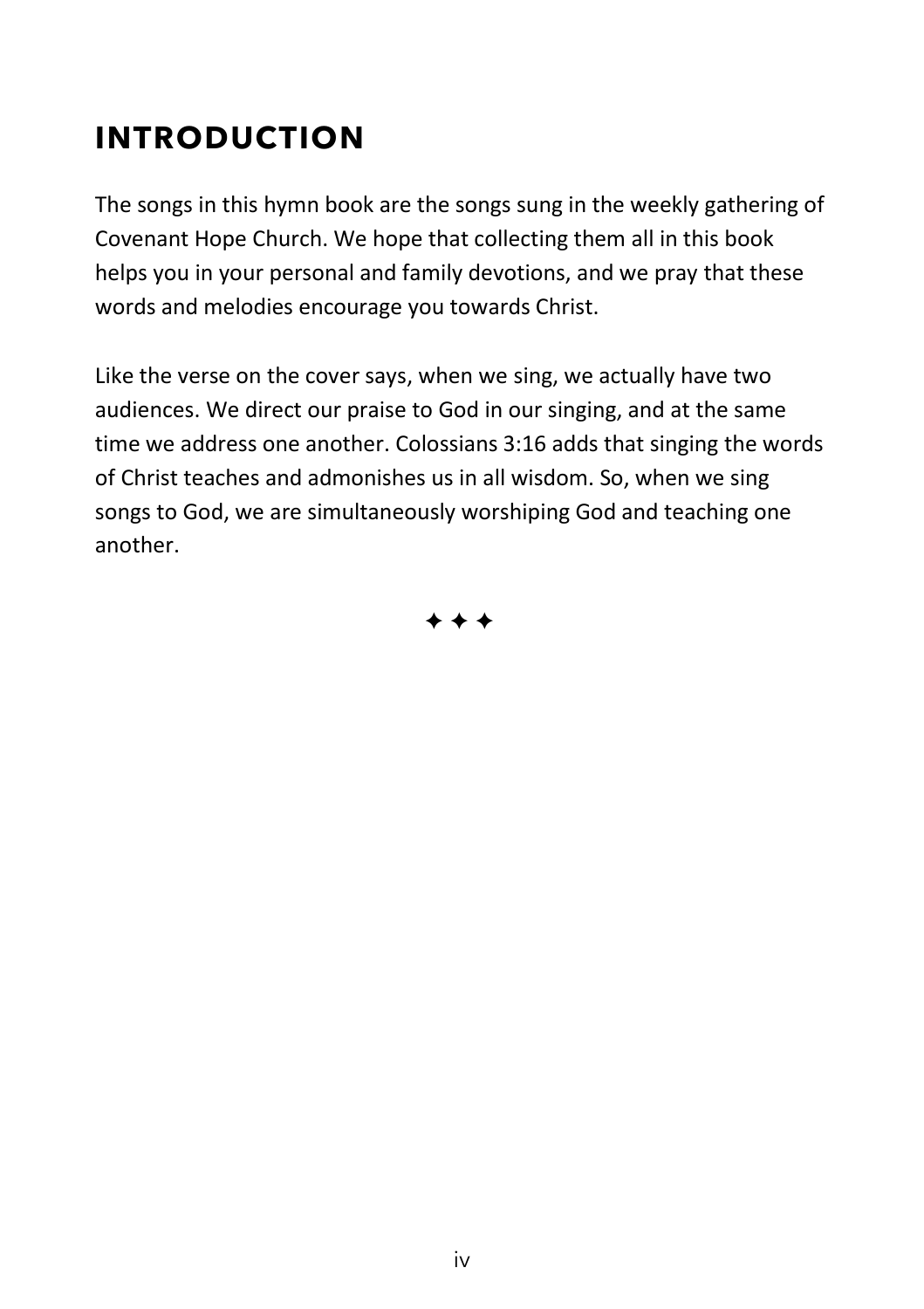## <span id="page-5-0"></span>**A NOTE TO FAMILIES & HOUSEMATES**

This book can serve as a resource for households to use together in "family worship" or "family devotions". Family worship is exactly what it sounds like, a family worshipping God together. It is an opportunity for housemates or family members to turn their eyes together towards God and his word.

On Family Worship, Donald Whitney says: "Having your family in a Christexalting gospel-centered, Bible-teaching local church is crucial to Christian parenting. But it is not enough for conveying to *your* family all you want to teach them about God and *your* beliefs." In other words, we spend the vast majority of our time throughout the week apart from our church, and it is spiritually wise for us (and our children) to worship God daily in our homes together. More importantly, God *deserves* to be worshipped like this.

Even though there are no direct commands in Scripture to "do family worship", there are plenty of reasons to do so throughout the Bible. We could turn to Deuteronomy 6:6-7, Psalm 78:5-7, Acts 2:42, Ephesians 6:4, or 2 Timothy 3:15 (just to name a few). In Joshua 24:15, Joshua is speaking to Israel, and he asks them to choose who they will serve–the God of their fathers or gods of a foreign land. Then he declares "as for me and my house, we will serve the Lord." Family worship is one way that we can carry out Joshua's aim here. It is a way to draw a line in the sand between your household and the world outside.

Family worship typically consists of reading scripture, praying, and singing (or "read, pray, sing" for short), and the head of the household guides the family through these simple steps. Reading could simply be reading a single verse, or it could mean studying a chapter. The point is to get in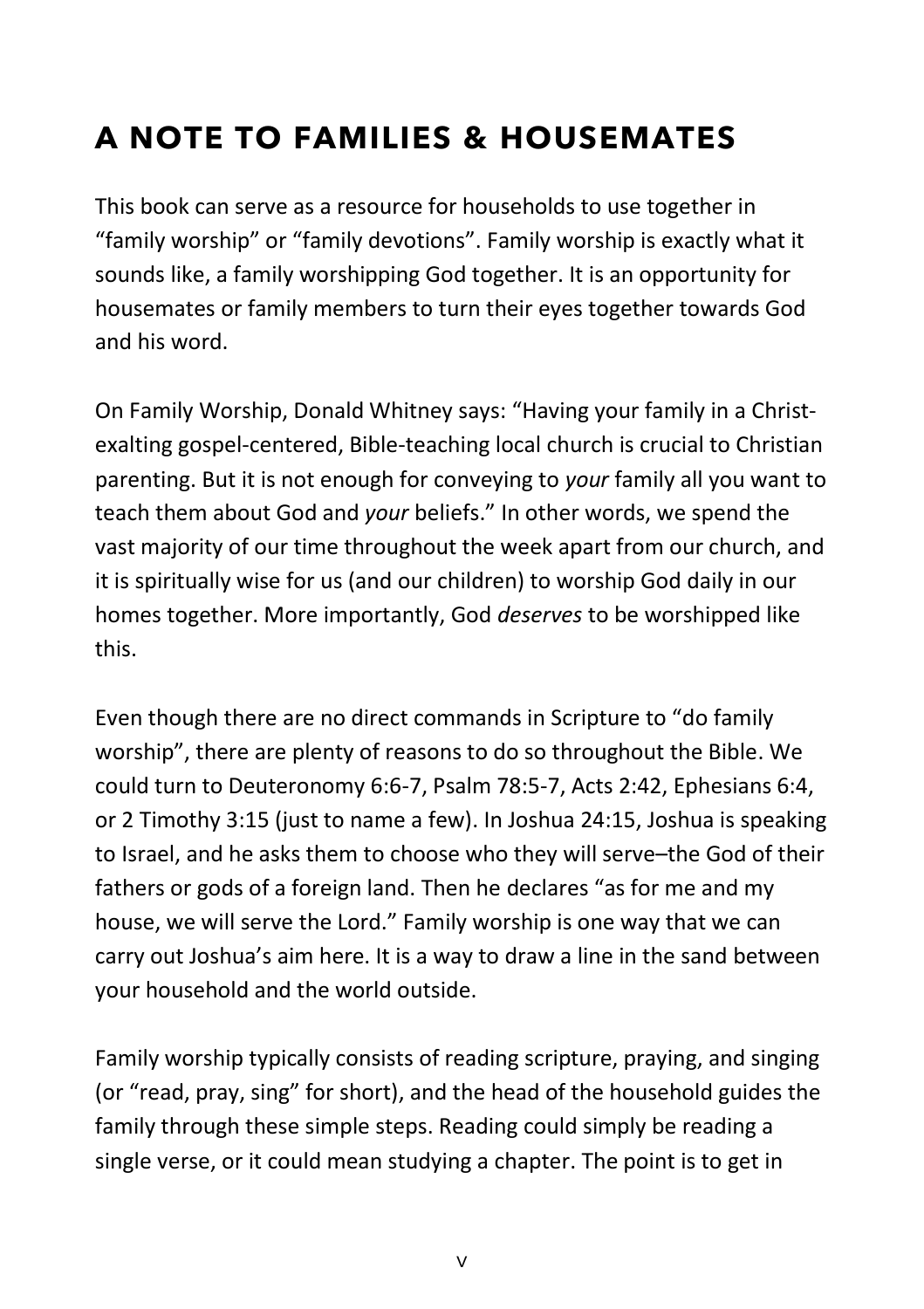God's word together. Praying may include praying through applications of what was read, praying about current issues facing you or your family, or praying for other church members using the directory. Singing usually means picking one song, or even a single stanza, to sing together (that's where this hymn book comes in handy!). As for regularity in your Family Worship, that's up to you. "Regular" could mean daily or once a week.

✦ ✦ ✦

#### **TIPS FOR FAMILY WORSHIP**

- **Keep it simple.** Remember that you're not aiming for perfection. Your aim should be regular, meaningful interaction. The routine will pay dividends even if individual meetings feel dry.
- **Stick to a plan.** You could choose to follow what the church is preaching or studying, a different reading plan, or just something relevant to your family. A plan takes away the burden of choosing what to read each time you gather.
- **Find a time that works for** *you.* Brief is often better (10-15 minutes), but the time of day is not the most important part. Many families prefer mealtimes when the family is naturally gathered already.
- **Sing what's familiar first.** For those who didn't grow up singing at home, this part can feel a little awkward. If someone has a musical gift, then perhaps they can lead this part. As you get more comfortable, try singing new songs.
- **Just do it.** Once again, perfection is not the aim, and bumps on the road are okay.

For further reading on this topic, see Donald Whitney, *Family Worship* (Wheaton, IL: Crossway, 2019).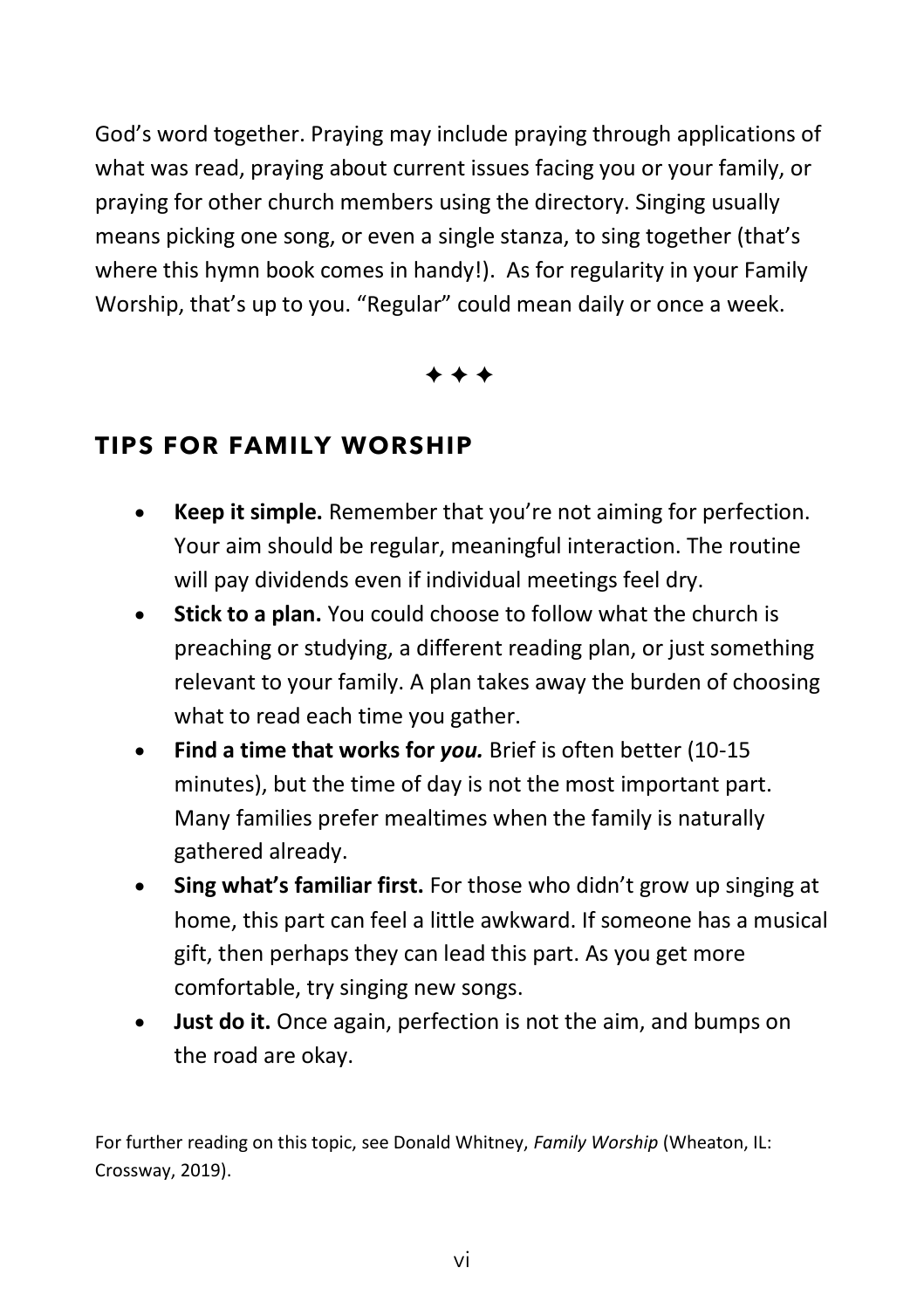## <span id="page-7-0"></span>**A Christian's Daily Prayer**

As morning dawns and day awakes, To You I bring my need O gracious God, my source of strength, In You I live and breathe Each hour is Yours by wisdom planned, Each deed empowered by sovereign hands Renew my spirit, help me stand; Be glorified today

As day unfolds, I seek Your will In all of life's demands And though the tempter tries me still, I cling to Your commands Let every effort of my life Display the matchless worth of Christ Make me a living sacrifice; Be glorified today

As sun gives way to darkest night Your Spirit still is here And though my strength fades like the light New mercies will appear I rest in You; abide with me Until our trials and suffering Give way to final victory Be glorified, today

*I rest in You; abide with me Until our trials and suffering Give way to final victory Be glorified, today Be glorified, I pray*

*Matt Merker / Dave Fournier / Joran Kauflin (2017)*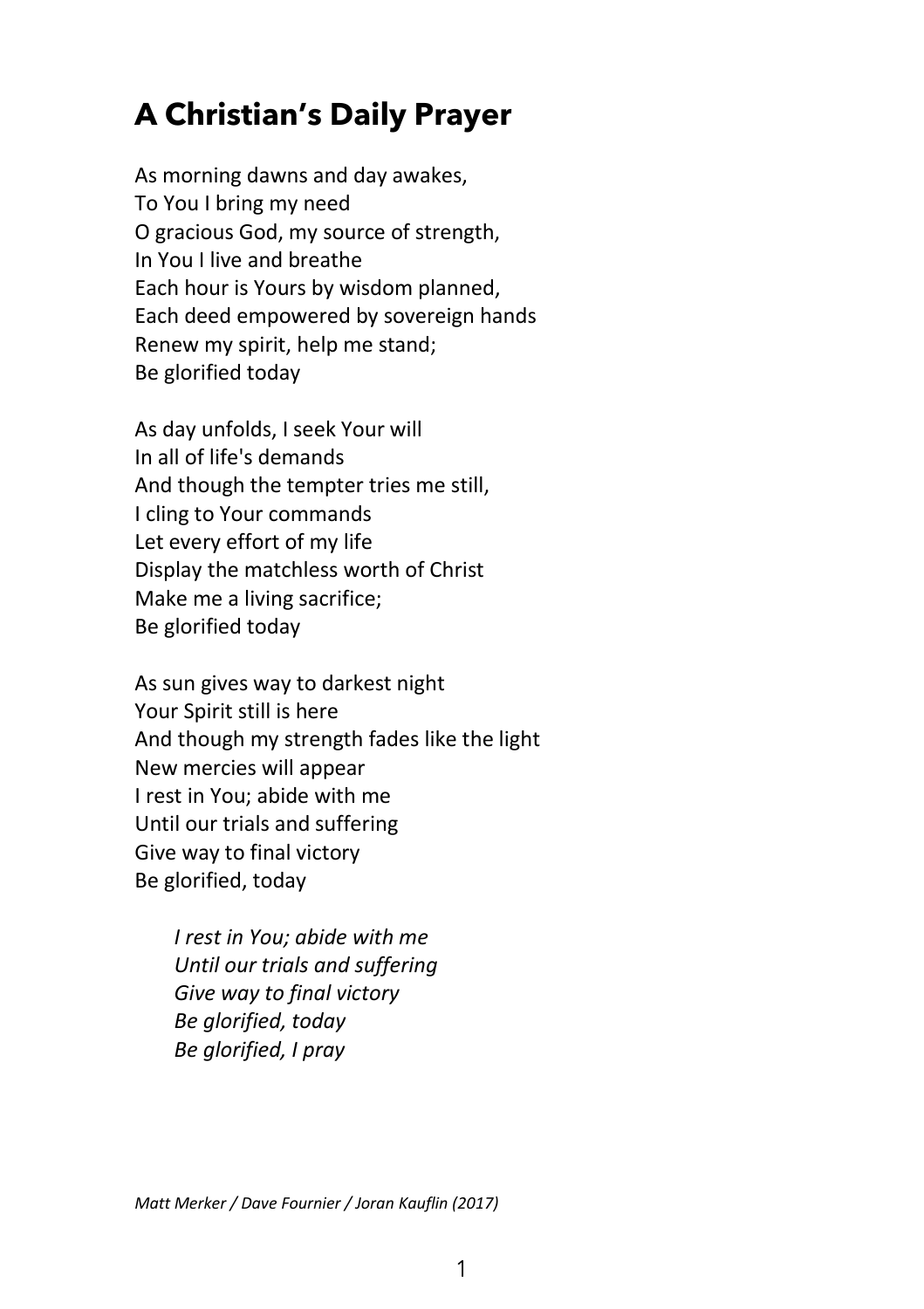## <span id="page-8-0"></span>**A Mighty Fortress**

A mighty fortress is our God, a bulwark never failing; Our Helper He, amid the flood of mortal ills prevailing. For still our ancient foe, doth seek to work us woe; His craft and pow'r are great, and armed with cruel hate, On earth is not his equal.

Did we in our own strength confide, our striving would be losing, Were not the right Man on our side, the Man of God's own choosing. Dost ask who that may be? Christ Jesus, it is He; The Lord of Hosts his name, from age to age the same, And He must win the battle.

And though this world, with devils filled should threaten to undo us, We will not fear, for God has willed His truth to triumph through us. The Prince of Darkness grim, we tremble not for him; His rage we can endure, for lo, his doom is sure; One little word shall fell him.

That word above all earthly powers, no thanks to them, abideth; The Spirit and the gifts are ours, through Him who with us sideth. Let goods and kindred go, this mortal life also; The body they may kill; God's truth abideth still; His kingdom is forever.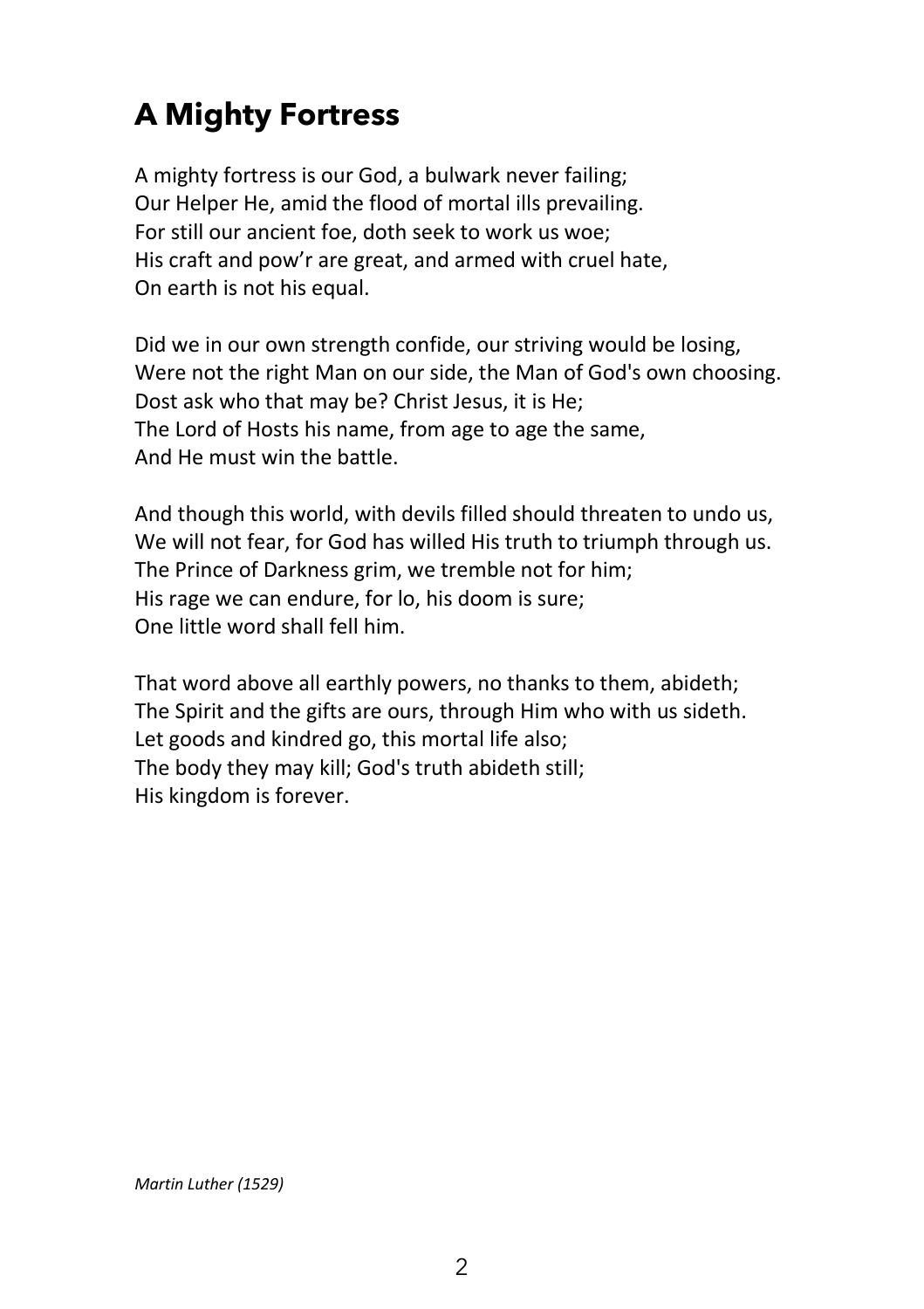#### <span id="page-9-0"></span>**Across the Lands**

You're the Word of God the Father, From before the world began; Every star and every planet Has been fashioned by Your hand. All creation holds together By the power of Your voice: Let the skies declare Your glory, Let the land and seas rejoice!

*You're the Author of creation, You're the Lord of every man; And Your cry of love rings out Across the lands.*

Yet You left the gaze of angels, Came to seek and save the lost, And exchanged the joy of heaven For the anguish of a cross. With a prayer You fed the hungry, With a word You calmed the sea. Yet how silently You suffered That the guilty may go free.

With a shout You rose victorious, Wresting victory from the grave, And ascended into heaven Leading captives in Your way. Now You stand before the Father Interceding for Your own. From each tribe and tongue and nation You are leading sinners home.

*Stuart Townend & Keith Getty (2002)*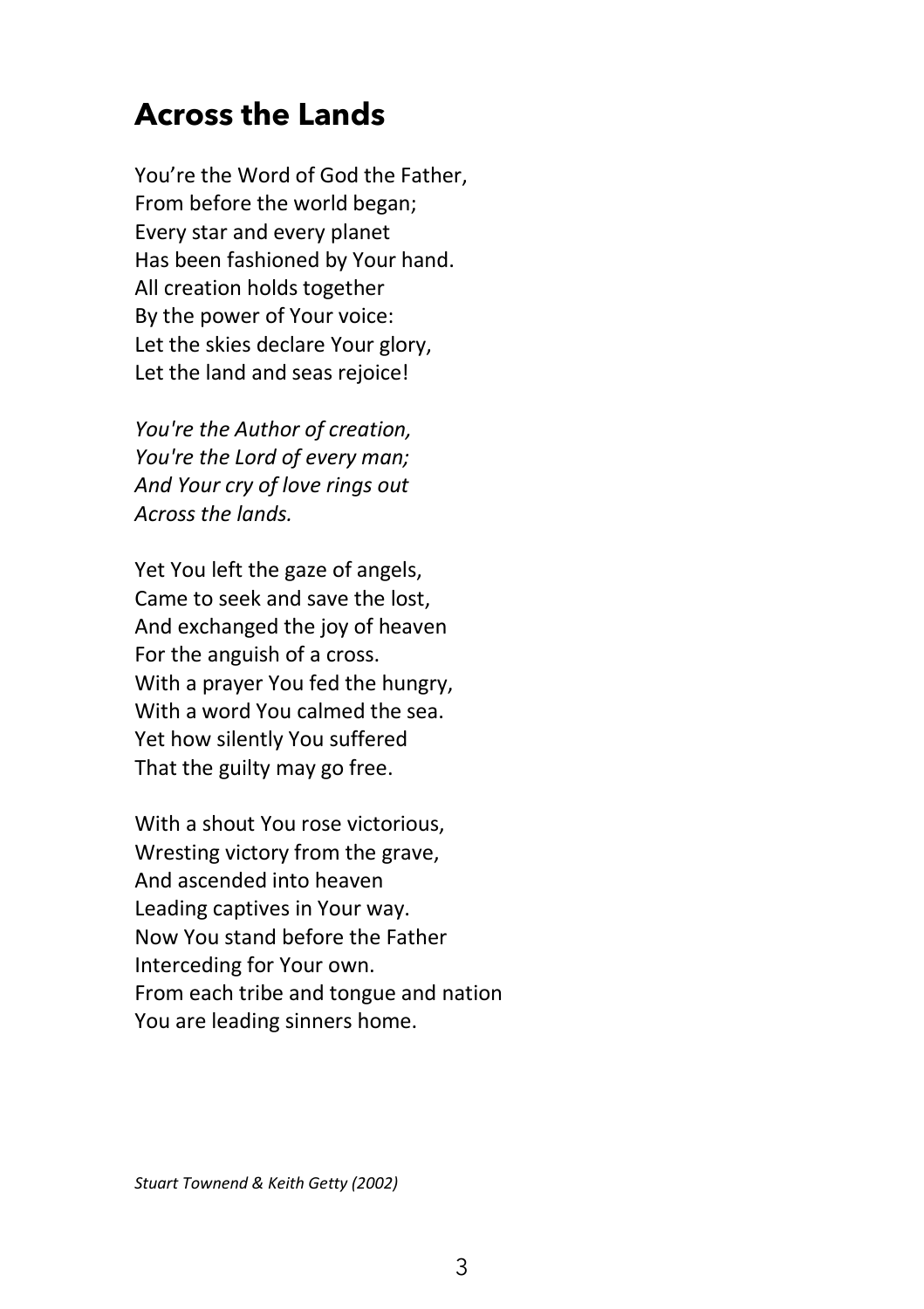#### <span id="page-10-0"></span>**All Creatures of Our God and King**

All creatures of our God and King Lift up your voice and with us sing O praise Him! Alleluia! Thou, burning sun with golden beam Thou, silver moon with softer gleam O praise Him! O praise Him! Alleluia! Alleluia! Alleluia!

Let all things their Creator bless And worship Him in humbleness O praise Him! Alleluia! Praise, praise the Father, praise the Son And praise the Spirit, Three-in-One O praise Him! O praise Him! Alleluia! Alleluia! Alleluia!

All the redeemed washed by His blood Come and rejoice in His great love O praise Him! Alleluia! Christ has defeated every sin Cast all your burdens now on Him O praise Him! O praise Him! Alleluia! Alleluia! Alleluia!

He shall return in pow'r to reign Heaven and earth will join to say O praise Him! Alleluia! Then who shall fall on bended knee? All creatures of our God and King O praise Him! O praise Him! Alleluia! Alleluia! Alleluia!

*St. Francis of Assisi (1225), William Henry Draper (1919), Jonathan Baird and Ryan Baird (2013)*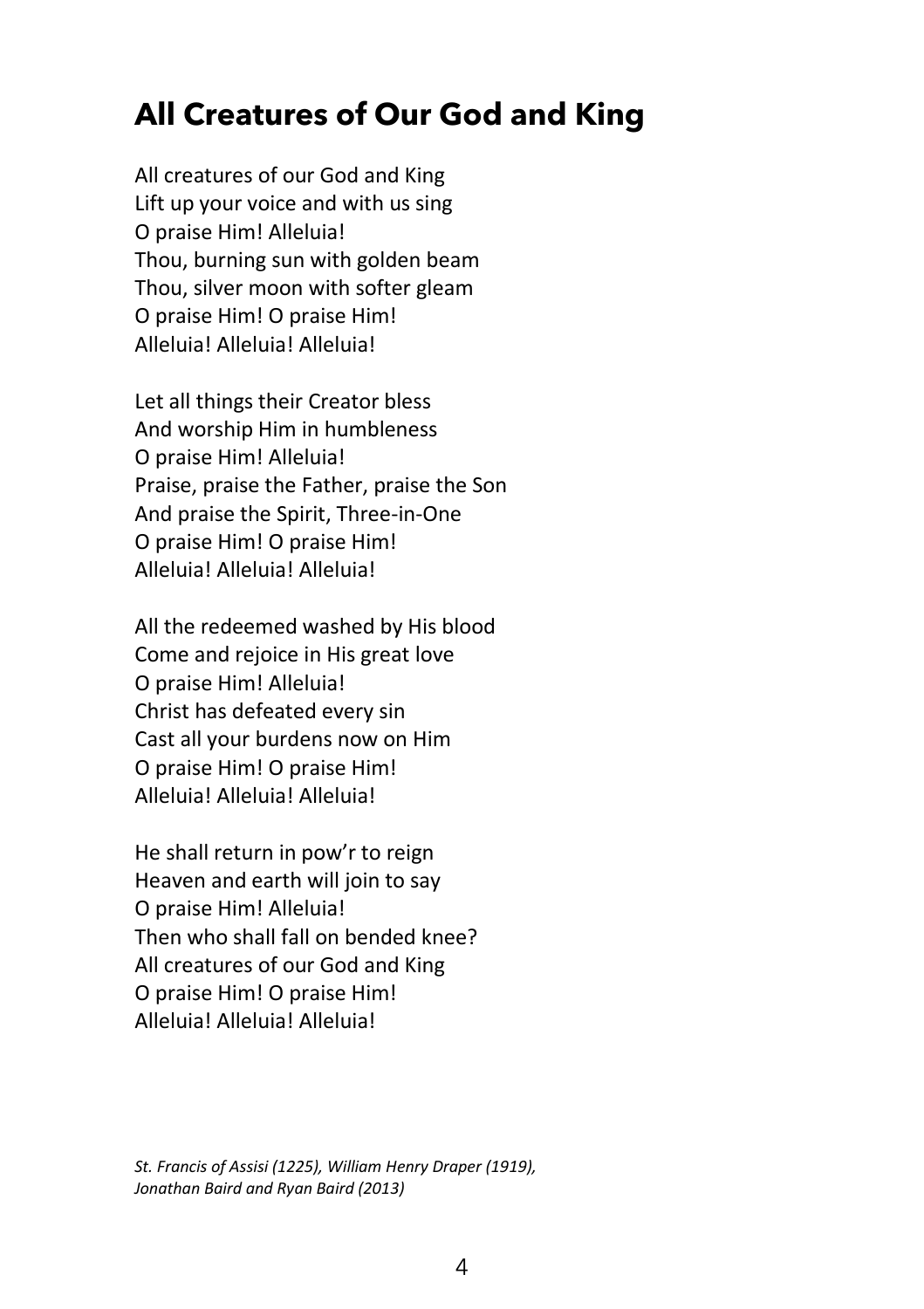## <span id="page-11-0"></span>**All Glory Be to Christ**

Should nothing of our efforts stand No legacy survive Unless the Lord does raise the house In vain its builders strive. To you who boast tomorrow's gain Tell me what is your life A mist that vanishes at dawn All glory be to Christ!

> *All glory be to Christ our king! All glory be to Christ! His rule and reign we'll ever sing, All glory be to Christ!*

His will be done, His kingdom come On earth as is above Who is Himself our daily bread Praise Him the Lord of love Let living water satisfy The thirsty without price We'll take a cup of kindness yet All glory be to Christ!

When on the day the great I Am The faithful and the true The Lamb who was for sinners slain Is making all things new. Behold our God shall live with us And be our steadfast light And we shall ere his people be All glory be to Christ!

*Dustin Kensrue (2012)*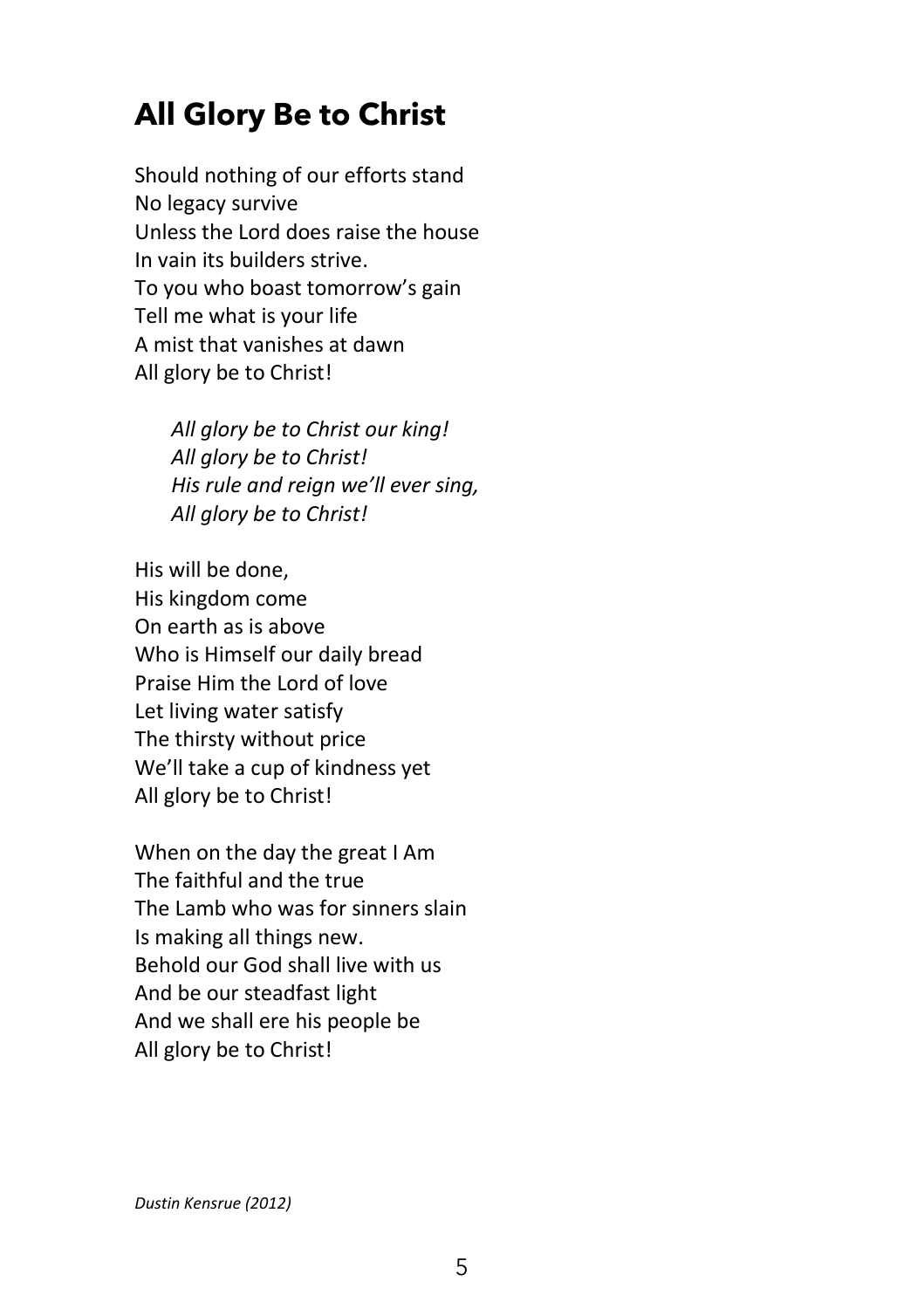#### <span id="page-12-0"></span>**All Hail the Power of Jesus' Name**

All hail the pow'r of Jesus' name Let angels prostrate fall; Bring forth the royal diadem, And crown Him Lord of all; Bring forth the royal diadem, And crown Him Lord of all.

Ye chosen seed of Israel's race, Ye ransomed from the fall, Hail Him who saves you by His grace, And crown Him Lord of all; Hail Him who saves you by His grace, And crown Him Lord of all!

Let every kindred, every tribe, On this terrestrial ball, To Him all majesty ascribe, And crown Him Lord of all! To Him all majesty ascribe, And crown Him Lord of all!

Oh, that with yonder sacred throng We at His feet may fall! We'll join the everlasting song, And crown Him Lord of all; We'll join the everlasting song, And crown Him Lord of all!

*Edward Perronet (1779), alt. by John Rippon. Music by Olover Holden (1793)*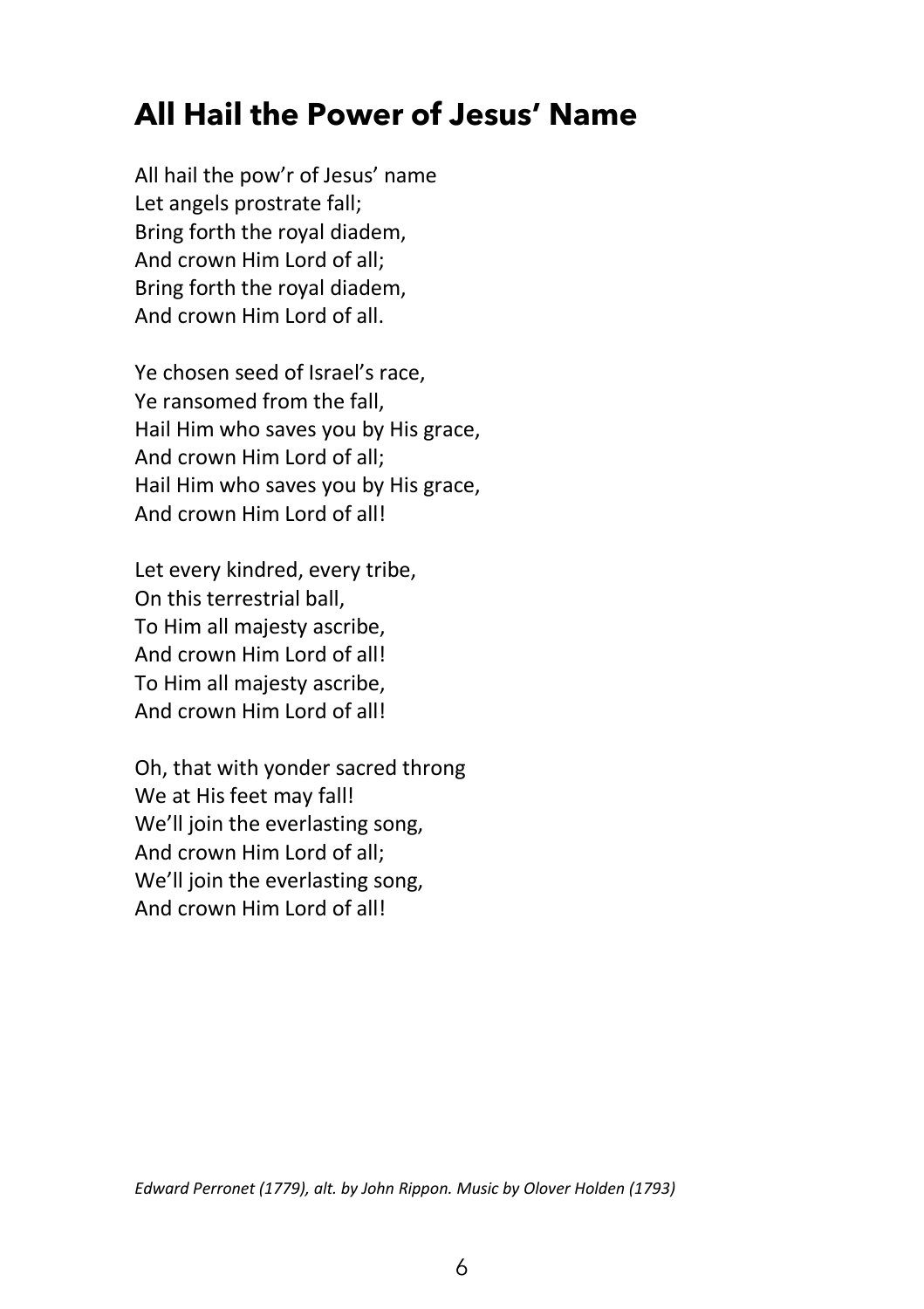## <span id="page-13-0"></span>**All I Have is Christ**

I once was lost in darkest night Yet thought I knew the way The sin that promised joy and life Had led me to the grave I had no hope that You would own A rebel to Your will And if You had not loved me first I would refuse You still

But as I ran my hell-bound race Indifferent to the cost You looked upon my helpless state And led me to the cross And I beheld God's love displayed You suffered in my place You bore the wrath reserved for me Now all I know is grace

> *Hallelujah! All I have is Christ Hallelujah! Jesus is my life*

Now, Lord, I would be Yours alone And live so all might see The strength to follow Your commands Could never come from me Oh Father, use my ransomed life In any way You choose And let my song forever be My only boast is You

*Jordan Kauflin (2006)*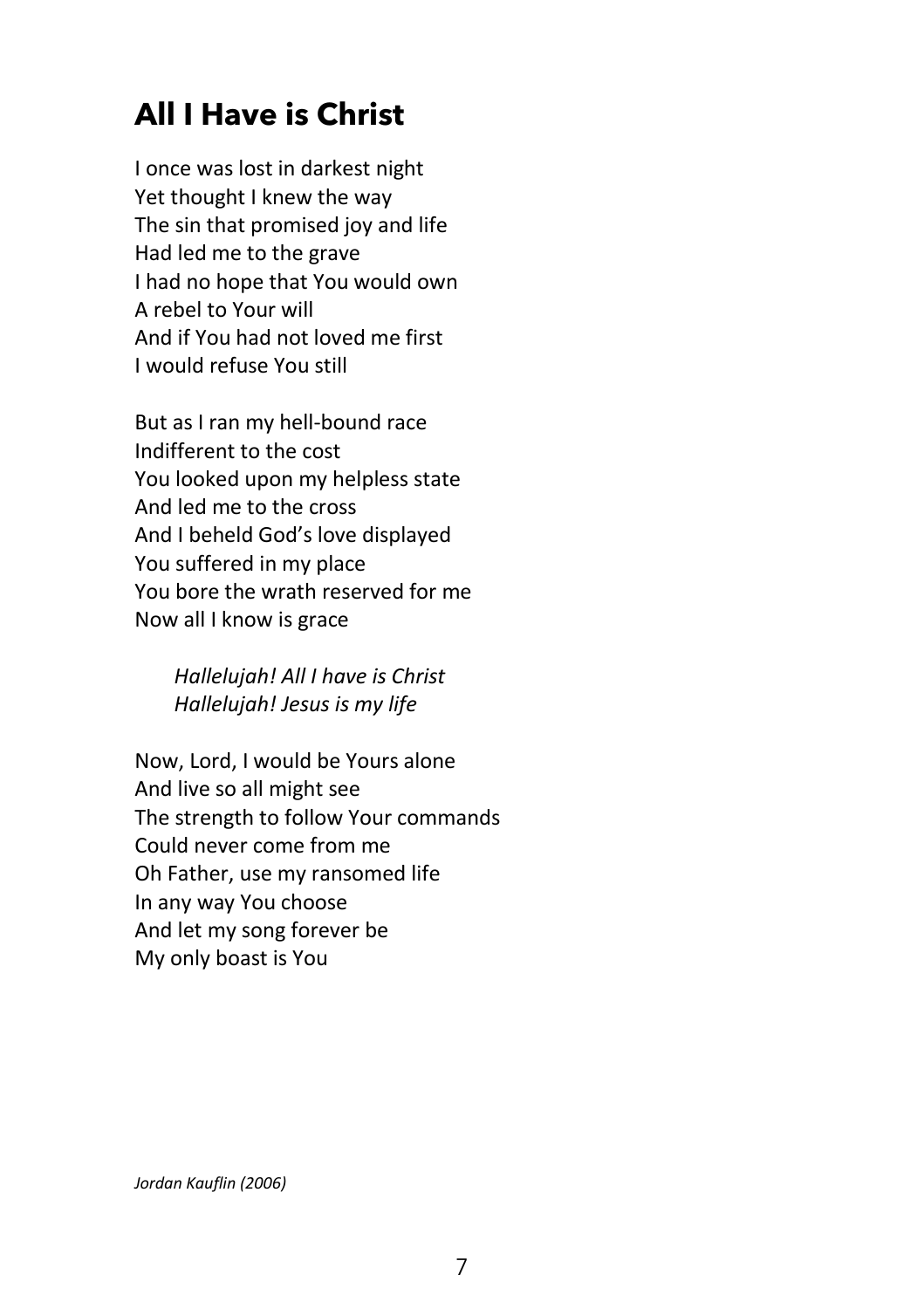### <span id="page-14-0"></span>**All Praise to Him**

All praise to Him, the God of light Who formed the mountains by His might All praise to Him Who names the stars That sing His fame in skies afar All praise to Him Who reigns in love Who guides the galaxies above Yet bends to hear our every prayer With sovereign pow'r and tender care.

All praise to Him whose love is seen In Christ the Son, the Servant King Who left behind His glorious throne To pay the ransom for His own All praise to Him Who humbly came To bear our sorrow, sin, and shame Who lived to die, Who died to rise The all-sufficient sacrifice.

All praise to Him whose pow'r imparts The love of God within our hearts The Spirit of all truth and peace The fount of joy and holiness To Father, Son, and Spirit now Our souls we lift, our wills we bow To You, the triune God, we raise With loving hearts our song of praise.

> *To Father, Son, and Spirit now Our souls we lift, our wills we bow To You, the triune God, we raise With loving hearts our song of praise.*

*Based on the hymn, "All Praise to Him Who Built the Hills' by Horatius Bonar (1808-1889) Music and additional words by Matt Merker, Bob Kauflin (2017)*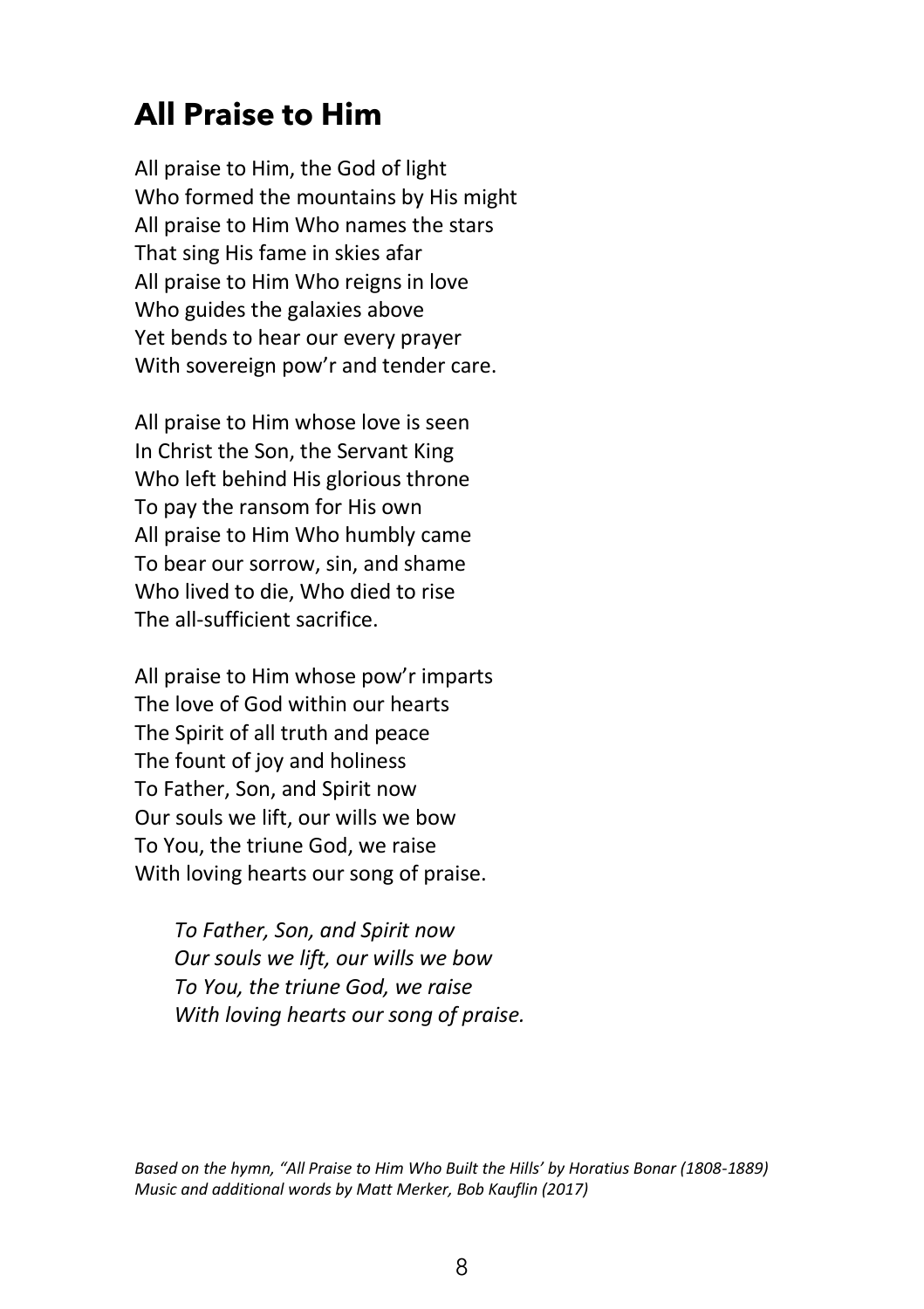## <span id="page-15-0"></span>**Amazing Grace**

Amazing grace how sweet the sound That saved a wretch like me I once was lost, but now am found Was blind but now I see

'Twas grace that taught my heart to fear And grace my fears relieved How precious did that grace appear The hour I first believed.

Through many dangers, toils and snares I have already come 'Twas grace that brought me safe thus far And grace will lead me home

The Lord has promised good to me His word my hope secures He will my shield and portion be As long as life endures

When we've been there ten thousand years Bright shining as the sun We've no less days to sing God's praise Than when we first begun.

*John Newton (1779)*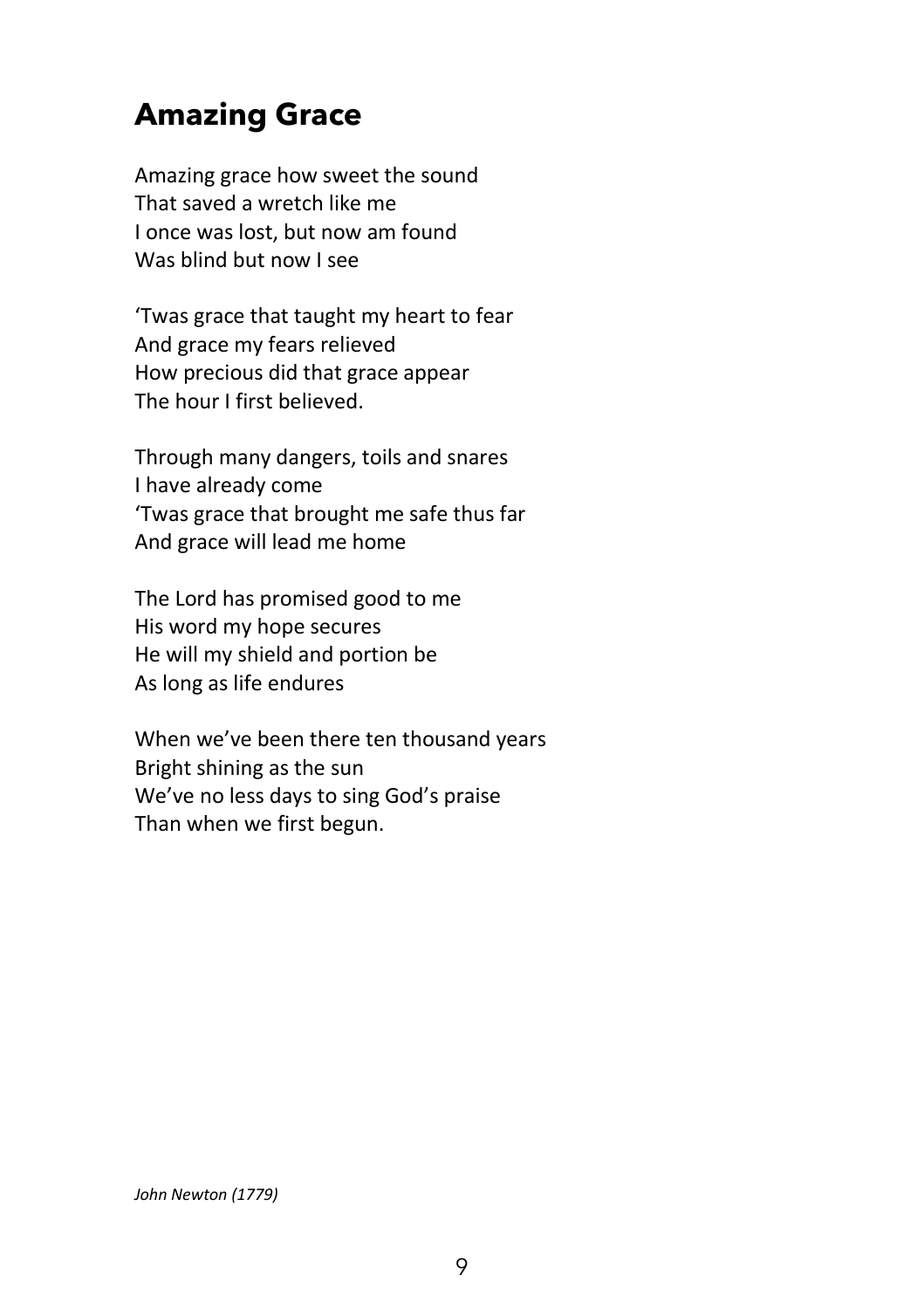## <span id="page-16-0"></span>**Ancient of Days**

Though the nations rage, kingdoms rise and fall There is still one King reigning over all So I will not fear for this truth remains That my God is, the Ancient of Days

*None above Him, none before Him All of time in His hands For His throne it shall remain and ever stand All the power, all the glory I will trust in His name For my God is, the Ancient of Days*

Though the dread of night overwhelms my soul He is here with me, I am not alone O His love is sure, and He knows my name For my God is, the Ancient of Days

Though I may not see what the future brings I will watch and wait for the Saviour King Then my joy complete, standing face to face In the presence of the Ancient of Days

*Jonny Robinson, Rich Thompson, Michael Farren, Jesse Reeves (2018)*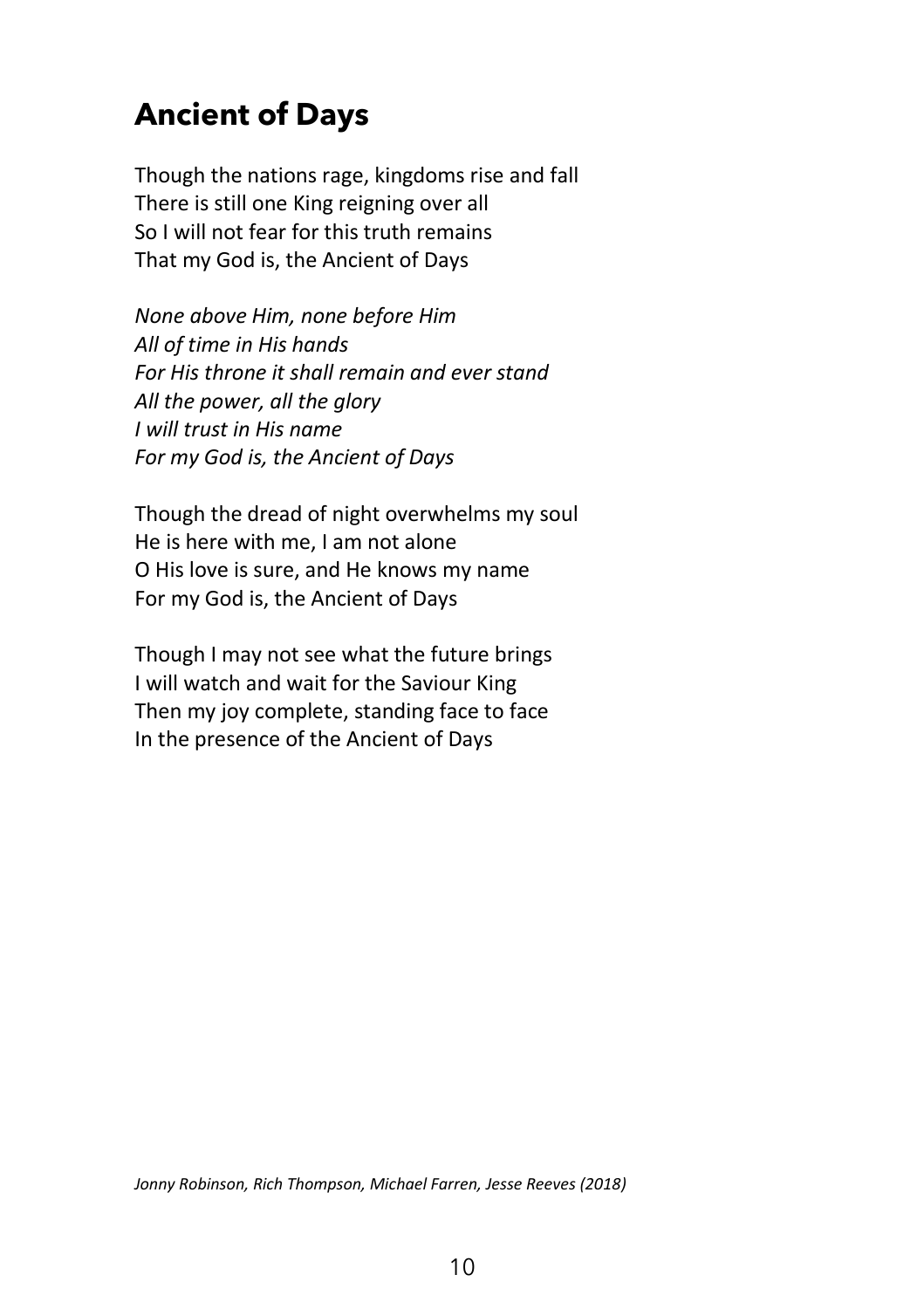## <span id="page-17-0"></span>**And Can it Be**

And can it be that I should gain An interest in the Savior's blood Died He for me, who caused His pain For me, who Him to death pursued? Amazing love! How can it be That Thou, my God, should die for me? Amazing love! How can it be That Thou, my God, should die for me?

He left His Father's throne above So free, so infinite His grace Emptied Himself of all but love And bled for Adam's helpless race 'Tis mercy all, immense and free For O my God, it found out me! 'Tis mercy all, immense and free For O my God, it found out me!

Long my imprisoned spirit lay, Fast bound in sin and nature's night Thine eye diffused a quickening ray I woke, the dungeon flamed with light My chains fell off, my heart was free I rose, went forth, and followed Thee My chains fell off, my heart was free I rose, went forth, and followed Thee

No condemnation now I dread Jesus, and all in Him, is mine Alive in Him, my living Head And clothed in righteousness divine Bold I approach the eternal throne And claim the crown, through Christ my own Bold I approach the eternal throne And claim the crown, through Christ my own

*Charles Wesley (1738), music by Thomas Campbell (1825)*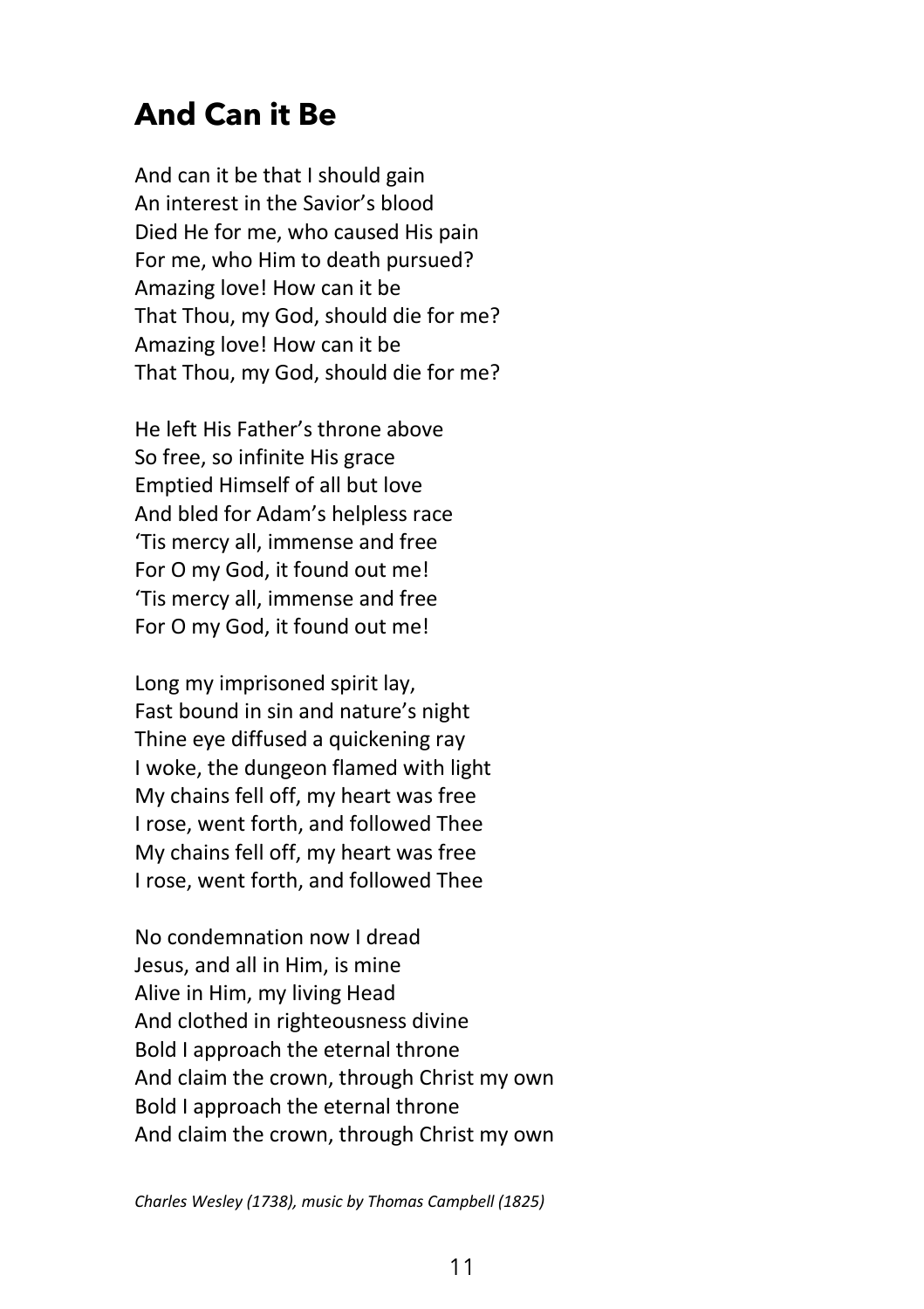#### <span id="page-18-0"></span>**Angels We Have Heard on High**

Angels we have heard on high Sweetly swinging o'er the plains And the mountains in reply Echoing their joyous strains

> *Gloria In Excelsis Deo Gloria In Excelsis Deo*

Shepherds why this jubilee? Why your joyous strains prolong? Say what may the tidings be Which inspire your heavenly song?

Come to Bethlehem and see Him Whose birth the angels sing; Come, adore on bended knee Christ the Lord, the newborn King

See within in a manger laid Jesus Lord of heav'n and earth Mary, Joseph lend your aid With us sing our Savior's birth

*Edward Shippen Barnes (1843), James Chadwick (1862)*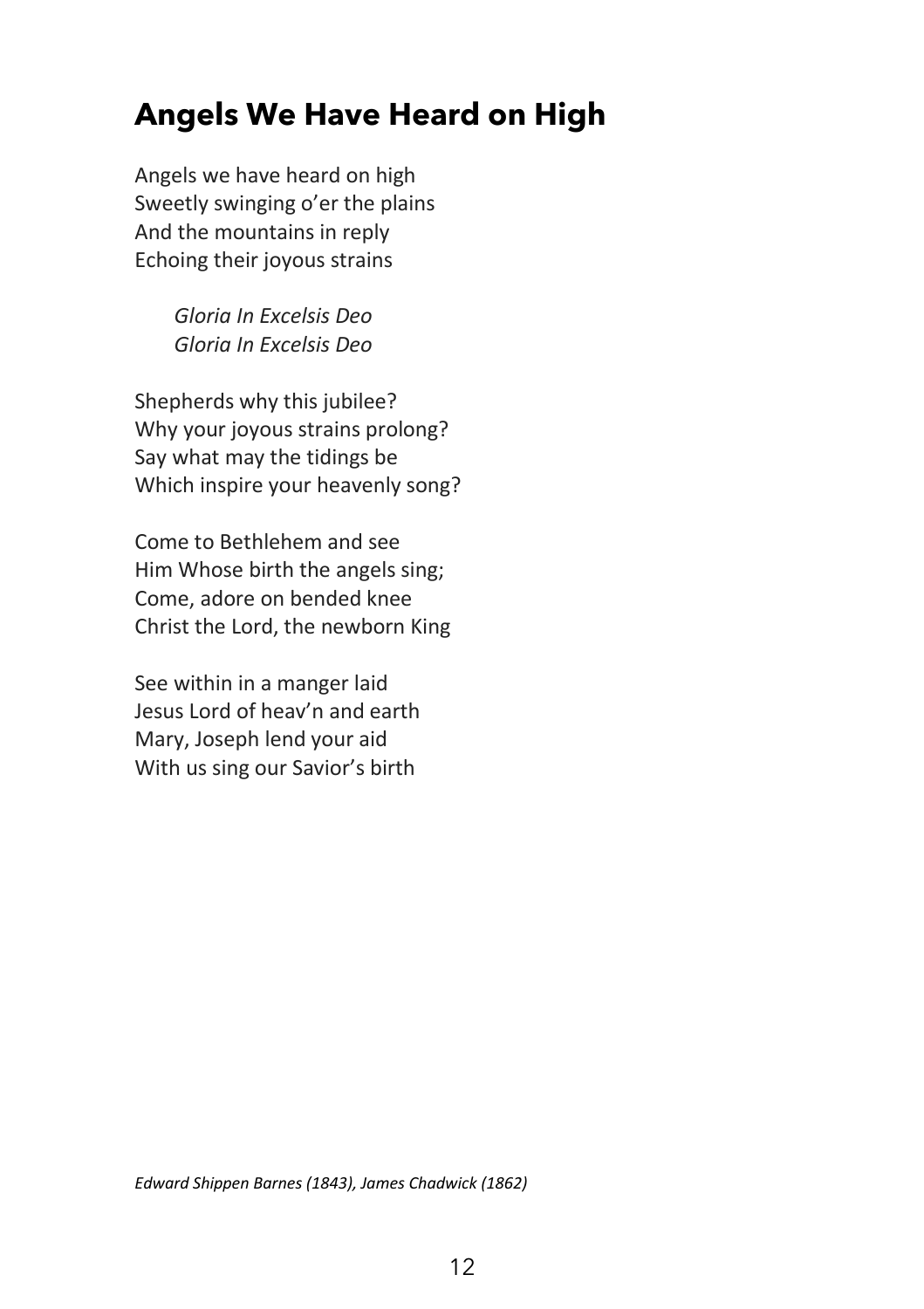#### <span id="page-19-0"></span>**Be Thou My Vision**

Be Thou my Vision, O Lord of my heart; Naught be all else to me, save that Thou art; Thou my best Thought, by day or by night, Waking or sleeping, Thy presence my light.

Be Thou my Wisdom, and Thou my true Word; I ever with Thee and Thou with me, Lord; Thou my great Father, I Thy true son; Thou in me dwelling, and I with Thee one.

Riches I heed not, nor man's empty praise, Thou mine Inheritance, now and always: Thou and Thou only, first in my heart, High King of Heaven, my Treasure Thou art.

High King of Heaven, my victory won, May I reach Heaven's joys, O bright Heav'n's Sun! Heart of my own heart, whatever befall, Still be my Vision, O Ruler of all.

*Attributed to Dallan Forgaill (530-598AD), trans. by Mary E. Byrne (1905), Eleanor Hull (1912)*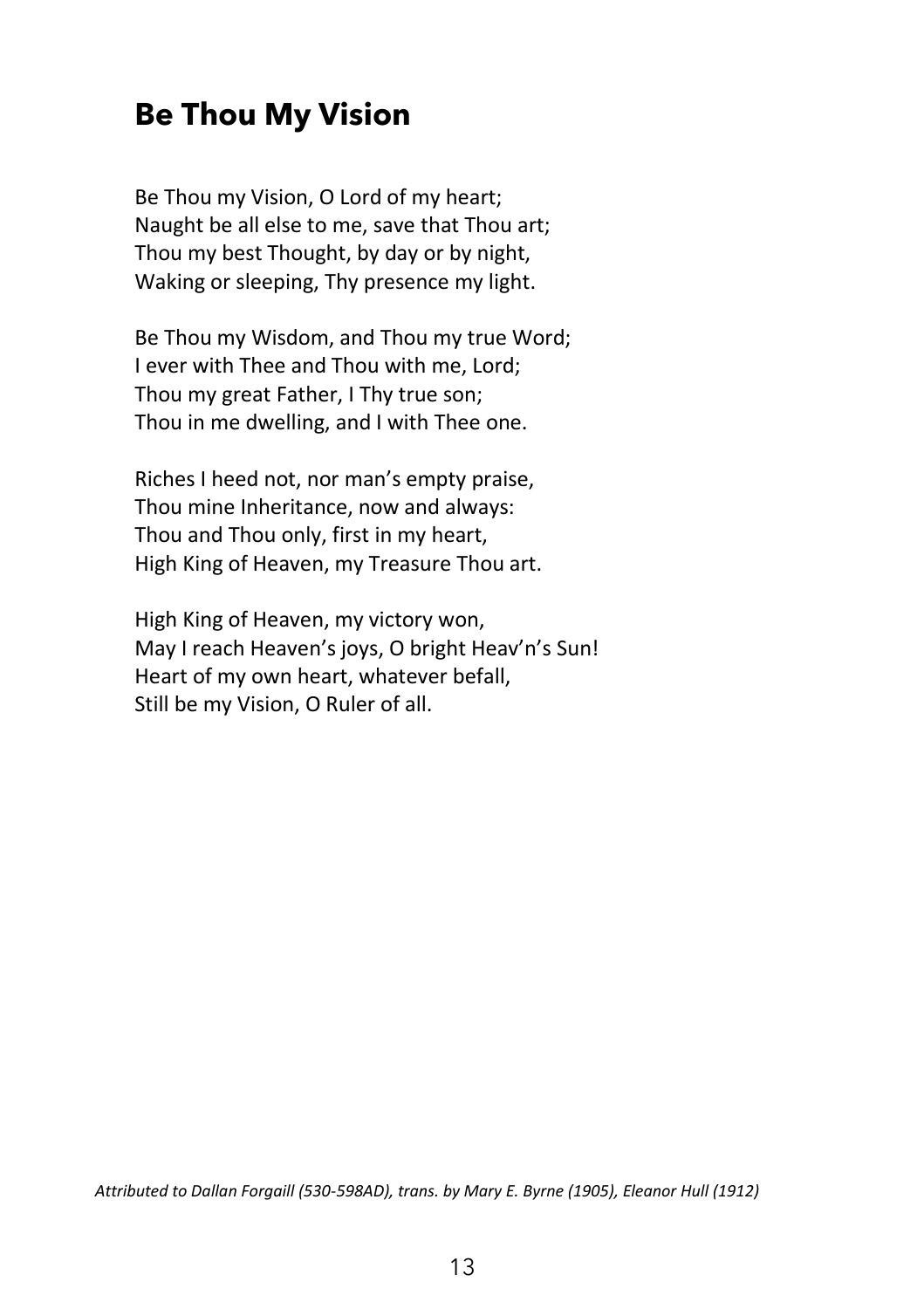#### <span id="page-20-0"></span>**Before the Throne of God Above**

Before the throne of God above I have a strong, a perfect plea A great high Priest whose Name is Love Who ever lives and pleads for me My name is graven on His hands My name is written on His heart I know that while in heaven He stands No tongue can bid me thence depart No tongue can bid me thence depart

When Satan tempts me to despair And tells me of the guilt within Upward I look and see Him there Who made an end to all my sin Because the sinless Savior died My sinful soul is counted free For God the just is satisfied To look on Him and pardon me To look on Him and pardon me

Behold Him there the risen Lamb My perfect spotless righteousness The great unchangeable I am The King of glory and of grace One with Himself I cannot die My soul is purchased by His blood My life is hid with Christ on high With Christ my Savior and my God! With Christ my Savior and my God!

*C.L. Bancroft (1860), Vikki Cook (1997)*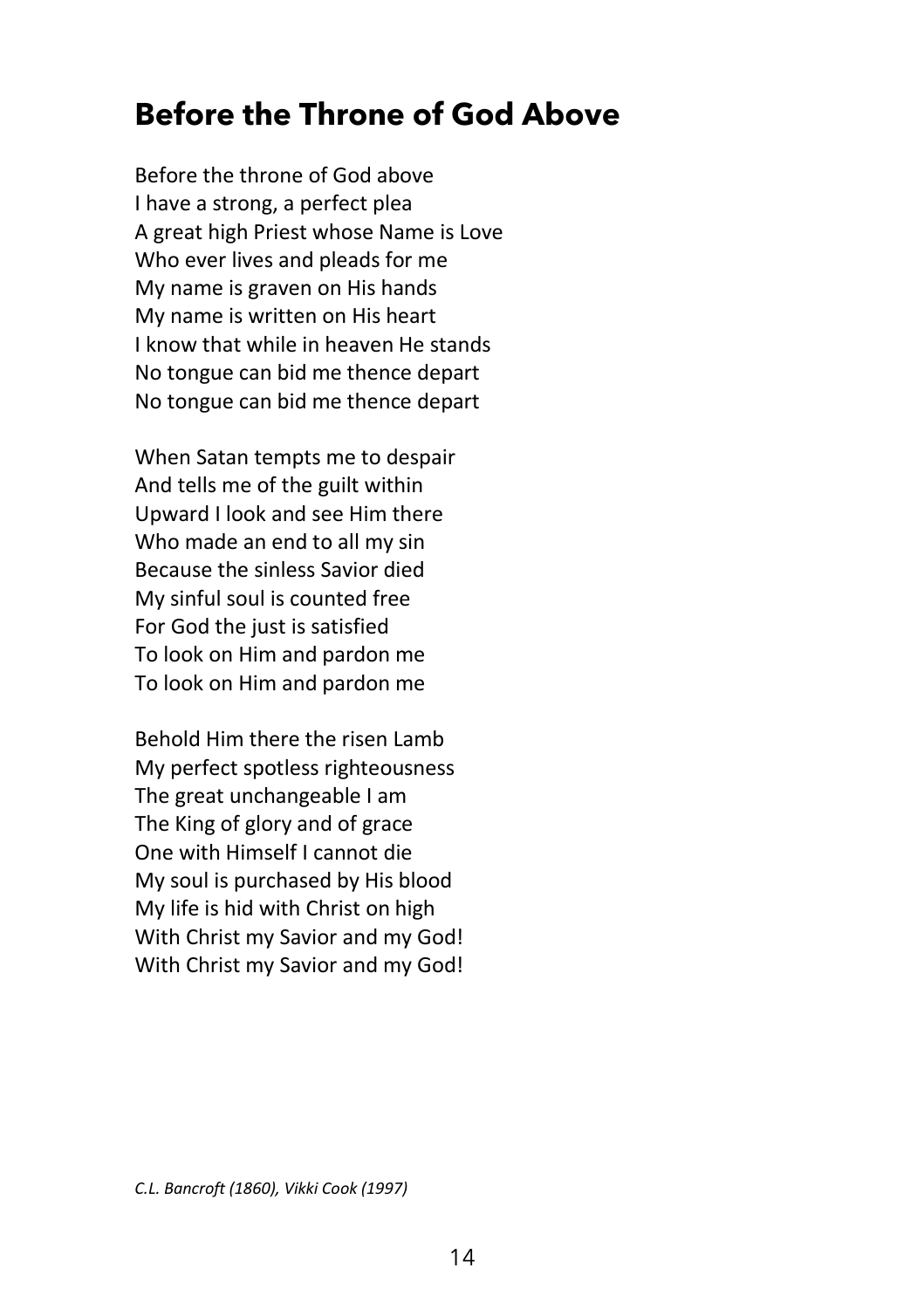#### <span id="page-21-0"></span>**Behold Our God**

Who has held the oceans in His hands Who has numbered every grain of sand Kings and nations tremble at His voice All creation rises to rejoice

> *Behold our God Seated on His throne Come let us adore Him Behold our King Nothing can compare Come let us adore Him!*

Who has given counsel to the Lord Who can question any of His Words Who can teach the One who knows all things Who can fathom all His wondrous deeds

Who has felt the nails upon His hands Bearing all the guilt of sinful man God eternal humbled to the grave Jesus, Savior risen now to reign!

**Men:** *You will reign forever!* **Women:** *Let Your glory fill the earth!* **Men:** *You will reign forever!* **Women:** *Let Your glory fill the earth!*

*Jonathan Baird, Meghan Baird, Ryan Baird, Stephen Altrogge (2011)*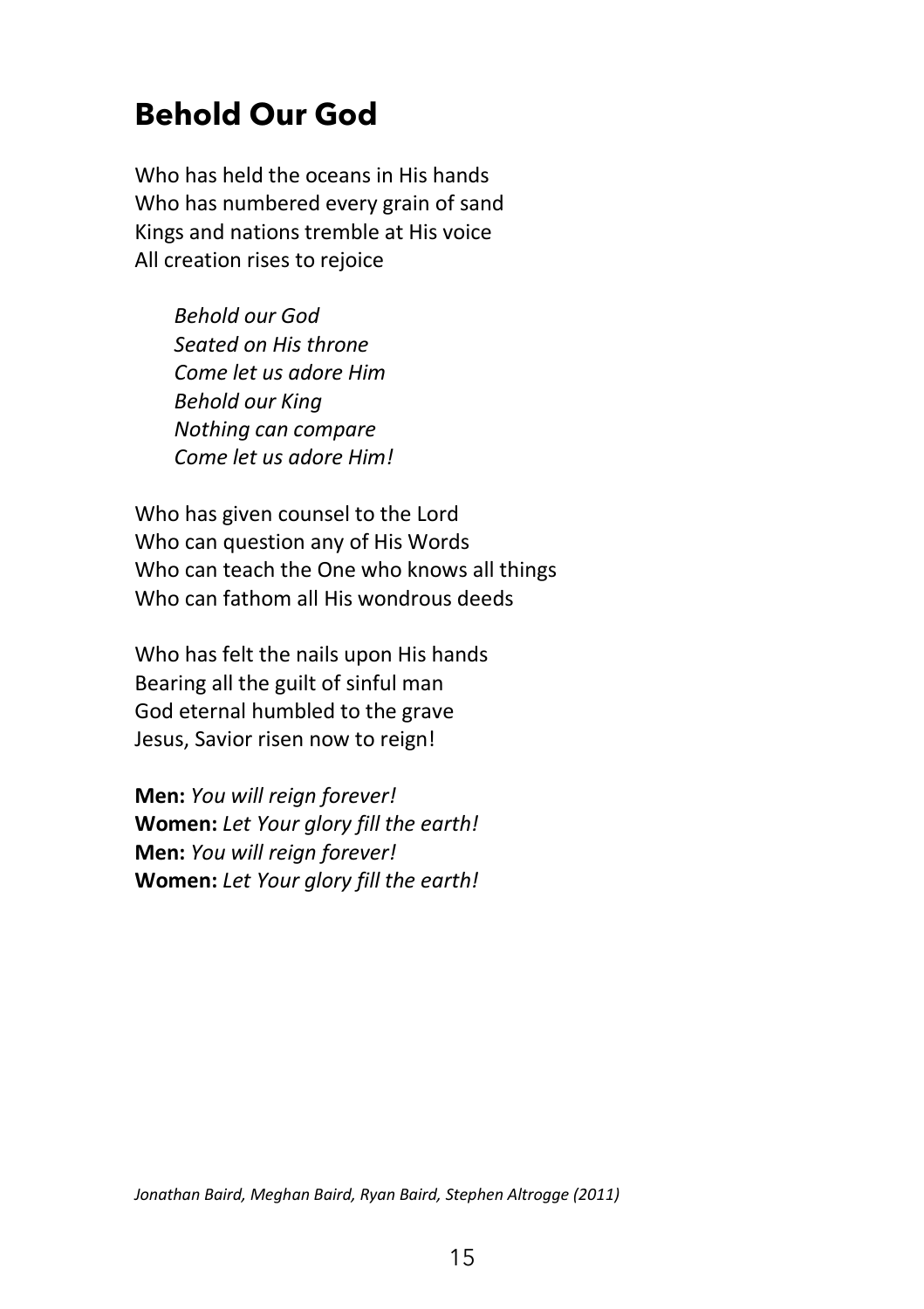## <span id="page-22-0"></span>**Behold the Lamb**

Behold the Lamb who bears our sins away, Slain for us - and we remember The promise made that all who come in faith Find forgiveness at the cross. So we share in this bread of life, and we drink of His sacrifice As a sign of our bonds of peace, around the table of the King.

The body of our Saviour Jesus Christ, Torn for you - eat and remember The wounds that heal, the death that brings us life Paid the price to make us one. So we share in this bread of life, and we drink of His sacrifice As a sign of our bonds of love, around the table of the King.

The blood that cleanses every stain of sin Shed for you - drink and remember He drained death's cup that all may enter in To receive the life of God. So we share in this bread of life, and we drink of His sacrifice As a sign of our bonds of grace, around the table of the King.

And so with thankfulness and faith we rise To respond, - and to remember Our call to follow in the steps of Christ As His body here on earth.

As we share in His suffering, we proclaim Christ will come again! And we'll join in the feast of heaven, around the table of the King.

*Keith & Kristyn Getty, Stuart Townend (2009*)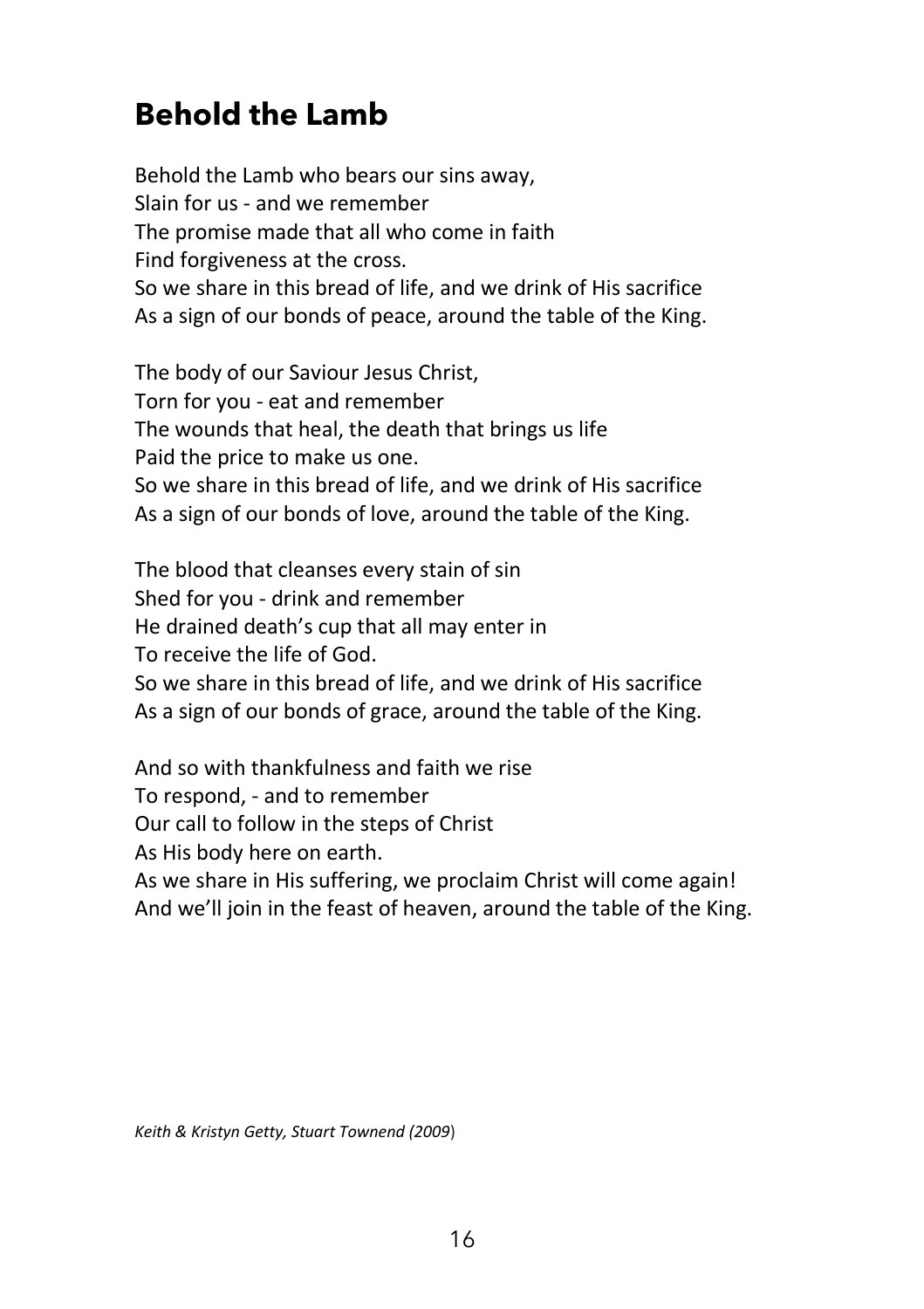## <span id="page-23-0"></span>**By Faith**

By faith we see the hand of God In the light of creation's grand design In the lives of those who prove His faithfulness Who walk by faith and not by sight

By faith our fathers roamed the earth With the power of His promise in their hearts Of a Holy City built by God's own hand A place where peace and justice reign.

*We will stand as children of the promise We will fix our eyes on Him, our soul's reward Till the race is finished and the work is done We'll walk by faith and not by sight.*

By faith the prophets saw a day When the longed for Messiah would appear With the power to break the chains of sin and death And rise triumphant from the grave.

By faith the church was called to go In the power of the Spirit to the lost To deliver captives and to preach good news In every corner of the earth.

By faith this mountain shall be moved And the power of the gospel shall prevail For we know in Christ all things are possible For all who call upon His name.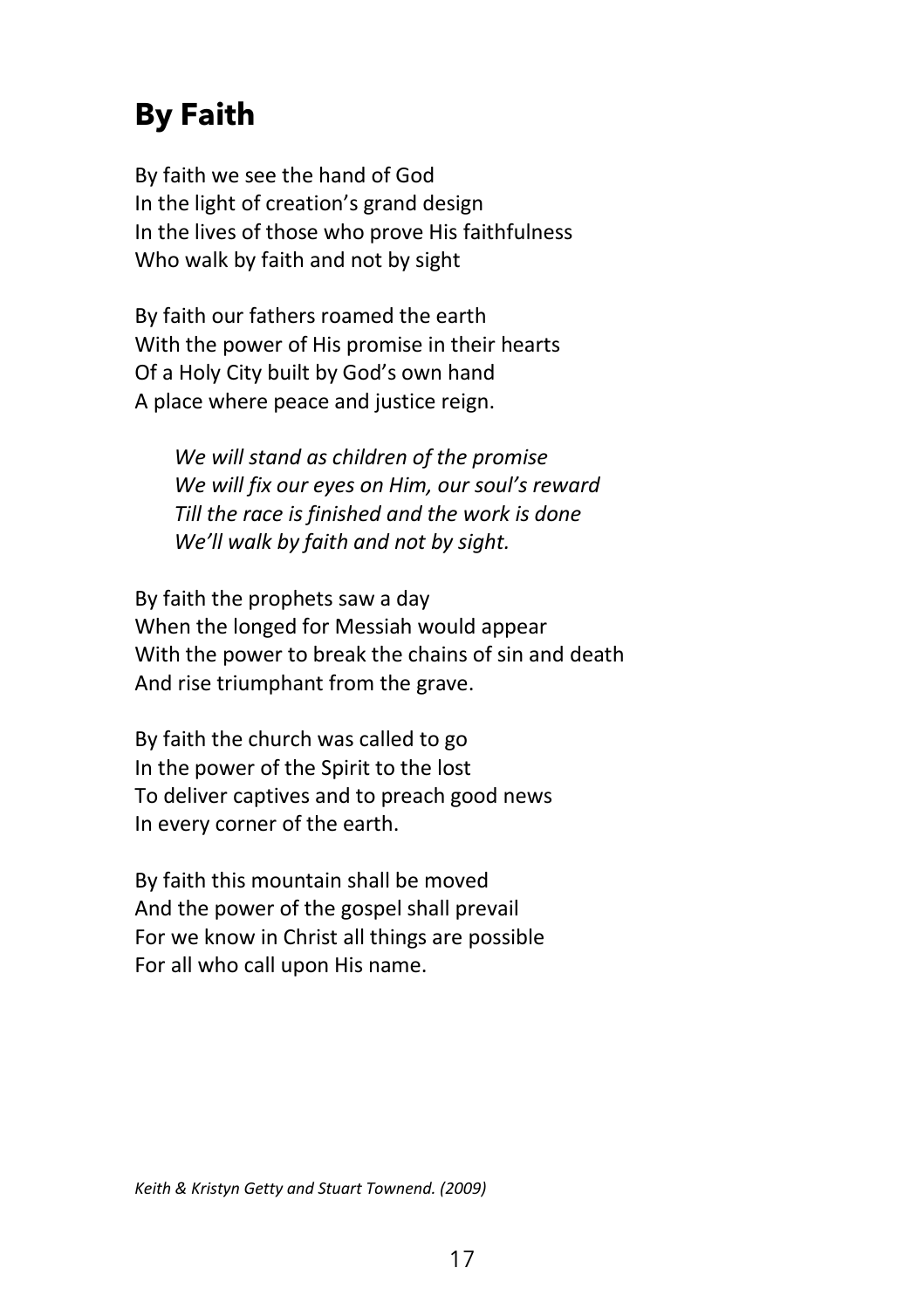#### <span id="page-24-0"></span>**Christ is Risen, He is Risen Indeed**

How can it be the One who died, Has borne our sin through sacrifice To conquer every sting of death? Sing, sing hallelujah.

For joy awakes as dawning light When Christ's disciples lift their eyes. Alive He stands, their Friend and King; Christ, Christ He is risen.

> *Christ is risen, He is risen indeed! Oh, sing hallelujah Join the chorus, sing with the redeemed; Christ is risen, He is risen indeed.*

Where doubt and darkness once had been They saw Him and their hearts believed. But blessed are those who have not seen, Yet, sing hallelujah.

Once bound by fear now bold in faith, They preached the truth and power of grace. And pouring out their lives they gained Life, life everlasting.

The power that raised Him from the grave Now works in us to powerfully save. He frees our hearts to live His grace; Go tell of His goodness.

*Keith & Kristyn Getty, Ed Cash (2012)*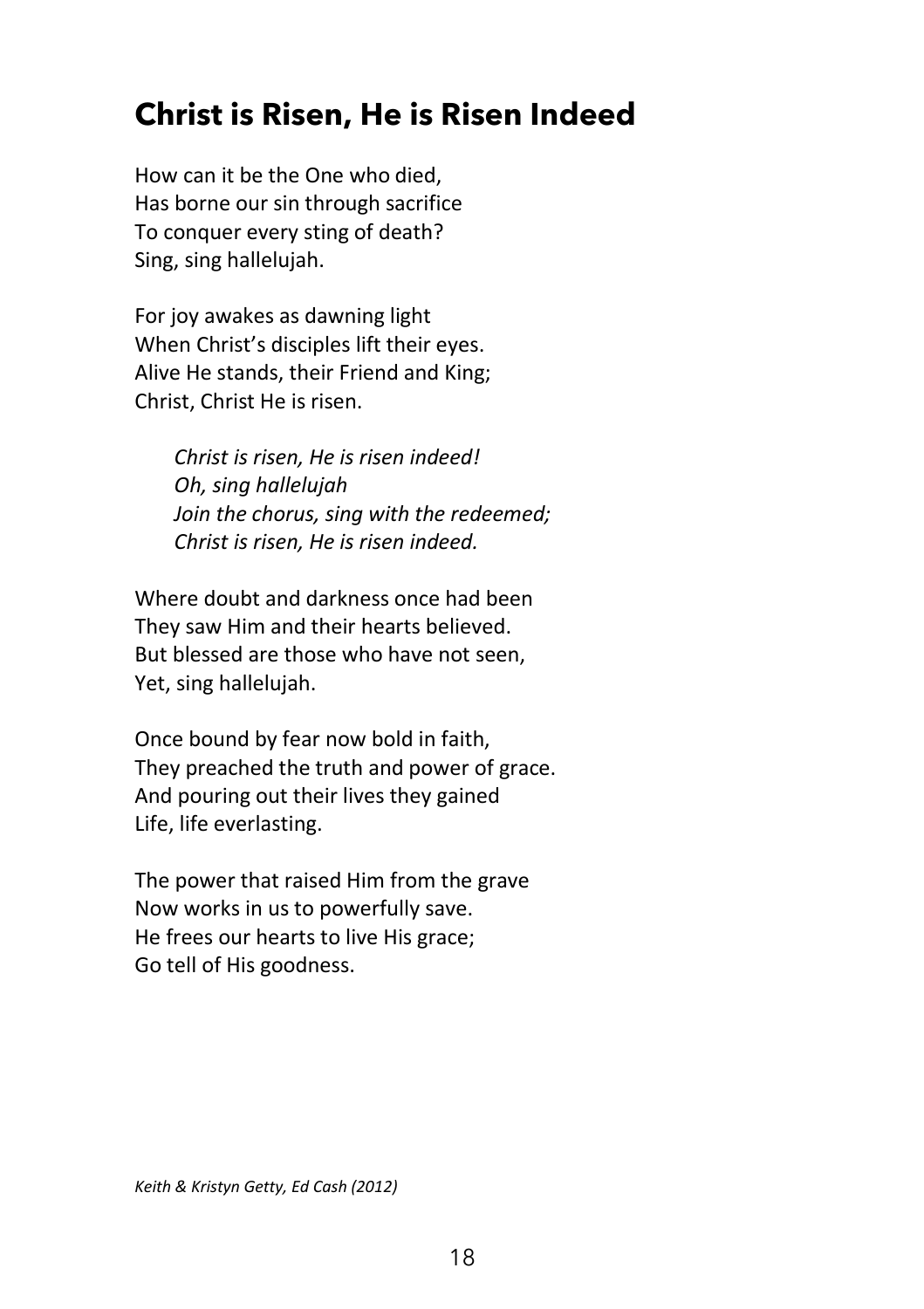### <span id="page-25-0"></span>**Christ the Sure and Steady Anchor**

Christ the sure and steady anchor, In the fury of the storm; When the winds of doubt blow through me, And my sails have all been torn. In the suffering, in the sorrow, When my sinking hopes are few; I will hold fast to the anchor, it shall never be removed.

Christ the sure and steady anchor, While the tempest rages on; When temptation claims the battle, And it seems the night has won. Deeper still then goes the anchor, Though I justly stand accused; I will hold fast to the anchor, it shall never be removed.

Christ the sure and steady anchor, Through the floods of unbelief; Hopeless somehow, O my soul, now, Lift your eyes to Calvary. This my ballast of assurance, See his love forever proved. I will hold fast to the anchor, it shall never be removed.

Christ the sure and steady anchor, As we face the wave of death; When these trials give way to glory, As we draw our final breath. We will cross that great horizon, Clouds behind and life secure; And the calm will be the better, for the storms that we endure.

*Christ the shore of our salvation Ever faithful, ever true We will hold fast to the anchor, it shall never be removed.*

*Matt Papa, Matt Boswell (2015)*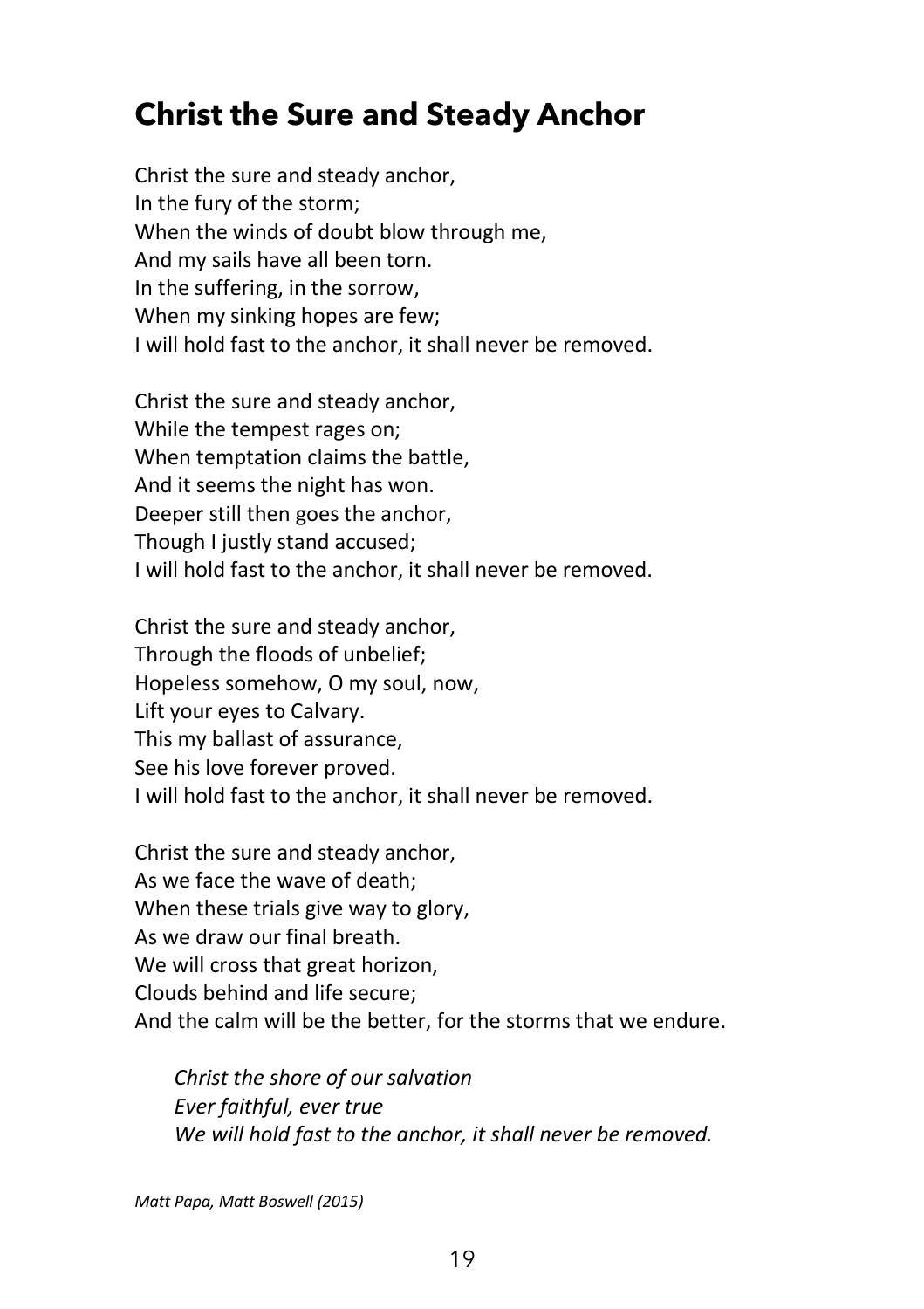#### <span id="page-26-0"></span>**Come Behold the Wondrous Mystery**

Come behold the wondrous mystery In the dawning of the King He the theme of heaven's praises Robed in frail humanity In our longing, in our darkness Now the light of life has come Look to Christ, who condescended Took on flesh to ransom us

Come behold the wondrous mystery He the perfect Son of Man In His living, in His suffering Never trace nor stain of sin See the true and better Adam Come to save the hell-bound man Christ the great and sure fulfillment Of the law; in Him we stand

Come behold the wondrous mystery Christ the Lord upon the tree In the stead of ruined sinners Hangs the Lamb in victory See the price of our redemption See the Father's plan unfold Bringing many sons to glory Grace unmeasured, love untold

Come behold the wondrous mystery Slain by death the God of life But no grave could e'er restrain Him Praise the Lord; He is alive What a foretaste of deliverance How unwavering our hope Christ in power resurrected As we will be when he comes.

*Matt Boswell, Michael Bleecker, Matt Papa (2013)*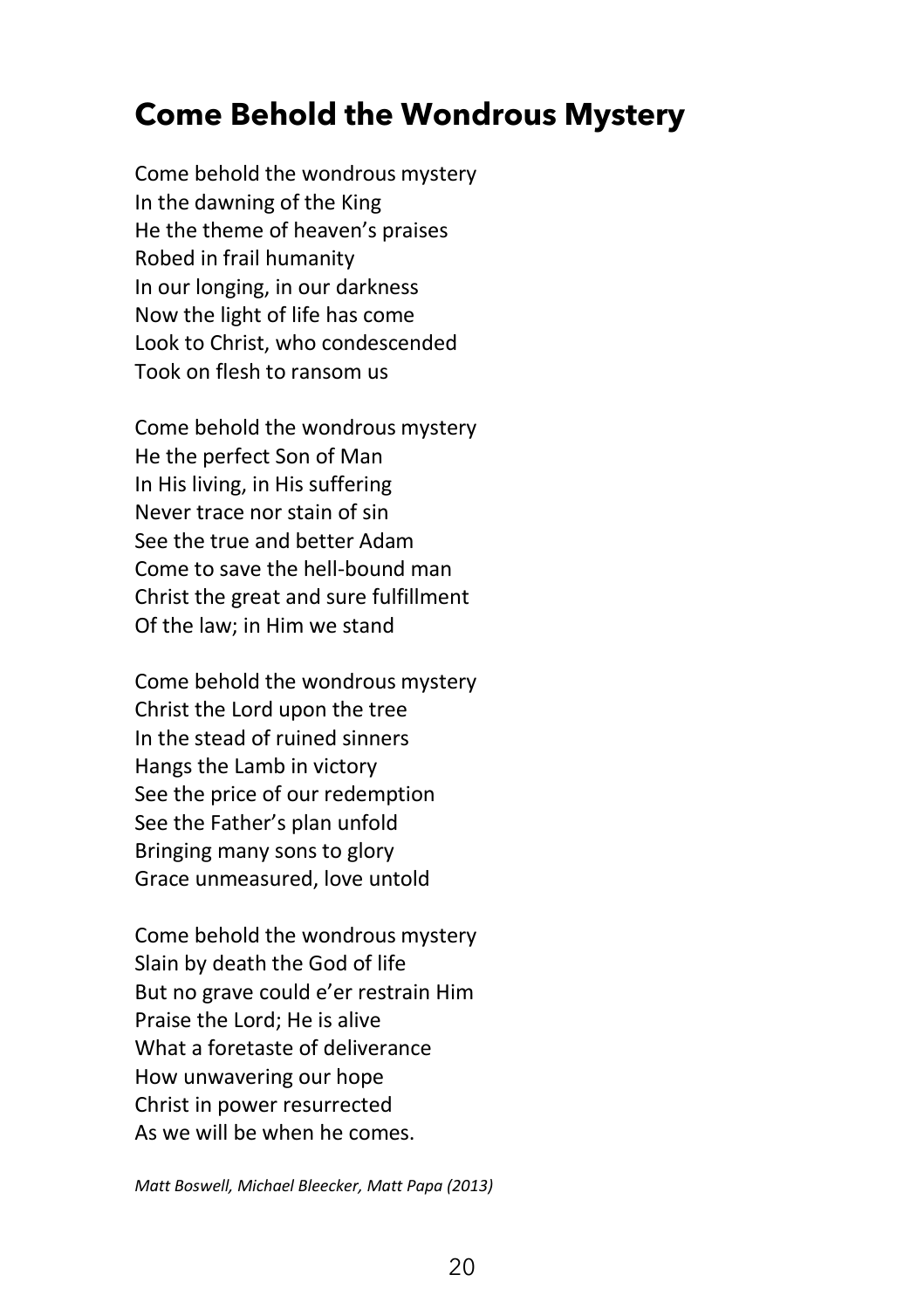## <span id="page-27-0"></span>**Come Thou Fount of Every Blessing**

Come Thou Fount of ev'ry blessing, tune my heart to sing Thy grace; Streams of mercy, never ceasing, call for songs of loudest praise Teach me some melodious sonnet, sung by flaming tongues above; Praise the mount I'm fixed upon it, mount of Thy redeeming love.

Here I raise my Ebenezer; hither by Thy help I'm come; And I hope by Thy good pleasure, safely to arrive at home: Jesus sought me when a stranger, wand'ring from the fold of God He to rescue me from danger, interposed His precious blood.

O to grace how great a debtor daily I'm constrained to be; Let Thy grace, Lord, like a fetter, bind my wand'ring heart to Thee. Prone to wander, Lord, I feel it. Prone to leave the God I love; Here's my heart, Lord, take and seal it, seal it for Thy courts above.

O that day when freed from sinning, I shall see Thy lovely face; Clothed then in blood washed linen, how I'll sing Thy sov'reign grace; Come, my Lord, no longer tarry, take my ransomed soul away; Send Thine angel now to carry me to realms of endless day.

*Robert Robinson (1735-1790), music by: Wyeth's Repository of Sacred Music, Part Second (1813)*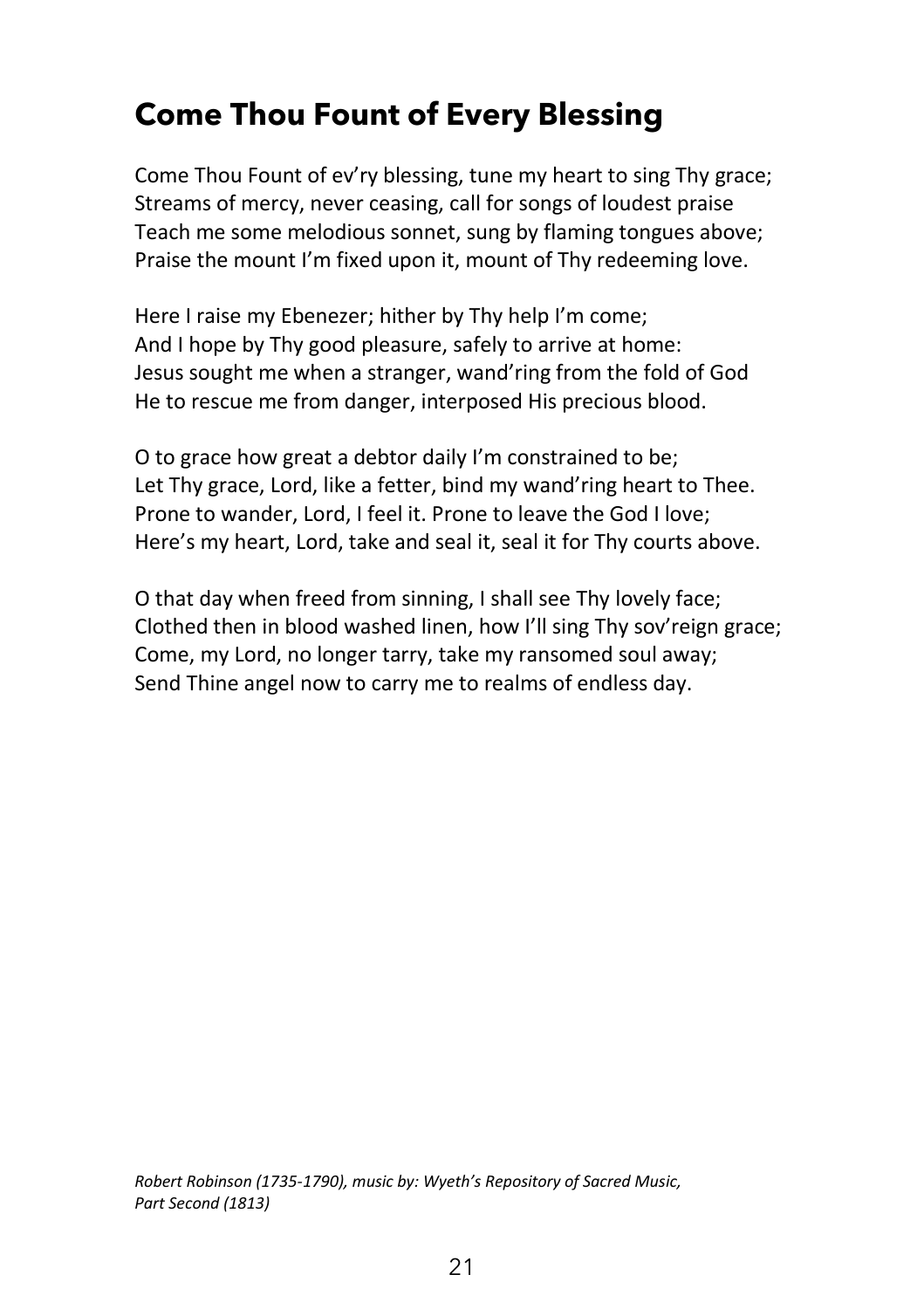#### <span id="page-28-0"></span>**Come, Thou Long Expected Jesus**

Come, Thou long expected Jesus Born to set Thy people free; From our fears and sins release us, Let us find our rest in Thee. Israel's strength and consolation, Hope of all the saints Thou art; Dear desire of every nation, Joy of every longing heart.

Joy to those who long to see thee, Dayspring from on high, appear; Come, thou promised rod of Jesse, Of Thy birth we long to hear! O'er the hills the angels singing News, glad tidings of a birth: "Go to him, your praises bringing; Christ the Lord has come to earth."

Come to earth to taste our sadness, He whose glories knew no end; By his life he brings us gladness, Our Redeemer, Shepherd, Friend Leaving riches without number Born within a cattle stall; This the everlasting wonder, Christ was born the Lord of all

Born Thy people to deliver, Born a child and yet a King, Born to reign in us forever, Now Thy precious kingdom bring. By Thine own eternal Spirit Rule in all our hearts alone; By Thine all sufficient merit, Raise us to Thy glorious throne

*Charles Wesley (1744)*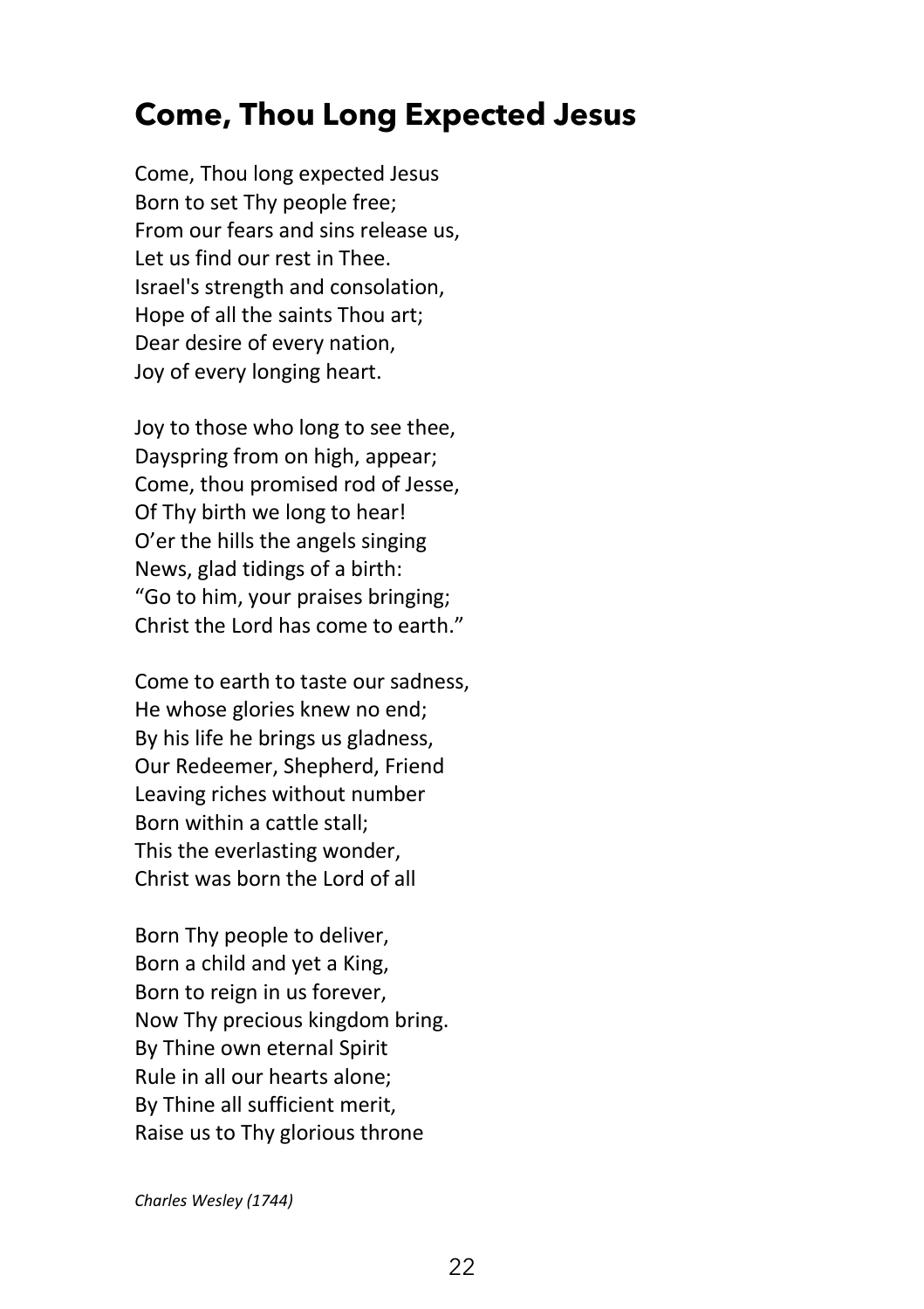#### <span id="page-29-0"></span>**Come Ye Sinners**

Come, ye sinners, poor and needy. Weak and wounded, sick and sore; Jesus ready stands to save you, Full of pity, love and power.

> *I will arise and go to Jesus. He will embrace me in His arms; In the arms of my dear Savior, Oh, there are ten thousand charms.*

Come, ye thirsty, come and welcome, God's free bounty glorify; True belief and true repentance. Every grace that brings you nigh.

Come, ye weary, heavy-laden, Lost and ruined by the fall; If you tarry till you're better, You will never come at all.

Let not conscience make you linger. Not of fitness fondly dream; All the fitness He requireth Is to feel your need of Him*.*

*Joseph Hart (1759), William Walker (1835)*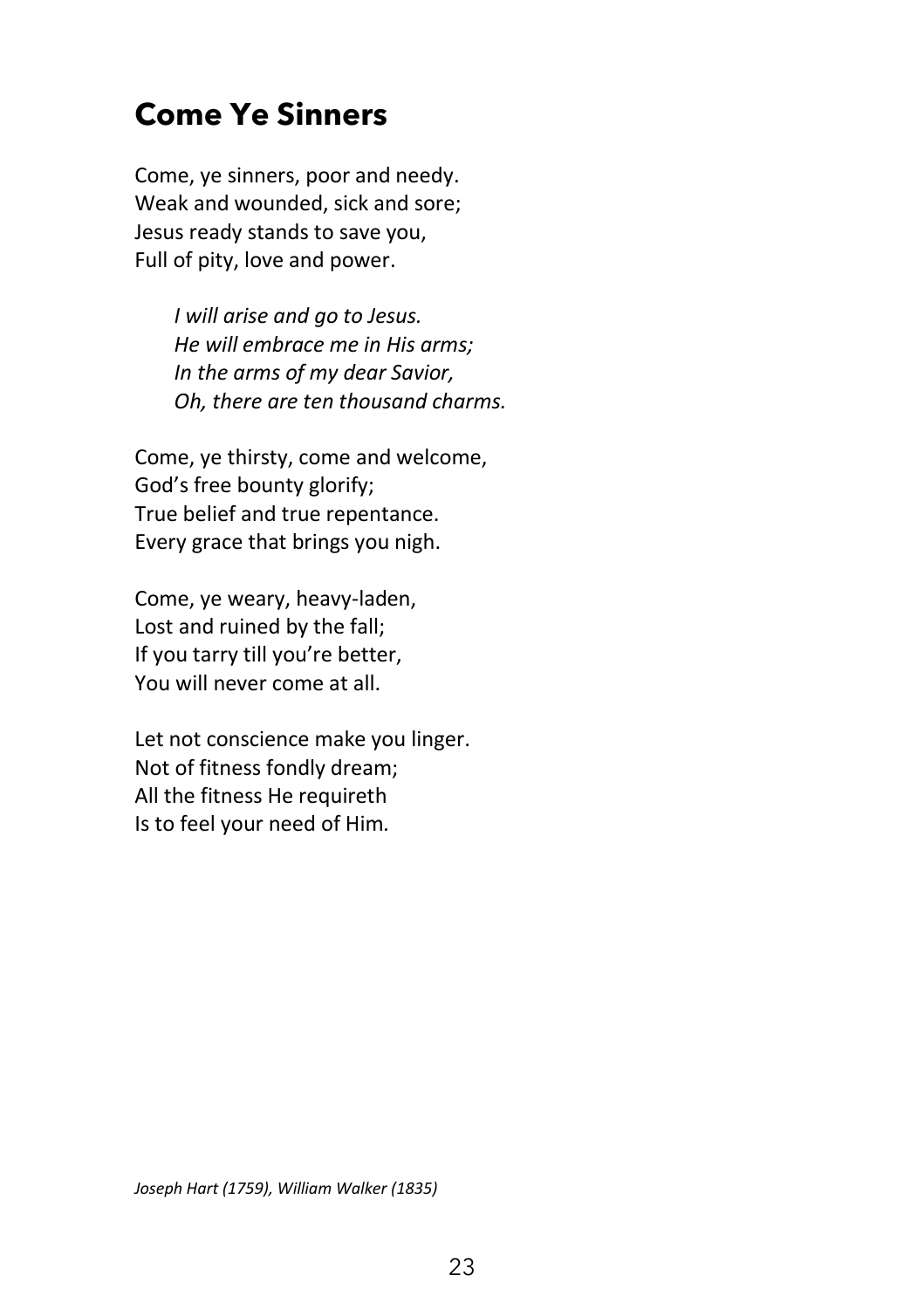#### <span id="page-30-0"></span>**Crown Him with Many Crowns**

Crown Him with many crowns, The Lamb upon His throne; Hark! How the heav'nly anthem drowns All music but its own! Awake, my soul and sing Of Him Who died for thee, And hail Him as thy matchless King Through all eternity.

Crown Him the Lord of love! Behold His hands and side— Rich wounds, yet visible above in beauty glorified. No angel in the sky can fully bear that sight, But downward bends his wond'ring eye At mysteries so bright.

Crown Him the Lord of life! Who triumphed o'er the grave, Who rose victorious in the strife for those He came to save. His glories now we sing, Who died, and rose on high, Who died eternal life to bring, And lives that death may die.

Crown Him the Lord of heav'n! One with the Father known, One with the Spirit through Him giv'n From yonder glorious throne, To Thee be endless praise, For Thou for us hast died; Be Thou, O Lord, through endless days Adored and magnified.

*Matthew Bridges (1851)*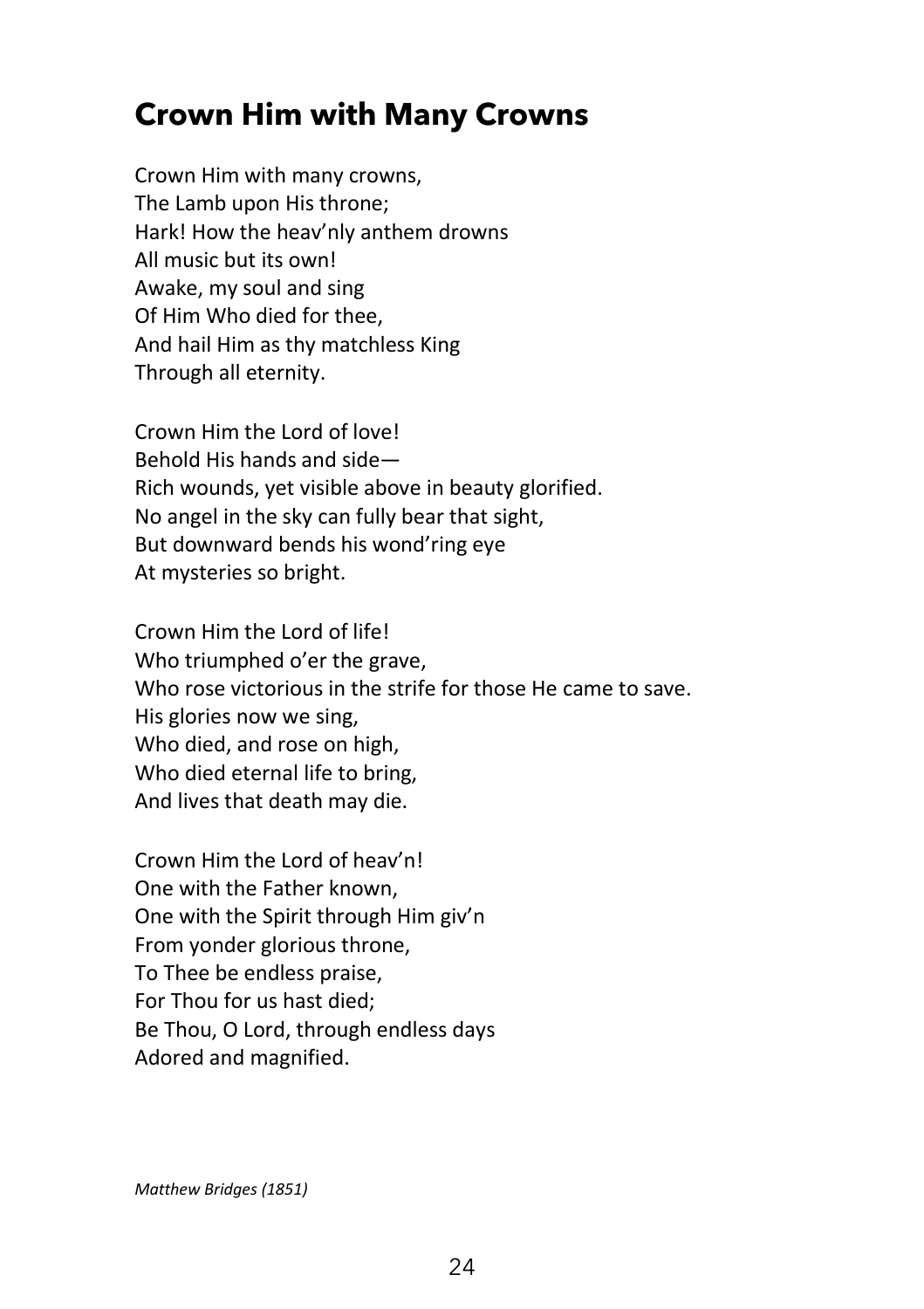### <span id="page-31-0"></span>**Dear Refuge of My Weary Soul**

Dear refuge of my weary soul, On Thee, when sorrows rise On Thee, when waves of trouble roll, My fainting hope relies To Thee I tell each rising grief, For Thou alone canst heal Thy Word can bring a sweet relief for every pain I feel.

But oh! When gloomy doubts prevail, I fear to call Thee mine The springs of comfort seem to fail, And all my hopes decline Yet gracious God, where shall I flee? Thou art my only trust. And still my soul would cleave to Thee, Though prostrate in the dust.

Hast Thou not bid me seek Thy face, And shall I seek in vain? And can the ear of sovereign grace Be deaf when I complain? No, still the ear of sovereign grace Attends the mourner's prayer Oh may I ever find access to breathe my sorrows there.

Thy mercy seat is open still, Here let my soul retreat With humble hope, attend Thy will And wait beneath Thy feet Thy mercy seat is open still, Here let my soul retreat With humble hope attend Thy will, And wait beneath Thy feet.

*Anne Steele (1716-1778), Matt Merker (2014)*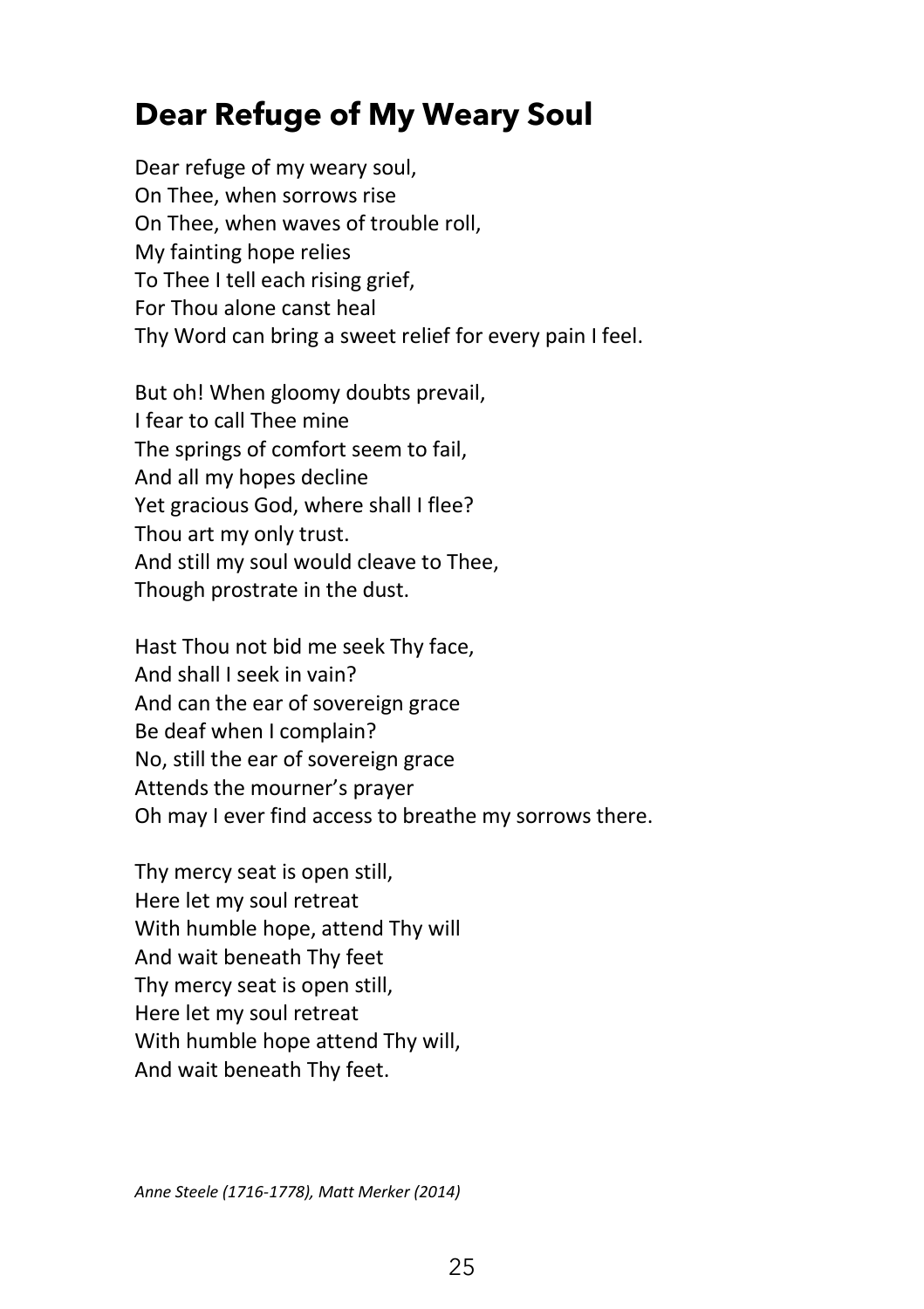### <span id="page-32-0"></span>**From the Squalor of a Borrowed Stable**

From the squalor of a borrowed stable, By the Spirit and a virgin's faith To the anguish and the shame of scandal Came the Savior of the human race. But the skies were filled with the praise of heaven, Shepherds listen as the angels tell Of the gift of God come down to man At the dawning of Immanuel

King of heaven now the Friend of sinners, Humble servant in the Father's hands, Filled with power and the Holy Spirit, Filled with mercy for the broken man. Yes he walked my road and he felt my pain, Joys and sorrows that I know so well; Yet His righteous steps give me hope again I will follow my Immanuel

Through the kisses of a friend's betrayal He was lifted on a cruel cross; He was punished for a world's transgressions, He was suffering to save the lost. He fights for breath, He fights for me, Loosing sinners from the claims of hell; And with a shout our souls are free Death defeated by Immanuel.

Now He's standing in the place of honour Crowned with glory in the highest throne, Interceding for His own beloved Til His Father calls to bring them home~ Then the skies will part as the trumpet sounds Hope of heaven or the fear of hell; But the Bride will run to her Lover's arms, Giving glory to Immanuel.

*Stuart Townend (1999)*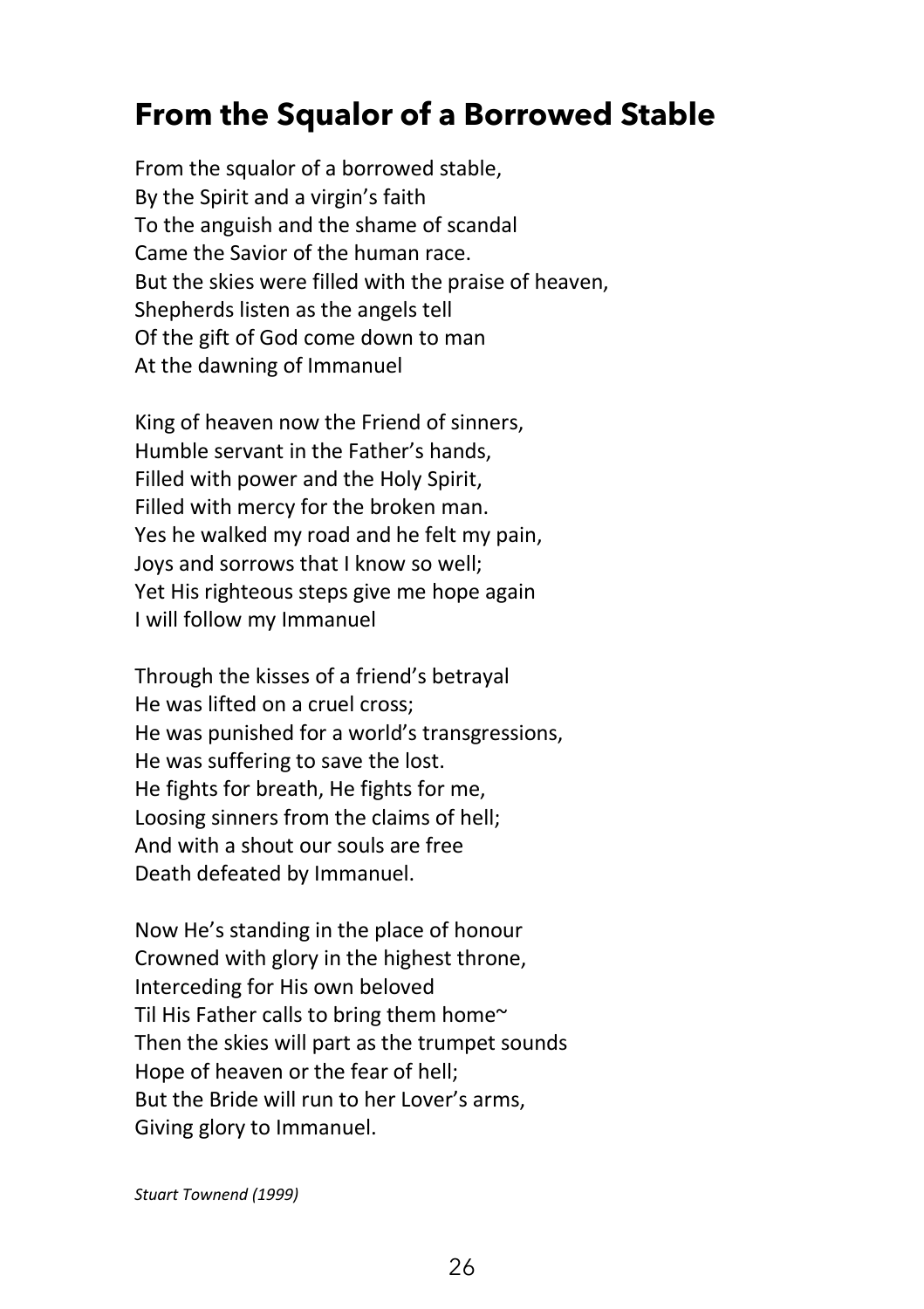## <span id="page-33-0"></span>**Glorify Your Name**

Father, we love You, we worship and adore You Glorify Your name in all the earth Glorify Your name, glorify Your name Glorify Your name in all the earth.

Jesus, we love You, we worship and adore You Glorify Your name in all the earth Glorify Your name, glorify Your name Glorify Your name in all the earth.

Spirit, we love You, we worship and adore You Glorify Your name in all the earth Glorify Your name, glorify Your name Glorify Your name in all the earth.

*Glorify Your name, glorify Your name Glorify Your name in all the earth.*

*Donna Adkins (1975)*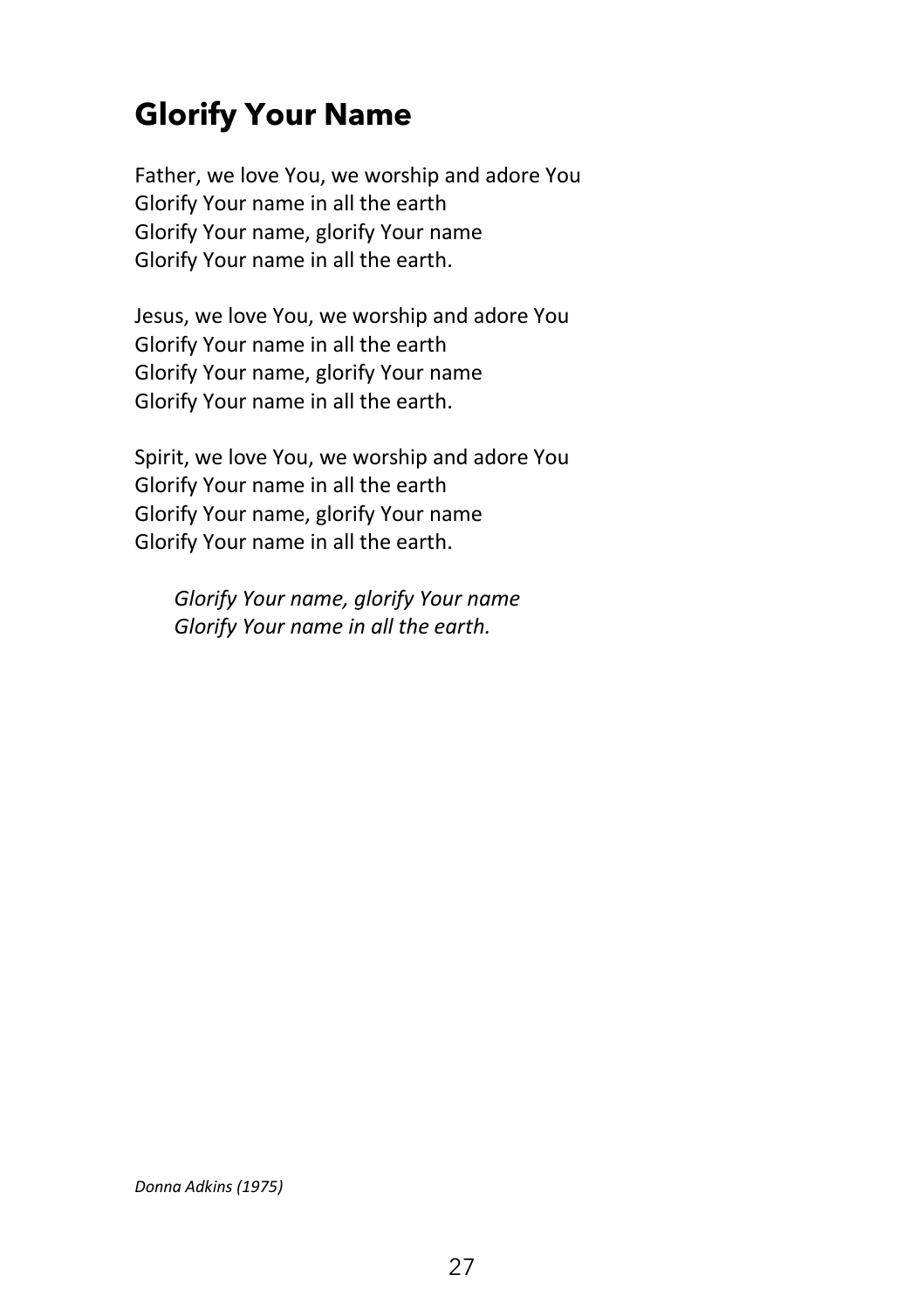#### <span id="page-34-0"></span>**Grace Greater Than All Our Sin**

Marvelous grace of our loving Lord, Grace that exceeds our sin and our guilt! Yonder on Calvary's mount outpoured, There where the blood of the Lamb was spilled.

*Grace, grace, God's grace, Grace that will pardon and cleanse within; Grace, grace, God's grace, Grace that is greater than all our sin!*

Dark is the stain that we cannot hide; What can we do to wash it away? Look! There is flowing a crimson tide, Brighter than snow you may be today.

Marvelous, infinite, matchless grace, Freely bestowed on all who believe! All who are longing to see His face, Will you this moment His grace receive?

*Julia Johnston (1910)*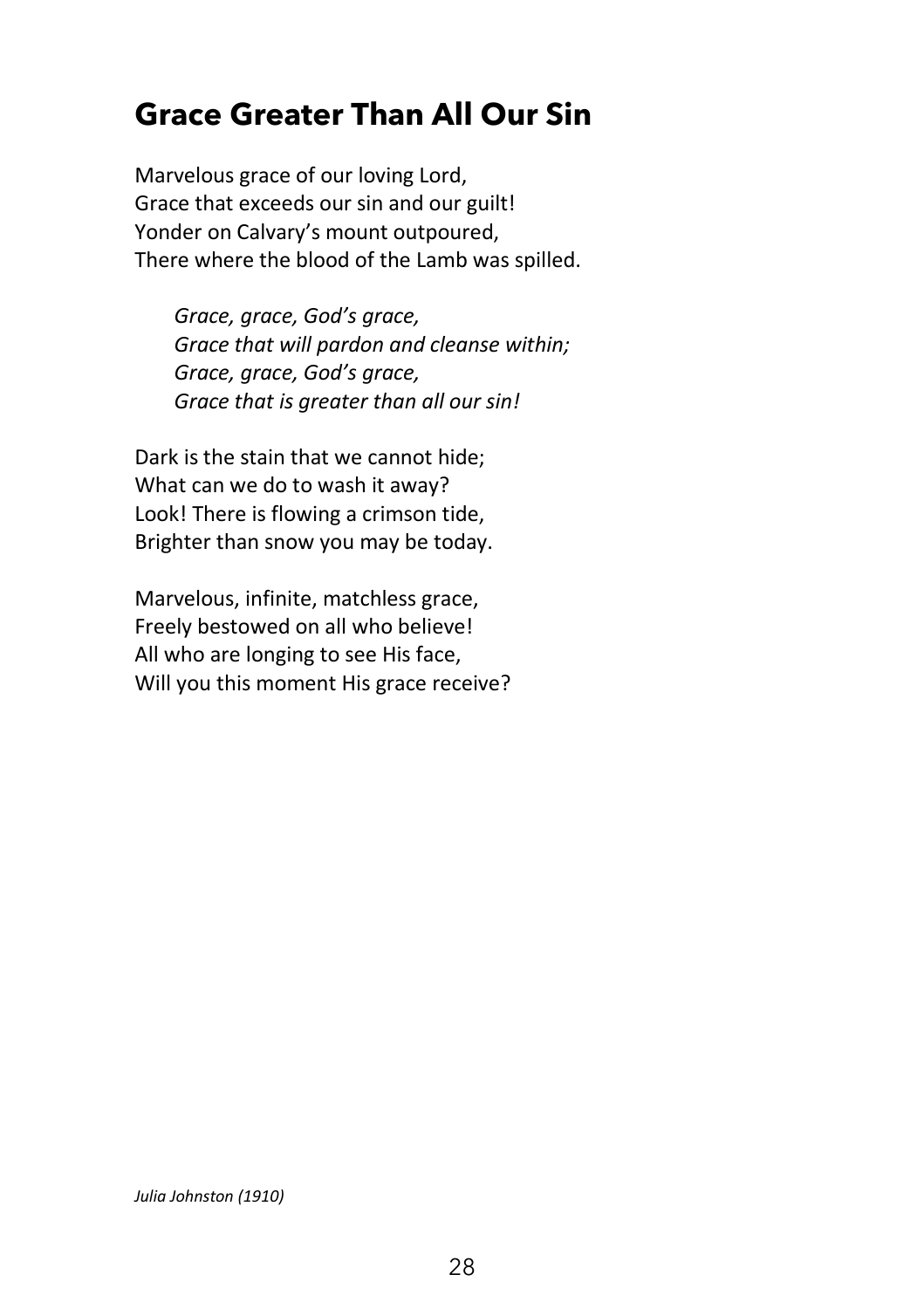### <span id="page-35-0"></span>**Great is Thy Faithfulness**

Great is Thy faithfulness, O God my Father, There is no shadow of turning with Thee; Thou changest not, Thy compassions, they fail not As Thou hast been Thou forever will be.

*Great is Thy faithfulness! Great is Thy faithfulness! Morning by morning new mercies I see; All I have needed Thy hand hath provided— Great is Thy faithfulness, Lord, unto me!*

Summer and winter, and springtime and harvest, Sun, moon and stars in their courses above, Join with all nature in manifold witness To Thy great faithfulness, mercy and love.

Pardon for sin and a peace that endureth, Thine own dear presence to cheer and to guide; Strength for today and bright hope for tomorrow, Blessings all mine, with ten thousand beside!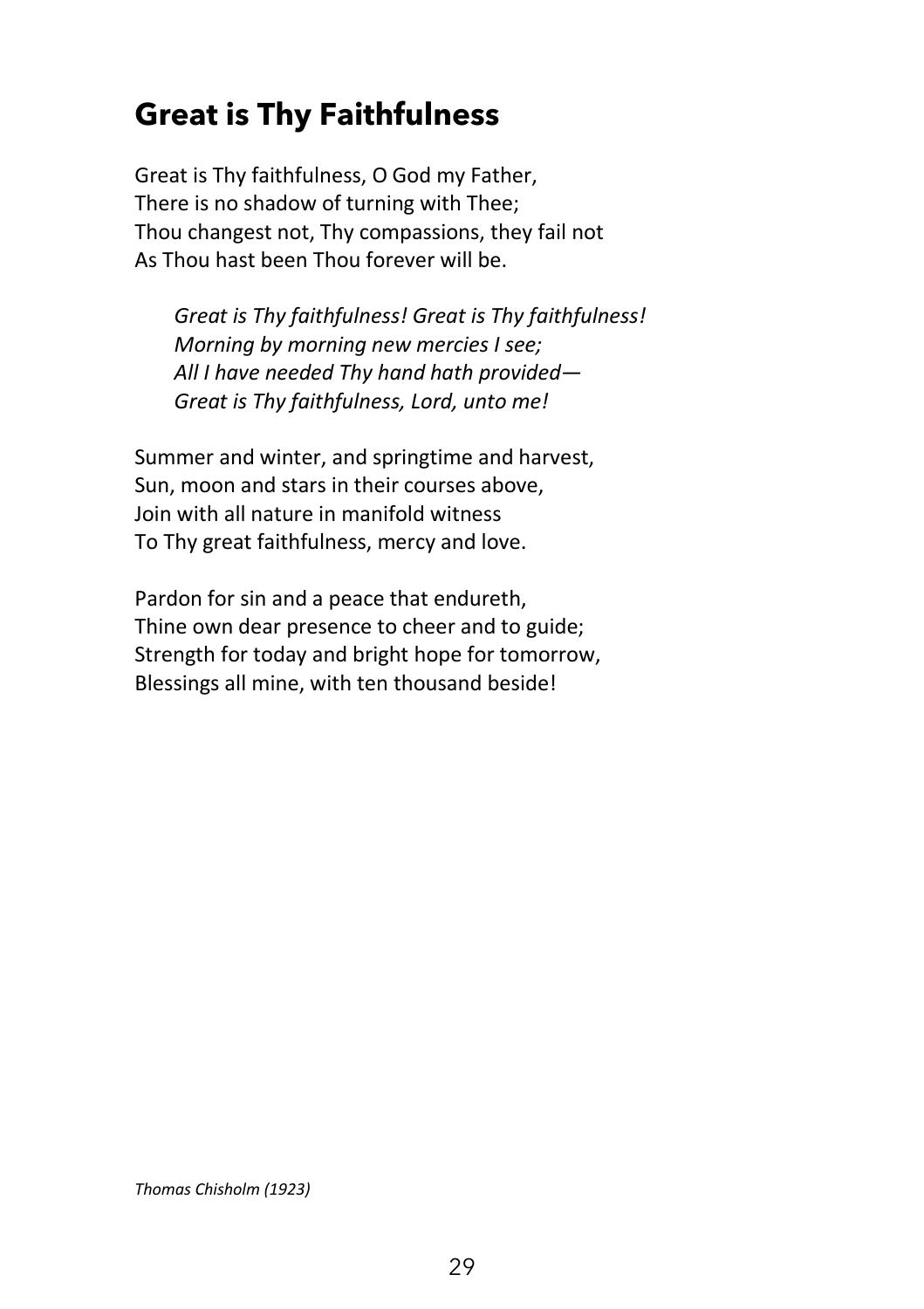# **Hallelujah for the Cross**

Up to the hill of Calvary, My Savior went courageously And there He bled and died for me, Hallelujah for the cross. And on that day the world was changed, A final, perfect lamb was slain Let earth and heaven now proclaim, Hallelujah for the cross.

*Hallelujah for the war He fought, Love has won, death has lost Hallelujah, for the souls he bought, Hallelujah for the cross.*

What good I've done could never save, My debt too great for deeds to pay But God, my Savior, made a way, Hallelujah for the cross. A slave to sin, my life was bound, But all my chains fell to the ground When Jesus' blood came flowing down, Hallelujah for the cross.

And when I breathe my final breath. I'll have no need to fear that rest This hope will guide me into death, Hallelujah for the cross.

> *Hallelujah for the cross. Hallelujah for the cross.*

*Ross King & Todd Wright (2013)*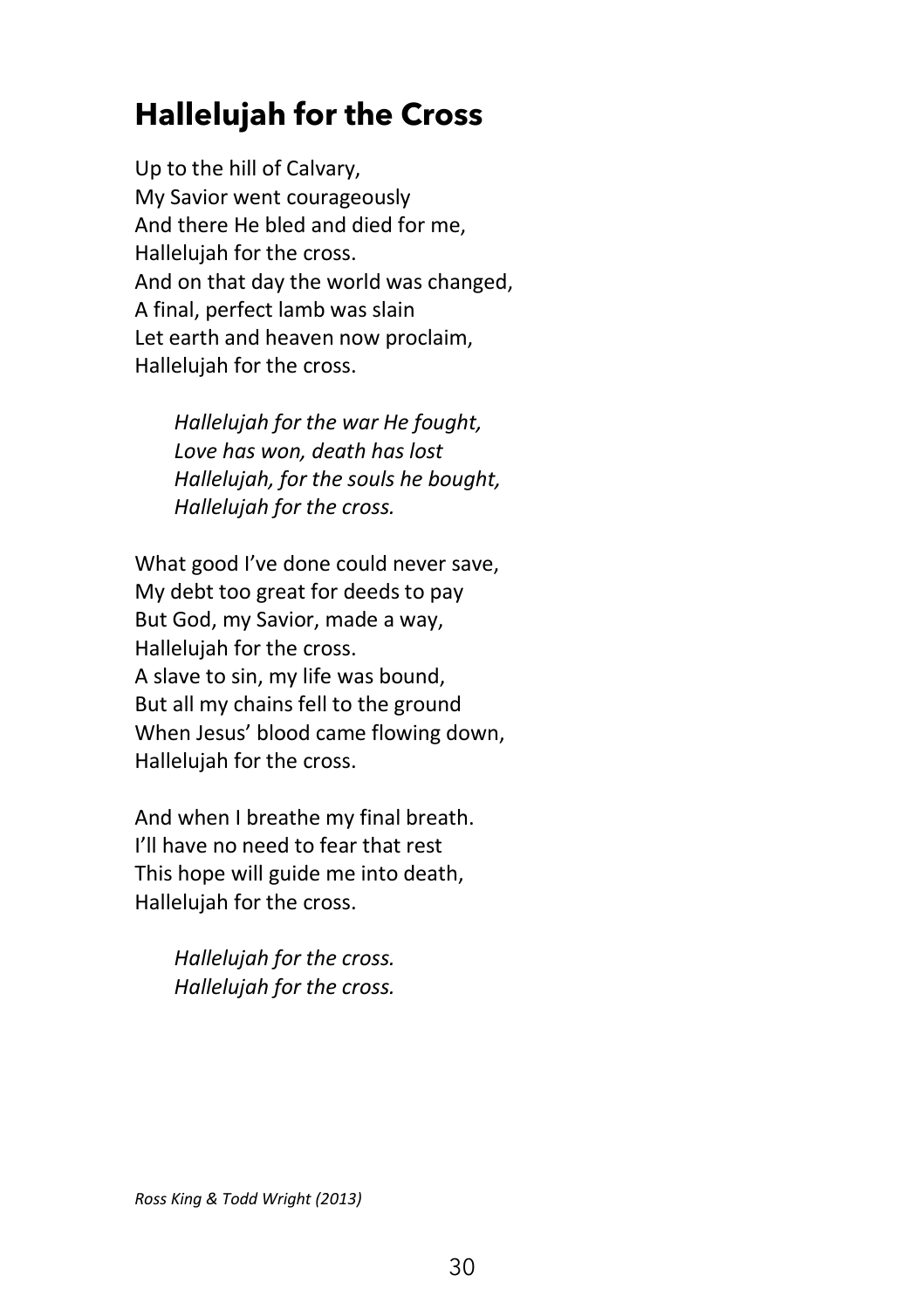### **Hark! The Herald Angels Sing**

Hark! The herald angels sing, 'Glory to the new-born King, Peace on earth, and mercy mild, God and sinners reconciled.' Joyful, all ye nations, rise, Join the triumph of the skies; With angelic host proclaim. 'Christ is born in Bethlehem' Hark! The herald angels sing, 'Glory to the new-born King!'

Christ by highest heaven adored; Christ the everlasting Lord; Late in time behold him come, Offspring of the Virgin's womb Veiled in flesh, the Godhead see; Hail, the incarnate Deity; Pleased as man, with men to dwell, Jesus our Emmanuel! Hark! The herald angels sing 'Glory to the new-born King!'

Hail! The heaven-born Prince of Peace! Hail the Sun of Righteousness! Light and life to all he brings, Risen with healing in his wings, Mild he lays his glory by, Born that man no more may die; Born to raise the son of earth, Born to give them second birth. Hark! The herald angels sing, 'Glory to the new-born King.

*Charles Wesley (1739)*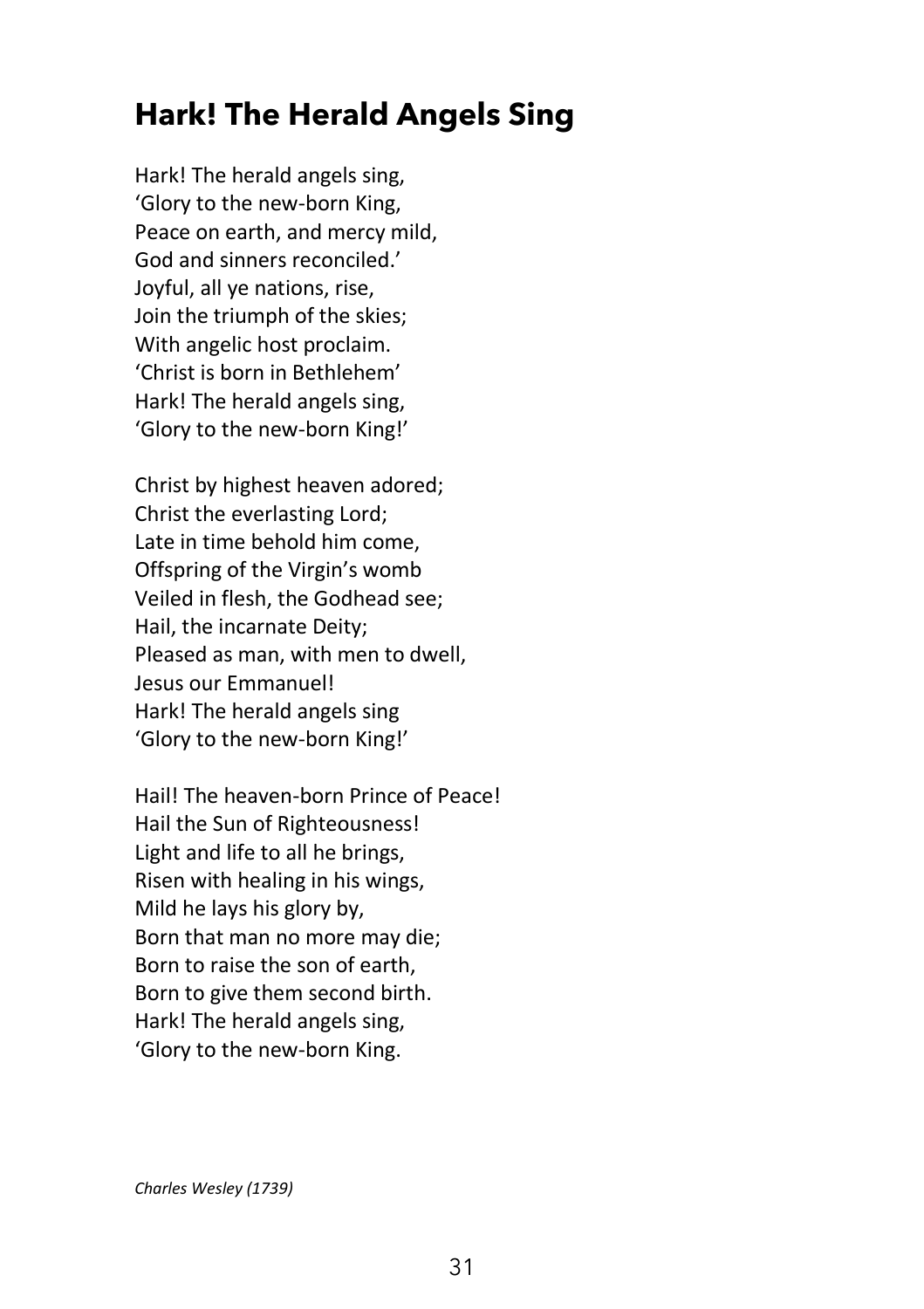# **He is Exalted**

He is exalted, the King is exalted on high I will praise Him He is exalted, forever exalted and I will praise His Name

He is the Lord Forever His truth shall reign Heaven and earth rejoice in His holy Name He is exalted, the King is exalted on high

He is exalted, the King is exalted on high I will praise Him He is exalted, forever exalted and I will praise His Name

He is the Lord Forever His truth shall reign Heaven and earth rejoice in His holy Name He is exalted, the King is exalted on high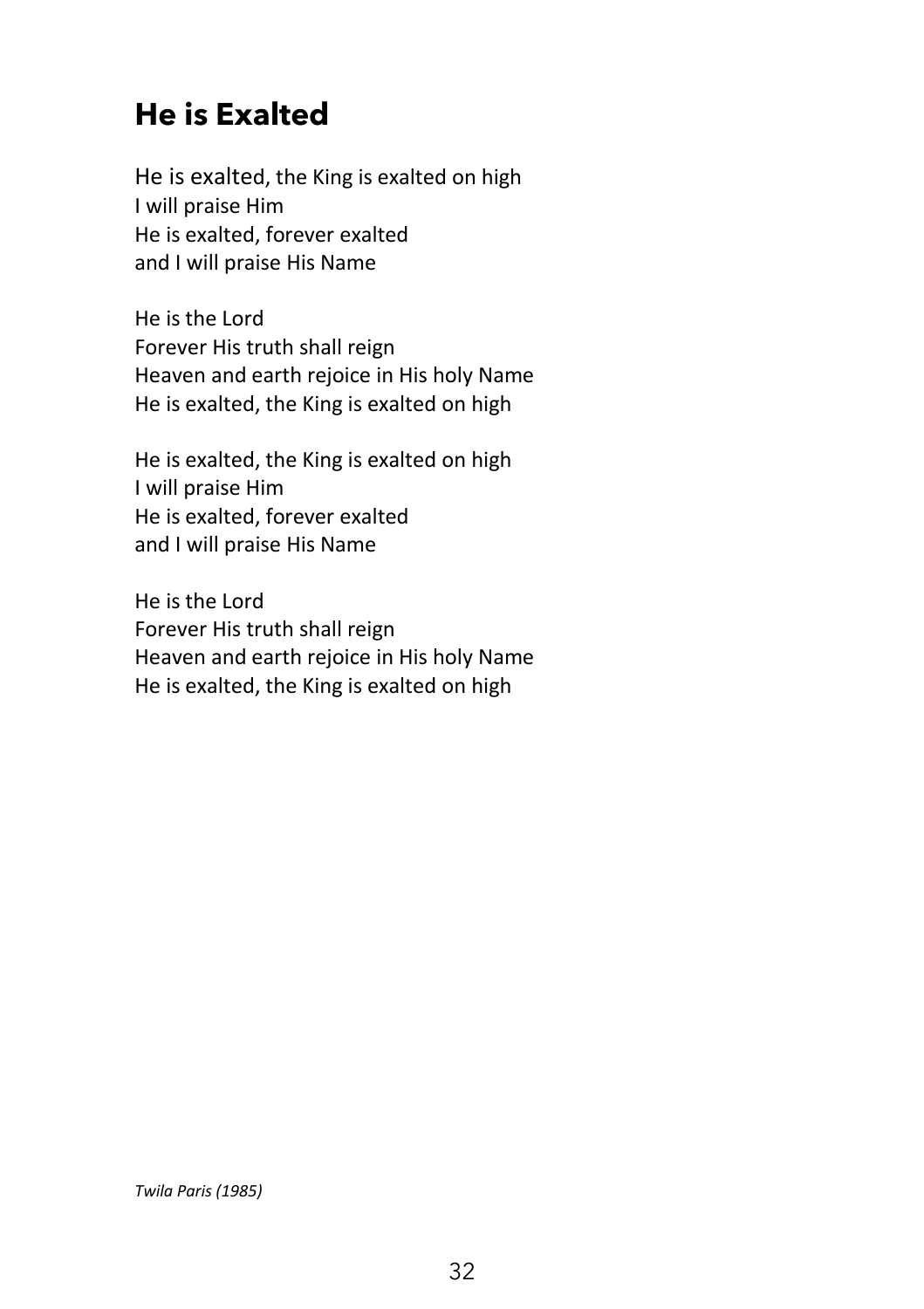# **He Who Is Mighty**

Oh, the mercy our God has shown To those who sit in death's shadow The sun on high pierced the night Born was the Cornerstone Unto us a Son is given, Unto us a Child is born

> *He Who is mighty has done a great thing Taken on flesh conquered death's sting Shattered the darkness and lifted our shame Holy is His name.*

Oh, the freedom our Savior won The yoke of sin has been broken. Once a slave, now by grace. No more condemnation Unto us a Son is given, Unto us a Child is born

Now my soul magnifies the Lord I rejoice in the God Who saves. I will trust His unfailing love I will sing His praises all my days

*Kate DeGraide, Rebecca Elliott (2014)*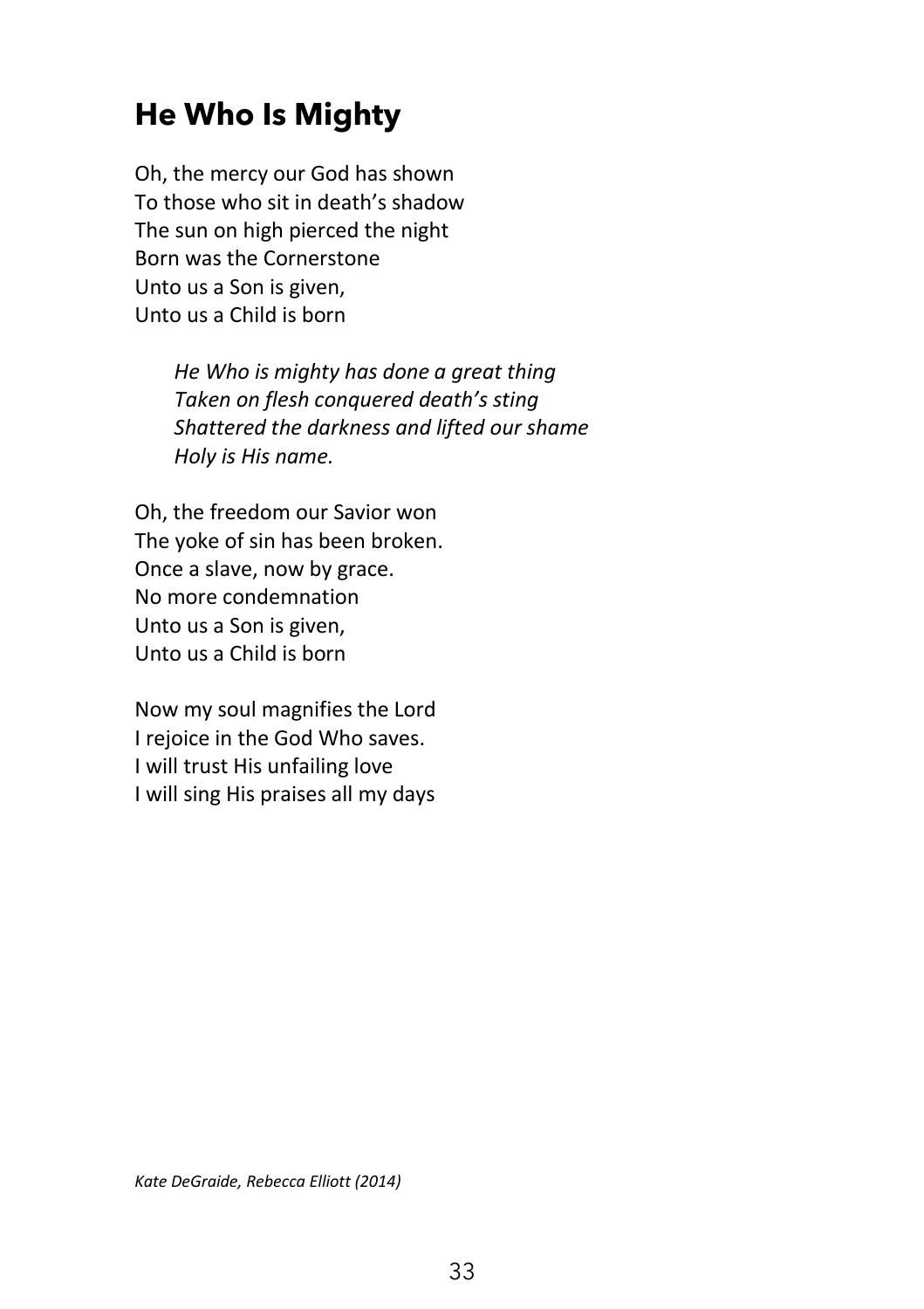## **He Will Hold Me Fast**

When I fear my faith will fail Christ will hold me fast When the tempter would prevail He will hold me fast I could never keep my hold Through life's fearful path For my love is often cold He must hold me fast

> *He will hold me fast He will hold me fast For my Savior loves me so He will hold me fast*

Those He saves are His delight Christ will hold me fast Precious in His holy sight He will hold me fast He'll not let my soul be lost His promises shall last Bought by Him at such a cost He will hold me fast

For my life He bled and died Christ will hold me fast Justice has been satisfied He will hold me fast Raised with Him to endless life He will hold me fast Till our faith is turned to sight When he comes at last

*Ada Habershon (1906), musics an d alt. lyrics by Matt Merker (2013)*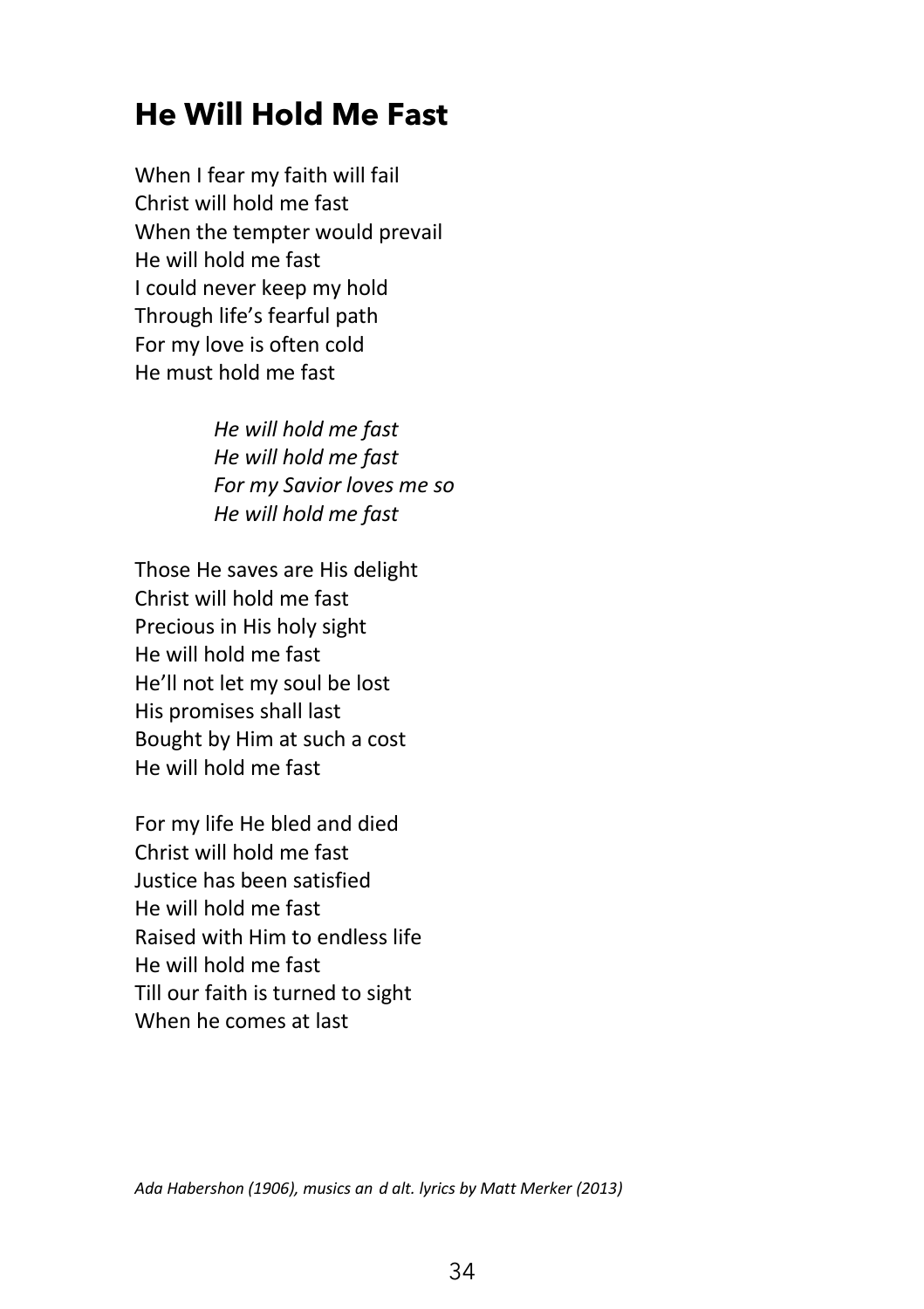# **His Mercy is More**

What love could remember no wrongs we have done Omniscient all knowing He counts not their sum Thrown into a sea without bottom or shore Our sins they are many His mercy is more

*Praise the Lord His mercy is more Stronger than darkness new every morn Our sins they are many His mercy is more*

What patience would wait as we constantly roam What Father so tender is calling us home He welcomes the weakest, the vilest, the poor Our sins they are many His mercy is more

What riches of kindness He lavished on us His blood was the payment His life was the cost We stood 'neath a debt we could never afford Our sins they are many His mercy is more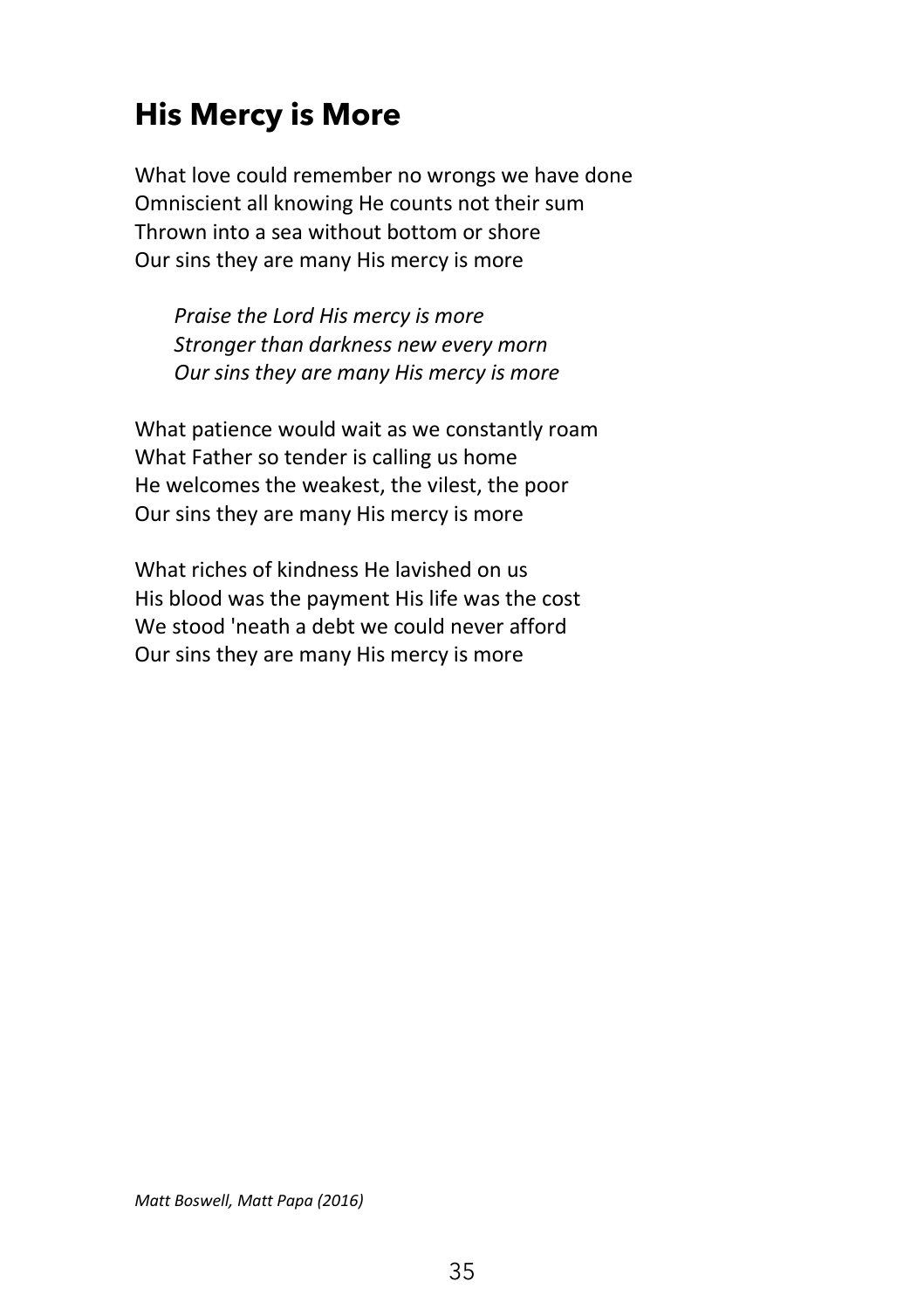# **Holy, Holy, Holy**

Holy, holy, holy, Lord God Almighty Early in the morning our song shall rise to Thee; Holy, holy, holy, merciful and mighty God in three Persons, blessed Trinity

Holy, holy, holy, All the saints adore Thee, Casting down their golden crowns around the glassy sea Cherubim and seraphim falling down before Thee, Who was, and is, and evermore shall be.

Holy, holy, holy, Though the darkness hide Thee, Though the eye of sinful man Thy glory may not see; Only Thou art holy; There is none beside Thee, Perfect in pow'r, in love, and purity.

Holy, holy, holy! Lord God Almighty! All Thy works shall praise Thy Name, In earth, and sky, and sea; Holy, holy, holy; merciful and mighty! God in three Persons, blessed Trinity!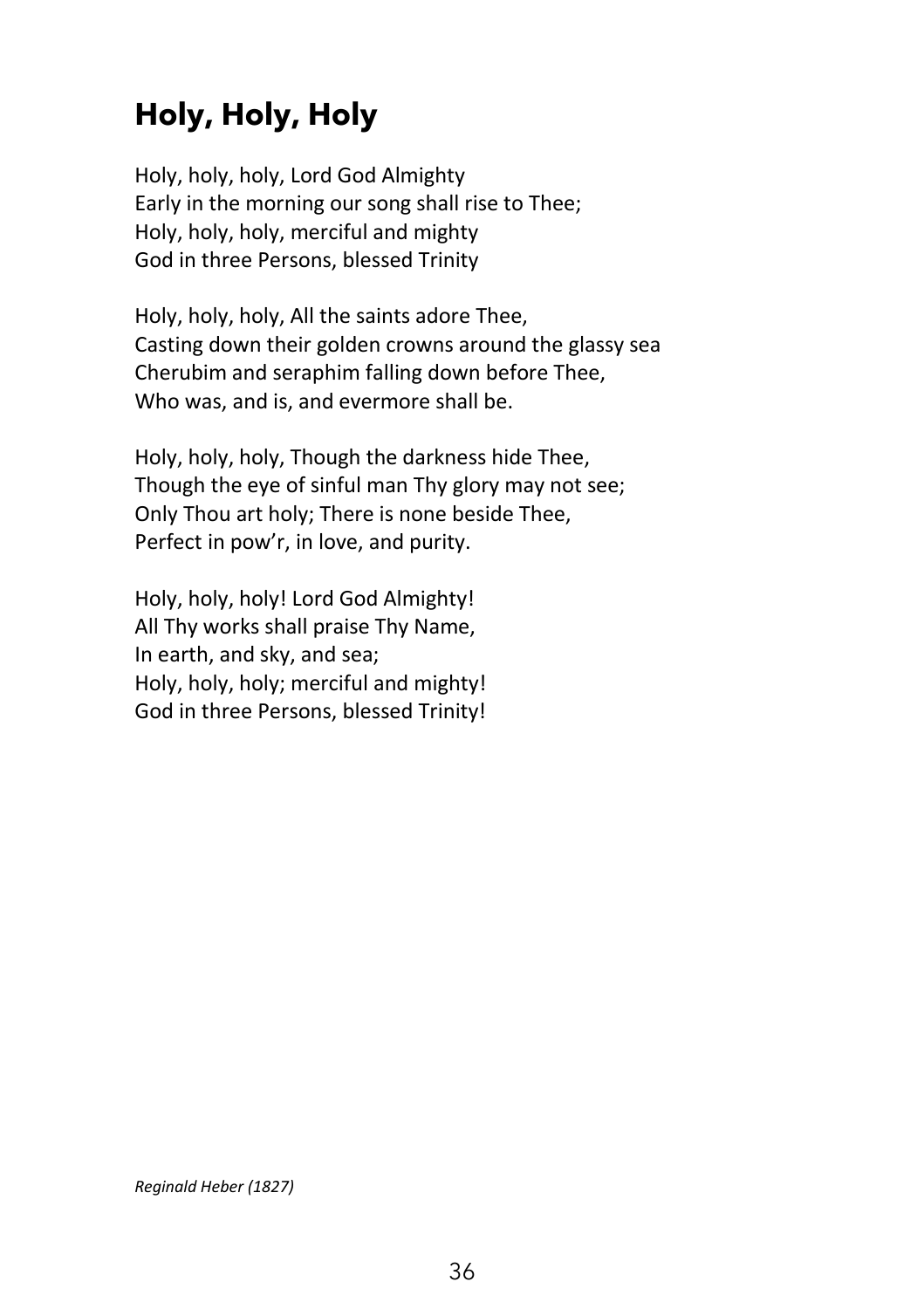## **Holy Spirit** *(Breath of God)*

Holy Spirit, living Breath of God, Breathe new life into my willing soul. Bring the presence of the risen Lord To renew my heart and make me whole.

Cause Your Word to come alive in me; Give me faith for what I cannot see; Give me passion for Your purity. Holy Spirit, breathe new life in me.

Holy Spirit, come abide within; May Your joy be seen in all I do— Love enough to cover ev'ry sin In each thought and deed and attitude

Kindness to the greatest and the least, Gentleness that sows the path of peace. Turn my striving into works of grace. Breath of God, show Christ in all I do.

Holy Spirit, from creation's birth, Giving life to all that God has made, Show Your power once again on earth; Cause Your church to hunger for Your ways

Let the fragrance of our prayers arise. Lead us on the road of sacrifice That in unity the face of Christ Will be clear for all the world to see.

*Keith & Kristyn Getty, Stuart Townend (2006)*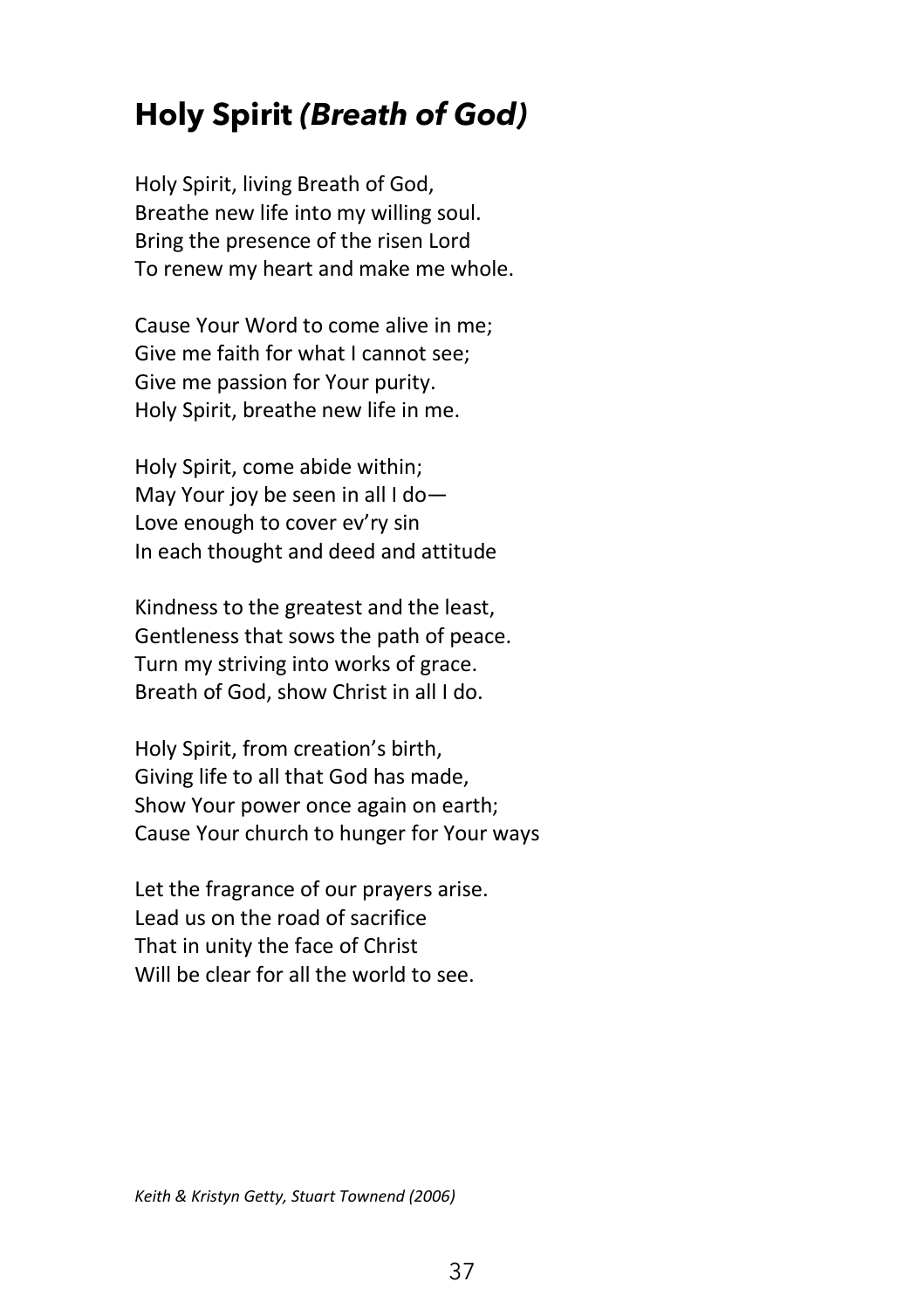### **How Deep the Father's Love for Us**

How deep the Father's love for us, How vast beyond all measure, That He should give His only Son To make a wretch His treasure. How great the pain of searing loss - The Father turns His face away, As wounds which mar the Chosen One Bring many sons to glory.

Behold the man upon a cross, My sin upon His shoulders; Ashamed, I hear my mocking voice Call out among the scoffers. It was my sin that held Him there Until it was accomplished; His dying breath has brought me life - I know that it is finished.

I will not boast in anything, No gifts, no power, no wisdom; But I will boast in Jesus Christ, His death and resurrection. Why should I gain from His reward? I cannot give an answer; But this I know with all my heart - His wounds have paid my ransom.

> *Why should I gain from His reward? I cannot give an answer; But this I know with all my heart - His wounds have paid my ransom.*

*Author: Carl Boberg (1885); Translator: Stuart K. Hine (1949)*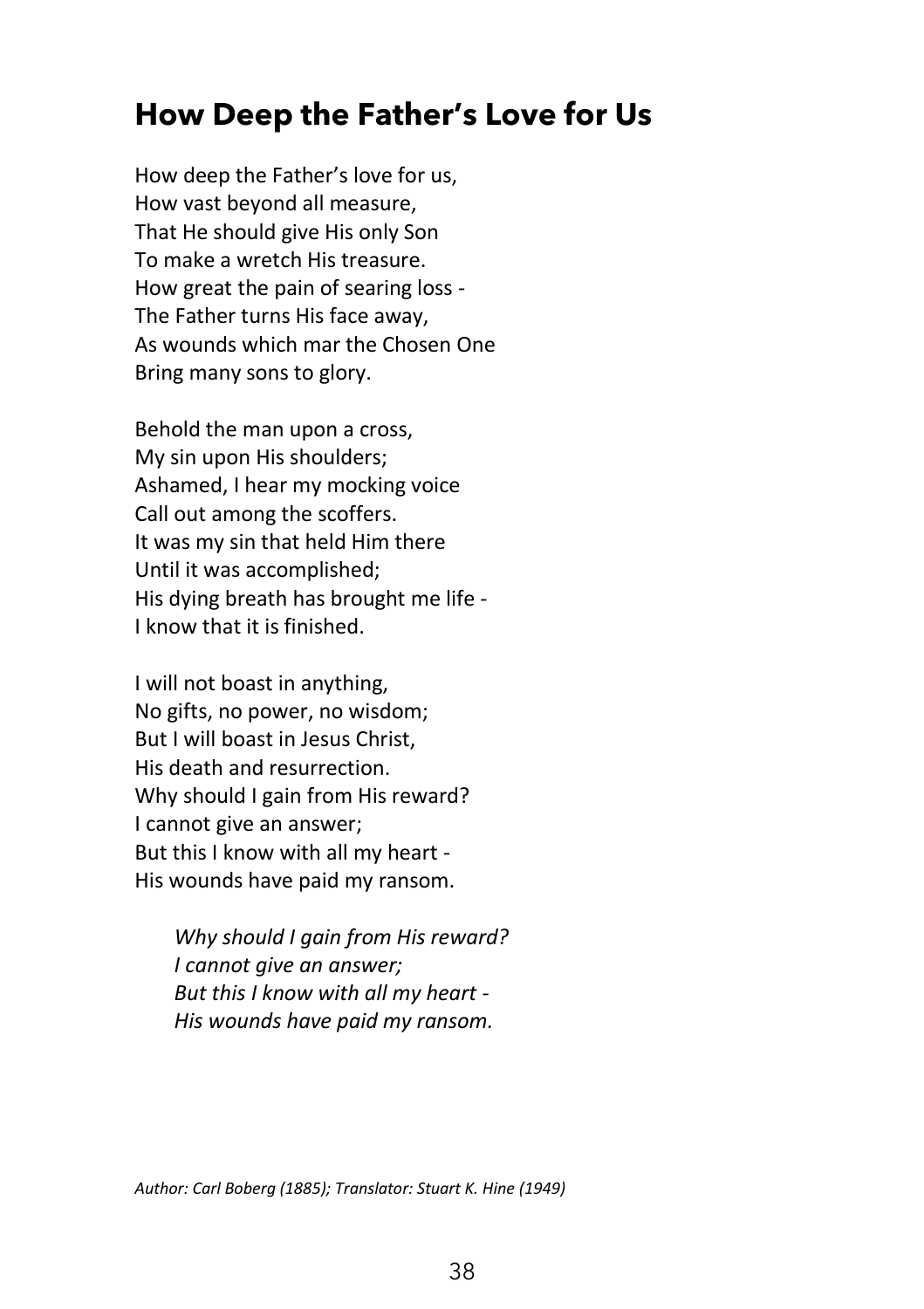# **How Firm a Foundation**

How firm a foundation, ye saints of the Lord, Is laid for your faith in His excellent word! What more can He say than to you He hath said— To you who for refuge to Jesus have fled?

Fear not, I am with you, oh, be not dismayed, For I am your God, and will still give you aid; I'll strengthen you, help you, and cause you to stand, Upheld by My righteous, omnipotent hand.

When through the deep waters I call you to go, The rivers of sorrow shall not overflow; For I will be with you your trouble to bless, And sanctify to you your deepest distress.

When through fiery trials your pathway shall lie, My grace, all-sufficient, shall be your supply; The flame shall not hurt you; I only design Your dross to consume and your gold to refine.

The soul that on Jesus doth lean for repose, I will not, I will not, desert to its foes; That soul, though all hell should endeavor to shake, I'll never, no never, no never forsake.

*Lyrics (unknown), music by John Wade (1743)*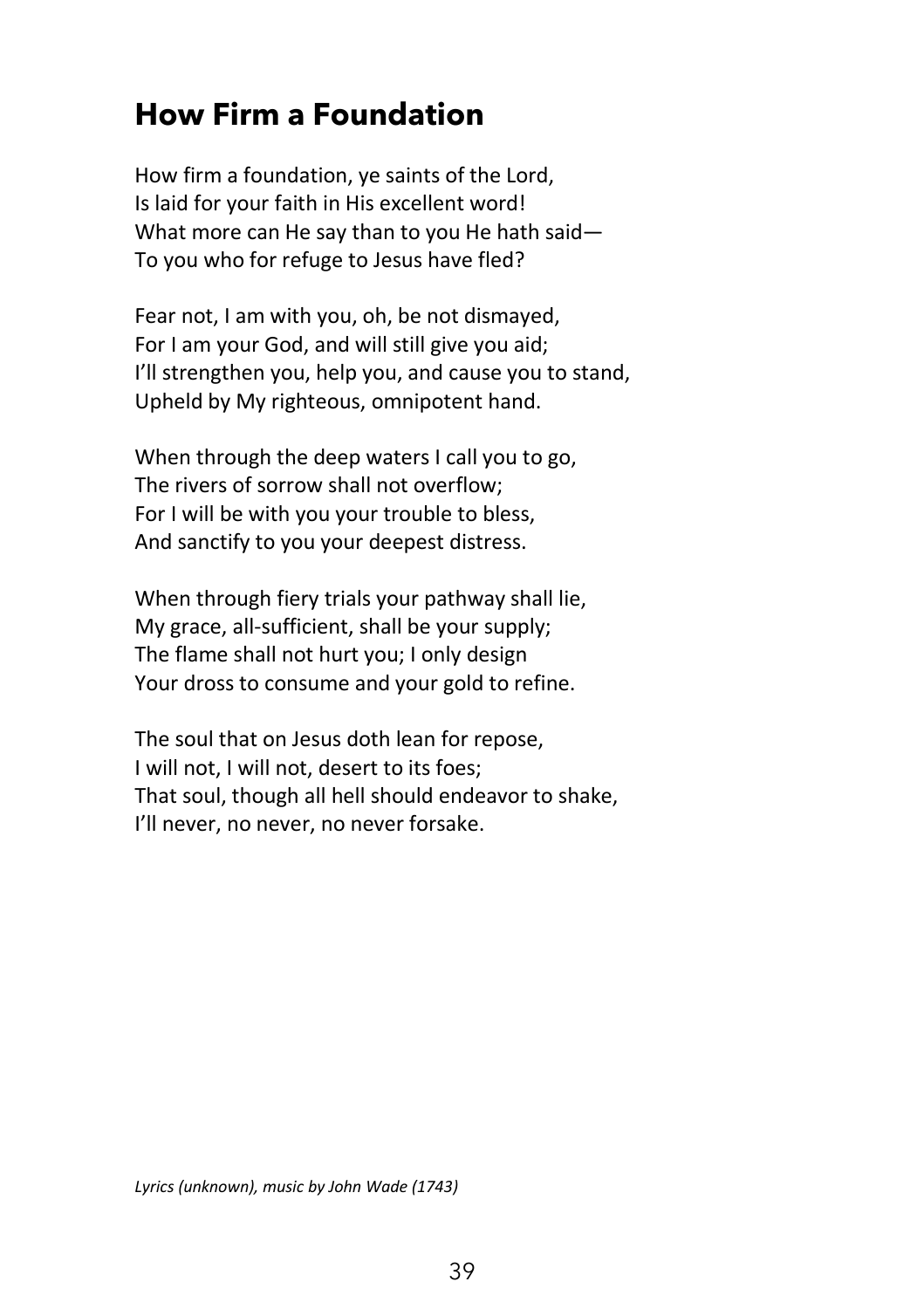### **How Rich a Treasure We Possess**

How rich a treasure we possess, in Jesus Christ our Lord His blood our ransom and defense, His glory our reward The sum of all created things, is worthless in compare For our inheritance is Him, whose praise angels declare.

And how free and costly was the love displayed upon the cross While we were dead in untold sin the Sov'reign purchased us The will of God the Father demonstrated through the Son The Spirit seals the greatest work, the work which Christ has done.

*For Yours is the kingdom And the power and the glory Yours is the Kingdom and the power And the glory, amen!*

How vast and measureless the flood of mercy unrestrained The penalty was paid in full, the spotless Lamb was slain Salvation—what a priceless gift received by grace through faith; We stand in robes of righteousness; we stand in Jesus' name

*Words and music by Matt Boswell and Matt Papa (2018)*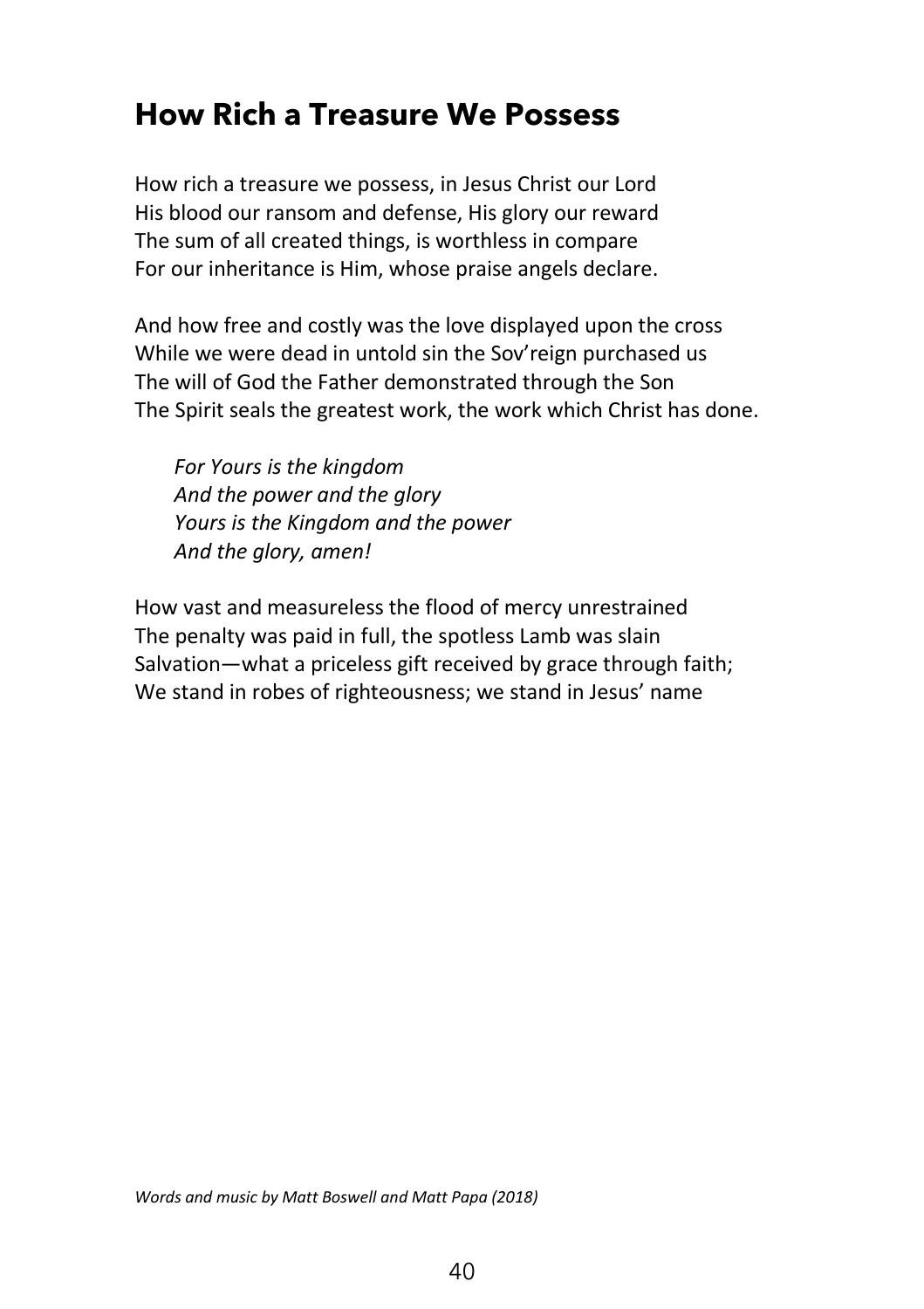#### **How Sweet and Awesome**

How sweet and awesome is the place With Christ within the doors, While everlasting love displays The choicest of her stores!

While all our hearts and all our songs Join to admire the feast, Each of us cries, with thankful tongues, Lord, why was I a guest?

Why was I made to hear Thy voice, And enter while there's room, When thousands make a wretched choice. And rather starve than come?

T'was the same love that spread the feast That sweetly drew us in; Else we had still refused to taste, And perished in our sin.

Pity the nations, O our God! Constrain the earth to come; Send Thy victorious Word abroad, And bring the strangers home.

We long to see Thy churches full, That all the chosen race May with one voice, and heart and soul, Sing Thy redeeming grace.

*Isaac Watts (1707)*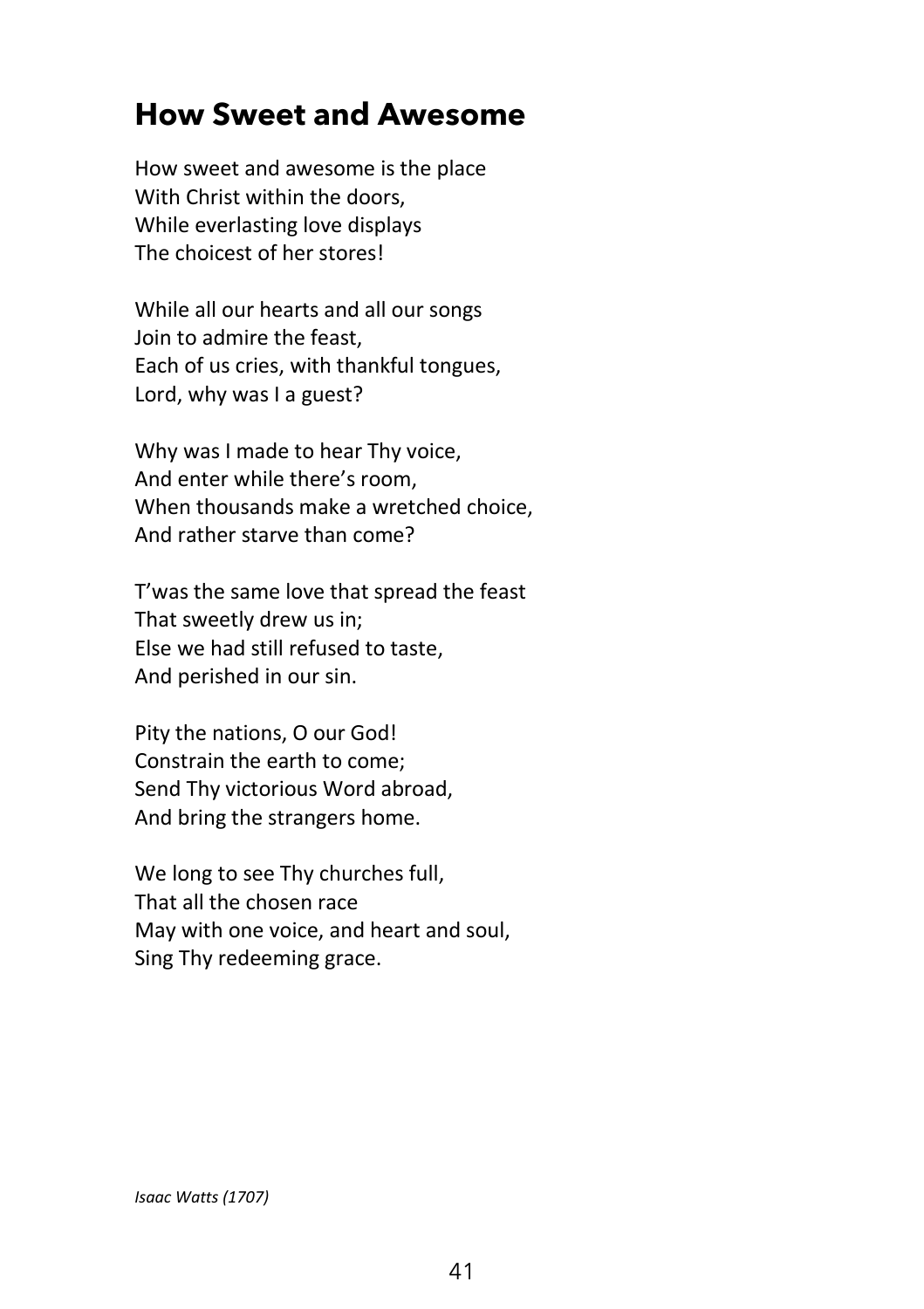### **I Have a Shelter**

I have a shelter in the storm When troubles pour upon me Though fears are rising like a flood My soul can rest securely O Jesus, I will hide in You My place of peace and solace No trial is deeper than Your love That comforts all my sorrows

I have a shelter in the storm When all my sins accuse me Though justice charges me with guilt Your grace will not refuse me O Jesus, I will hide in You Who bore my condemnation I find my refuge in Your wounds For there I find salvation

I have a shelter in the storm When constant winds would break me For in my weakness, I have learned Your strength will not forsake me O Jesus, I will hide in You The One who bears my burdens With faithful hands that cannot fail You'll bring me home to heaven

> *O Jesus, I will hide in You The One who bears my burdens With faithful hands that cannot fail You'll bring me home to heaven.*

*Steve & Vicki Cook, Bob Kauflin (2008)*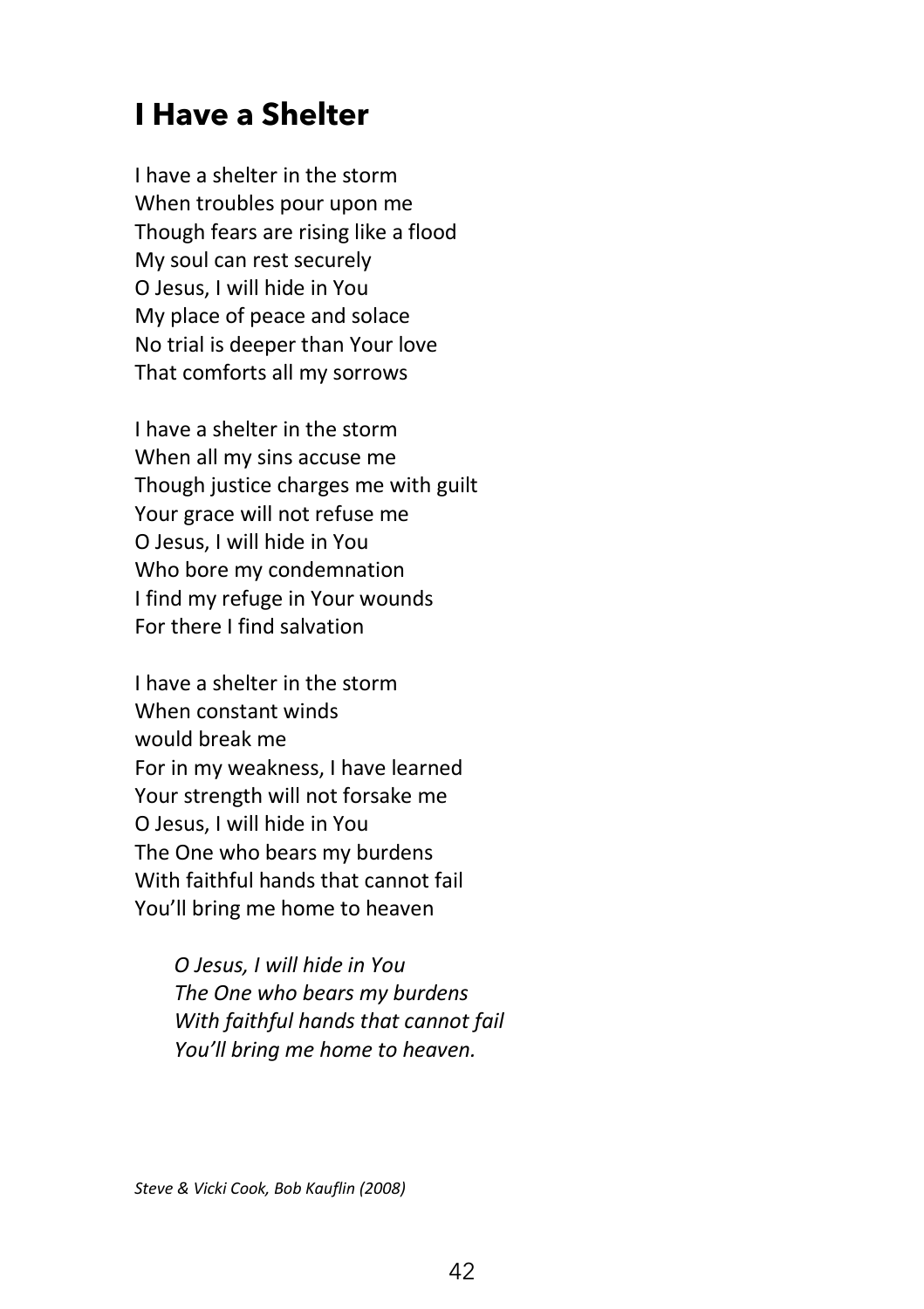# **I Will Glory in My Redeemer**

I will glory in my Redeemer Whose priceless blood has ransomed me Mine was the sin that drove the bitter nails And hung Him on that judgment tree I will glory in my Redeemer Who crushed the power of sin and death My only Savior before the holy Judge The Lamb who is my righteousness The Lamb who is my righteousness

I will glory in my Redeemer My life He bought, my love He owns I have no longings for another I'm satisfied in Him alone I will glory in my Redeemer His faithfulness my standing place Though foes are mighty and rush upon me My feet are firm, held by His grace My feet are firm, held by His grace

I will glory in my Redeemer Who carries me on eagles' wings He crowns my life with loving kindness His triumph song I'll ever sing I will glory in my Redeemer Who waits for me at gates of gold And when He calls me, it will be paradise His face forever to behold His face forever to behold

*Steve and Vicki Cook (2000)*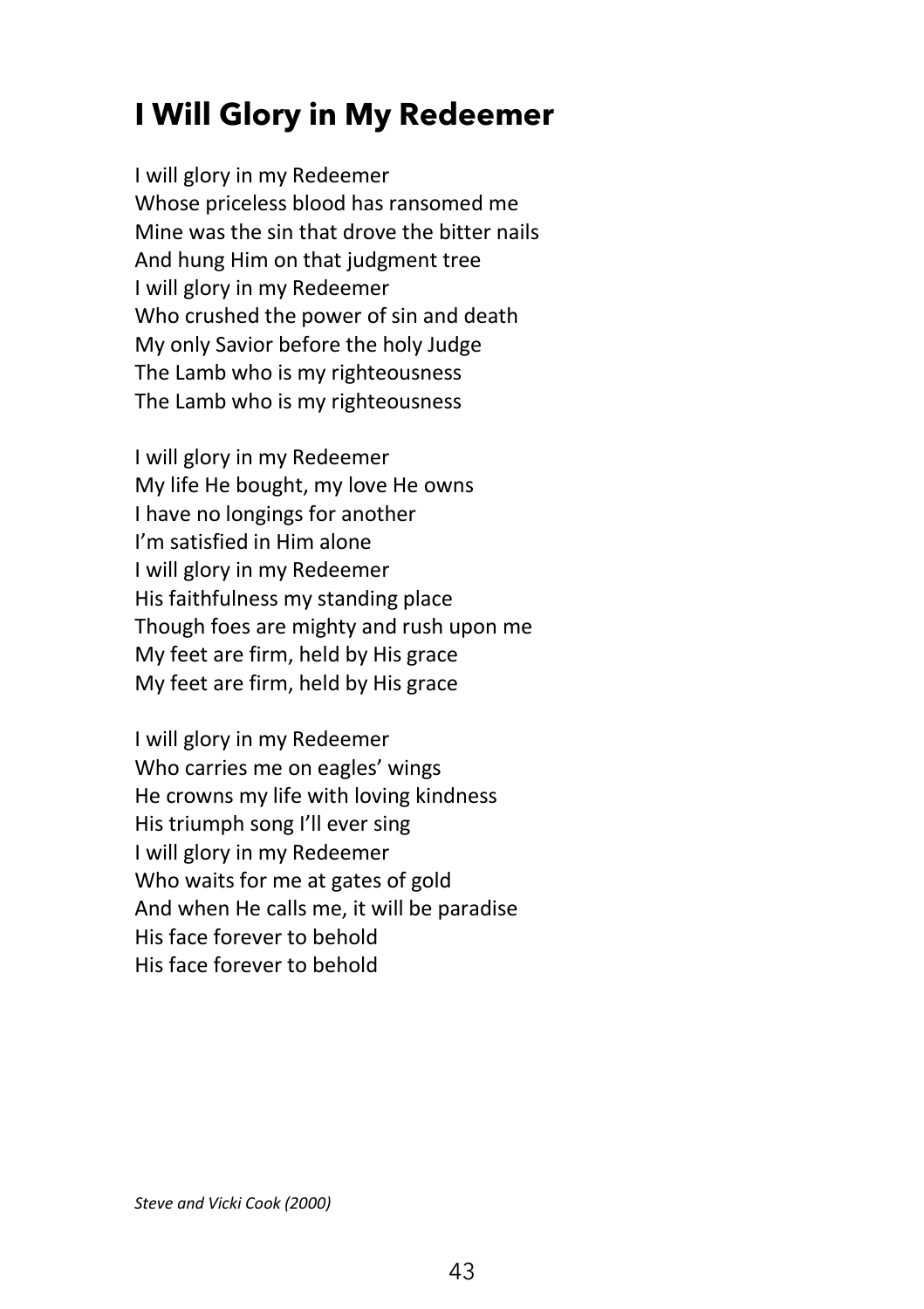# **In Christ Alone**

In Christ alone my hope is found, He is my light, my strength, my song; This cornerstone, this solid ground Firm through the fiercest drought and storm. What heights of love, what depths of peace, When fears are stilled, when strivings cease My Comforter, my All in All, here in the love of Christ I stand.

In Christ alone who took on flesh, fullness of God in helpless babe. This gift of love and righteousness, scorned by the ones He came to save Till on that cross as Jesus died, the wrath of God was satisfied For every sin on Him was laid; here in the death of Christ I live.

There in the ground His body lay, light of the world by darkness slain Then bursting forth in glorious day, up from the grave He rose again! And as He stands in victory, sin's curse has lost its grip on me, For I am His and He is mine, bought with the precious blood of Christ.

No guilt in life, no fear in death, this is the power of Christ in me From life's first cry to final breath, Jesus commands my destiny. No power of hell, no scheme of man, can ever pluck me from His hand. Till He returns or calls me home, here in the power of Christ I'll stand.

*Stuart Townend, Keith & Kristyn Getty (2001)*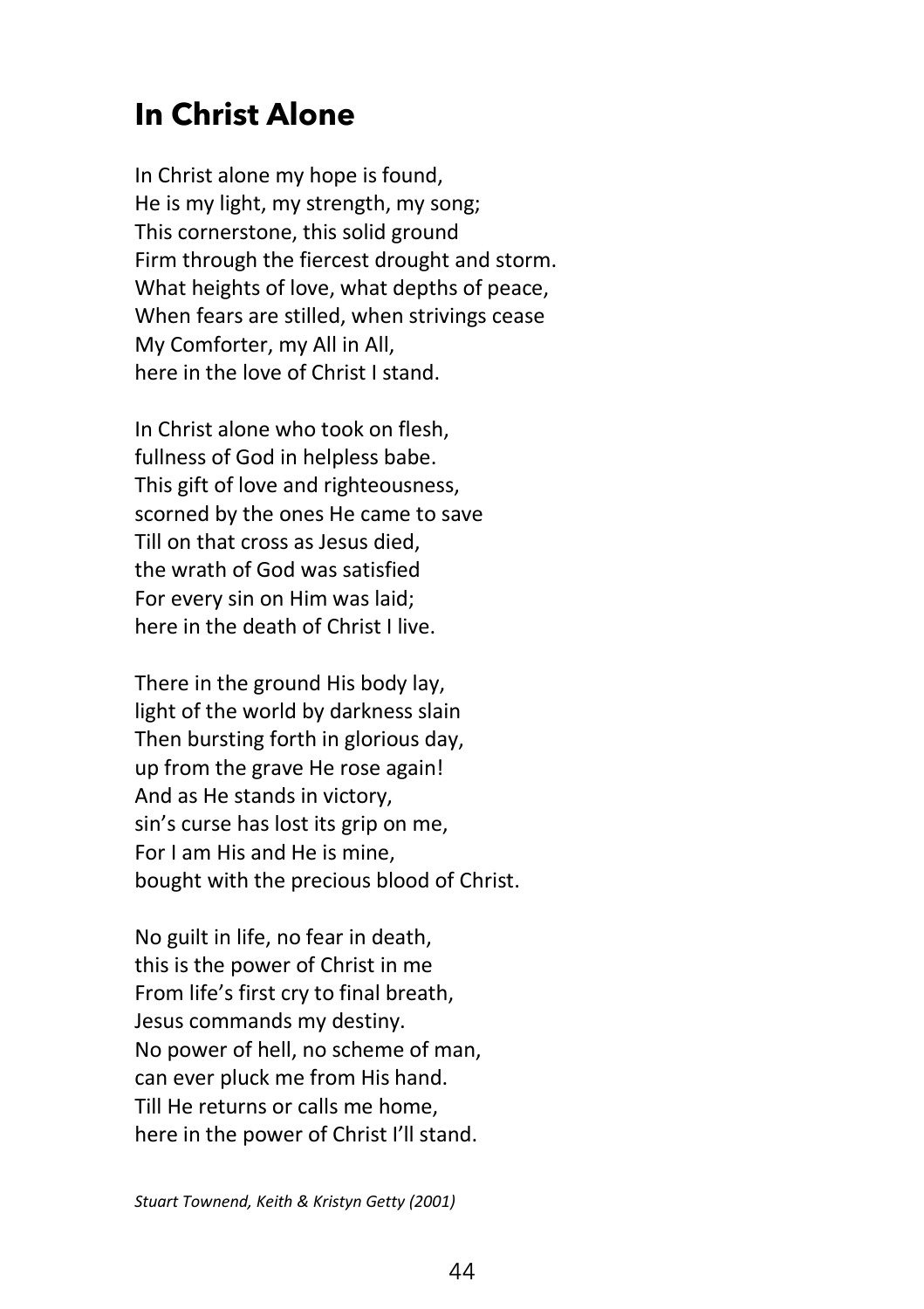# **It is Well**

When peace, like a river, attendeth my way, When sorrows like sea billows roll; Whatever my lot, Thou hast taught me to say, It is well, it is well with my soul.

*It is well, (it is well) With my soul, (with my soul) It is well, it is well with my soul.*

Though Satan should buffet, though trials should come, Let this blest assurance control, That Christ hath regarded my helpless estate, And hath shed His own blood for my soul.

My sin—oh, the bliss of this glorious thought!— My sin, not in part but the whole, Is nailed to the cross, and I bear it no more, Praise the Lord, praise the Lord, O my soul!

And Lord, haste the day when my faith shall be sight, The clouds be rolled back as a scroll; The trump shall resound, and the Lord shall descend, Even so, it is well with my soul.

*Horatio Spafford (1873), music by Philip Bliss (1876)*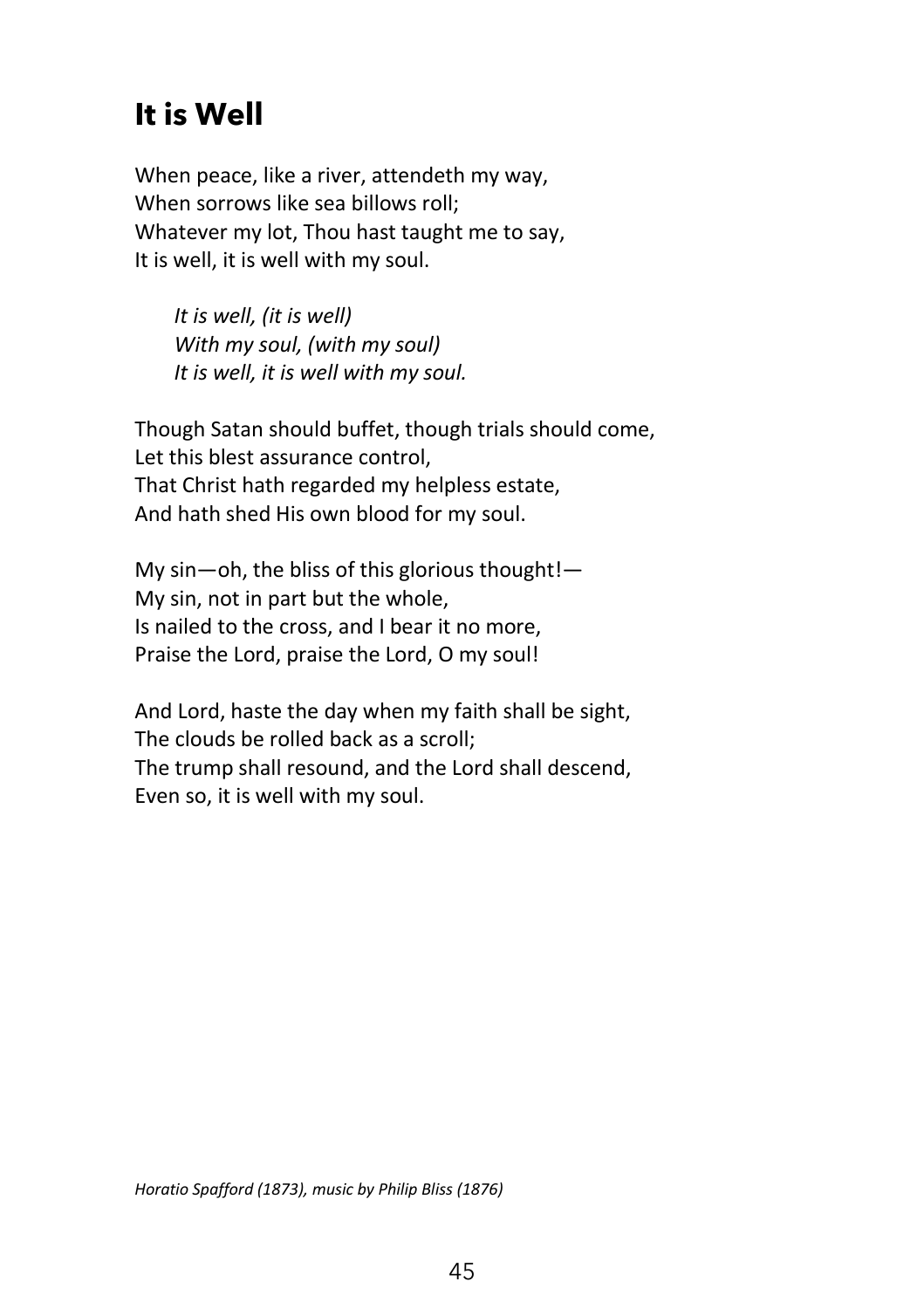#### **Jesus Friend of Sinners** *(His Forever)*

Jesus, friend of sinners Loved me 'ere I knew Him Drew me with His cords of love Tightly bound me to Him 'Round my heart still closely twined The ties that none can sever For I am His and He is mine Forever and forever

Jesus, friend of sinners A crown of thorns You wore for me Bruised for my transgressions Pierced for my iniquities The wrath of God that I deserved Was poured out on the innocent He took my place, my soul to save Now I am His forever

Jesus, friend of sinners I love to tell the story Redeeming love has been my theme And will be when in glory Not death nor life nor anything Can ever separate me O love that will not let me go Yes, I am His forever

*James G. Small (1863), Pat Sczebel (2003)*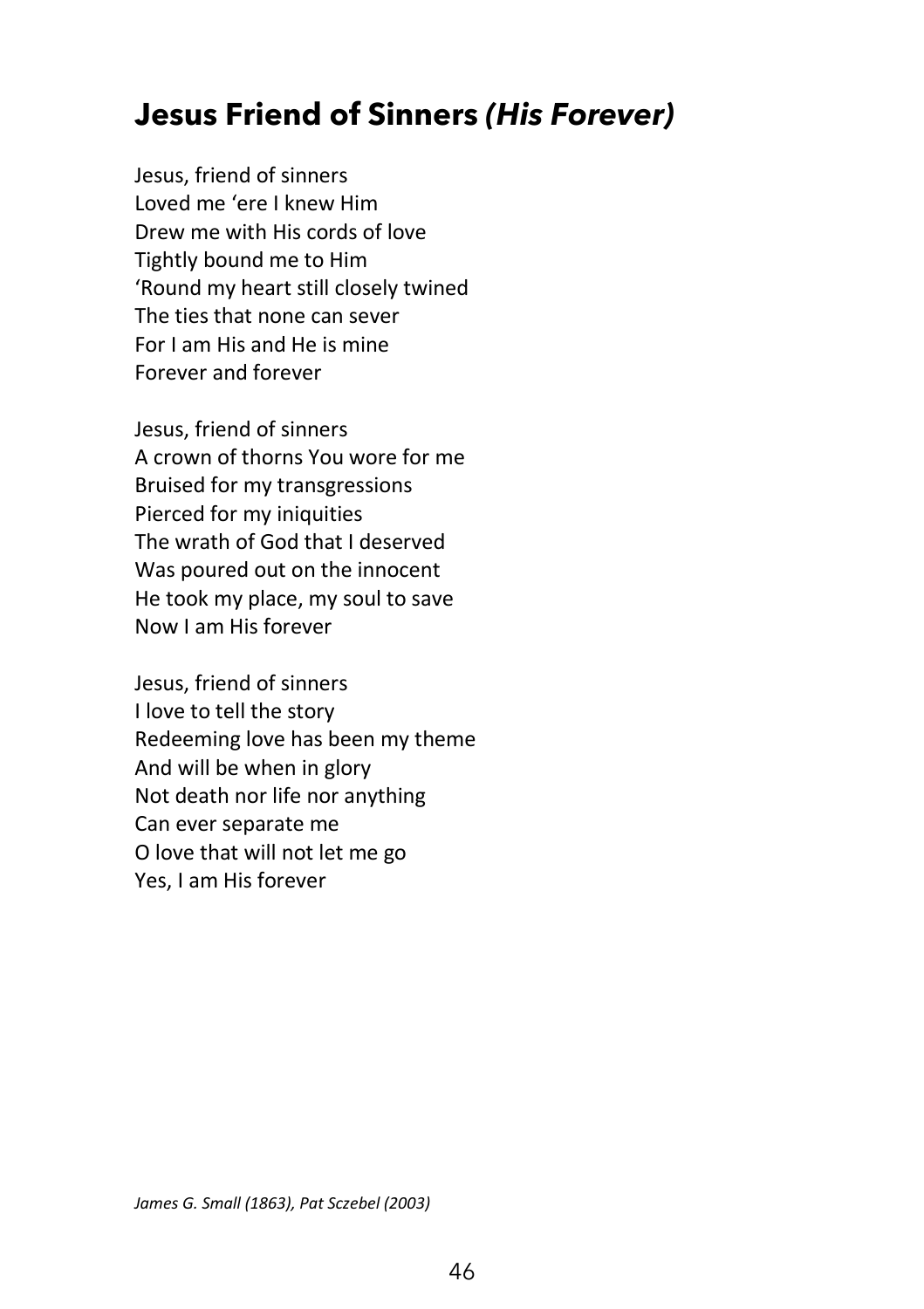### **Jesus, I My Cross Have Taken**

Jesus, I my cross have taken All to leave and follow Thee. Destitute, despised, forsaken, Thou from hence my all shall be. Perish every fond ambition, All I've sought or hoped or known Yet how rich is my condition God and heaven are still my own.

Let the world despise and leave me, They have left my Savior, too. Human hearts and looks deceive me; Thou art not, like them, untrue O while Thou dost smile upon me, God of wisdom, love and might. Foes may hate and friends disown me, Show Thy face and all is bright.

Soul, then know thy full salvation Rise o'er sin and fear and care Joy to find in every station, Something still to do or bear. Think what Spirit dwells within thee, Think what Father's smiles are thine Think that Jesus died to win thee, Child of heaven canst thou repine.

Haste thee on from grace to glory Armed by faith, and winged by prayer Heaven's eternal days before thee God's own hand shall guide us there. Soon shall close thy earthly mission, Soon shall pass thy pilgrim days, Hope shall change to glad fruition, Faith to sight, and prayer to praise.

*Henry Lyte (1825), music by Bill Moore (2001)*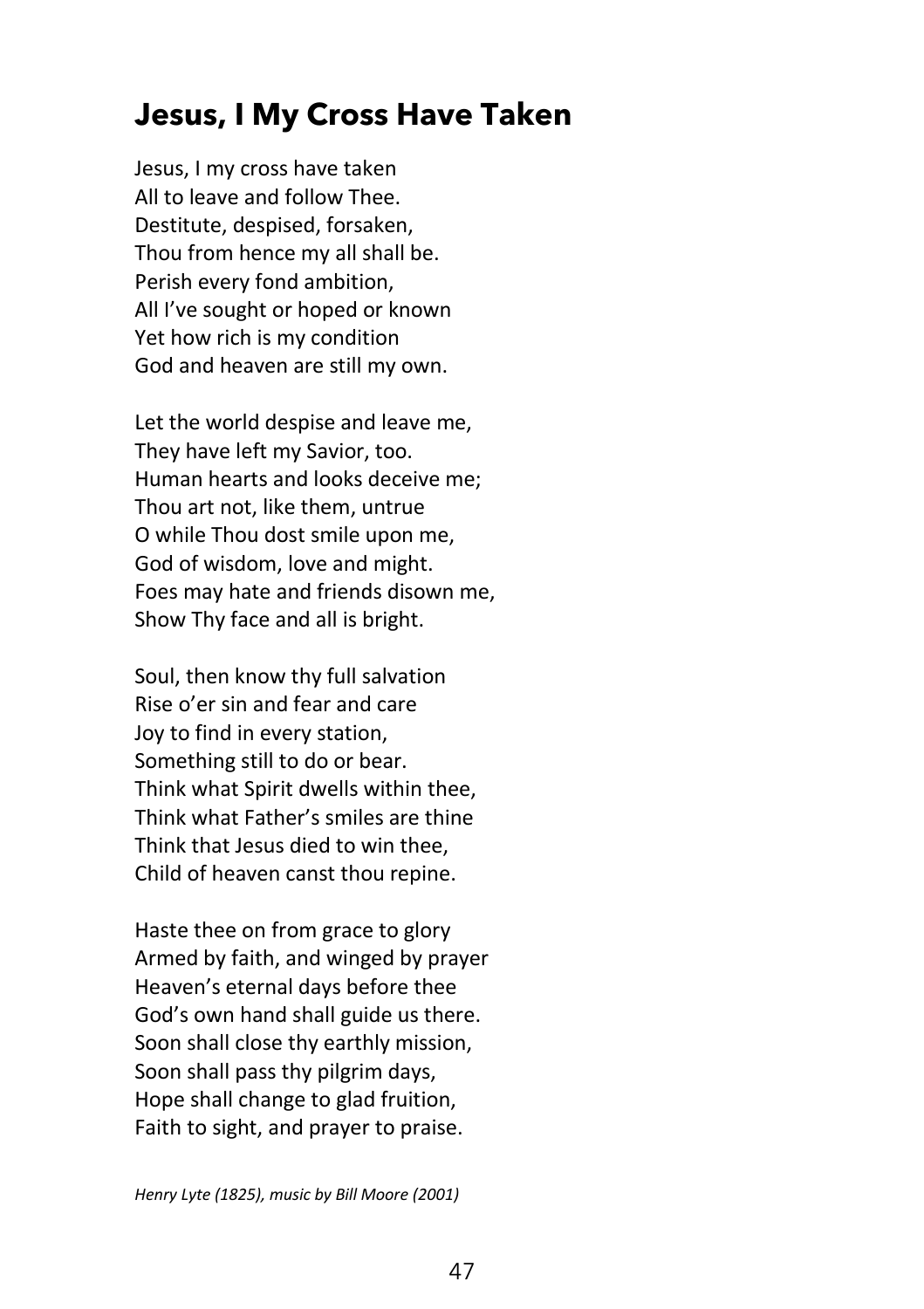# **Jesus is Mine**

Fade, fade, each earthly joy; Jesus is mine. Stronger than fleeting hopes, Jesus is mine. Dark is the wilderness, Earth has no resting place, Jesus alone can bless; Jesus is mine.

In days of fragile peace, Jesus is mine. Through tearful nights of grief, Jesus is mine. His voice commands the storm, His presence stills my soul, He will sustain my hope; Jesus is mine.

*Jesus is mine, Jesus is mine, When all else fails, He still remains; Jesus is mine.*

When on that final day, Jesus is mine; Before his radiant face, Jesus is mine. Safe in his arms I'll cling, Praising my Savior King, Forevermore I'll sing: "Jesus is mine."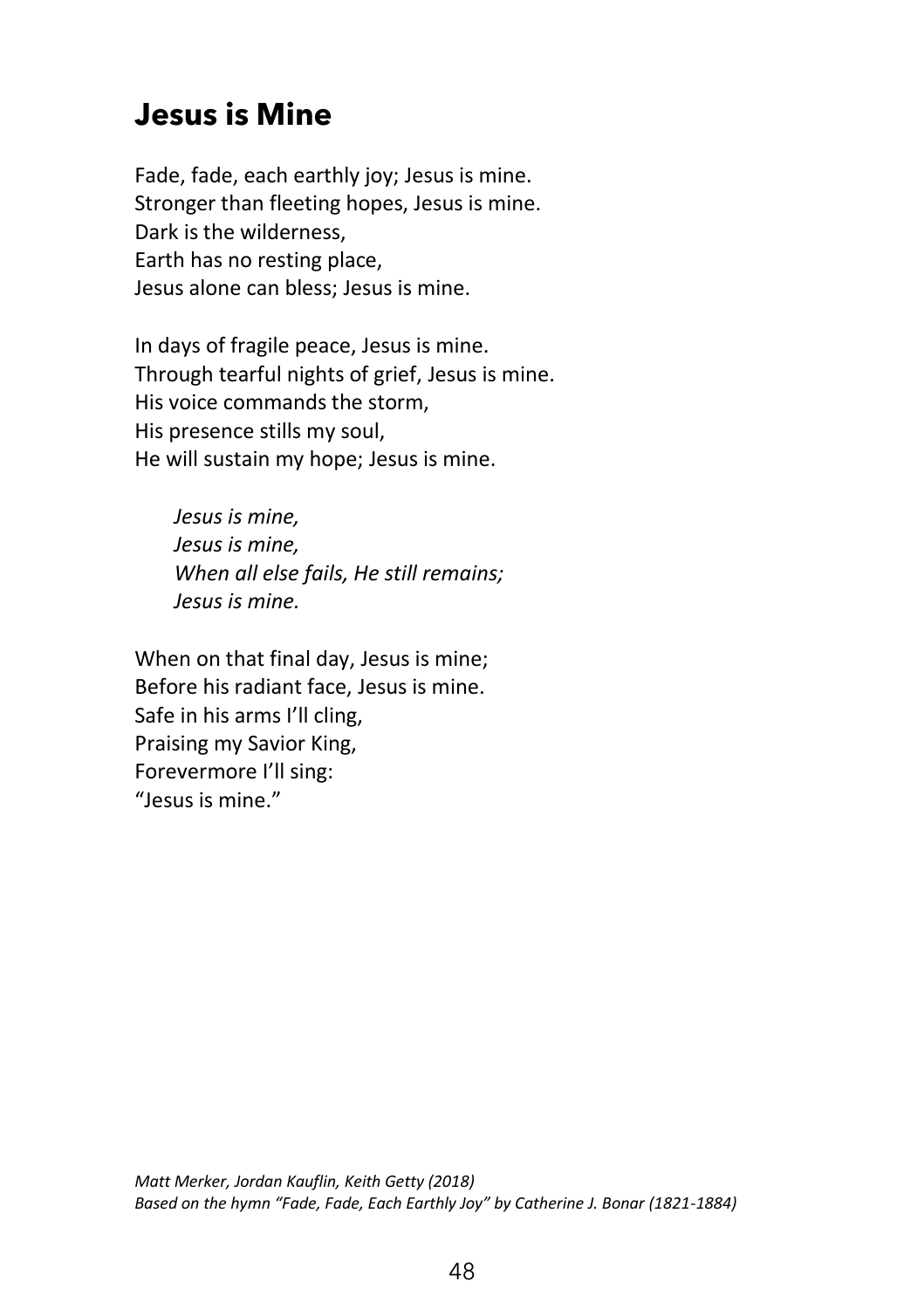#### **Jesus My Only Hope**

I come into Your presence With nothing in my hands I only bring thanksgiving For Jesus, God and Man I cast myself on mercy I cast myself on love I trust Your gracious promise To wash me with Your blood

I will not fear Your judgment For me, no wrath I dread For it was spent on Jesus Poured out upon His head When Satan's accusations Make my poor heart afraid I hear my King declaring "Father, that debt is paid"

> *Jesus my only hope, my only plea My righteousness, my Great High Priest Who intercedes for me before the throne Jesus, I trust in You alone*

Though I am poor and naked Your prodigal come home You placed Your robe upon me Your holiness alone Though I be dry and barren By grace this love springs forth Love for You and Your Kingdom Joy in Your glory, Lord

*Mark Altrogge (2002)*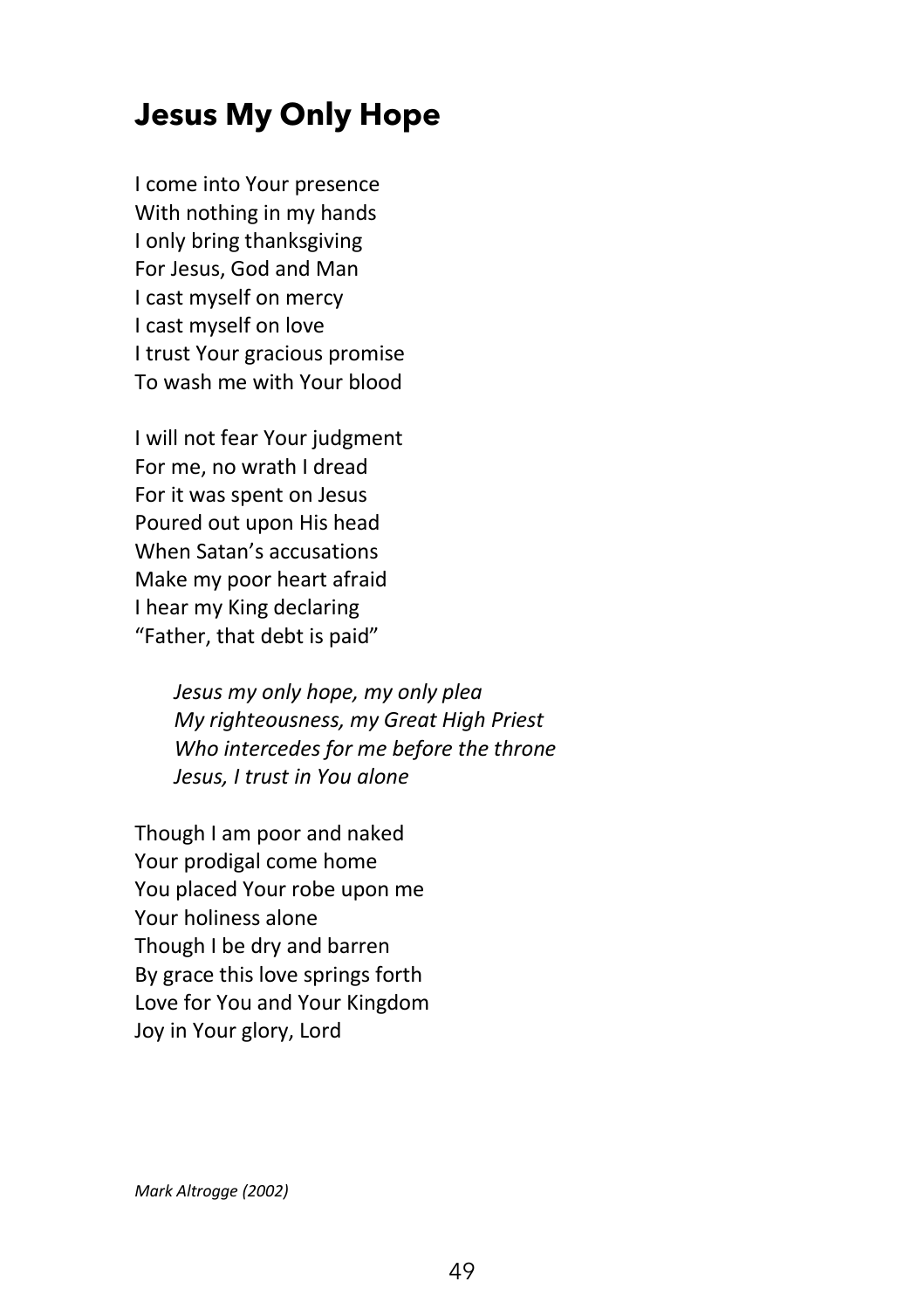#### **Jesus Paid it All**

I hear the Savior say, "Your strength indeed is small, Child of weakness, watch and pray, Find in Me thine all in all."

> *Jesus paid it all, all to Him I owe; Sin had left a crimson stain, He washed it white as snow.*

Lord, now indeed I find Your pow'r and Yours alone, Can change the leper's spots And melt the heart of stone.

For nothing good have I Whereby Your grace to claim; I'll wash my garments white In the blood of Calv'ry's Lamb.

And when, before the throne, I stand in Him complete, "Jesus died my soul to save," My lips shall still repeat.

*Elvina M. Hall (1865)*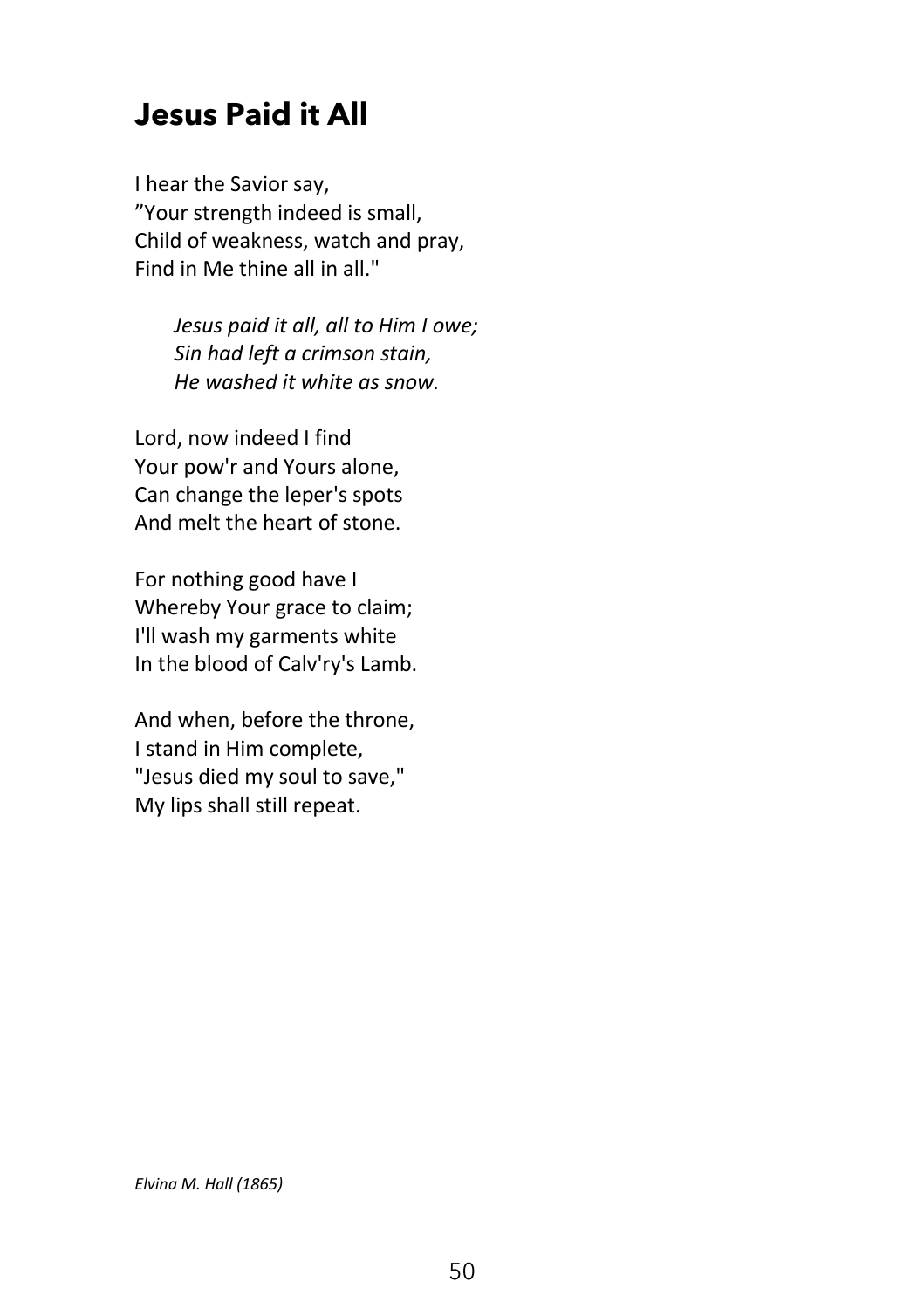# **Jesus Shall Reign**

Jesus shall reign where'er the sun Does its successive journeys run; His kingdom stretch from shore to shore, Till suns shall rise and set no more.

Blessings abound where'er He reigns; The prisoner leaps to lose his chains; The weary find eternal rest, And all the sons of want are blessed.

> *To our King be highest praise Rising through eternal days Just and faithful He shall reign. Jesus shall reign*

People and realms of every tongue Dwell on His love with sweetest song; And infant voices shall proclaim Their early blessings on His Name.

Let every creature rise and bring Blessing and honor to our King; Angels descend with songs again, And earth repeat the loud amen!

*Isaac Watts (1719), new words & music by Keith & Kristyn Getty, Ed Cash (2017)*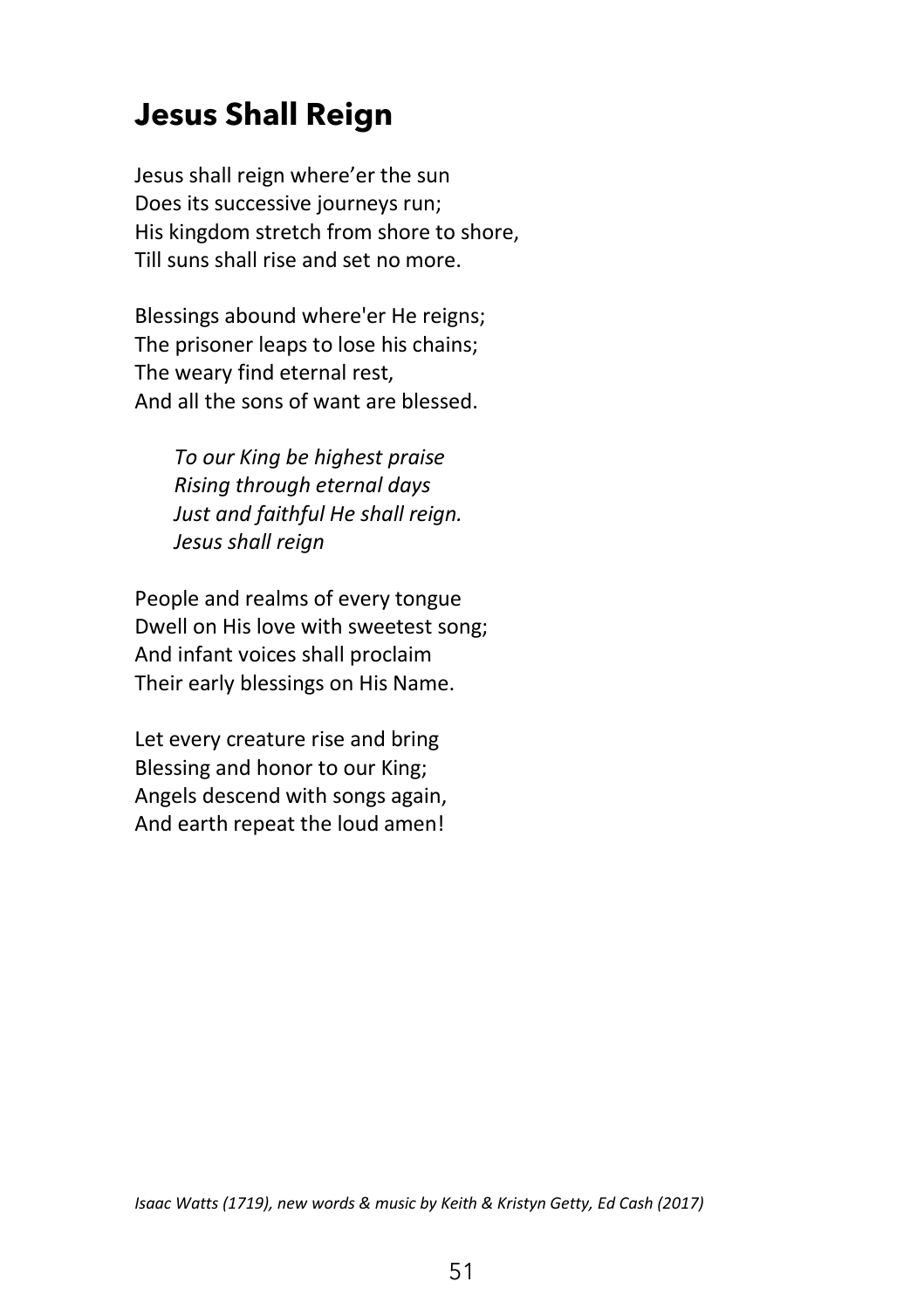## **Jesus, Thank You**

The mystery of the cross I cannot comprehend The agonies of Calvary You the perfect Holy One, crushed Your Son Who drank the bitter cup reserved for me

*Your blood has washed away my sin Jesus, thank You The Father's wrath completely satisfied Jesus, thank You Once Your enemy, now seated at Your table Jesus, thank You*

By Your perfect sacrifice I've been brought near Your enemy You've made Your friend Pouring out the riches of Your glorious grace Your mercy and Your kindness know no end

*Pat Sczebel (2003)*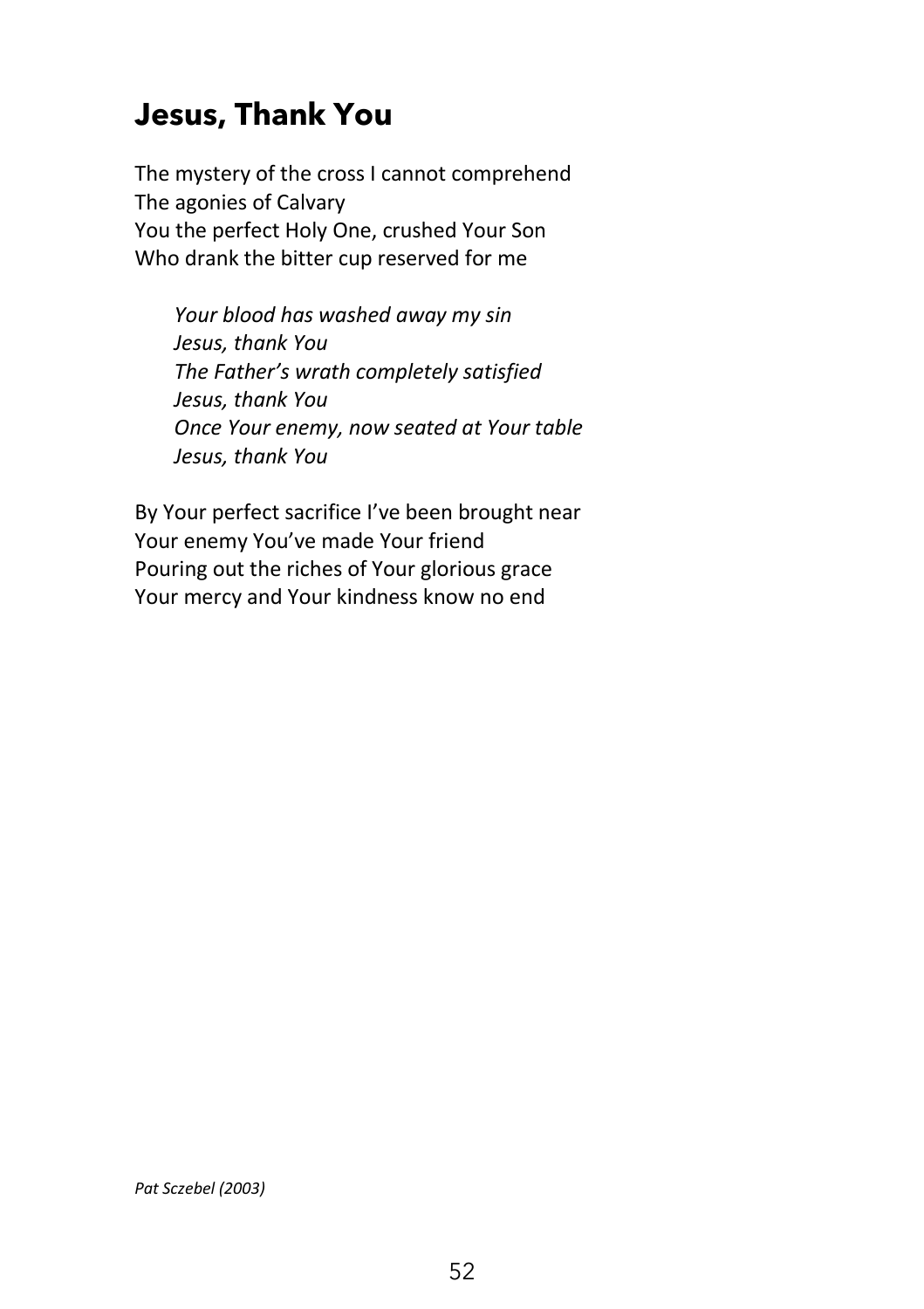# **Joy to the World**

Joy to the world, the Lord is come! Let earth receive her King! Let ev'ry heart prepare Him room, And heav'n and nature sing, And heav'n and nature sing, And heav'n, and heav'n and nature sing.

Joy to the earth, the Savior reigns! Let men their songs employ, While fields and floods, rocks, hills, and plains Repeat the sounding joy, Repeat the sounding joy, Repeat, repeat the sounding joy.

No more let sins and sorrows grow, Nor thorns infest the ground; He comes to make His blessings flow Far as the curse is found, Far as the curse is found, Far as, far as the curse is found.

He rules the world with truth and grace, And makes the nations prove The glories of His righteousness And wonders of His love, And wonders of His love, And wonders, wonders of His love.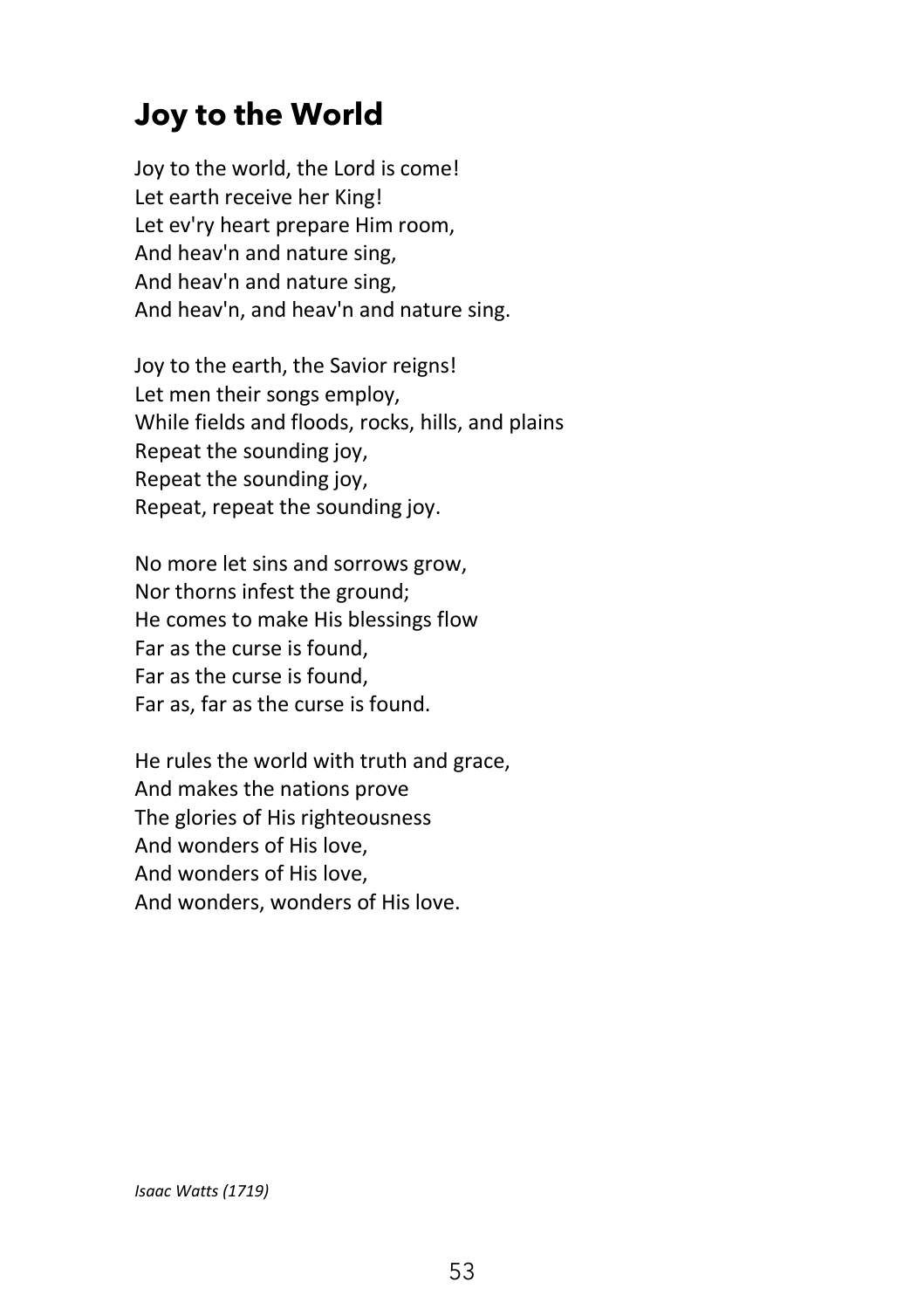### **Let Your Kingdom Come**

Your glorious cause, O God Engages our hearts May Jesus Christ be known Wherever we are We ask not for ourselves, but for Your renown The cross has saved us so we pray Your kingdom come

> *Let Your kingdom come, Let Your will be done So that everyone might know Your Name Let Your song be heard Everywhere on earth Till Your sovereign work on earth is done Let Your kingdom come*

Give us Your strength, O God And courage to speak Perform Your wondrous deeds Through those who are weak Lord use us as You want, whatever the test By grace we'll preach Your gospel Till our dying breath

*Bob Kauflin (2006)*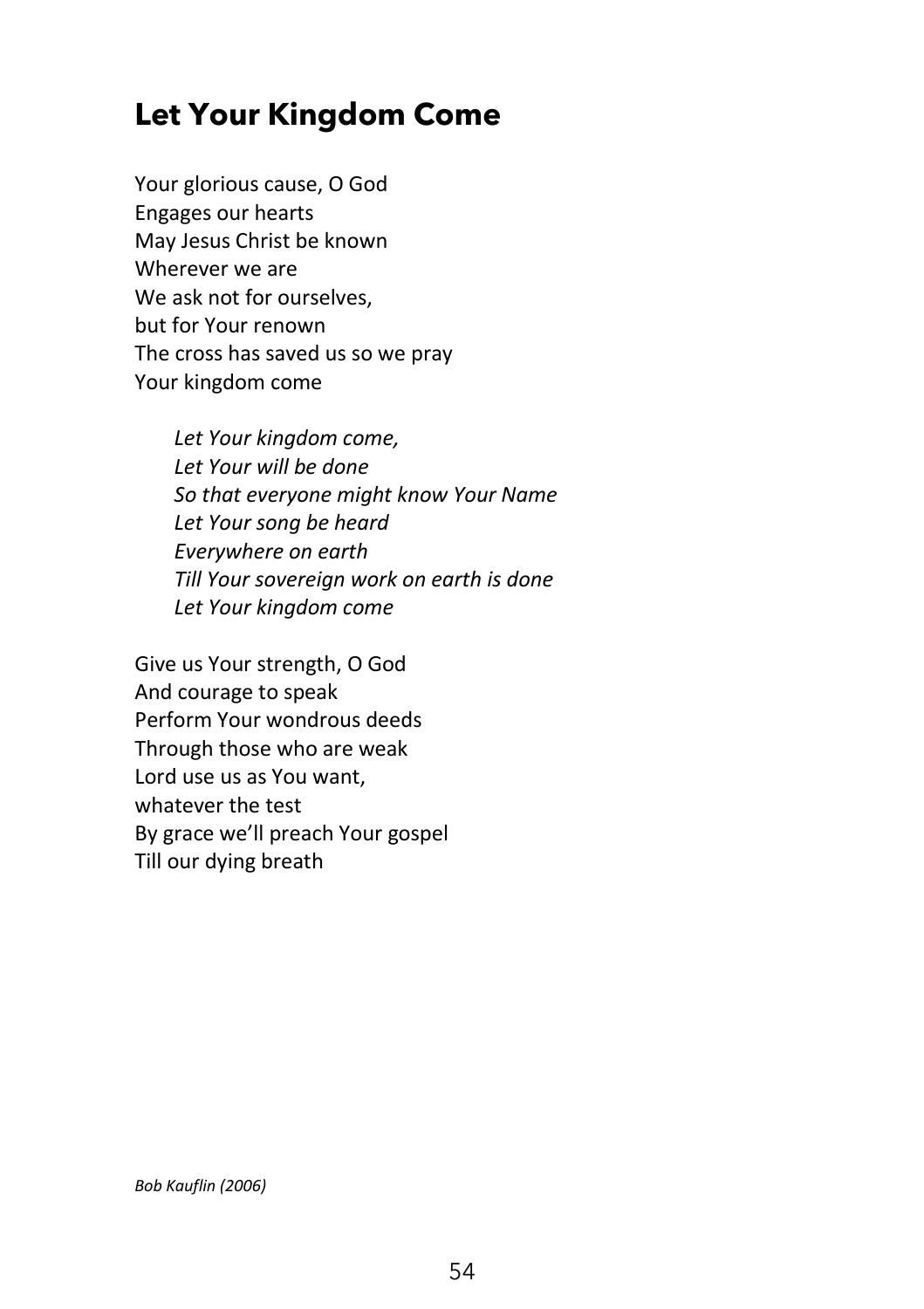### **Lord from Sorrows Deep I Call** *(Psalm 42)*

Lord, from sorrows deep I call When my hope is shaken Torn and ruined from the fall Hear my desperation For so long I've pled and prayed God, come to my rescue Even so the thorn remains Still my heart will praise You

Storms within my troubled soul Questions without answers On my faith these billows roll God, be now my shelter Why are you cast down, my soul? Hope in Him who saves you When the fires have all grown cold Cause this heart to praise You

> *Oh, my soul, put your hope in God My help, my Rock, I will praise Him Sing, oh, sing through the raging storm You're still my God, my salvation*

Should my life be torn from me Every worldly pleasure When all I possess is grief God, be then my treasure Be my vision in the night Be my hope and refuge Till my faith is turned to sight Lord, my heart will praise You

*Matt Boswell, Matt Papa (2019)*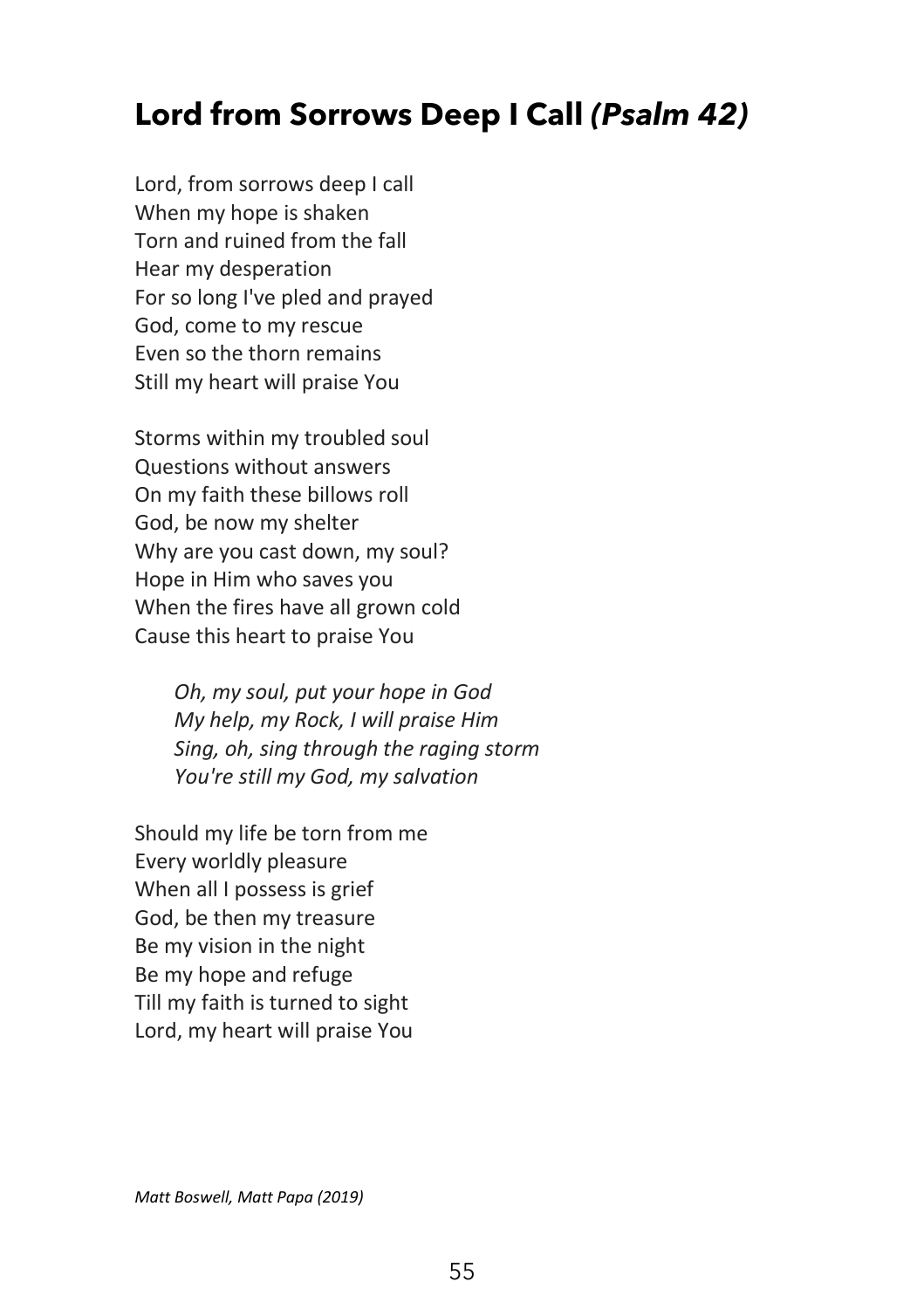#### **Man of Sorrows** *(Lamb of God)*

Man of sorrows Lamb of God By His own betrayed The sin of man and wrath of God Has been on Jesus laid

Silent as He stood accused Beaten mocked and scorned Bowing to the Father's will He took a crown of thorns

> *Oh that rugged cross, my salvation Where Your love poured out over me Now my soul cries out, Hallelujah Praise and honor unto Thee*

Sent of heaven God's own Son To purchase and redeem And reconcile the very ones Who nailed Him to that tree

> Now my debt is paid, it is paid in full By the precious blood that my Jesus spilled Now the curse of sin has no hold on me Whom the Son sets free, Oh! Is free indeed! (Repeat)

See the stone is rolled away Behold the empty tomb Hallelujah God be praised He's risen from the grave

*Brooke Ligertwood, Matt Crocker (2013)*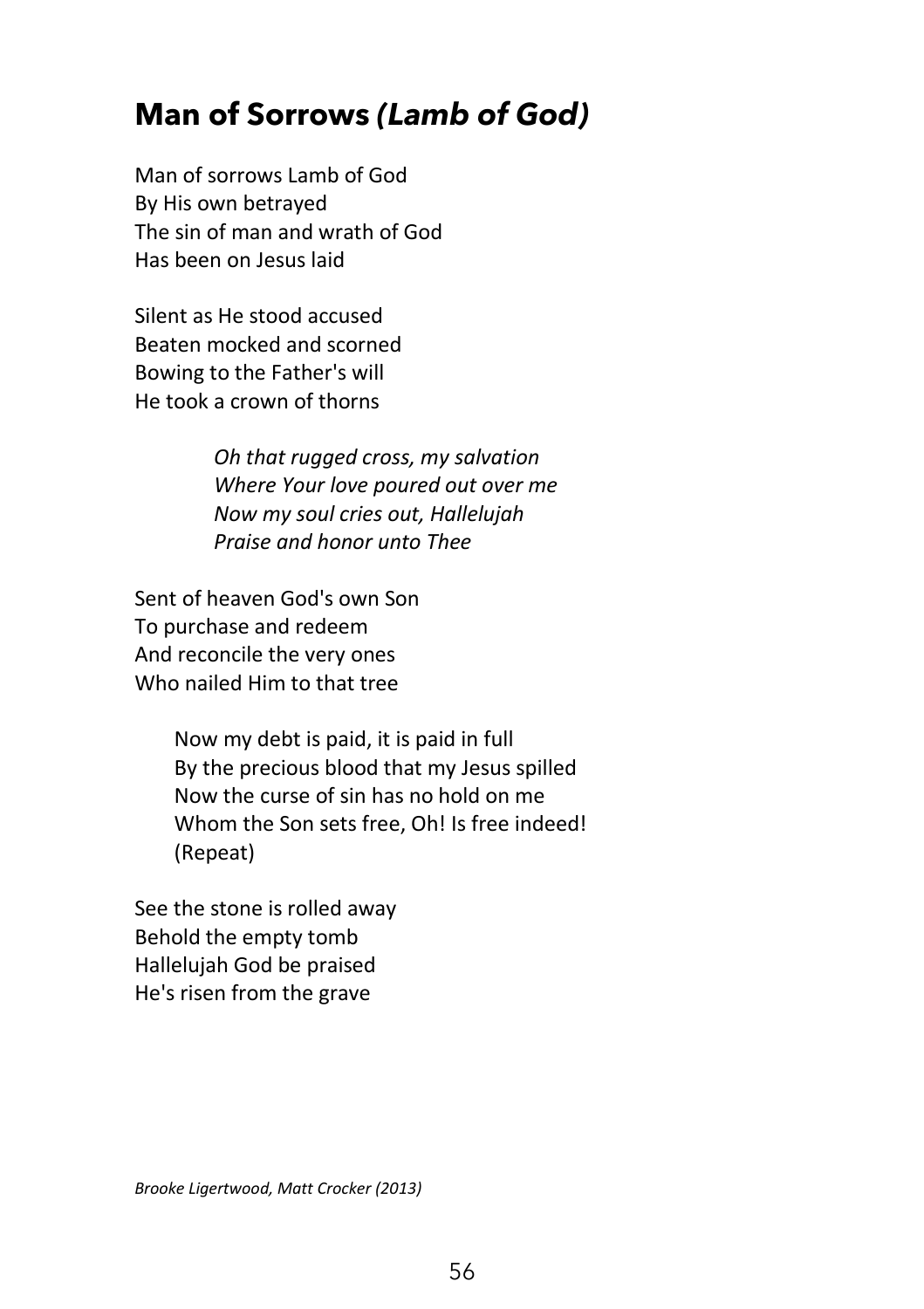### **My Heart is Filled with Thankfulness**

My heart is filled with thankfulness To Him who bore my pain; Who plumbed the depths of my disgrace And gave me life again; Who crushed my curse of sinfulness And clothed me in His light And wrote His law of righteousness With pow'r upon my heart.

My heart is filled with thankfulness To Him who walks beside; Who floods my weaknesses with strength And causes fears to fly; Whose ev'ry promise is enough For ev'ry step I take, Sustaining me with arms of love And crowning me with grace.

My heart is filled with thankfulness To him who reigns above; Whose wisdom is my perfect peace, Whose ev'ry thought is love. For ev'ry day I have on earth Is given by the King; So I will give my life, my all, To love and follow him.

*Keith & Kristyn Getty, Stuart Townend (2003)*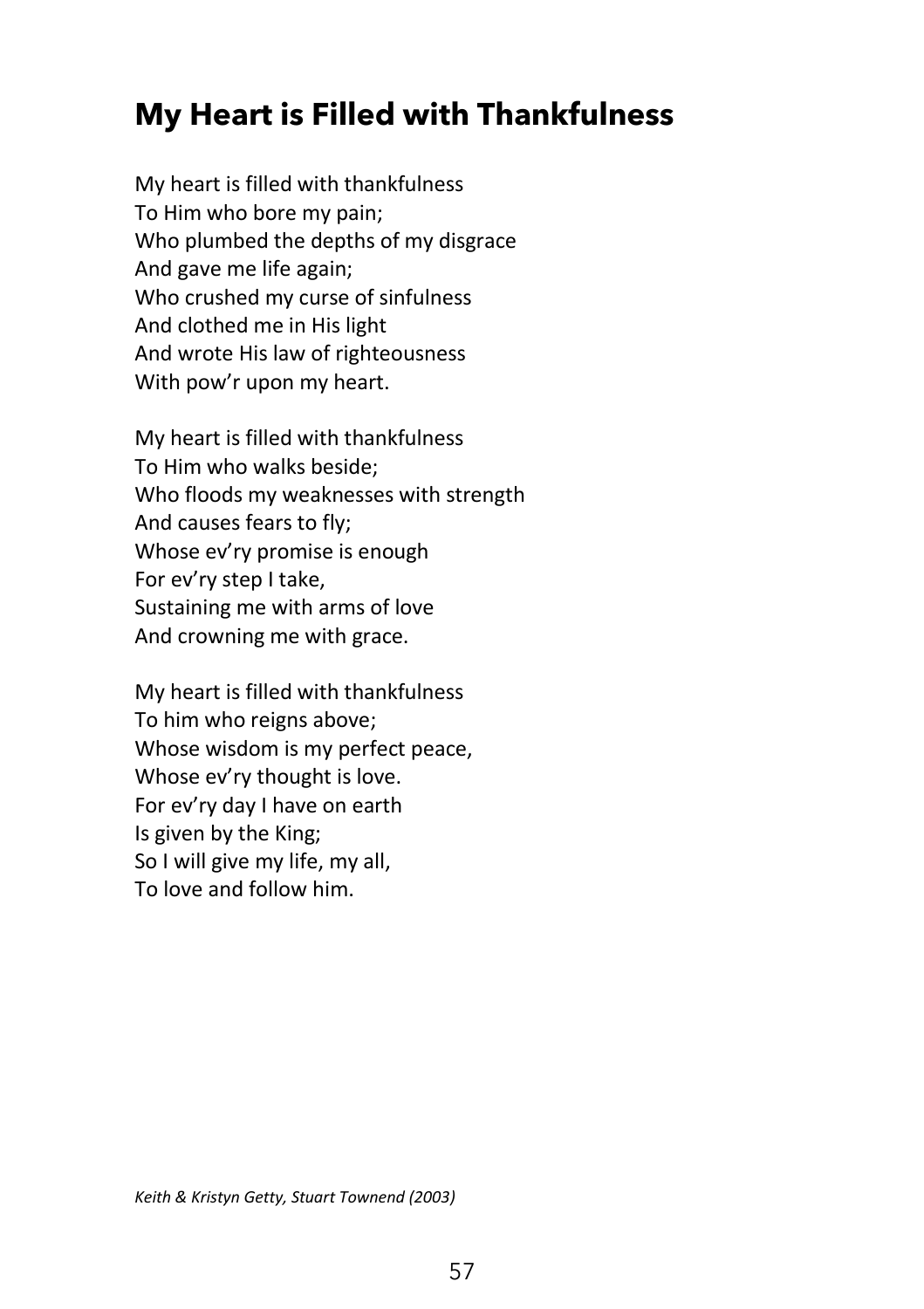### **My Hope is Built on Nothing Less**

My hope is built on nothing less Than Jesus' blood and righteousness. I dare not trust the sweetest frame, But wholly lean on Jesus' Name.

> *On Christ the solid Rock I stand All other ground is sinking sand; All other ground is sinking sand.*

When darkness seems to hide His face, I rest on His unchanging grace. In every high and stormy gale, My anchor holds within the veil.

His oath, His covenant, His blood, Support me in the whelming flood. When all around my soul gives way, He then is all my Hope and Stay.

When He shall come with trumpet sound, Oh may I then in Him be found. Dressed in His righteousness alone, Faultless to stand before the throne.

*Edward Mote (1834)*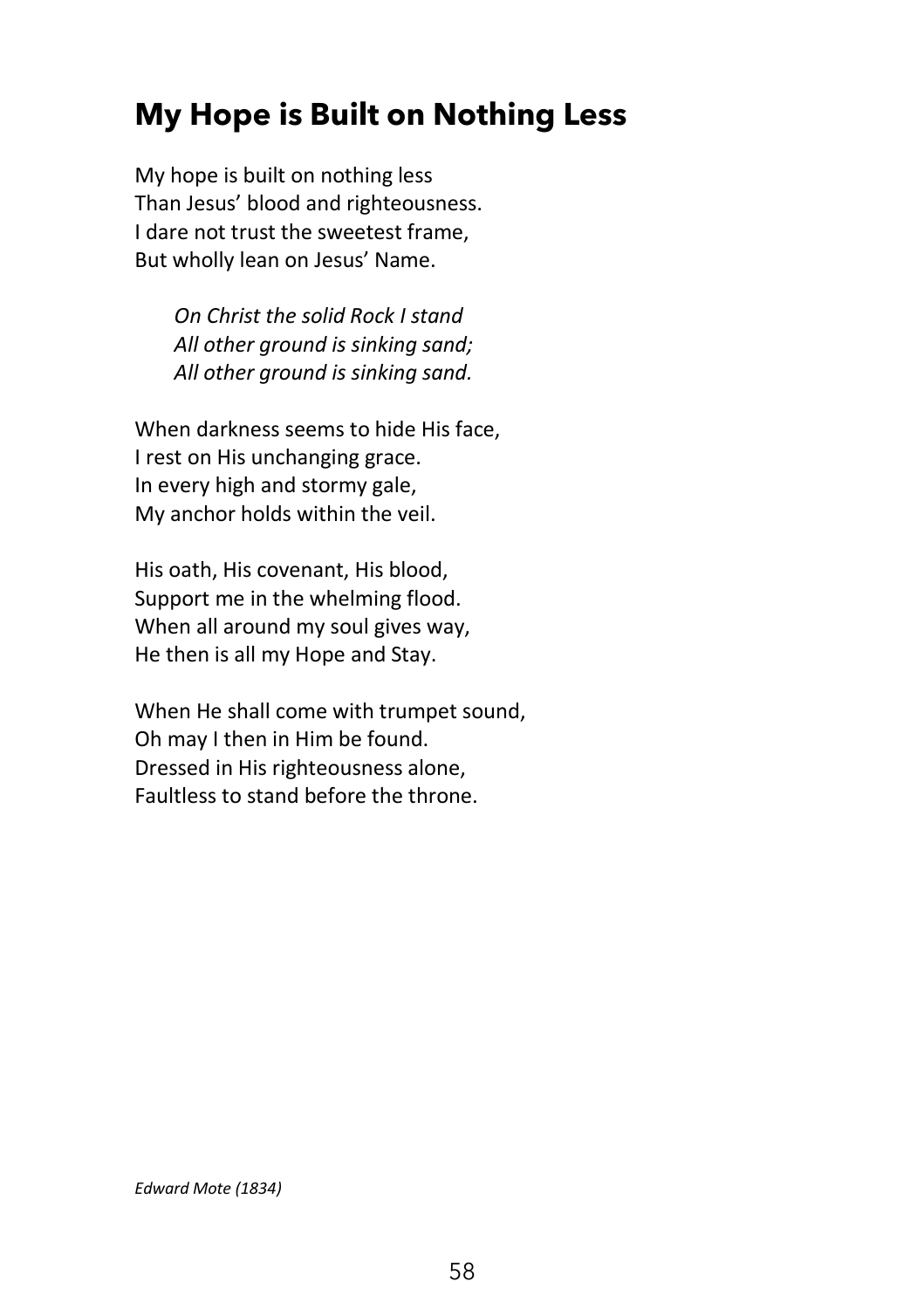### **Never Cease to Praise**

May we run this race, may we keep the faith; May our eyes be fixed on Jesus – That we'll not lose heart in our struggle with sin, And through suffering know endurance. May we arm ourselves with the mind of Christ To rejoice in trials and be not surprised. May our hearts be so consumed by You That we never cease to praise.

May our company be the saints You've called. May we all stand firm in one spirit  $-$ That the gospel's truth may resound on earth, That all living things may hear it. May the fruits of faith mark the path we trod Through the life of Christ, to the glory of God. May our hearts be so consumed by You That we never cease to praise.

May the words we share be Your grace and peace, May our tongues speak Your proclamations That the many parts of the body of Christ Be affirmed in their right relation. As we long and wait for the groom to come, May we learn to love, and spur each other on. May our hearts be so consumed by You That we never cease to praise.

When that day arrives, and the race is won, When our griefs give way to deliverance, We will fully know, as we're fully known. All our groans will end as new songs begin, And a multitude from every tribe and tongue Wearing robes of white, will stand before Your throne And our hearts will be so consumed by You That we'll never cease to praise!

*Jeff Bourque (2004)*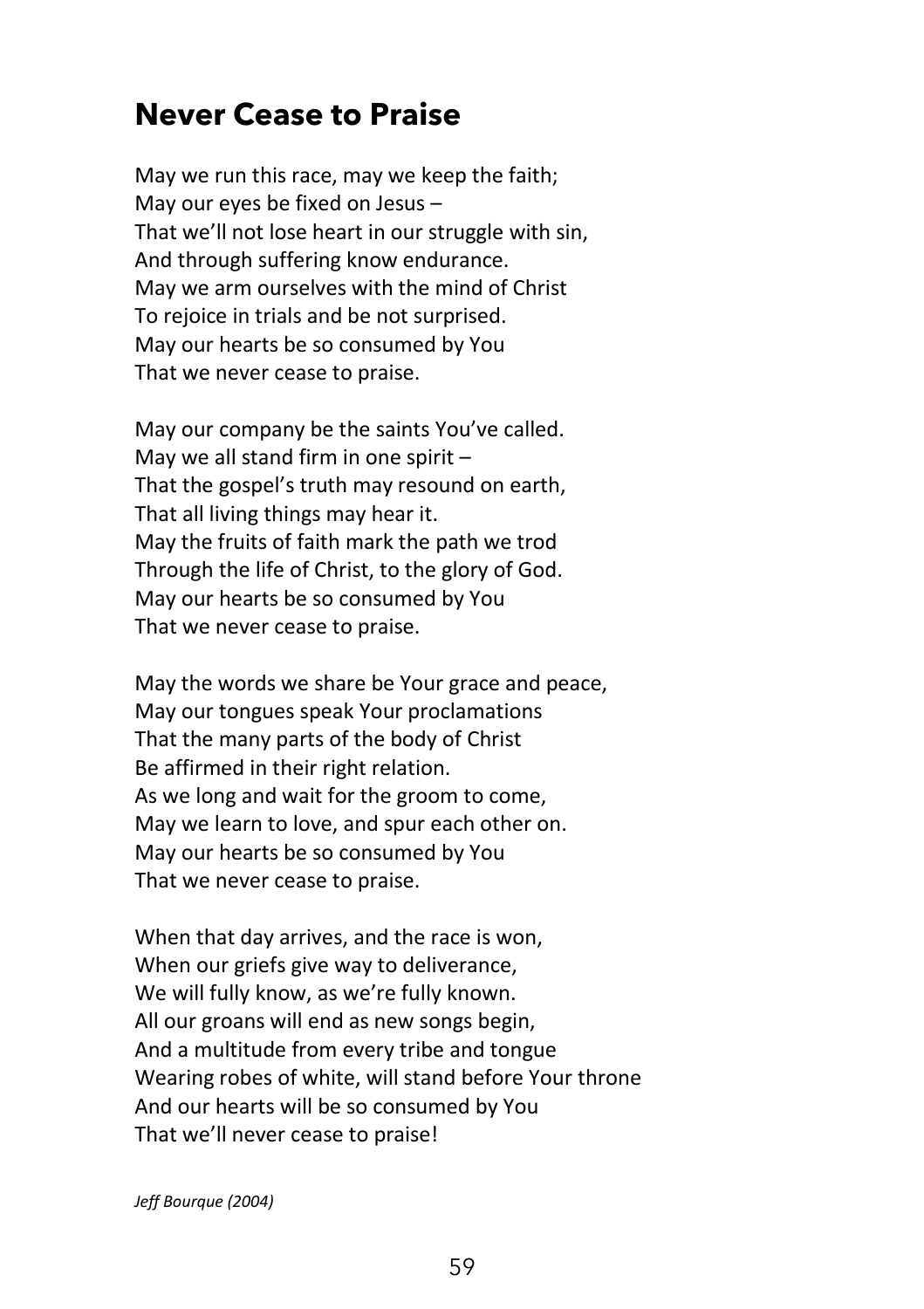# **Not in Me**

No list of sins I have not done, No list of virtues I pursue, No list of those I am not like Can earn myself a place with You. O, God, be merciful to me– I am a sinner through and through! My only hope of righteousness Is not in me, but only You.

No humble dress, no fervent prayer, No lifted hands, no tearful song, No recitation of the truth Can justify a single wrong. My righteousness is Jesus' life, My debt was paid by Jesus' death, My weary load was borne by Him And He alone can give me rest.

No separation from the world, No work I do, no gift I give Can cleanse my conscience, cleanse my hands; I cannot cause my soul to live. But Jesus died and rose again– The power of death is overthrown! My God is merciful to me And merciful in Christ alone.

*My righteousness is Jesus' life, My debt was paid by Jesus' death, My weary load was borne by Him And He alone can give me rest Yes, He alone can give me rest*

*Eric Schumacher, David Ward (2012)*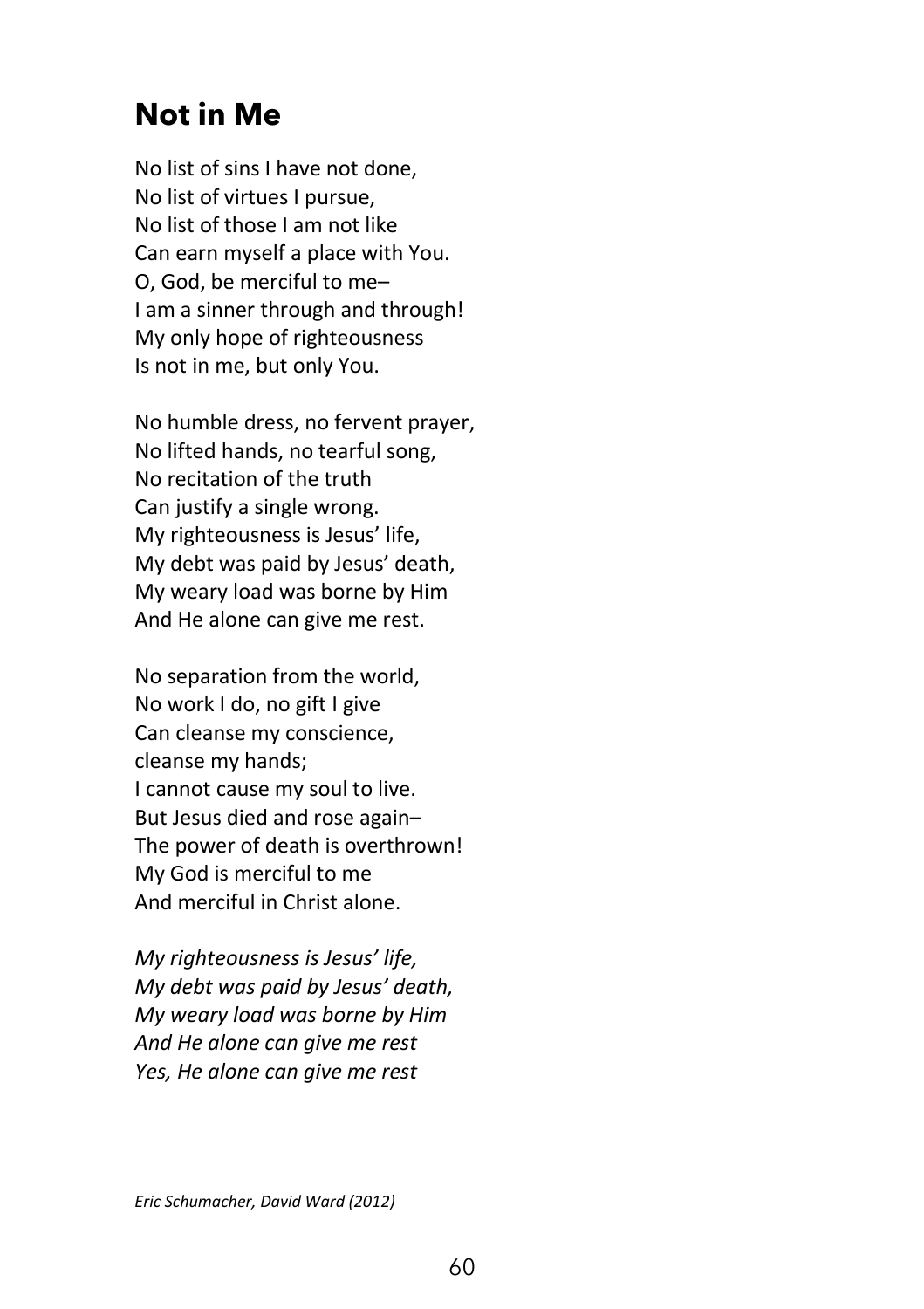#### **Nothing but the Blood of Jesus**

What can wash away my sin? Nothing but the blood of Jesus; What can make me whole again? Nothing but the blood of Jesus.

> *Oh! Precious is the flow That makes me white as snow; No other fount I know, Nothing but the blood of Jesus.*

For my pardon, this I see, Nothing but the blood of Jesus; For my cleansing, this my plea, Nothing but the blood of Jesus.

Nothing can for sin atone, Nothing but the blood of Jesus Naught of good that I have done, Nothing but the blood of Jesus.

This is all my hope and peace, Nothing but the blood of Jesus This is all my righteousness, Nothing but the blood of Jesus.

*Robert Lowry (1876)*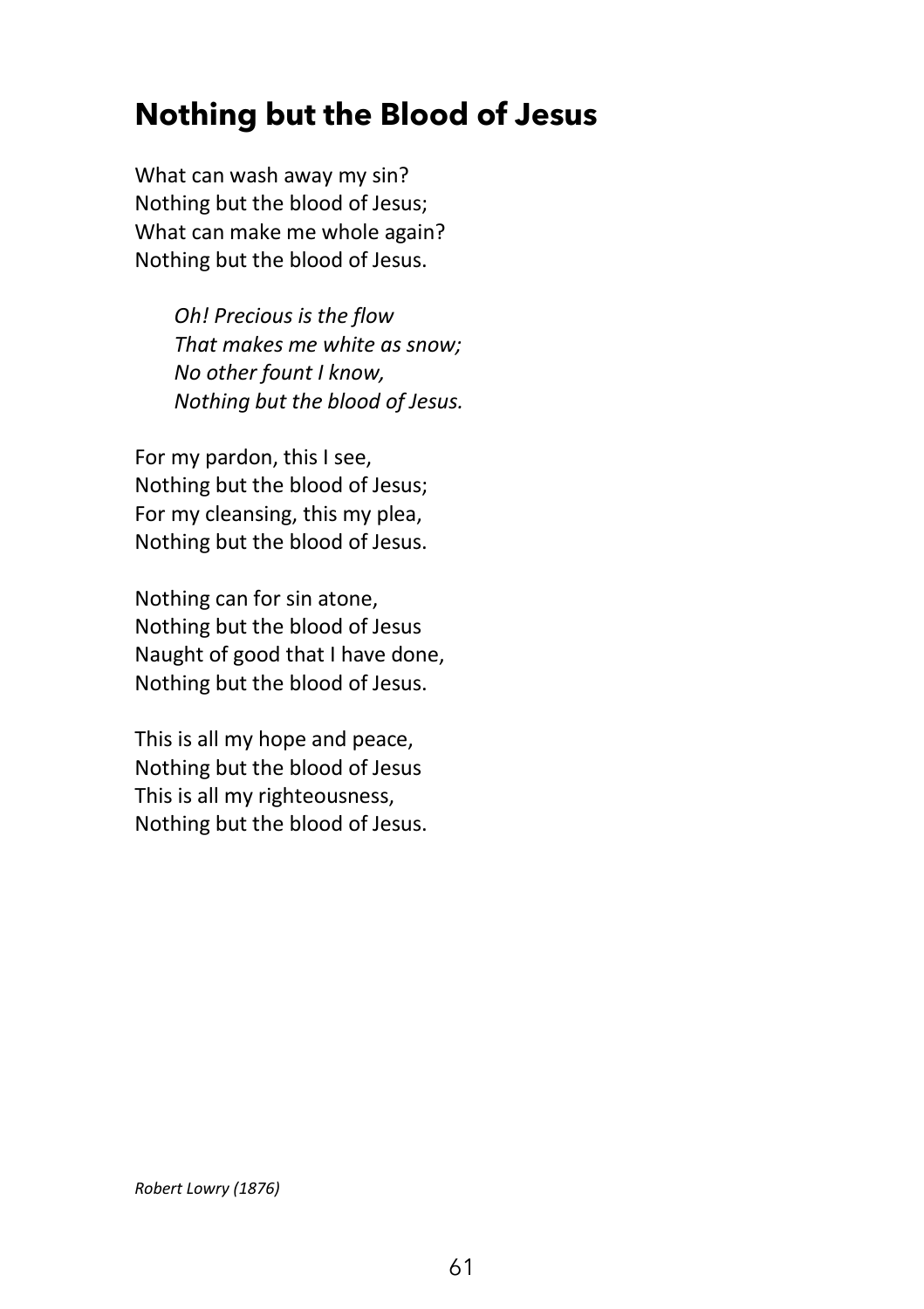# **O Church Arise**

O church, arise, and put your armor on; Hear the call of Christ our Captain. For now the weak can say that they are strong In the strength that God has given. With shield of faith and belt of truth. We'll stand against the devil's lies; An army bold; whose battle-cry is love, Reaching out to those in darkness.

Our call to war, to love the captive soul But to rage against the captor; And with the sword that makes the wounded whole, We will fight with faith and valor. When faced with trials on every side We know the outcome is secure, And Christ will have the prize for which He died, An inheritance of nations.

Come see the cross, where love and mercy meet, As the Son of God is stricken; Then see His foes; lie crushed beneath His feet, For the Conqueror has risen! And as the stone is rolled away, And Christ emerges from the grave, This victory march continues till the day Every eye and heart shall see Him.

So, Spirit, come put strength in every stride, Give grace for every hurdle, That we may run with faith to win the prize Of a servant good and faithful. As saints of old still line the way, Retelling triumphs of His grace, We hear their calls and hunger for the day When with Christ we stand in glory.

*Keith & Kristyn Getty, Stuart Townend (2005)*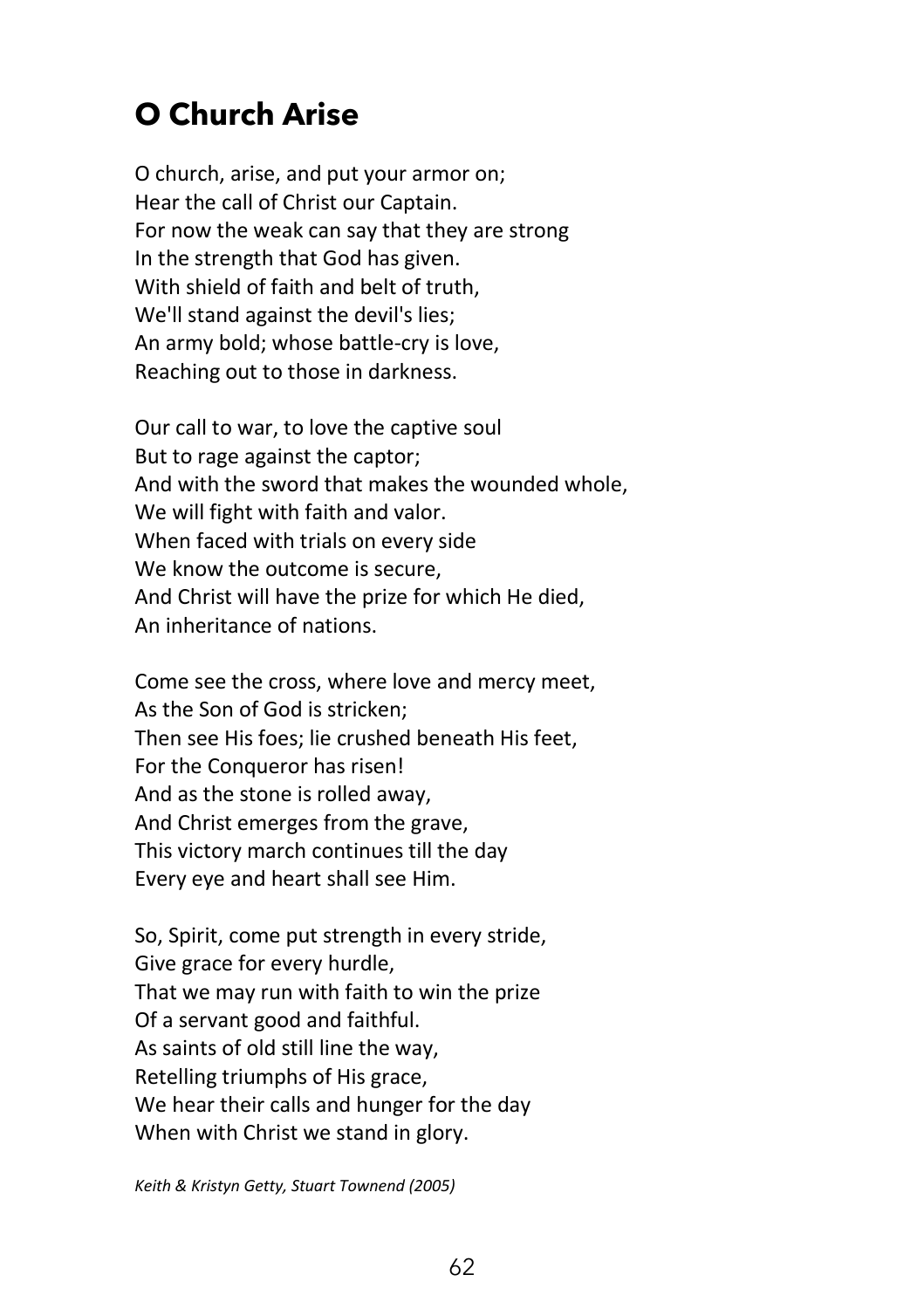# **O Come All Ye Faithful**

O Come All Ye Faithful Joyful and triumphant, O come ye, O come ye to Bethlehem. Come and behold Him, Born the King of Angels; O come, let us adore Him, O come, let us adore Him, O come, let us adore Him, Christ the Lord.

Sing, choirs of angels, Sing in exultation, Sing all ye citizens of heaven above. Glory to God, glory in the Highest; O come, let us adore Him, O come, let us adore Him, O come, let us adore Him, Christ the Lord.

Yea, Lord we greet Thee, Born this happy morning, Jesus to thee be all glory giv'n Word of the Father, now in flesh appearing; O come, let us adore Him, O come, let us adore Him, O come, let us adore Him, Christ the Lord.

*John Francis Wade (1711-1786), Frederick Oakeley (1841)*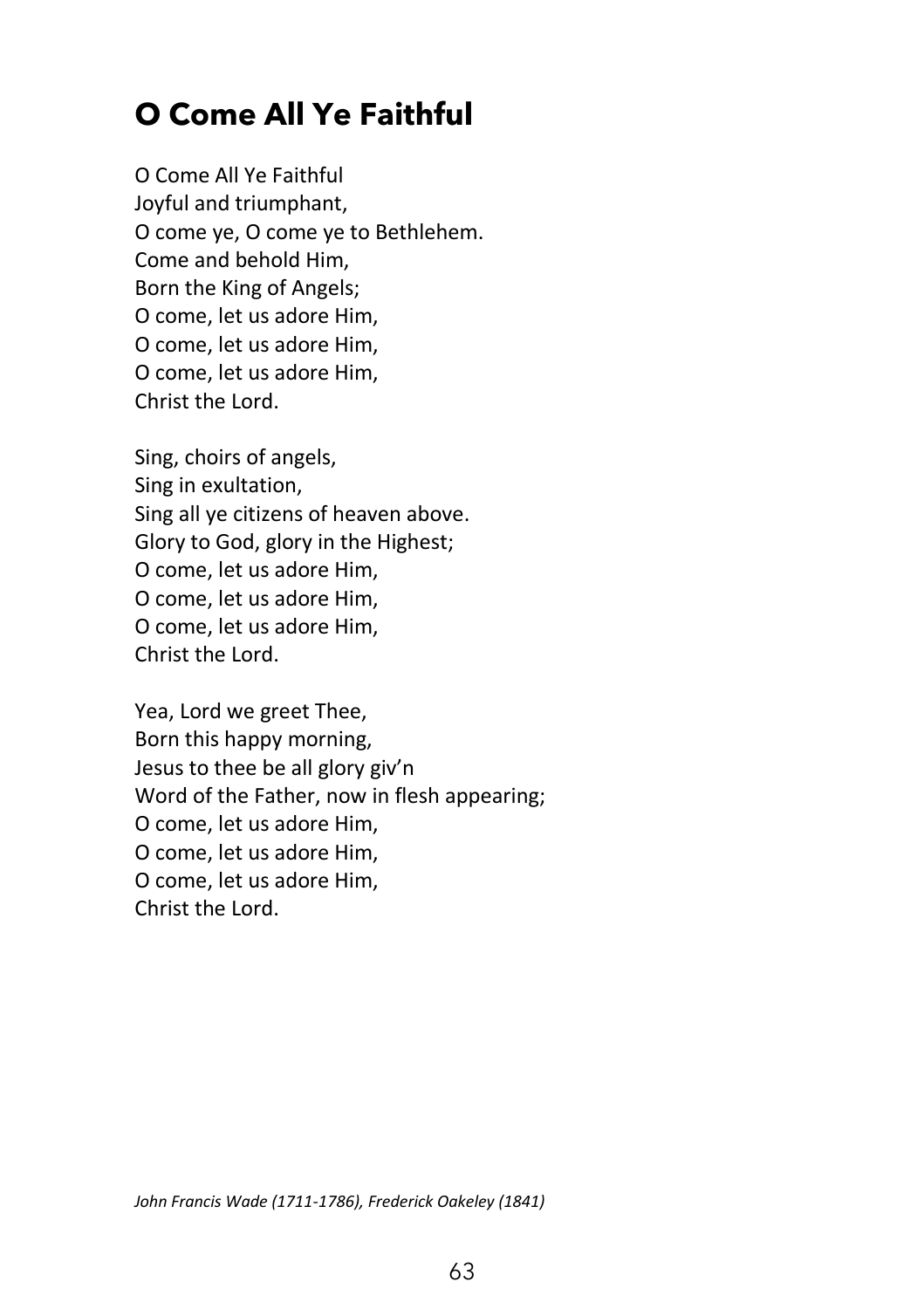# **O Come All You Unfaithful**

O come, all you unfaithful Come, weak and unstable Come, know you are not alone

O come, barren and waiting ones Weary of praying, come See what your God has done

> *Christ is born, Christ is born Christ is born for you*

O come, bitter and broken Come with fears unspoken Come, taste of His perfect love

O come, guilty and hiding ones There is no need to run See what your God has done

> He's the Lamb who was given Slain for our pardon His promise is peace For those who believe

So come, though you have nothing Come, He is the offering Come, see what your God has done

*Sovereign Grace Music (2020)*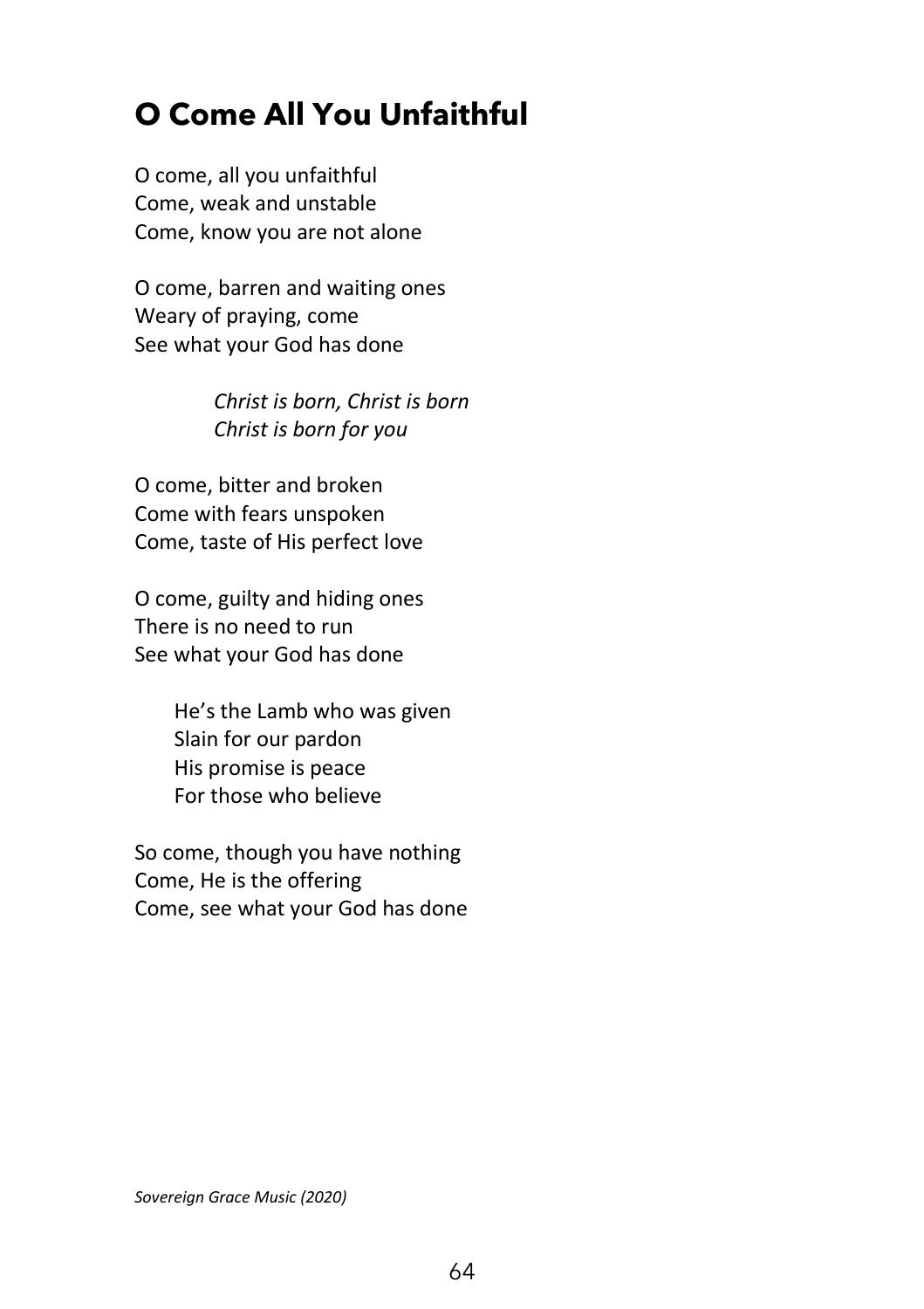### **O Come, O Come, Emmanuel**

O come, O come, Emmanuel, And ransom captive Israel That mourns in lonely exile here Until the Son of God appear. Rejoice! Rejoice! Emmanuel Shall come to thee, O Israel*.*

O come, O come, Thou Lord of might, Who to Thy tribes on Sinai's height In ancient times didst give the law, In cloud and majesty and awe. Rejoice! Rejoice! Emmanuel Shall come to thee, O Israel

O come, Thou Rod of Jesse free, Thine own from Satan's tyranny! From depths of hell Thy people save, And give them victory o'er the grave. Rejoice! Rejoice! Emmanuel Shall come to thee, O Israel

O come, Thou Dayspring, come and cheer Our spirits by Thine advent here. Disperse the gloomy clouds of night And death's dark shadows put in flight Rejoice! Rejoice! Emmanuel Shall come to thee, O Israel.

O come, Thou Key of David, come And open wide our heavenly home Make safe the way that leads on high And close the path of misery Rejoice! Rejoice! Emmanuel Shall come to thee, O Israel

*J.M.Neale (1818-1866)*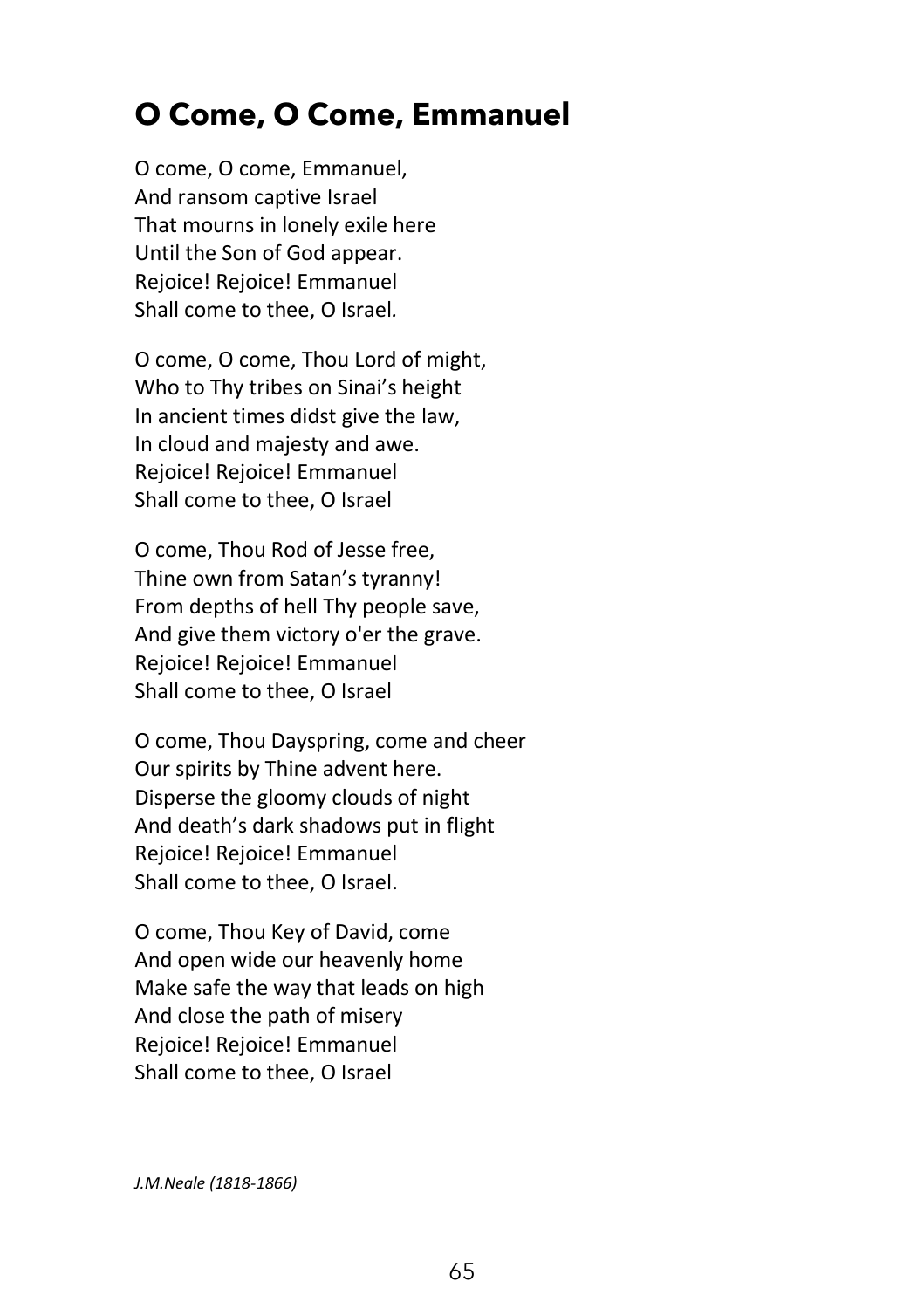# **O For a Thousand Tongues to Sing**

O for a thousand tongues to sing My great Redeemer's praise The glories of my God and King The triumphs of His grace

Jesus! the name that charms our fears That bids our sorrows cease 'Tis music in the sinner's ears 'Tis life and health and peace

He breaks the power of canceled sin He sets the prisoner free His blood can make the foulest clean His blood availed for me

He speaks, and listening to His voice New life the dead receive The mournful, broken hearts rejoice The humble poor believe

My gracious Master and my God Assist me to proclaim To spread through all the earth abroad The honors of Thy Name.

*Charles Wesley (1739) & Lowell Mason (18*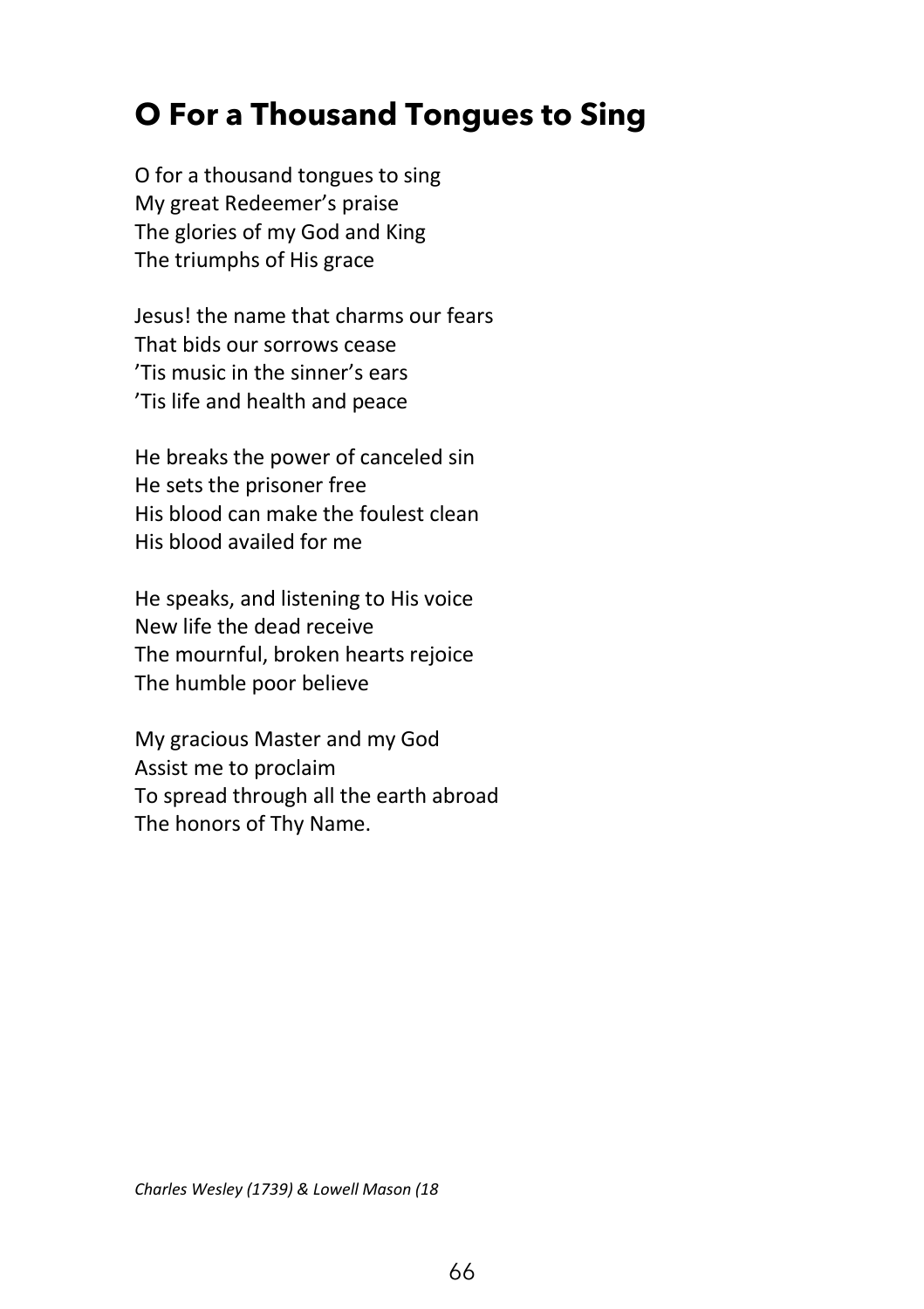# **O Fount of Love**

O fount of love divine that flows From my Savior's bleeding side Where sinners trade their filthy rags For His righteousness applied

Mercy cleansing ev'ry stain Now rushing o'er us like a flood There the wretch and vilest ones Stand adopted through His blood.

O mount of grace to Thee we cling From the law hath set us free Once and for all on Calv'ry's hill Love and justice shall agree

Praise the Lord the price is paid The curse defeated by the Lamb We who once were slaves by birth Sons and daughters now we stand

O well of joy is mine to drink For my Lord has conquered death Victorious forevermore The ancient foe is laid to rest

> *Hallelujah Christ is King Alive and reigning on the throne Our tongues employed With hymns of praise Glory be to God alone.*

*Matt Boswell, Matt Papa (2010*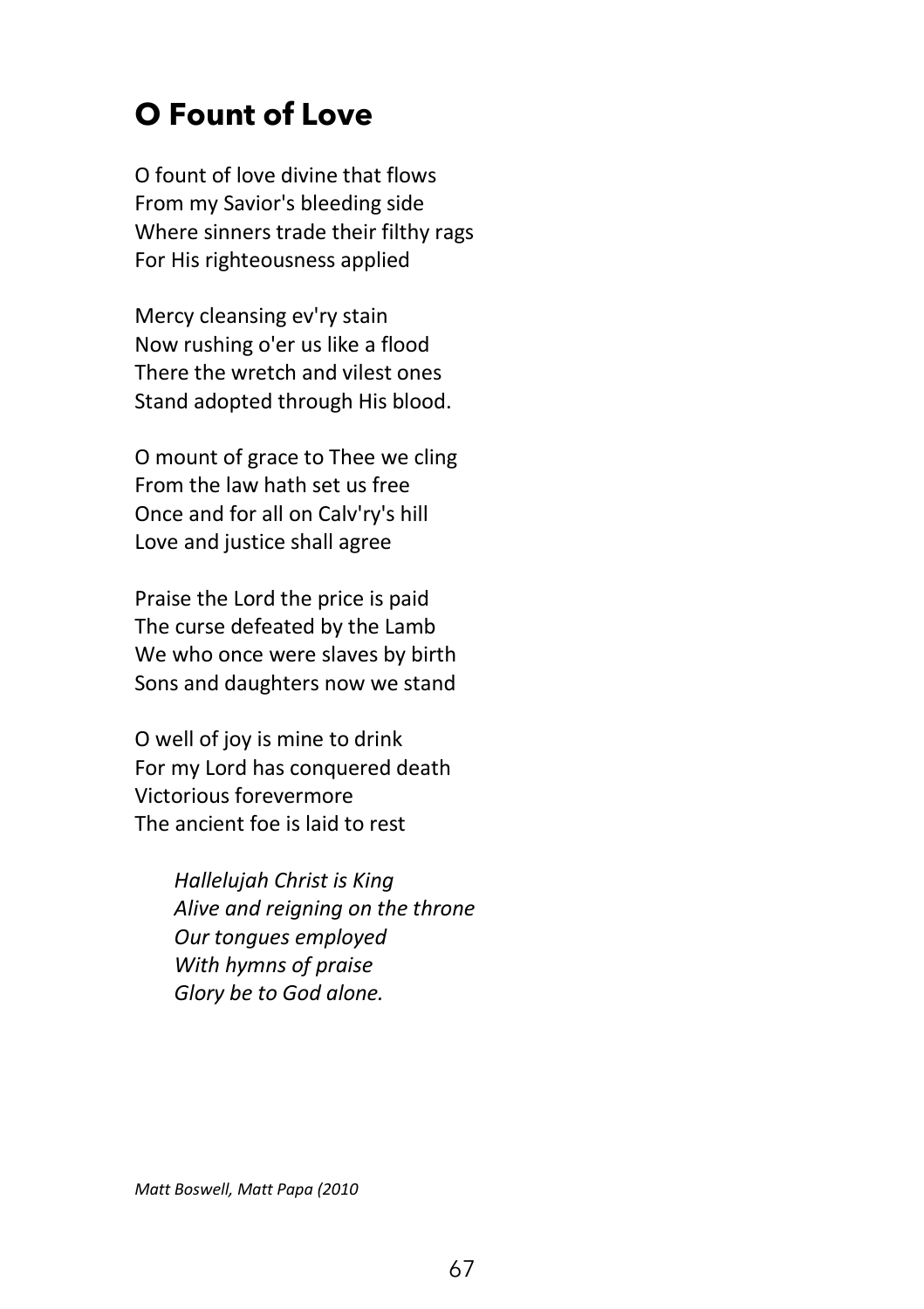### **O God of Mercy, Hear our Plea**

O God, we've seen Your faithfulness; You brought us from the wilderness But now our faith is frail and weak; O God of mercy hear our plea

When will You comfort our distress? How long until the promised rest? We cry to You from deepest need, O God of mercy hear our plea

> *Abba, Father, our Redeemer In this barren land be our hope and strength Until glory we will trust and sing, Abba Father, hear our plea*

We join creation's longing groan To take Your ransomed children home For then the eyes of all will see The God of mercy hears our plea

*For then the eyes of all will see… The God of mercy hears our plea*

*Brittany Born, Matt Merker (2017)*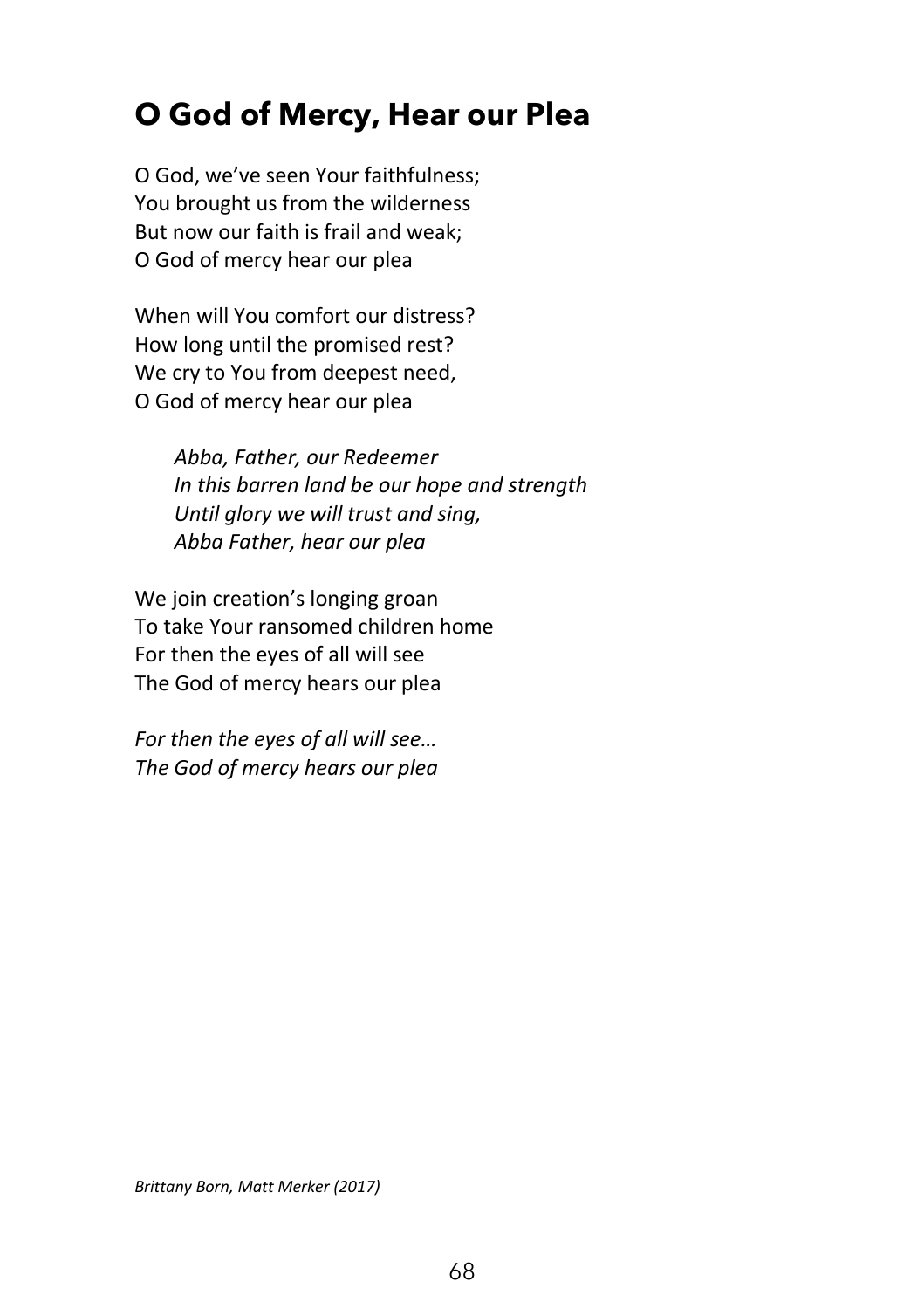# **O Great God**

O great God of highest heav'n Occupy my lowly heart Own it all and reign supreme Conquer every rebel power Let no vice or sin remain That resists Your holy war You have loved and purchased me Make me Yours forevermore.

I was blinded by my sin Had no ears to hear Your voice Did not know Your love within Had no taste for heaven's joys Then Your Spirit gave me life Opened up Your Word to me Through the gospel of Your Son Gave me endless hope and peace

Help me now to live a life That's dependent on Your grace Keep my heart and guard my soul From the evils that I face You are worthy to be praised With my every thought and deed O great God of highest heaven Glorify Your Name through me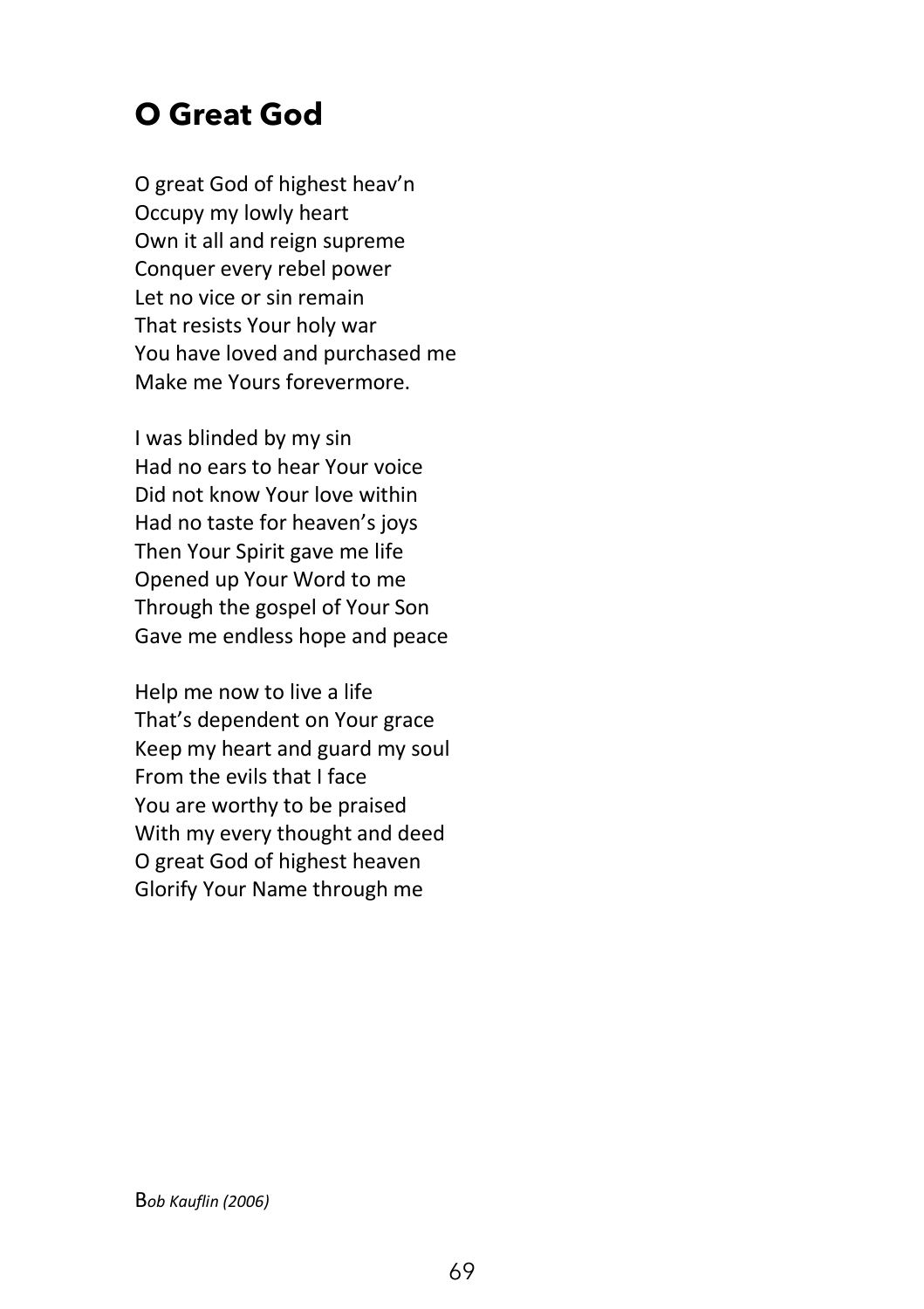# **O Holy Night**

O Holy night! The stars are brightly shining It is the night of our dear Savior's birth Long lay the world in sin and error pining 'Til He appears and the soul felt its worth A thrill of hope the weary world rejoices For yonder breaks a new and glorious morn Fall on your knees; O hear the Angel voices! O night divine, O night when Christ was born O night divine, O night, O night divine!

Led by the light of Faith serenely beaming With glowing hearts by His cradle we stand So led by light of a star sweetly gleaming Here come the Wise Men from Orient land The King of kings lay thus in lowly manger In all our trials born to be our friend He knows our need, to our weakness is no stranger Behold your King; before Him lowly bend Behold your King; before Him lowly bend

Truly He taught us to love one another; His law is love and His Gospel is Peace Chains shall He break, for the slave is our brother And in His name, all oppression shall cease Sweet hymns of joy in grateful chorus raise we Let all within us Praise His Holy name Christ is the Lord; O praise His name forever! His power and glory evermore proclaim His power and glory evermore proclaim

*Adolphe Adam (1847)*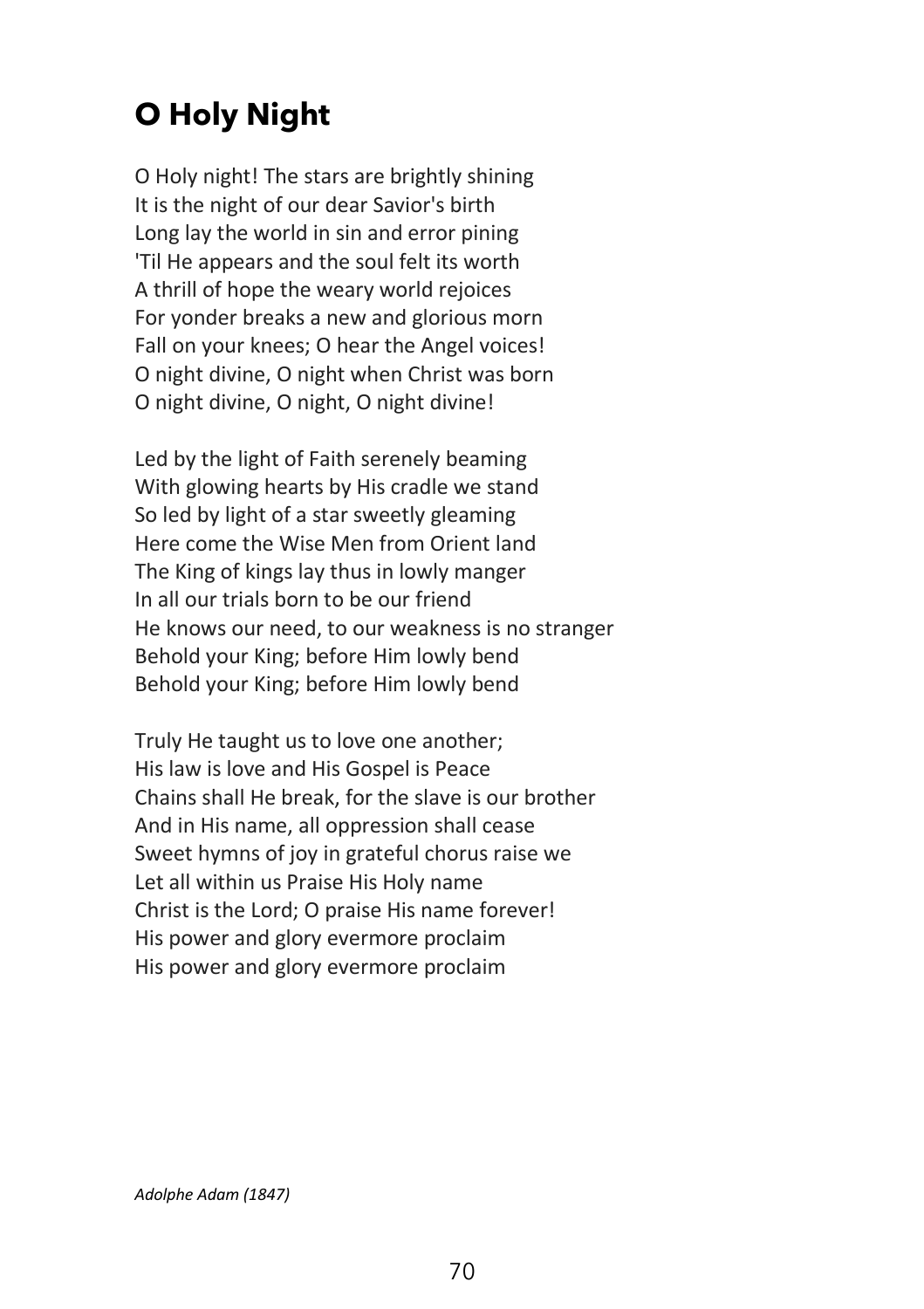# **O Little Town of Bethlehem**

O little town of Bethlehem, how still we see thee lie! Above thy deep and dreamless sleep the silent stars go by; yet in thy dark streets shineth the everlasting light. The hopes and fears of all the years are met in thee tonight.

For Christ is born of Mary, and, gathered all above while mortals sleep, the angels keep their watch of wond'ring love O morning stars, together proclaim the holy birth, and praises sing to God the King and peace to men on earth.

How silently, how silently, the wondrous gift is giv'n! So God imparts to human hearts the blessings of his heav'n. No ear may hear his coming, but in this world of sin, where meek souls will receive him, still the dear Christ enters in.

O holy Child of Bethlehem, descend to us, we pray, cast out our sin and enter in, be born in us today. We hear the heavenly angels the great glad tidings tell; O come to us, abide with us, our Lord Immanuel!

*Philips Brooks, (1868)*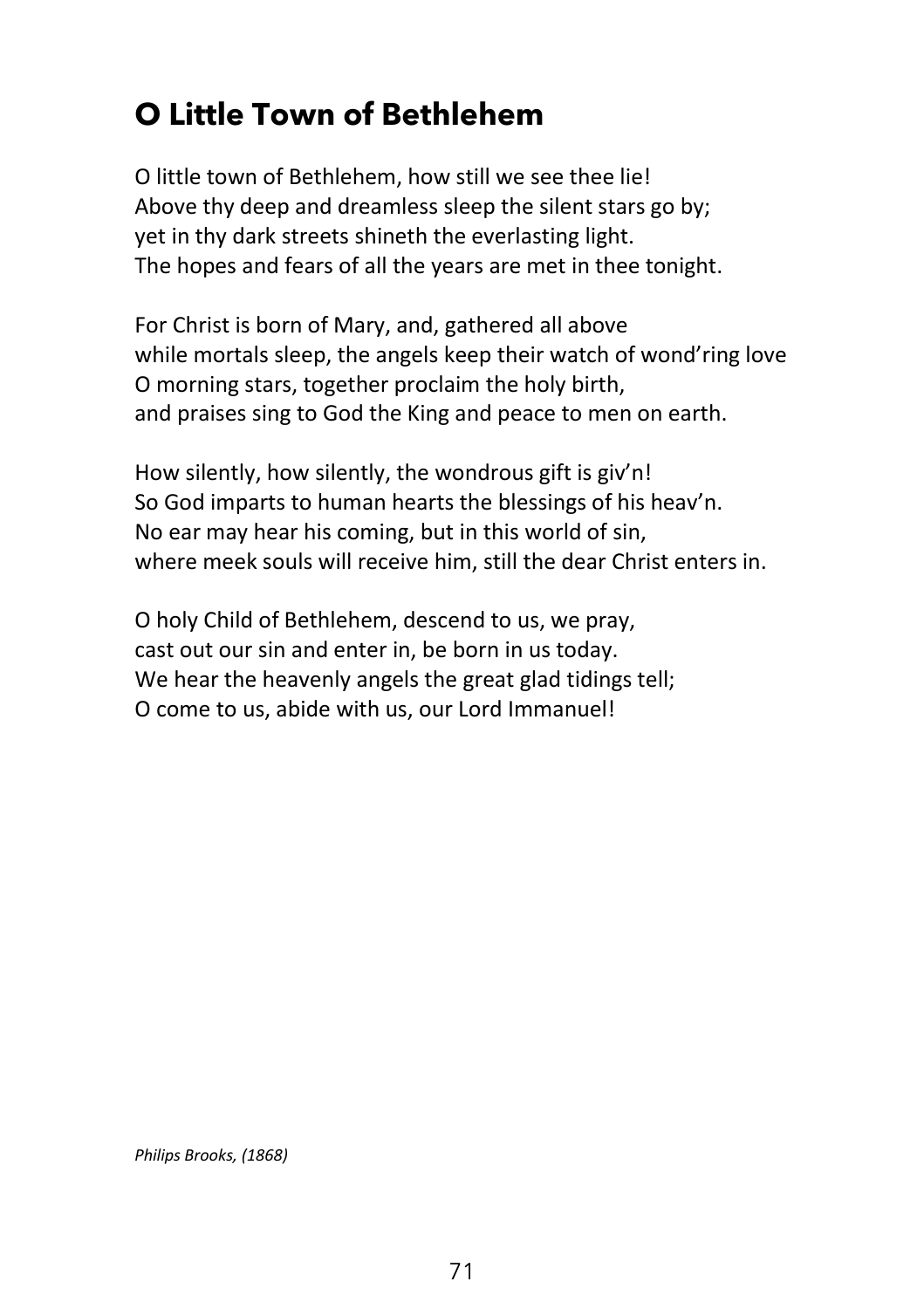### **Oh How Good It Is**

Oh how good it is When the family of God Dwells together in spirit In faith and unity Where the bonds of peace, Of acceptance and love Are the fruit of His presence Here among us.

> *So with one voice we'll sing to the Lord And with one heart we'll live out His Word Till the whole earth sees the Redeemer has come For He dwells in the presence of His people.*

Oh how good it is On this journey we share To rejoice with the happy And weep with those who mourn For the weak find strength, The afflicted find grace When we offer the blessing of belonging

Oh how good it is To embrace His command To prefer one another, Forgive as He forgives When we live as one We all share in the love Of the Son with the Father and the Spirit.

*Keith and Kristyn Getty, Ross Holmes, Stuart Townend (2012)*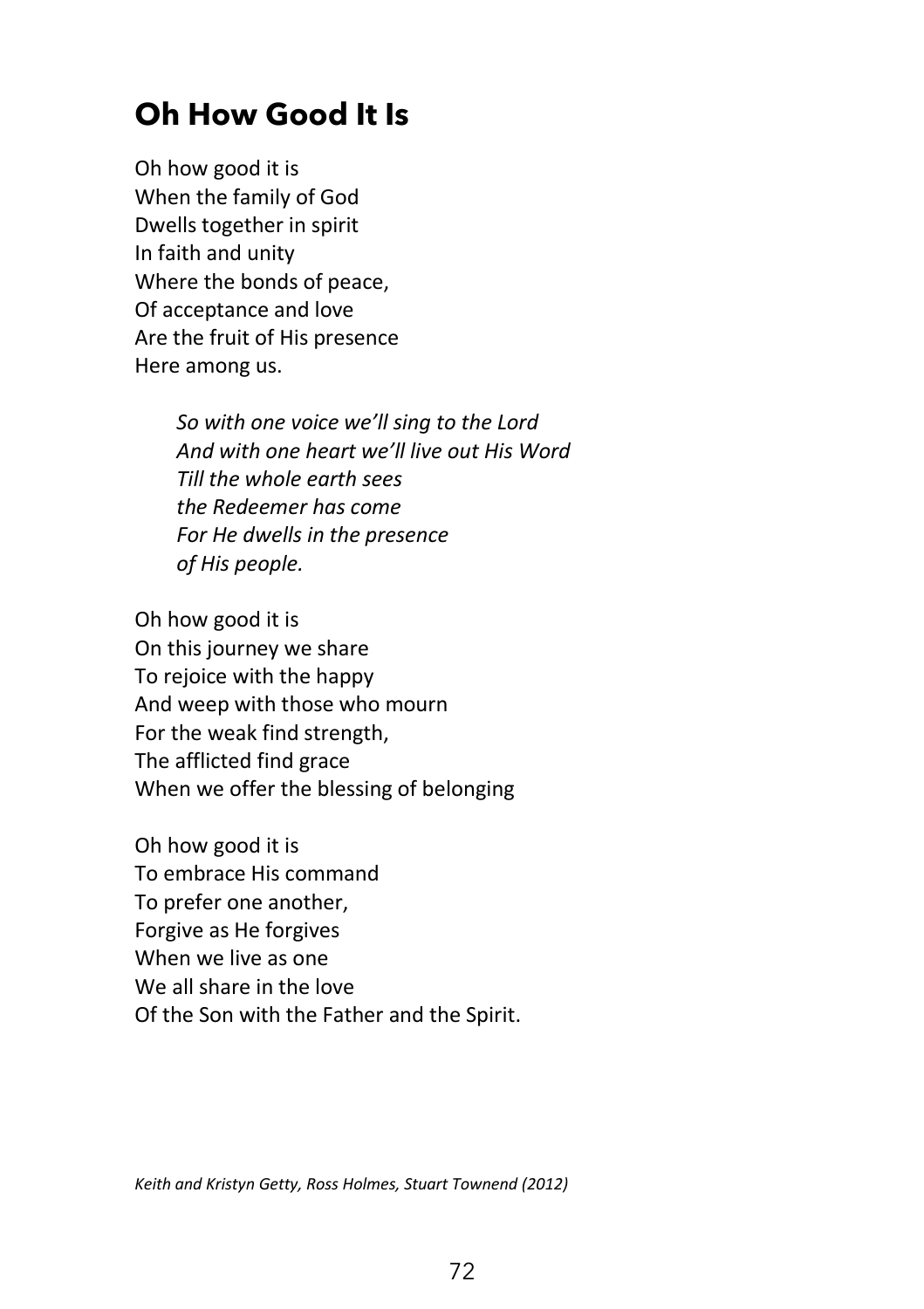#### **Oh the Deep, Deep Love of Jesus**

Oh the deep, deep love of Jesus Vast, unmeasured, boundless, free Rolling as a mighty ocean In its fullness over me Underneath me, all around me Is the current of Your love Leading onward, leading homeward To Your glorious rest above

> *Oh the deep, deep love All I need and trust Is the deep, deep love of Jesus*

Oh the deep, deep love of Jesus Spread His praise from shore to shore How He came to pay our ransom Through the saving cross He bore How He watches o'er His loved ones Those He died to make His own How for them He's interceding Pleading now before the throne

Oh the deep, deep love of Jesus Far surpassing all the rest It's an ocean full of blessing In the midst of every test Oh the deep, deep love of Jesus Mighty Savior, precious Friend You will bring us home to glory Where Your love will never end.

*Samuel Trevor Francis (1875), Bob Kauflin (2008)*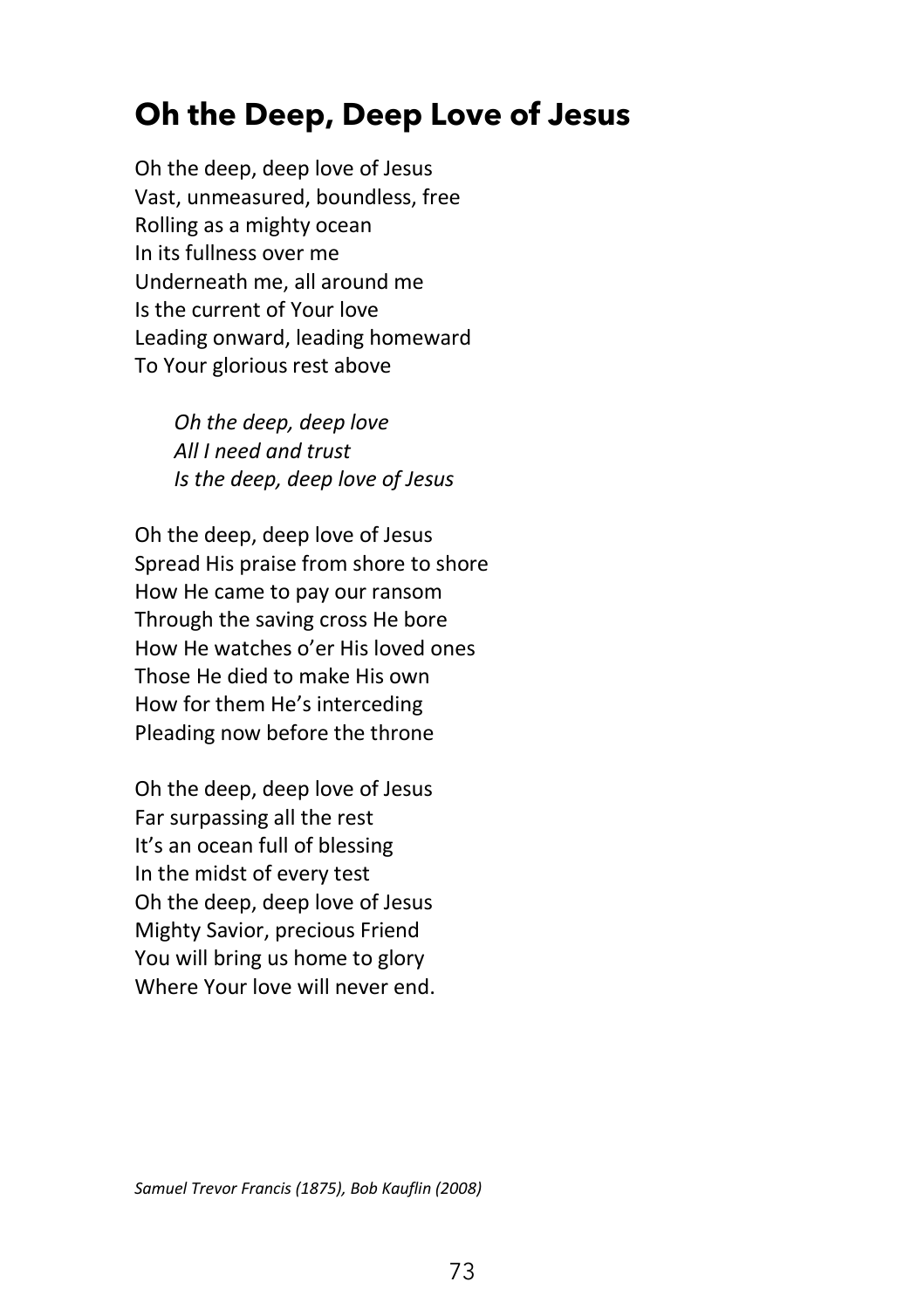# **On Jordan's Stormy Banks**

On Jordan's stormy banks I stand And cast a wishful eye To Canaan's fair and happy land Where my possessions lie.

All o'er those wide extended plains, Shines one eternal day; There God the Son forever reigns, And scatters night away.

> *I am bound (I am bound) I am bound (I am bound) I am bound for promised land, I am bound (I am bound) I am bound (I am bound) I am bound for promised land.*

No chilling winds nor poisonous breath Can reach that healthful shore; Sickness, sorrow, pain and death, Are felt and feared no more.

When shall I reach that happy place, And be forever blessed? When shall I see my Father's face And in his bosom rest?

*Samuel Stennett (1787)*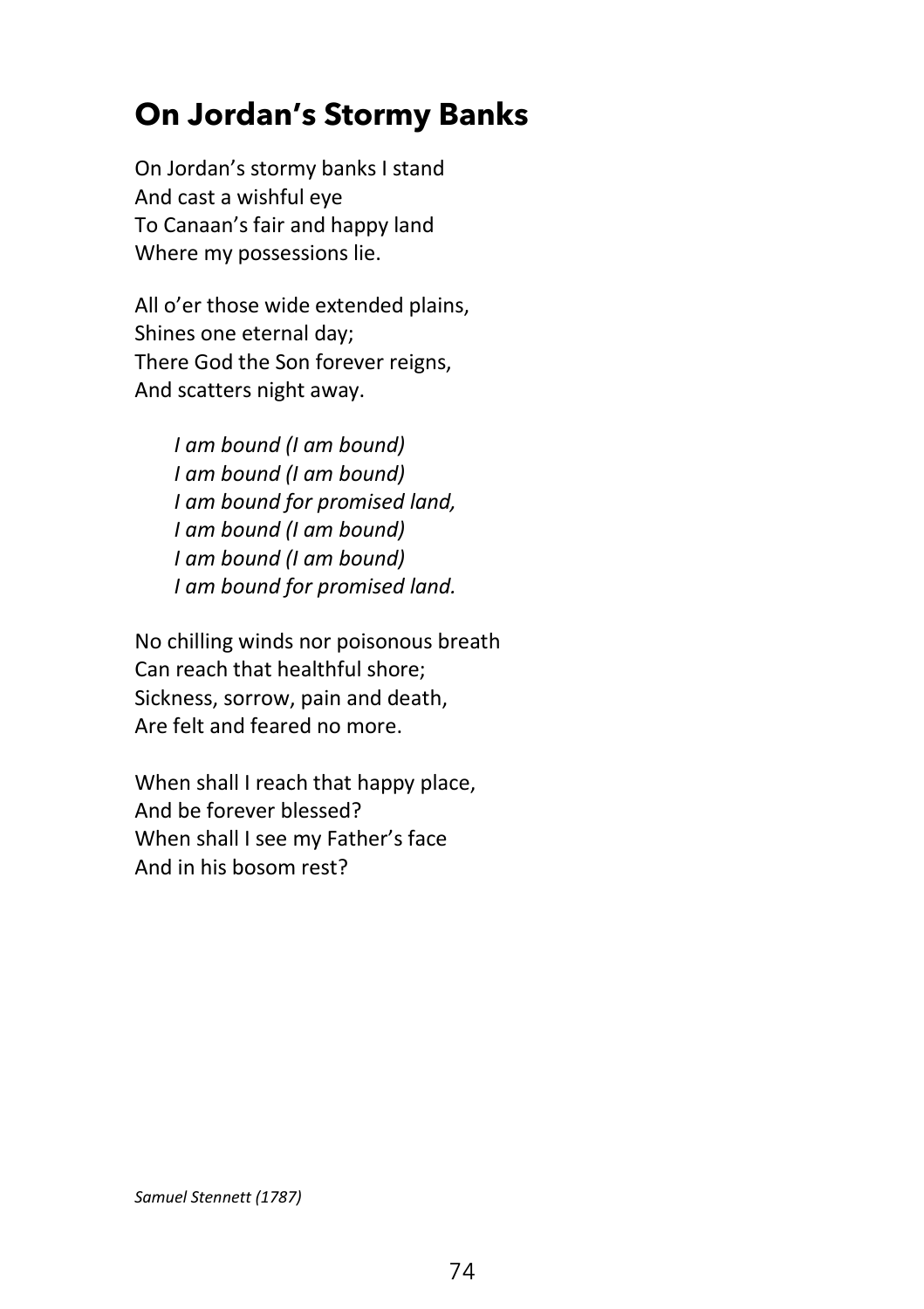# **Only a Holy God**

Who else commands all the hosts of heaven Who else could make every king bow down Who else can whisper and darkness trembles Only a Holy God

What other beauty demands such praises What other splendour outshines the sun What other majesty rules with justice Only a Holy God

*Come and behold Him The One and the Only Cry out, sing holy Forever a Holy God Come and worship the Holy God*

What other glory consumes like fire What other power can raise the dead What other name remains undefeated Only a Holy God

Who else could rescue me from my failing Who else would offer His only Son Who else invites me to call Him Father Only a Holy God Only my Holy God!

*Michael Farren, Jonny Robinson, Dustin Smith, Rich Thompson (2016*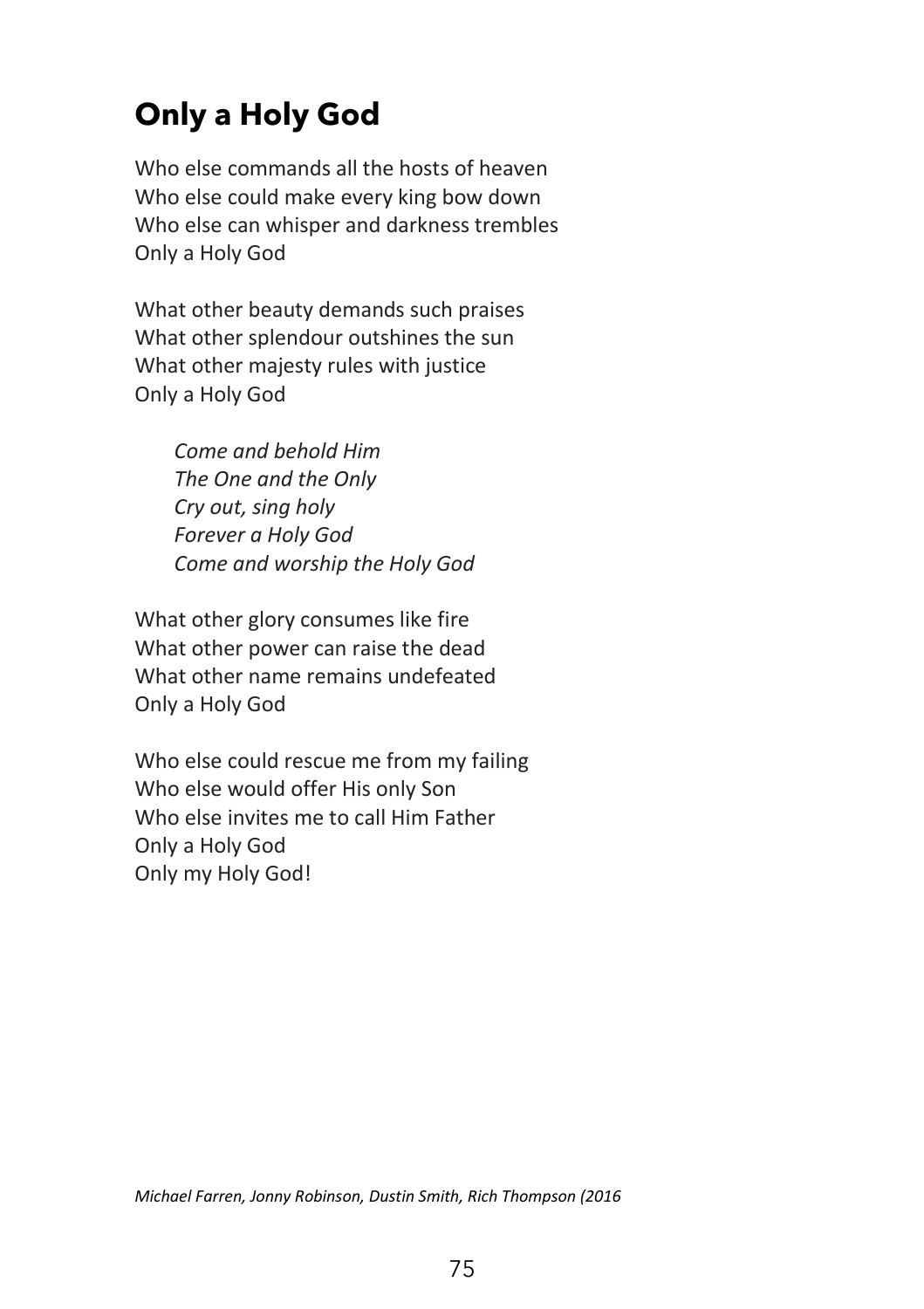### **Our Great God**

Eternal God, unchanging, Mysterious and unknown; Your boundless love, unfailing, In grace and mercy shown. Bright seraphim in ceaseless flight Around Your glorious throne; They raise their voices day And night in praise to You alone!

> *Hallelujah! Glory be to our great God! Hallelujah! Glory be to our great God!*

Lord, we are weak and frail And are helpless in the storm; Surround us with Your angels And hold us in Your arms. Our cold and ruthless enemy, His pleasure is our harm. Rise up, O Lord, and he will flee Before our sovereign God.

Let every creature in the sea And every flying bird, Let every mountain, every field, And valley of the earth, Let all the moons and all the stars In all the universe Sing praises to the living God Who rules them by His Word.

*Fernando Ortega and Mac Powell (2012)*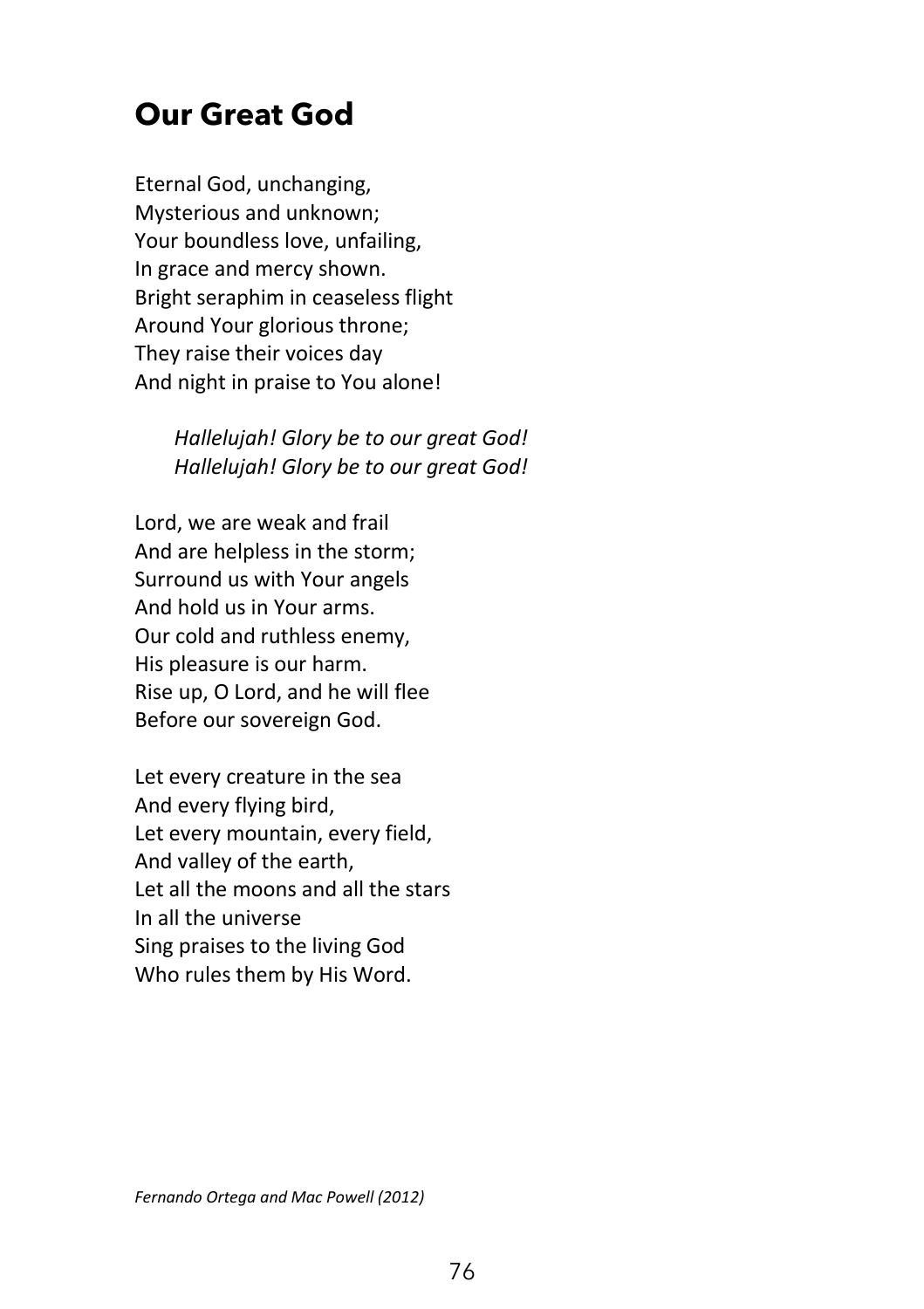#### **Praise God From Whom All Blessings Flow**

Praise God from whom all blessings flow In heav'n above and earth below Praise God the Father and the Son Praise God the Spirit, three-in-one

From all that dwell beneath the skies Let the Creator's praise arise Let our Redeemer's name be sung Through every land, by every tongue

Eternal are Your mercies, Lord Eternal truth attends Your Word Your praise will sound from shore to shore Till suns shall rise and set no more.

Praise God from whom all blessings flow Praise Him all creatures here below Praise Him above ye heavenly Host Praise Father, Son and Holy Ghost. Amen.

*v1 by Thomas Ken (1674), v2-3 by Isaac Watts (1674-1748), arrangement by Bob Kauflin (2000)*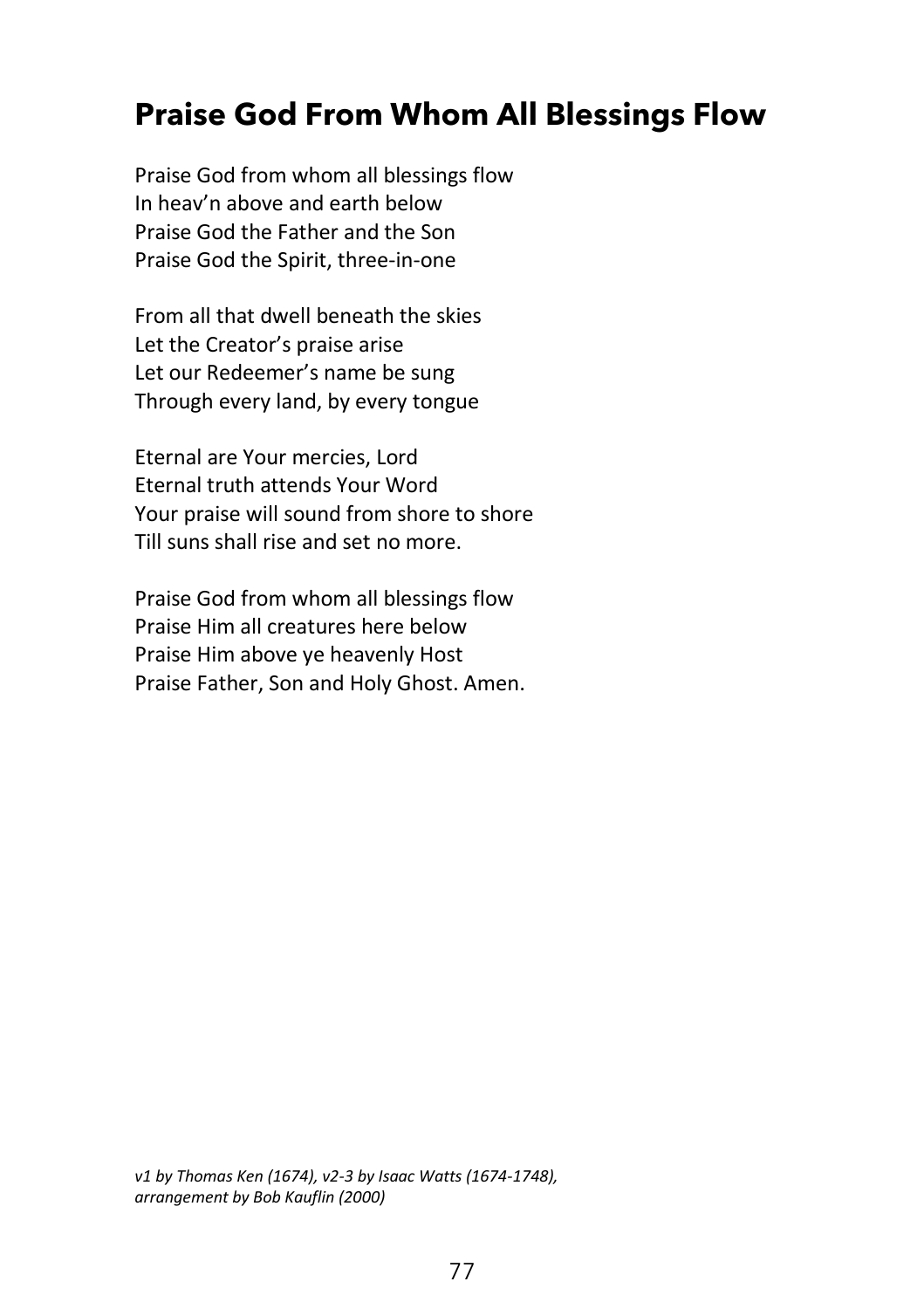# **Praise to the Lord, the Almighty**

Praise to the Lord, the Almighty, the King of Creation O my soul, praise Him for He is thy health and salvation All ye who hear, now to His temple draw near; Praise Him in glad adoration.

Praise to the Lord who o'er all things so wondrously reigneth, Shelters thee under His wings, yea, so gently sustaineth Hast thou not seen how thy desires e'er have been Granted in what He ordaineth

Praise to the Lord who doth prosper thy work and defend thee; Surely His goodness and mercy here daily attend thee. Ponder anew what the Almighty can do. If with His love He befriend thee.

Praise to the Lord, o let all that is in me adore Him All that hath life and breath come now with praises before Him Let the Amen sound from His people again Gladly for aye we adore Him.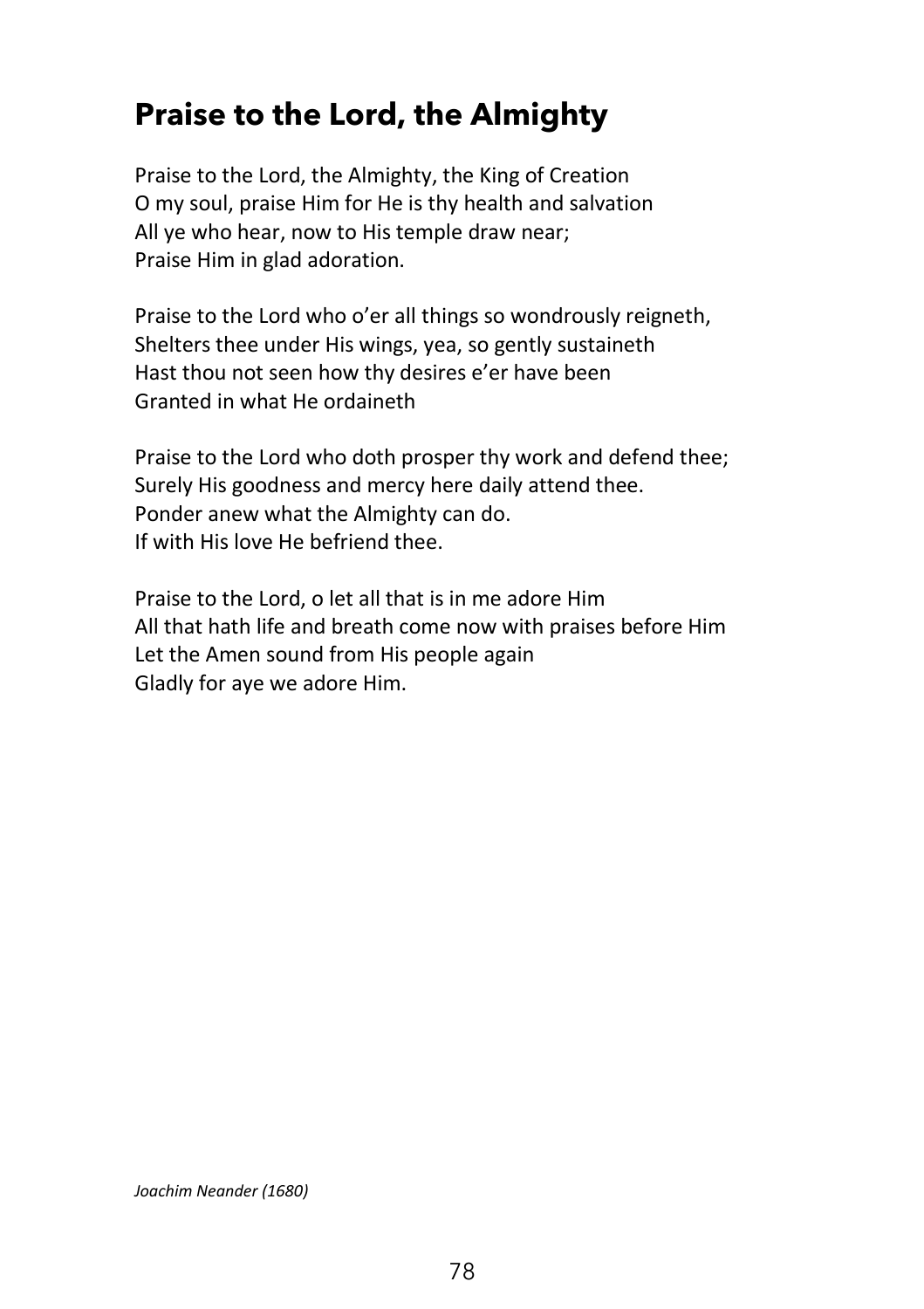#### **Psalm 46**

God is our refuge and our strength, A present help in our distress. We will not therefore be afraid Though all the earth should be removed, Though mountains great be hurled Into the ocean's depths, Though seas may roar and foam And billows shake the shore Though mountains tremble at their pow'r.

A river brings refreshing streams To cheer the city of our God, The Most High's holy dwelling place. God is in her; she won't be moved. At dawn will God help her. The nations rage; realms quake; He lifts His voice; earth melts. The Lord of hosts with us! Our fortress strong is Jacob's God.

O Come, see what the Lord has done: He desolations brought on earth; On earth He puts an end to wars, Breaks bow and spear, and chariots burns. Be still! Know I am God. Exalted o'er all men, Exalted o'er all earth. The Lord of hosts with us! Our fortress strong is Jacob's God.

*The Sons of Korah, to the tune of "A Mighty Fortress"*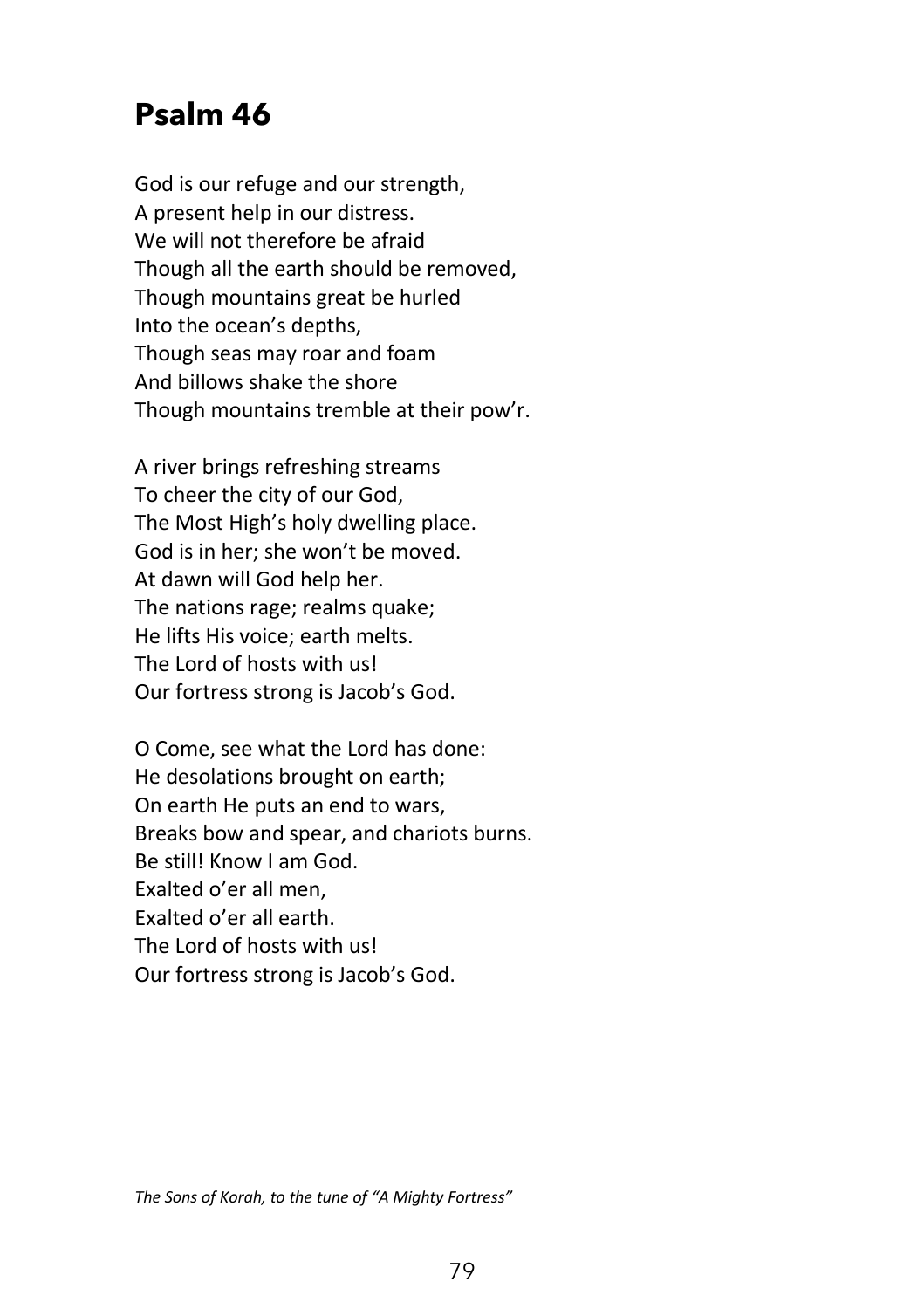### **Salvation Belongs to Our God**

Salvation belongs to our God Who sits upon the throne And unto the Lamb; Praise and glory, wisdom and thanks Honor, and power, and strength

> *Be to our God forever and ever Be to our God forever and ever Be to our God forever and ever Amen.*

And we the redeemed shall be strong In purpose and unity Declaring aloud; Praise and glory, wisdom and thanks Honor, and power, and strength!

> *Be to our God forever and ever Be to our God forever and ever Be to our God forever and ever Amen!*

*Crystal Lewis (1989)*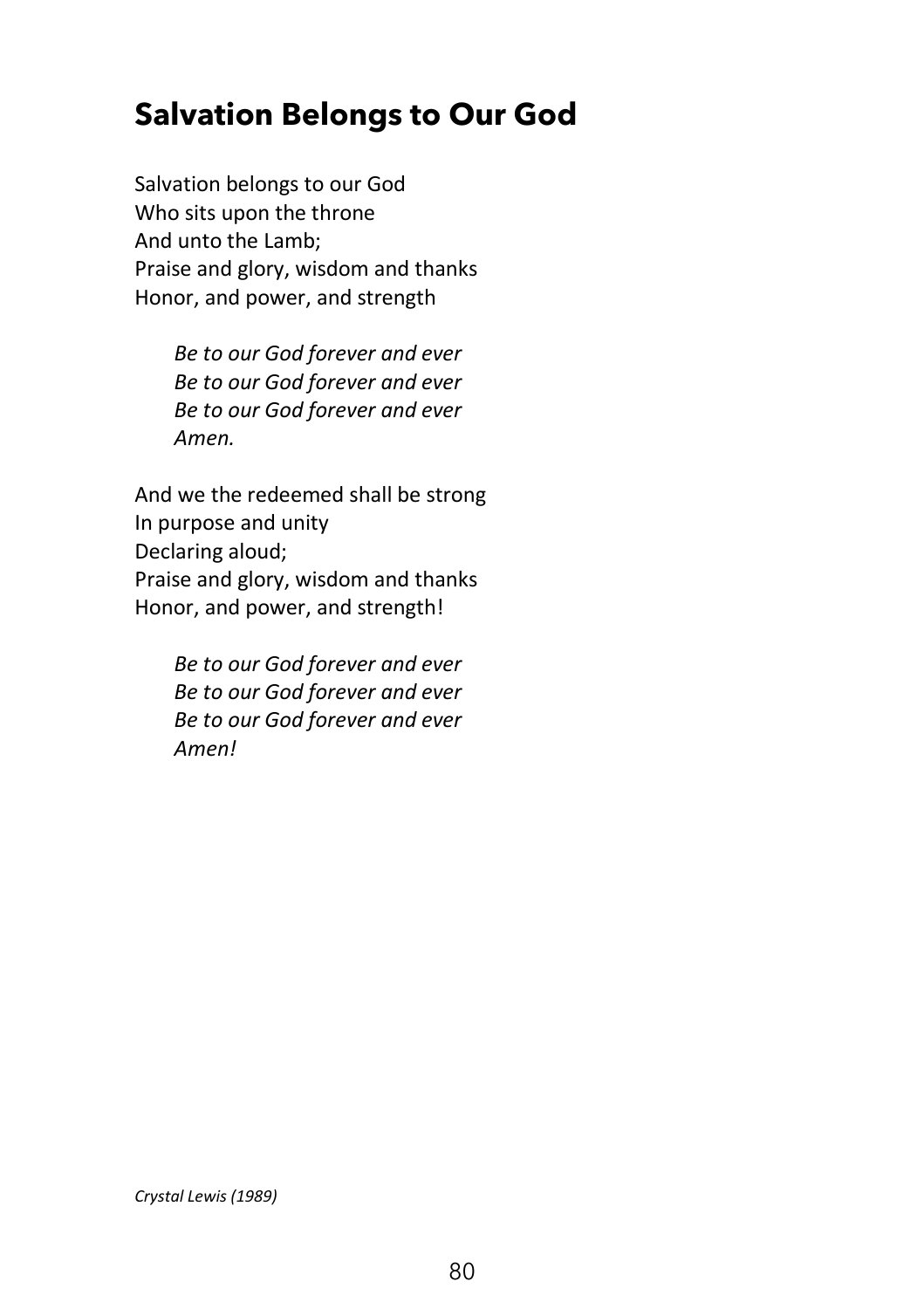### **See He Comes**

See, He comes upon the clouds Jesus Christ, our King appears All the saints bought by His blood Will rise to meet Him in the air Earth and sea shall flee away All creation waits and groans For the Lord Redeemer comes To take His longing exiles home

> *Hallelujah, hallelujah Come, O Lord, on earth to reign Hallelujah, hallelujah We await the coming day*

Those who mocked and scorned His name Pierced and nailed Him to the tree Deeply wail, in sorrow grieve When they the true Messiah see Every eye will see the Lord Dressed in dreadful majesty Every knee shall bow before The Judge of all eternity

Still He bears the holy scars Evidence of saving grace All the saints bought by His blood Shall then rejoice to see His face Yes, amen, let all adore Christ on His eternal throne All the pow'r and might are Yours Come, claim the kingdom as Your own

*Original words by John Cennick (1752), Charles Wesley (1758), words and music by Rich Gunderlock, Zach Sprowls (2012)*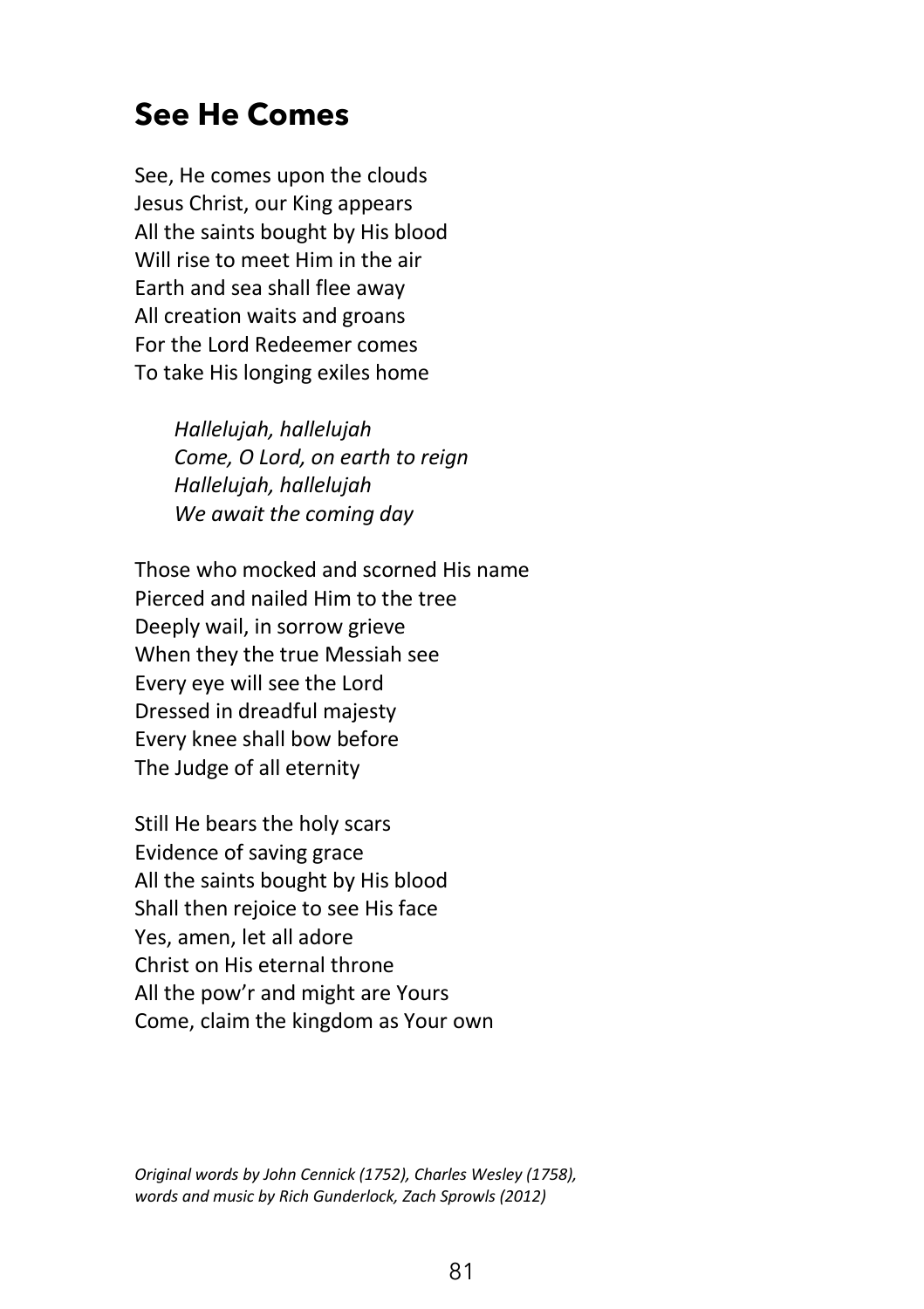### **See the Destined Day Arise**

See the destined day arise! See a willing sacrifice! Jesus, to redeem our loss, hangs upon the shameful cross; Jesus, who but You could bear wrath so great and justice fair? Every pang and bitter throe, finishing your life of woe

> *Hallelujah! Hallelujah! Lamb of God for sinners slain! Hallelujah! Hallelujah! Jesus Christ, we praise your name!*

Who but Christ had dared to drain, steeped in gall, the cup of pain, And with tender body bear thorns, and nails, and piercing spear? Slain for us, the water flowed, mingled from your side with blood; Sign to all attesting eyes of the finished sacrifice.

Holy Jesus, grant us grace in that sacrifice to place All our trust for life renewed, pardoned sin, and promised good. Grant us grace to sing your praise, 'round your throne through endless days, Ever with the sons of light: "Blessing, honor, glory, might!"

*Original words by Venantius Fortunatos (c.530-600), tr. Richard Mant (1837), Matt Merker (2014)*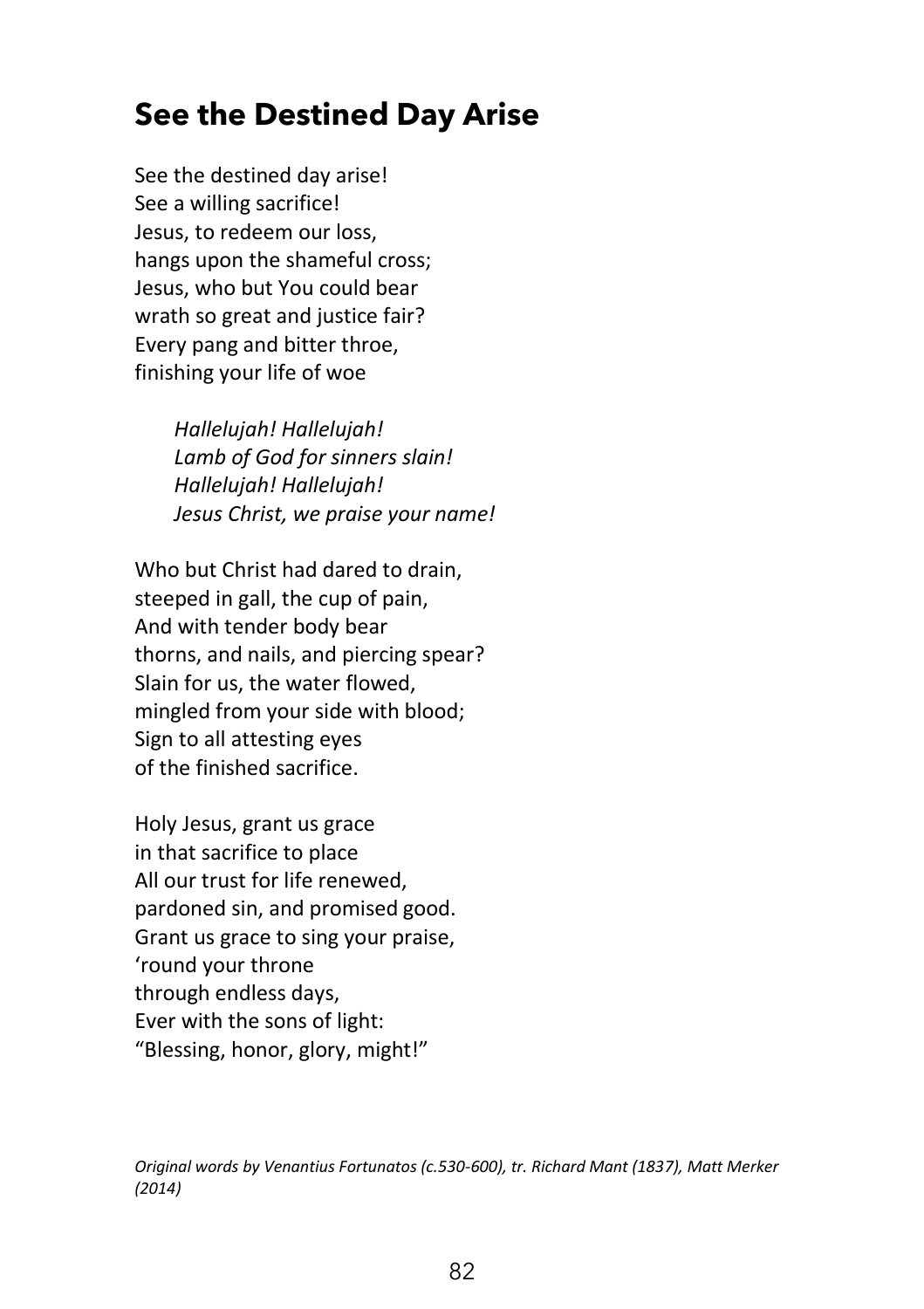### **See What a Morning**

See, what a morning, gloriously bright, With the dawning of hope in Jerusalem Folded the grave clothes, tomb filled with light As the angels announce Christ is risen!

*See God's salvation plan, Wrought in love, borne in pain, paid in sacrifice Fulfilled in Christ, the man, for He lives: Christ is risen from the dead!*

See Mary weeping, 'Where is He laid"' As in sorrow she turns from the empty tomb Hears a voice speaking, calling her name It's the Master, the Lord raised to life again!

*The voice that spans the years, Speaking life, stirring hope, bringing peace to us Will sound til He appears, for He lives: Christ is risen from the dead!*

One with the Father, Ancient of Days, Through the Spirit who clothes faith with certainty. Honor and blessing, glory and praise To the King crowned with power and authority

*And we are raised with Him, Death is dead, love has won, Christ has conquered And we shall reign with Him, for He lives Christ is risen from the dead!*

*Stuart Townend & Keith Getty (2003)*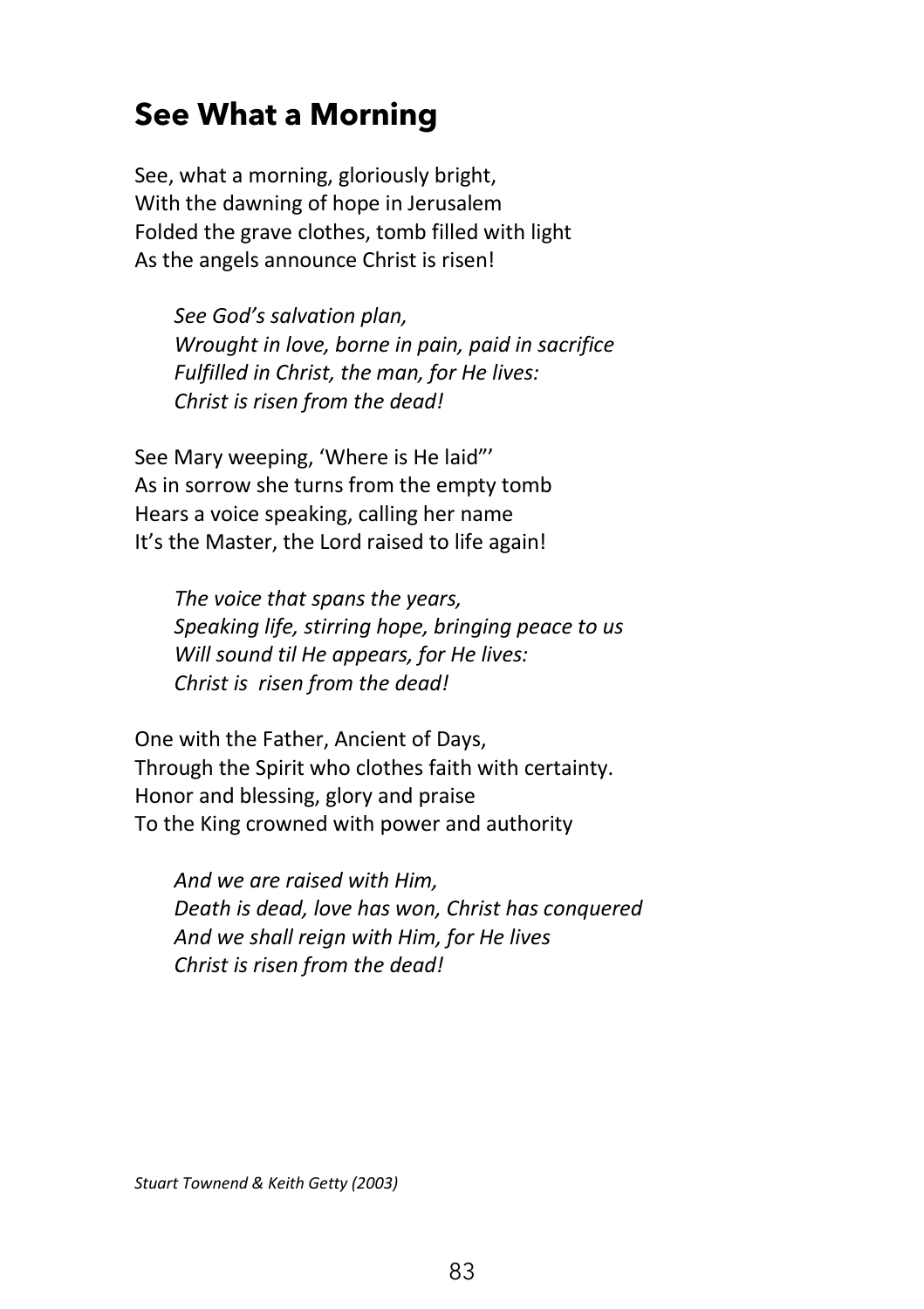# **Speak O Lord**

Speak, O Lord, as we come to You To receive the food of Your Holy Word. Take Your truth, plant it deep in us; Shape and fashion us in Your likeness That the light of Christ might be seen today In our acts of love and our deeds of faith. Speak, O Lord, and fulfill in us All Your purposes for Your glory.

Teach us, Lord, full obedience, Holy reverence, true humility; Test our thoughts and our attitudes In the radiance of Your purity. Cause our faith to rise; cause our eyes to see Your majestic love and authority. Words of pow'r that can never fail Let their truth prevail over unbelief.

Speak, O Lord, and renew our minds; Help us grasp the heights of Your plans for us Truths unchanged from the dawn of time That will echo down through eternity. And by grace we'll stand on Your promises, And by faith we'll walk as You walk with us. Speak, O Lord, till Your church is built And the earth is filled with Your glory.

*Keith Getty and Stuart Townend (2007)*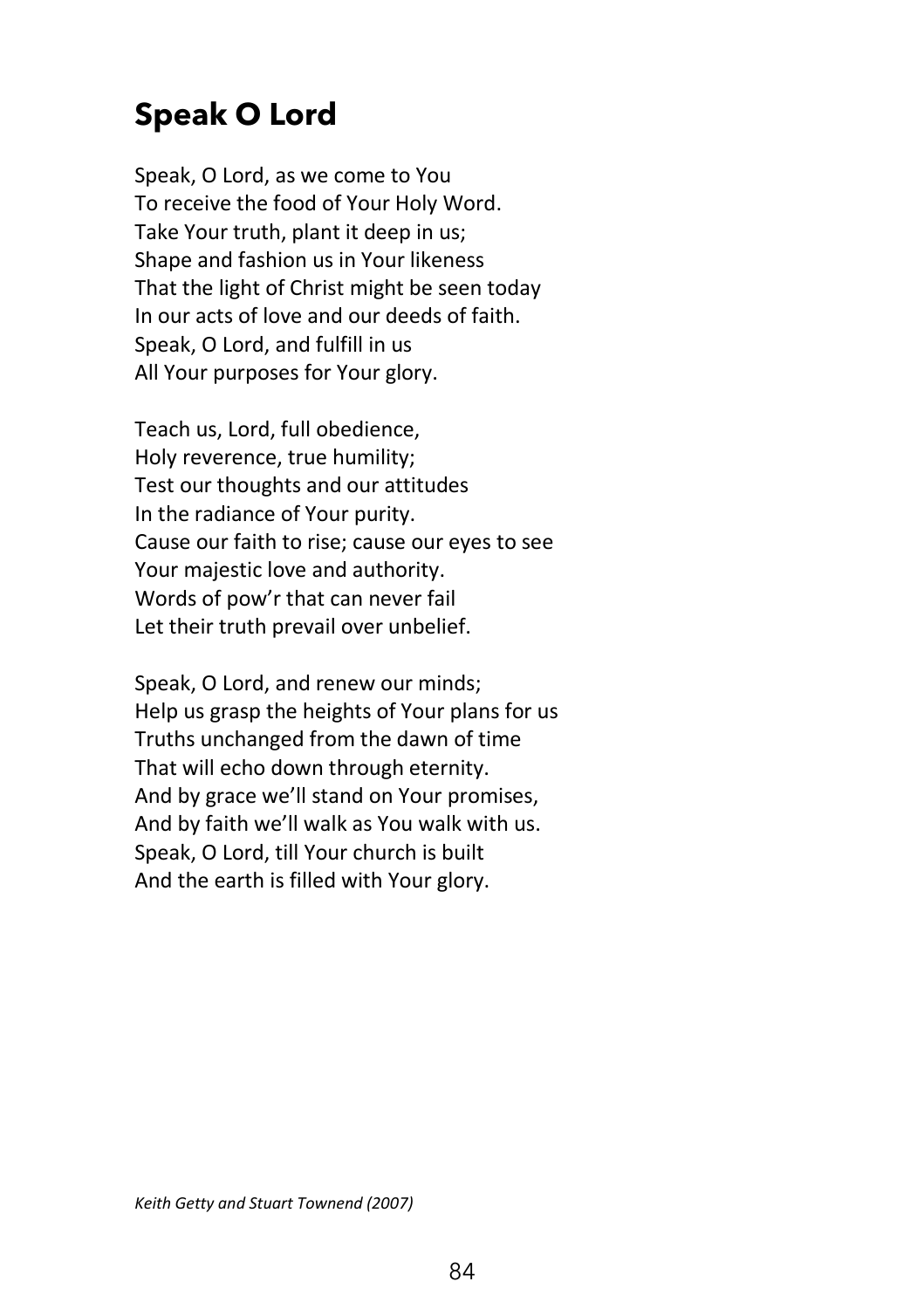### **The King in All His Beauty**

O lift your eyes to heaven, see The Holy One eternal Behold the Lord of majesty Exalted in His temple As symphonies of angels praise Now strain to sound His glory Come worship, fall before His grace The King in all His beauty

> *How worthy, how worthy, how worthy The King in all His beauty*

Now see the King who wears a crown One made of shame and splinters The sacrifice for ruined man The substitute for sinners As earth is stained with royal blood And quakes with love and fury He breathes His last and bows His head The King in all His beauty

Now see the Savior lifted up The Lamb who reigns in splendor The hope of every tribe and tongue His kingdom is forever! Bring praise and honor to His courts Bring wisdom, power, blessing For endless ages we'll adore The King in all His beauty

*Words and music by Matt Boswell & Matt Papa (2015)*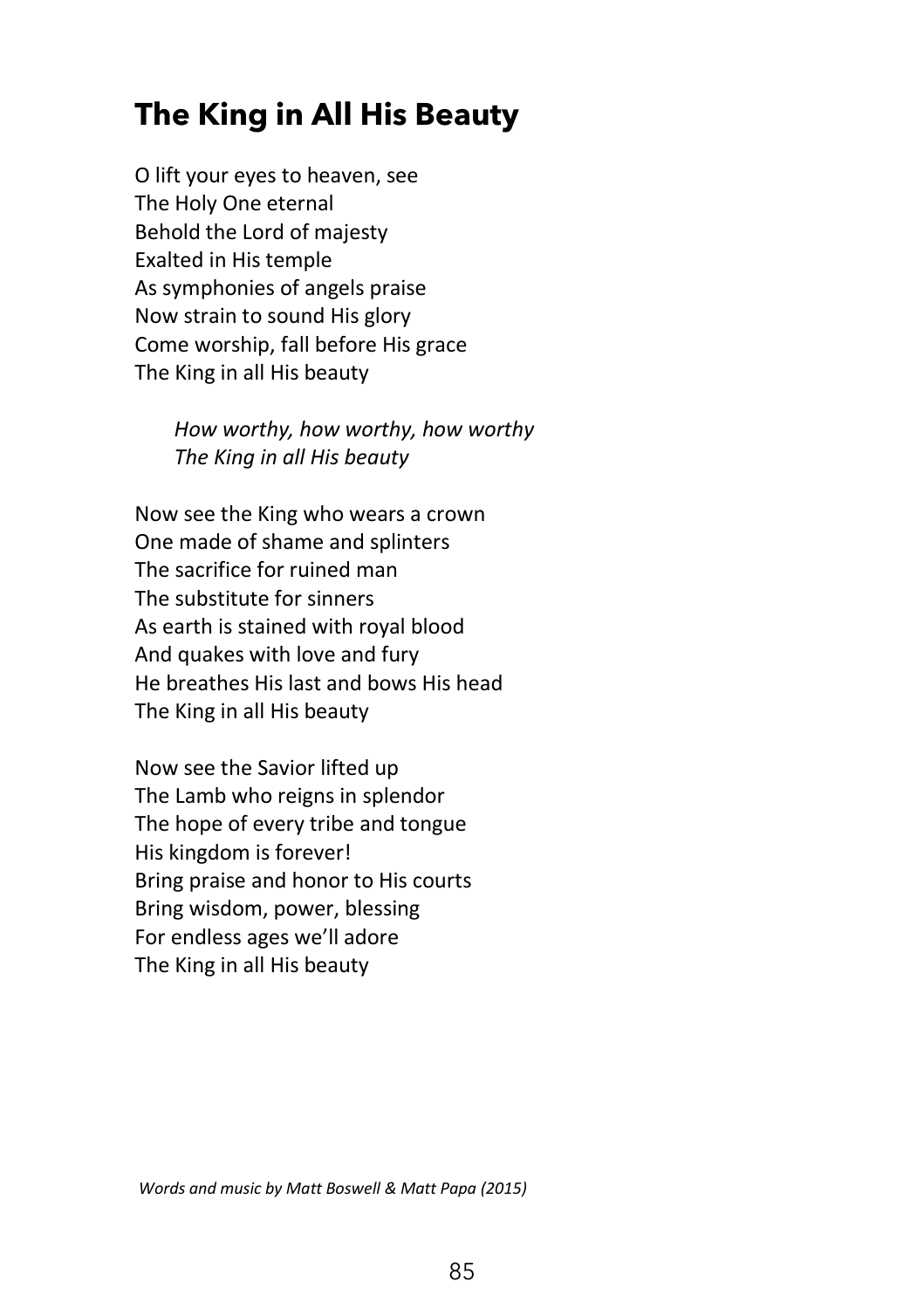#### **The Power of the Cross**

Oh, to see the dawn of the darkest day: Christ on the road to Calvary. Tried by sinful men, torn and beaten, then Nailed to a cross of wood.

*This, the power of the cross: Christ became sin for us, Took the blame, bore the wrath: We stand forgiven at the cross.*

Oh, to see the pain written on Your face Bearing the awesome weight of sin; Every bitter thought, every evil deed Crowning Your bloodstained brow.

Now the daylight flees, now the ground beneath Quakes as its Maker bows His head. Curtain torn in two, dead are raised to life; 'Finished!' the victory cry.

Oh, to see my name written in the wounds, For through Your suffering I am free. Death is crushed to death, life is mine to live, Won through Your selfless love.

*Stuart Townend & Keith Getty (2005)*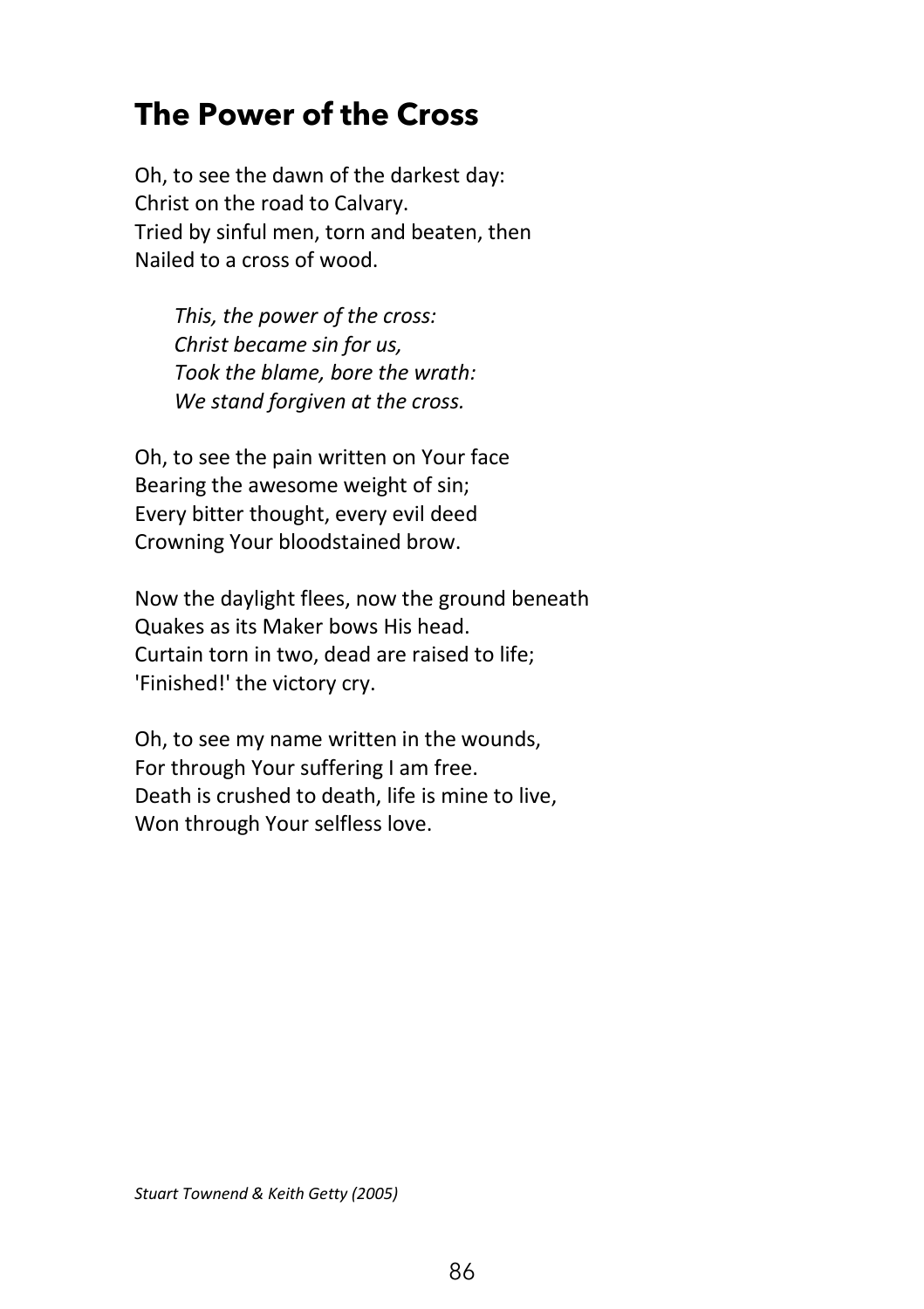#### **The Steadfast Love of the Lord**

The steadfast love of the Lord never ceases His mercies never come to an end They are new every morning New every morning Great is Thy faithfulness, O Lord, Great is Thy faithfulness.

> *They are new every morning New every morning Great is Thy faithfulness, O Lord, Great is Thy faithfulness.*

*Edith McNeill (1974), Excerpt from Lamentations 3:22-23, Ada Habershon (1906), Music and alt. lyrics by Matt Merker (2013)*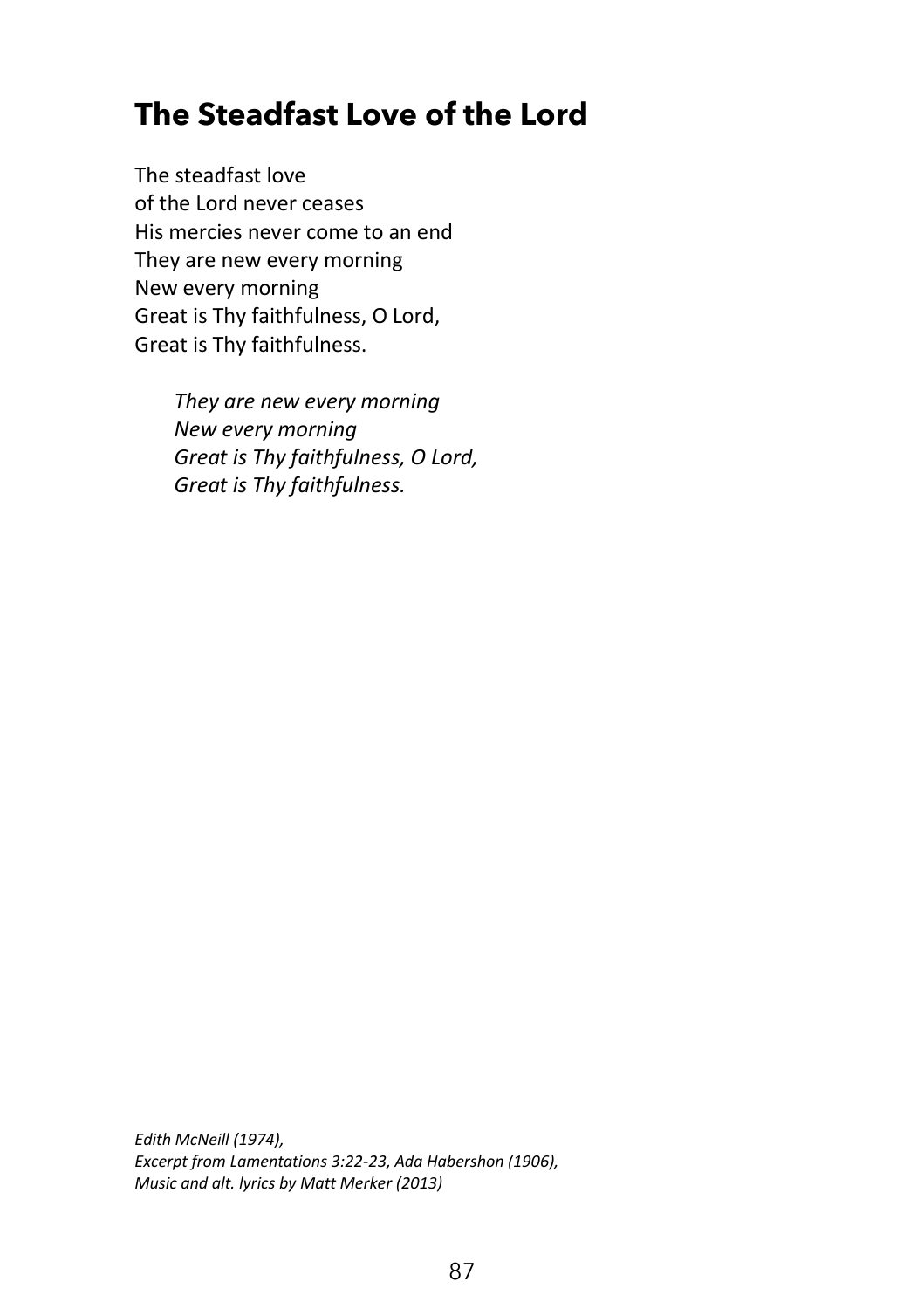### **There is a Fountain Filled with Blood**

There is a fountain filled with blood drawn from Emmanuel's veins And sinners plunged beneath that flood lose all their guilty stains Lose all their guilty stains, lose all their guilty stains And sinners plunged beneath that flood Lose all their guilty stains

The dying thief rejoiced to see that fountain in his day And there have I, though vile as he, washed all my sins away Washed all my sins away, washed all my sins away And there have I, though vile as he, Washed all my sins away

Dear dying Lamb, Thy precious blood shall never lose its pow'r Till all the ransomed church of God be saved, to sin no more. Be saved, to sin no more, be saved, to sin no more Till all the ransomed church of God Be saved, to sin no more

E'er since by faith I saw the stream Thy flowing wounds supply Redeeming love has been my theme, and shall be till I die And shall be till I die, and shall be till I die Redeeming love has been my theme, And shall be till I die.

When this poor lisping, stammering tongue lies silent in the grave Then in a nobler, sweeter song, I'll sing Thy pow'r to save. I'll sing Thy pow'r to save, I'll sing Thy pow'r to save Then in a nobler, sweeter song, I'll sing Thy pow'r to save*.*

*William Cowper (1771)*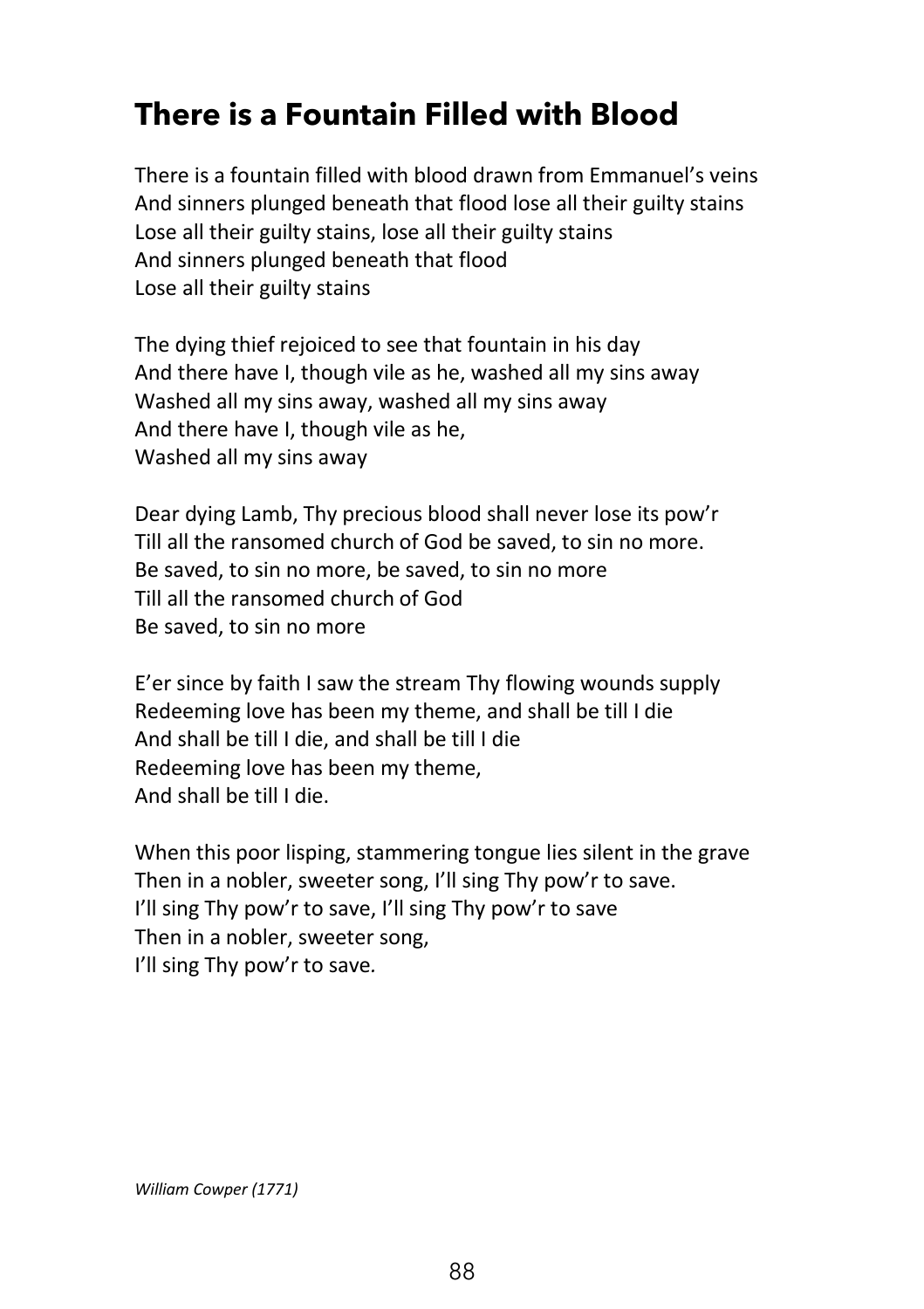# **There is a Happy Land**

There is a happy land far, far away; Where saints in glory stand, bright, bright as day. Oh, how they sweetly sing, "Worthy is our Savior King" Loud let his praises ring, praise, praise to Him.

Bright in that happy land, beams every eye. Kept by a Father's hand, Love cannot die. Oh, then to glory run, Be a crown and kingdom won, And bright above the sun, reign, reign with Him.

Come to that happy land. Come, come away. Why will you doubting stand? Why still delay? Oh, we shall happy be when from sin and sorrow free, Lord, we shall dwell with thee, Blest, blest in Him.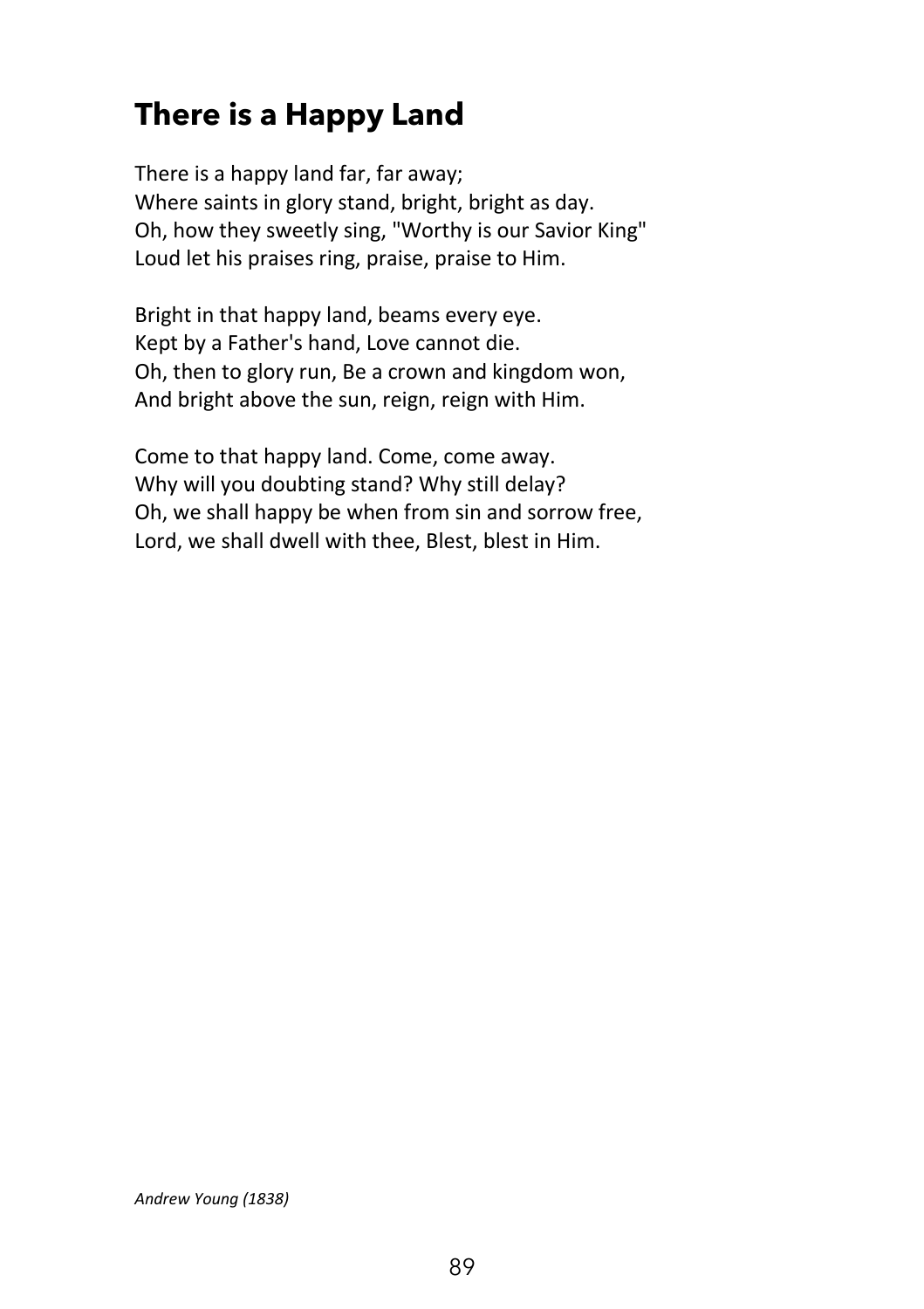# **Thy Mercy My God**

Thy mercy, my God, is the theme of my song*,* The joy of my heart, and the boast of my tongue; Thy free grace alone, from the first to the last Hath won my affections, and bound my soul fast.

Without Thy sweet mercy I could not live here; Sin would reduce me to utter despair; But, through Thy free goodness, my spirits revive, And He that first made me still keeps me alive

Thy mercy is more than a match for my heart, Which wonders to feel its own hardness depart; Dissolved by Thy goodness, I fall to the ground, And weep to the praise of the mercy I've found.

Great Father of mercies, Thy goodness I own, And the covenant love of Thy crucified Son; All praise to the Spirit, Whose whisper divine Seals mercy, and pardon, and righteousness mine

*John Stocker, lyrics (1776), Sandra McCracken, music (2001)*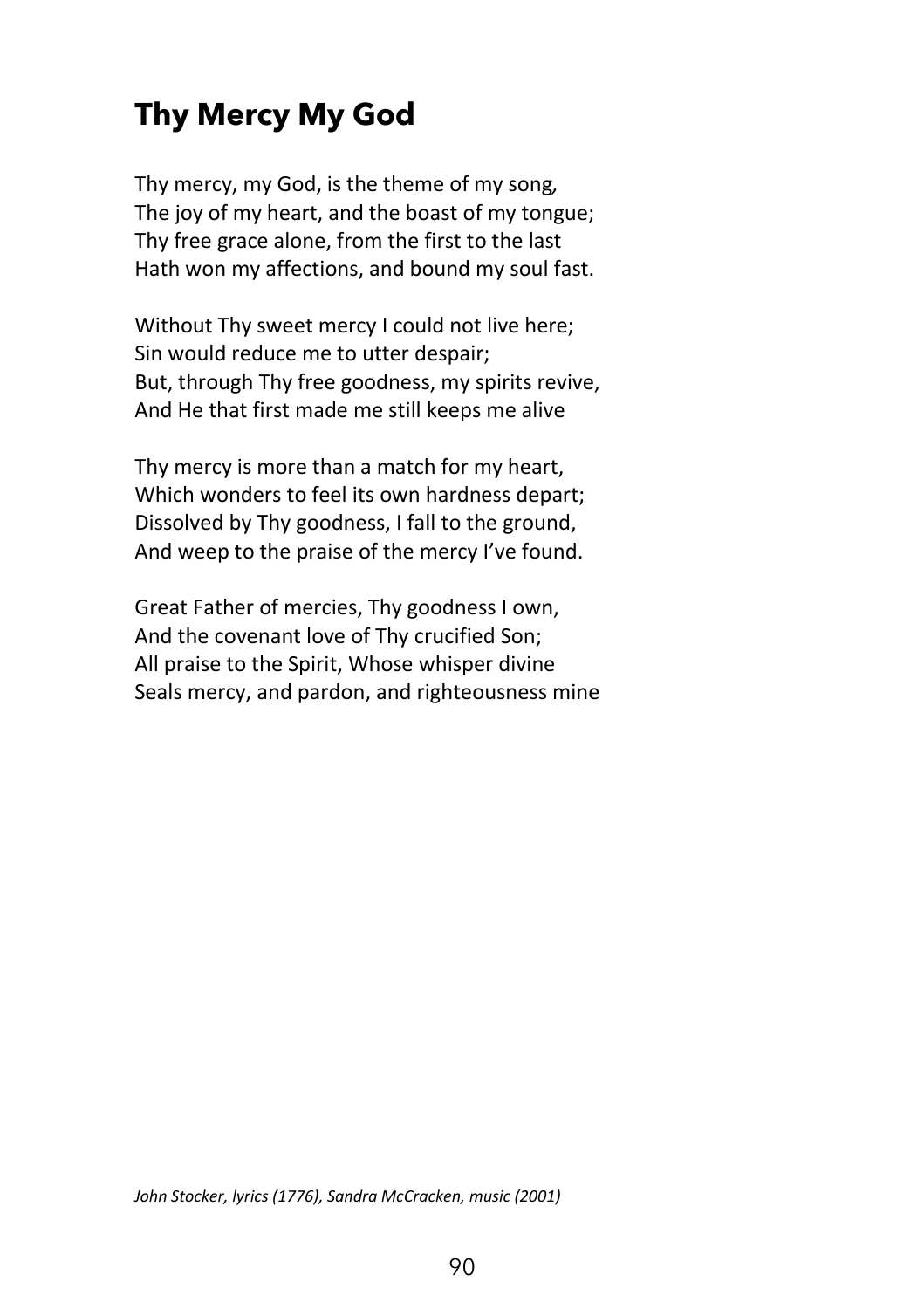### **We Belong to the Day**

We belong to the day To the day that is to come When the night falls away And our Savior will return For the glory of the King is in our hearts On that day we will be seen for what we are.

We belong to the day Let us journey in the light Put on faith, put on love As our armor for the fight And the promise of salvation in our eyes On that day the proud will fall, the faithful rise

*Strong as a mighty rock Our refuge in the coming wrath The heart of the bride belongs to Jesus, Jesus The earth in its turning stops To marvel at the Son of God And all of that day belongs to Jesus, Jesus.*

We belong to the day We were bought with Jesus' blood Soon He comes as the judge in the power of His word We must tell of His salvation while we wait For the day when Jesus comes will be too late.

Oh, if ten thousand years go by we will wait Let us tell of His great love, He will come For His patience means salvation!

*Michael Morrow (2006)*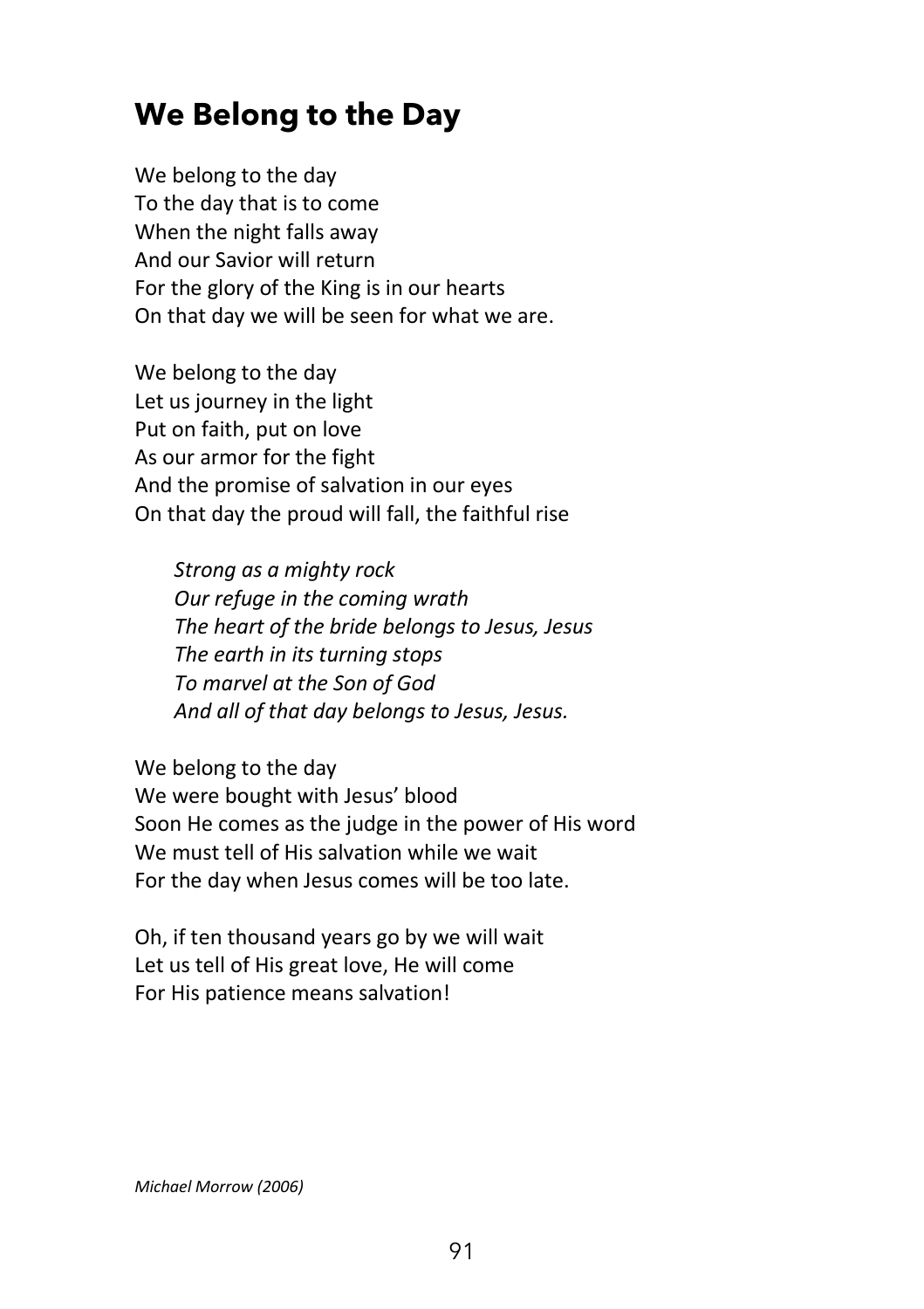### **We Will Glorify**

We will glorify the King of Kings We will glorify the Lamb We will glorify the Lord of Lords Who is the great I Am

Lord Jehovah reigns in majesty We will bow before His throne We will worship Him in righteousness We will worship Him alone

He is Lord of heaven, Lord of earth He is Lord of all who live He is Lord above the universe All praise to Him we give

Hallelujah to the King of Kings! Hallelujah to the Lamb! Hallelujah to the Lord of Lords! Who is the great I Am.

*Twila Paris (1982)*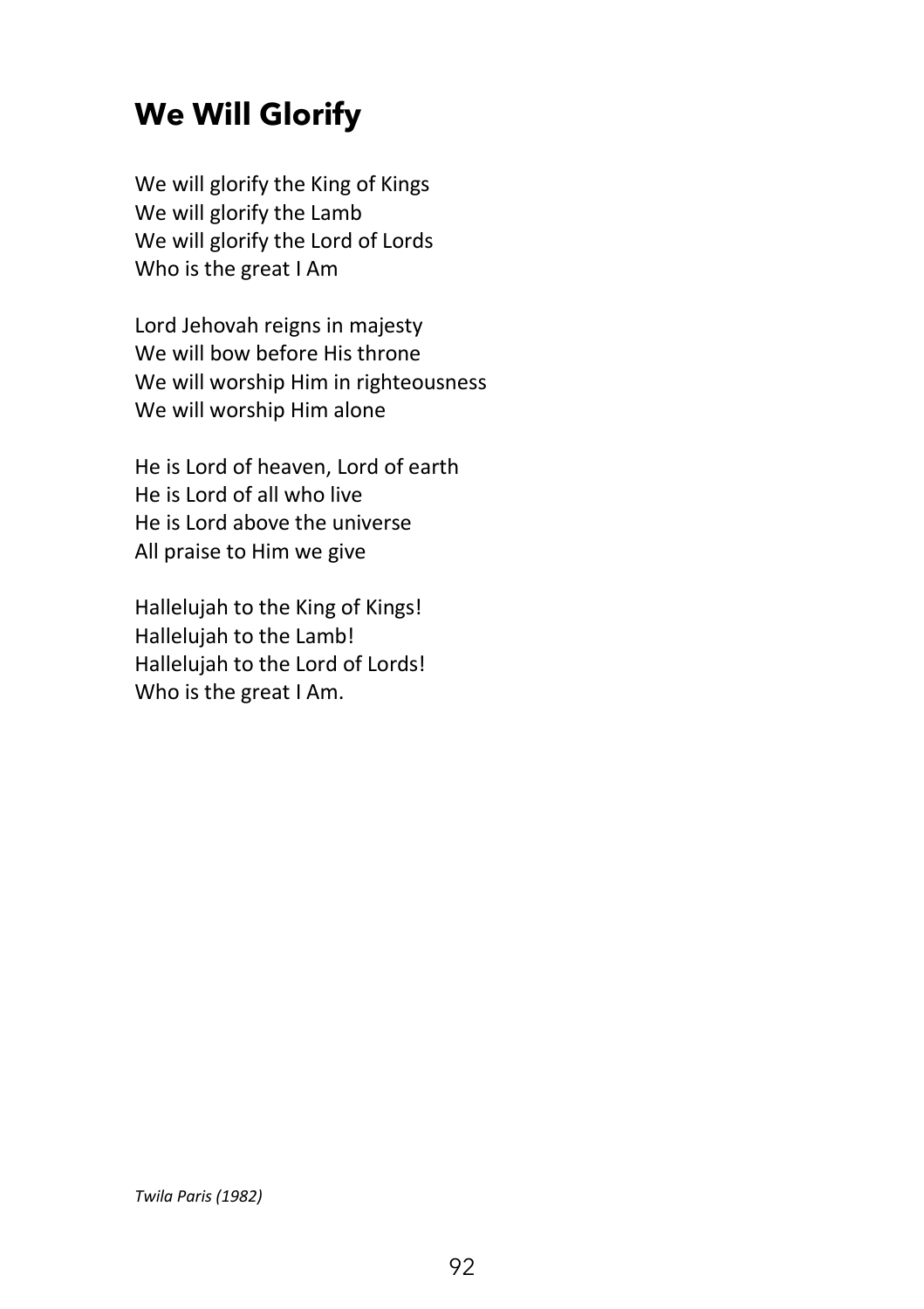#### **What a Friend We Have in Jesus**

What a friend we have in Jesus, All our sins and griefs to bear What a privilege to carry, Everything to God in prayer Oh what peace we often forfeit, Oh what needless pain we bear All because we do not carry Everything to God in prayer.

Have we trials and temptations? Is there trouble anywhere We should never be discouraged – Take it to the Lord in prayer. Can we find a friend so faithful, Who will all our sorrows share? Jesus knows our every weakness; Take it to the Lord in prayer.

Are we weak and heavy-laden? Cumbered with a load of care? Precious Savior, still our refuge – Take it to the Lord in prayer. Do thy friends despise, forsake thee? Take it to the Lord in prayer In His arms he'll take and shield thee, Thou wilt find a solace there

Blessed Savior, Thou hast promised Thou will all our burdens bear; May we ever, Lord, be bringing All to Thee in earnest prayer. Soon in glory bright unclouded, There will be no need for prayer – Rapture, praise, and endless worship, Will be our sweet portion there.

*Joseph Scriven (1855)*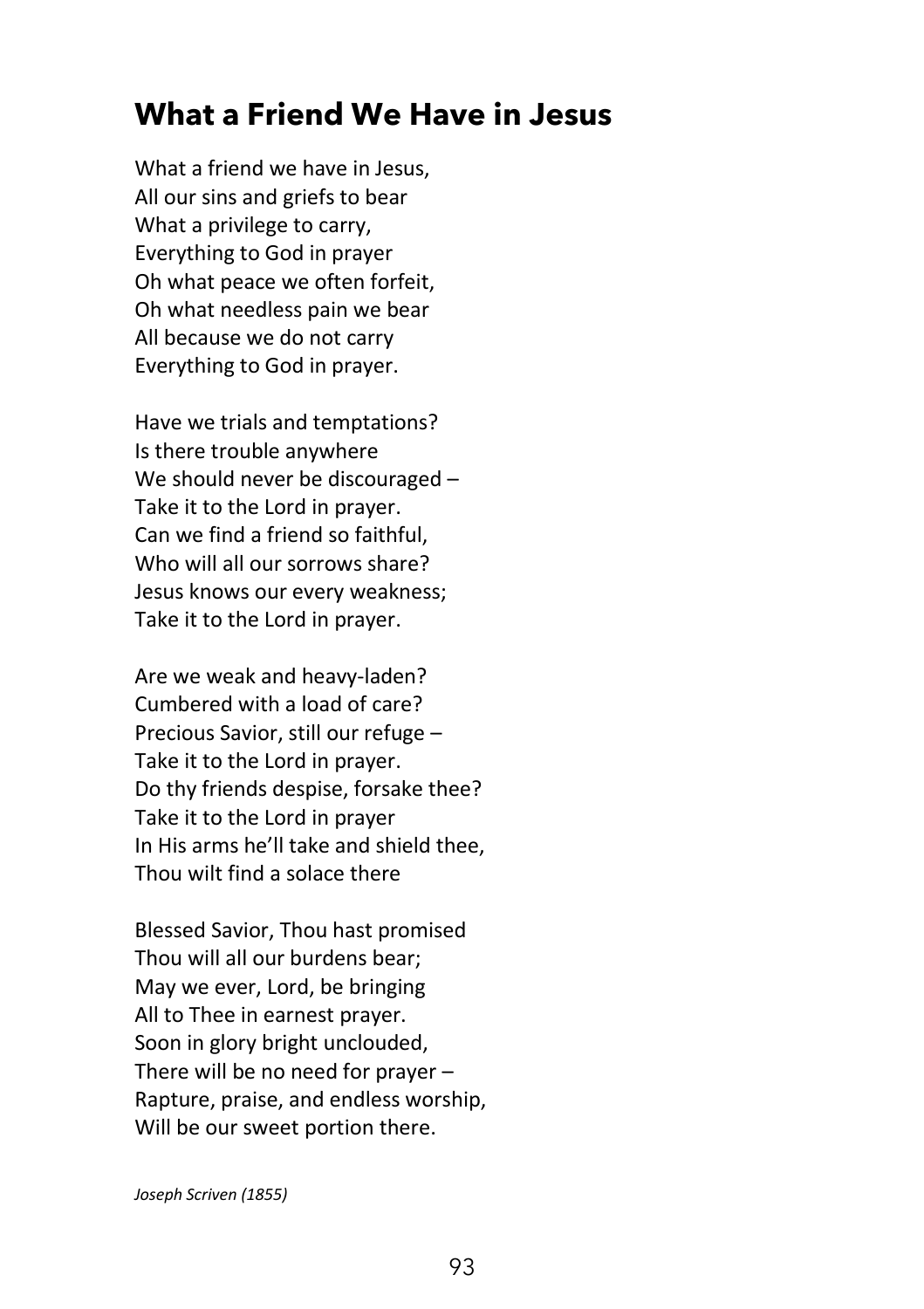#### **What a Savior** *(Man of Sorrows)*

Man of sorrows what a name For the Son of God who came Ruined sinners to reclaim: Hallelujah Bearing shame and scoffing rude In my place condemned He stood Sealed my pardon with His blood Hallelujah, hallelujah

> *Savior, You showed Your love Defeated our sin, poured out Your blood So we praise You, Lamb that was slain We offer our lives to proclaim, What a Savior!*

Guilty, vile and helpless we Spotless Lamb of God was He Full atonement, can it be? Hallelujah Lifted up was He to die "It is finished' was His cry Now in heav'n exalted high Hallelujah, hallelujah

When He comes our glorious King All His ransomed home to bring Then anew this song we'll sing Hallelujah, hallelujah!

*Philip Paul Bliss (1875), Devon Kauflin (2008)*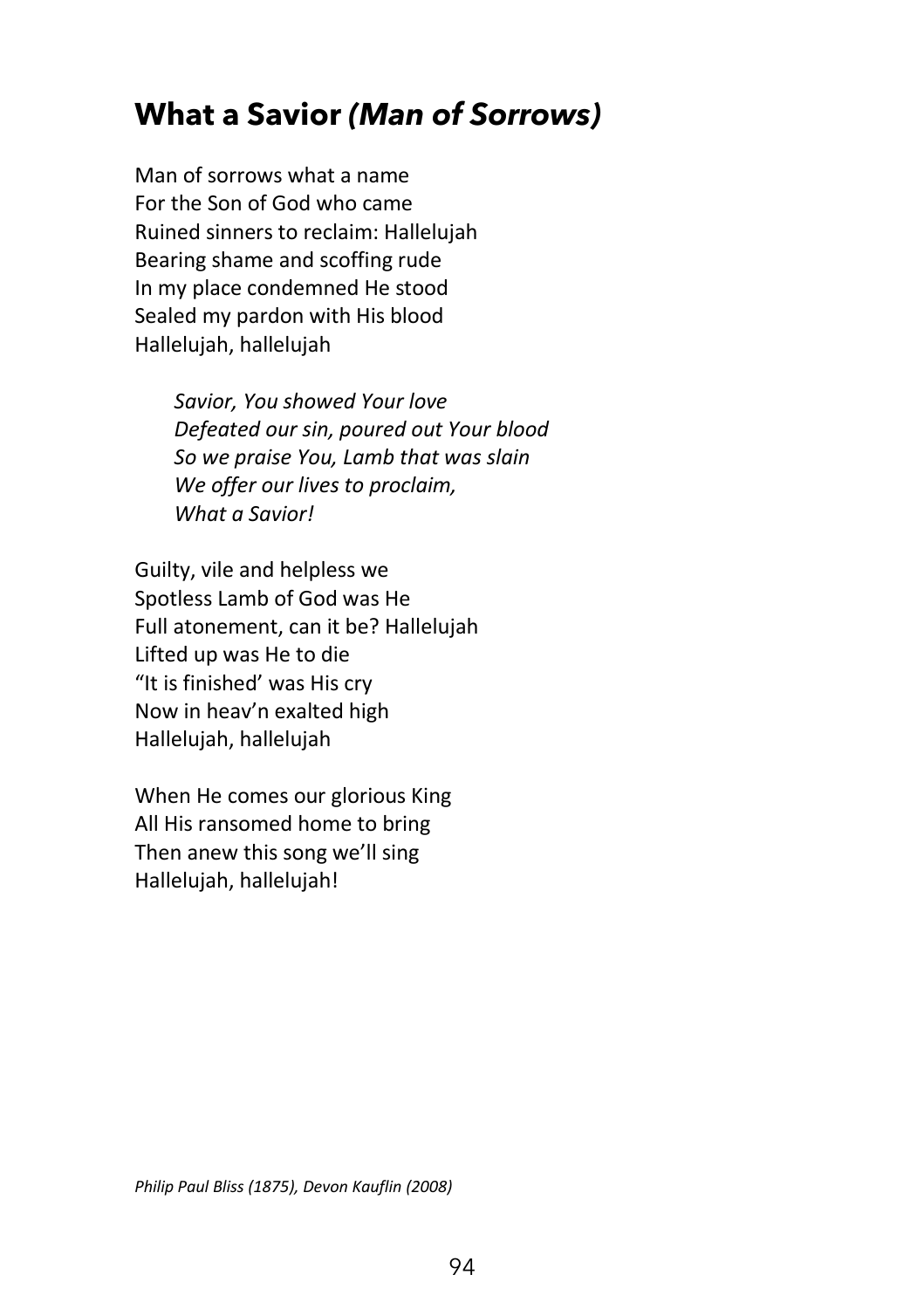# **What Child is This?**

What Child is this, who, laid to rest. On Mary's lap is sleeping? Whom angels greet with anthems sweet, While shepherds watch are keeping? This, this is Christ, the King, Whom shepherds guard and angels sing: Haste, haste to bring Him laud, The Babe, the Son of Mary!

Why lies He in such mean estate, Where ox and ass are feeding? Good Christian, fear: for sinners here The silent Word is pleading. Nails, spear shall pierce Him through, The cross be borne for me, for you. Hail, hail the Word made flesh, The Babe, the Son of Mary.

So bring Him incense, gold, and myrrh, Come, peasant, king to own Him. The King of kings salvation brings; Let loving hearts enthrone Him. Raise, raise a song on high, The virgin sings her lullaby. Joy, joy for Christ is born, The Babe, the Son of Mary.

*W. Chatterton Dix (1865)*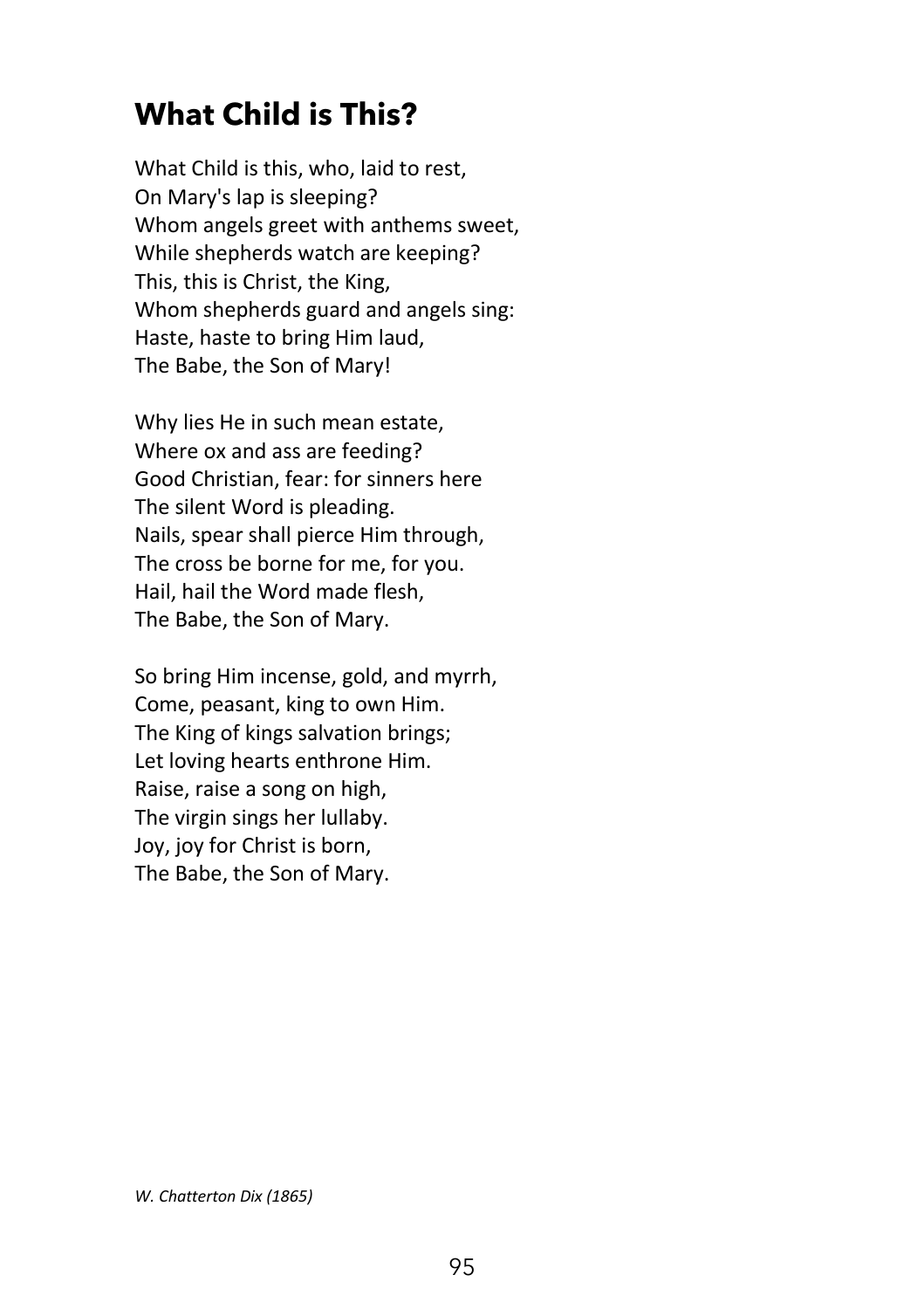#### **Whate'er My God Ordains is Right**

Whate'er my God ordains is right, His holy will abideth; I will be still whate'er He does, And follow where He guideth. He is my God, though dark my road; He holds me that I shall not fall; And so to Him I leave it all, And so to Him I leave it all.

Whate'er my God ordains is right, He never will deceive me; He leads me by the proper path, I know He will not leave me. I take, content, what He has sent; His hand can turn my griefs away; And patiently I wait His day, And patiently I wait His day.

Whate'er my God ordains is right, Though now this cup in drinking May bitter seem to my faint heart, I take it all, unshrinking. My God is true, each morn anew Sweet comfort yet shall fill my heart; And pain and sorrow shall depart, And pain and sorrow shall depart.

Whate'er my God ordains is right, Here shall my stand be taken; Though sorrow, need, or death be mine, Yet I am not forsaken. My Father's care is round me there; He holds me that I shall not fall; And so to Him I leave it all, And so to Him I leave it all.

*Words: Samuel Rodigast (1675), tr. Catherine Winkworth (1829-1878) Music: Matt Merker & Keith Getty (2018)*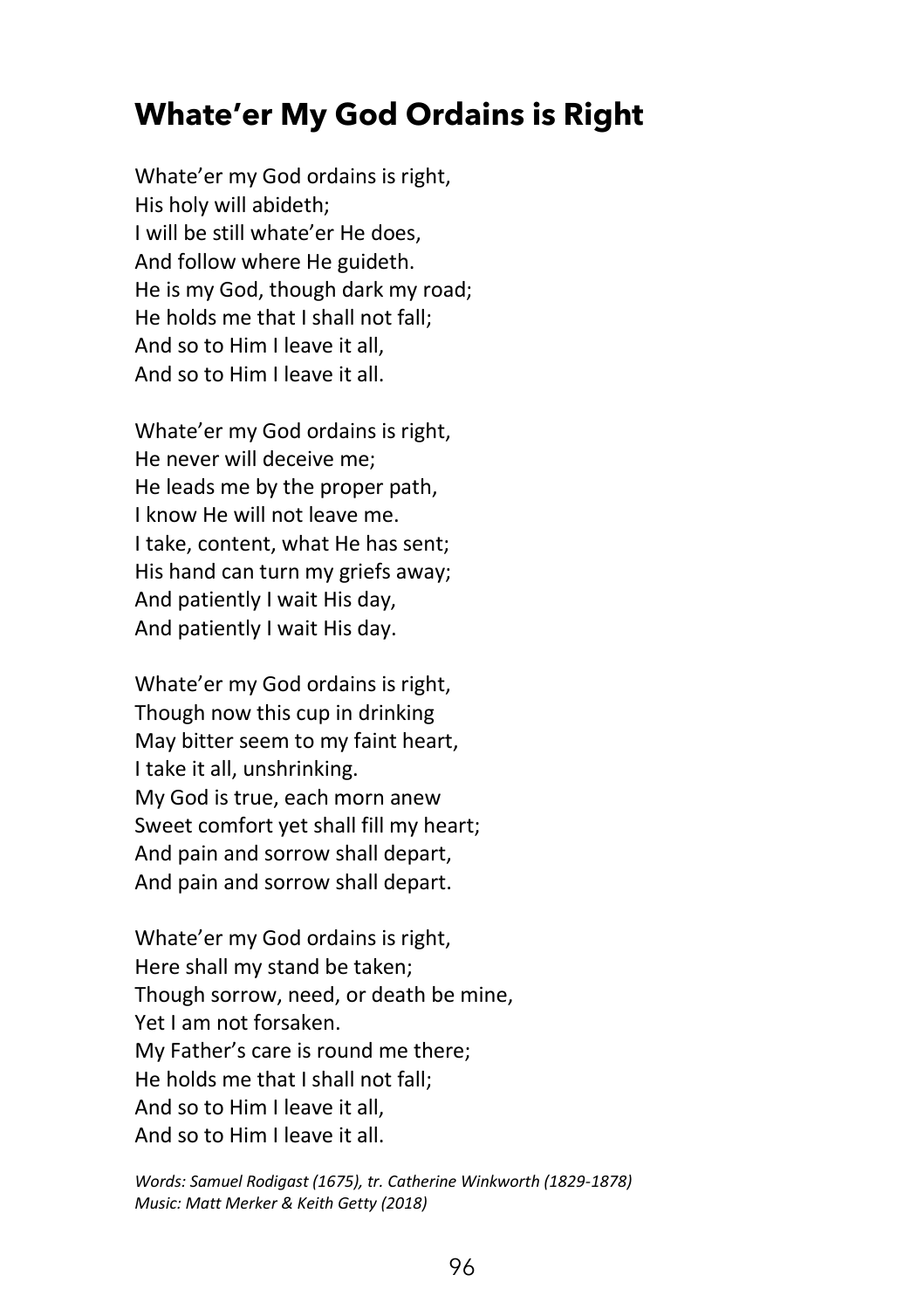### **When I Survey the Wondrous Cross**

When I survey the wondrous cross On which the Prince of glory died, My richest gain I count but loss, And pour contempt on all my pride.

Forbid it, Lord, that I should boast, Save in the death of Christ my God! All the vain things that charm me most, I sacrifice them to His blood

See from His head, His hands, His feet, Sorrow and love flow mingled down! Did e'er such love and sorrow meet, Or thorns compose so rich a crown?

Were the whole realm of nature mine, That were an offering far too small; Love so amazing, so divine, Demands my soul, my life, my all.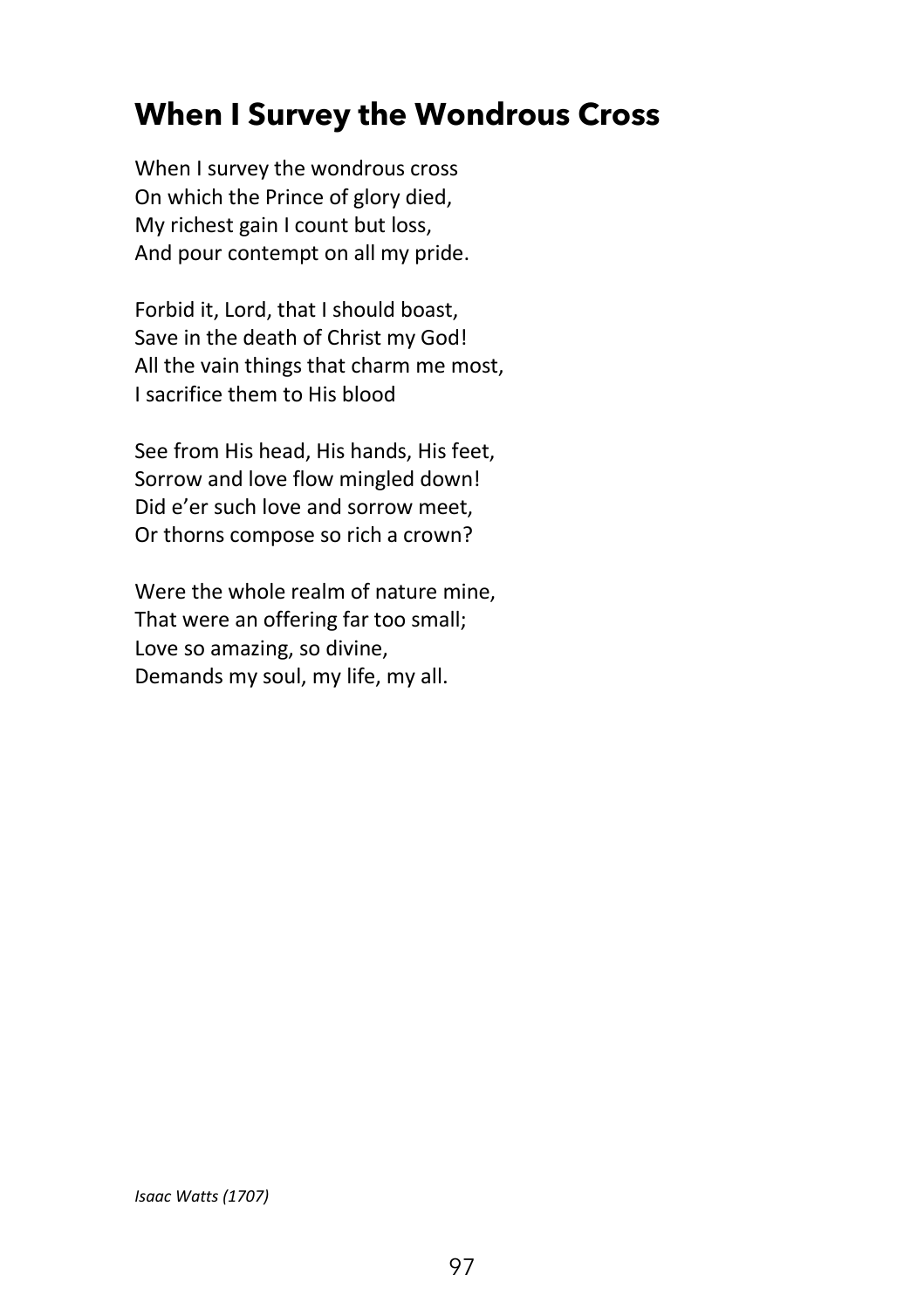# **Where Shall I Be?**

When judgment day is drawing nigh, where shall I be? When God the works of men shall try, where shall I be? When east and west the fire shall roll, where shall I be? How will it be with my poor soul, where shall I be?

*O where shall I be when the first trumpet sounds, O where shall I be when it sounds so loud? When it sounds so loud as to wake up the dead? O where shall I be when it sounds?*

When wicked men his wrath shall see, where shall I be? And to the rocks and mountains flee, where shall I be? When hills and mountains flee away, where shall I be? When all the works of man decay, where shall I be?

When heav'n and earth as some great scroll, where shall I be? Shall from God's holy presence roll, where shall I be? When all the saints redeemed shall stand, where shall I be? Forever blest at God's right hand, where shall I be?

All trouble done, all conflict past, where shall I be? Our enemy o'ercome at last, where shall I be? When Christ shall reign from shore to shore, where shall I be? And peace abide forevermore, where shall I be?

*Charles Price Jones (1899)*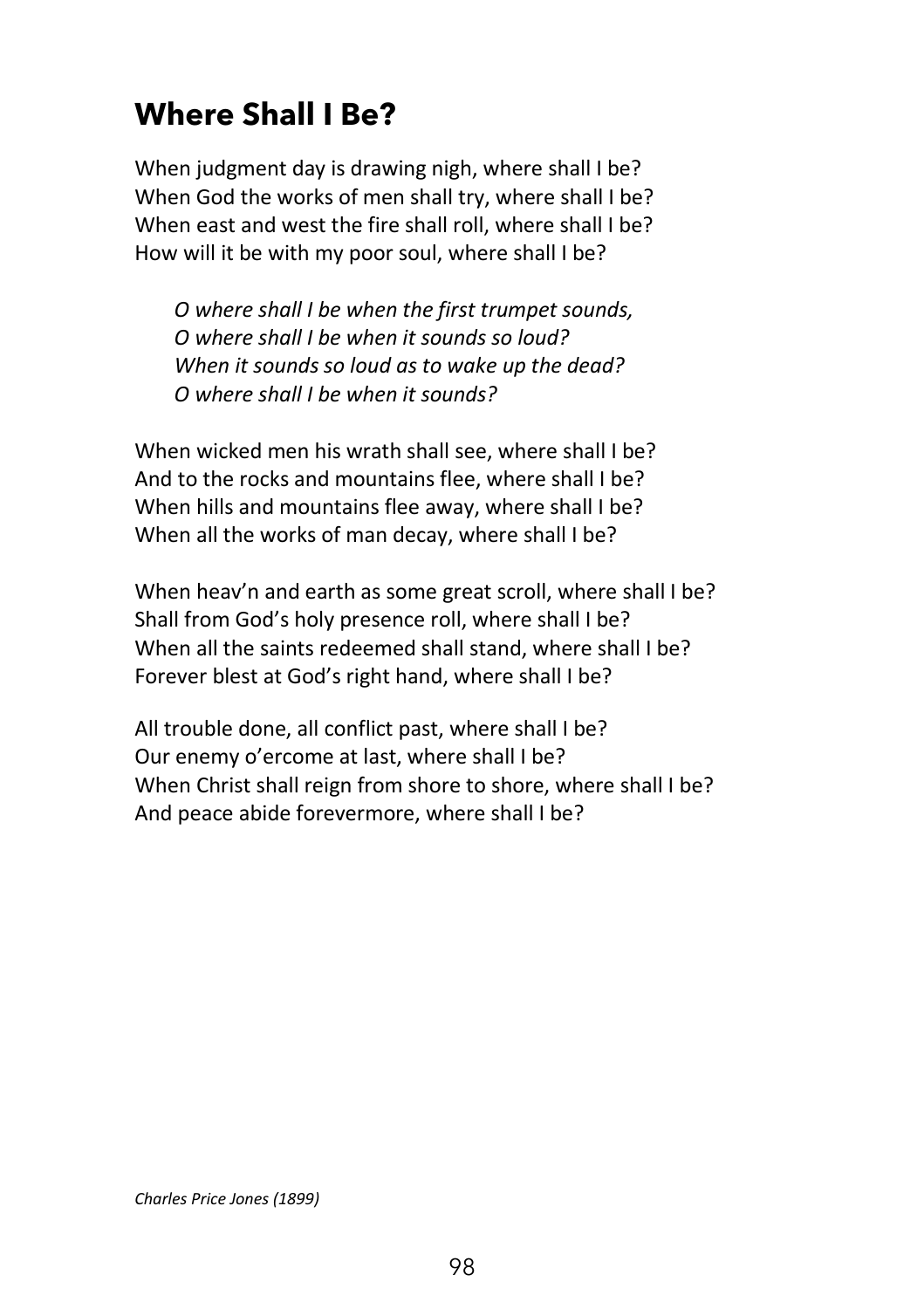# **Yet Not I but Through Christ in Me**

What gift of grace is Jesus my Redeemer There is no more for heaven now to give He is my joy, my righteousness, and freedom My steadfast love, my deep and boundless peace. To this I hold, my hope is only Jesus For my life is wholly bound to His Oh how strange and divine, I can sing: all is mine! Yet not I but through Christ in me.

The night is dark but I am not forsaken For by my side, the Savior He will stay I labour on in weakness and rejoicing For in my need, His power is displayed. To this I hold, my Shepherd will defend me Through the deepest valley He will lead Oh the night has been won, and I shall overcome! Yet not I, but through Christ in me.

No fate I dread, I know I am forgiven The future sure, the price it has been paid For Jesus bled and suffered for my pardon And He was raised to overthrow the grave. To this I hold, my sin has been defeated Jesus now and ever is my plea Oh the chains are released, I can sing: I am free! Yet not I but through Christ in me.

With every breath I long to follow Jesus For He has said that He will bring me home And day by day I know He will renew me Until I stand with joy before the throne. To this I hold, my hope is only Jesus All the glory evermore to Him When the race is complete, still my lips shall repeat Yet not I but through Christ in me!

*Jonny Robinson, Rich Thompson, Michael Farren (2018)*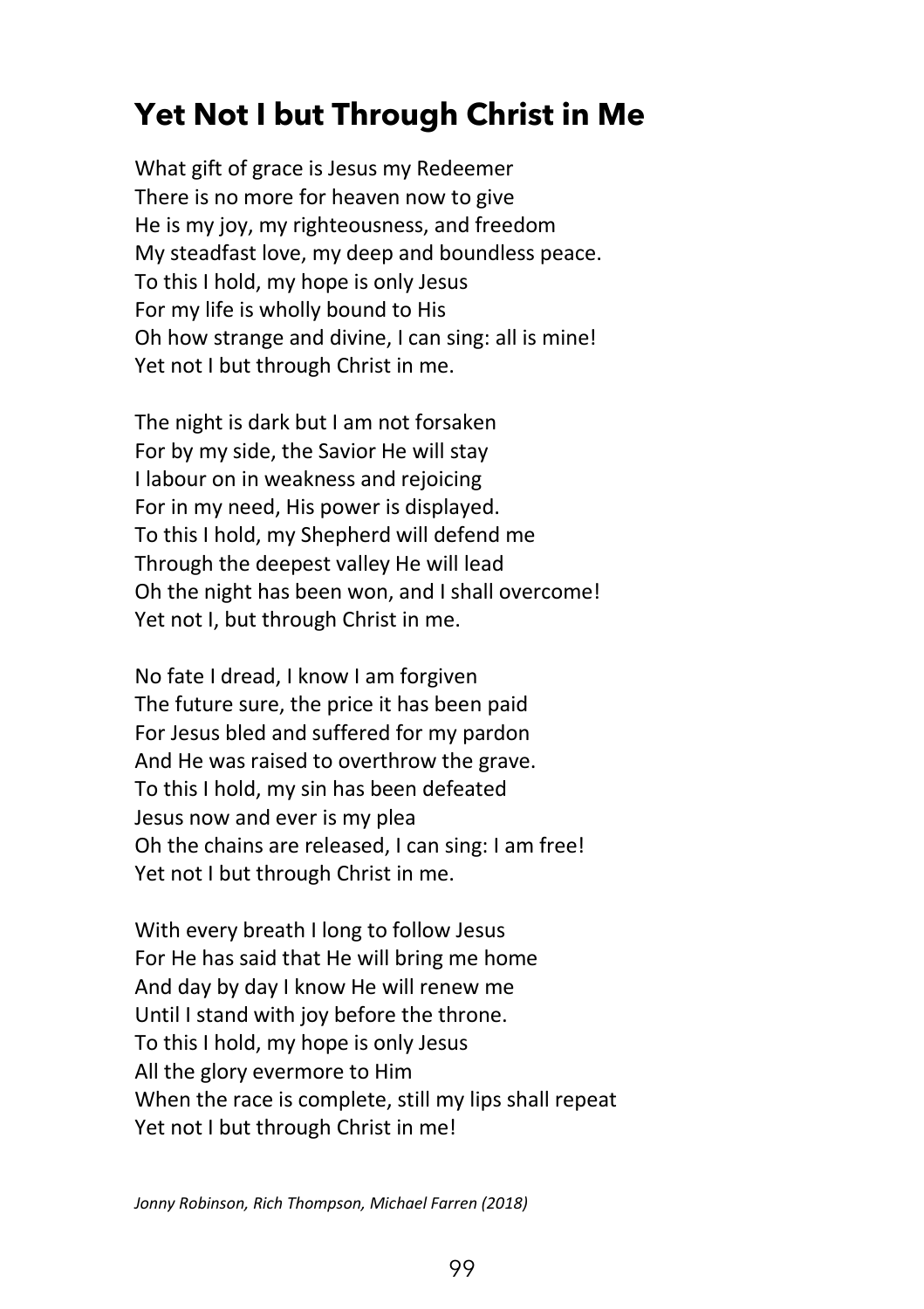# **The Doxology**

Praise God, from whom all blessings flow Praise Him, all creatures here below Praise Him above, ye heavenly Host Praise Father, Son and Holy Ghost. Amen.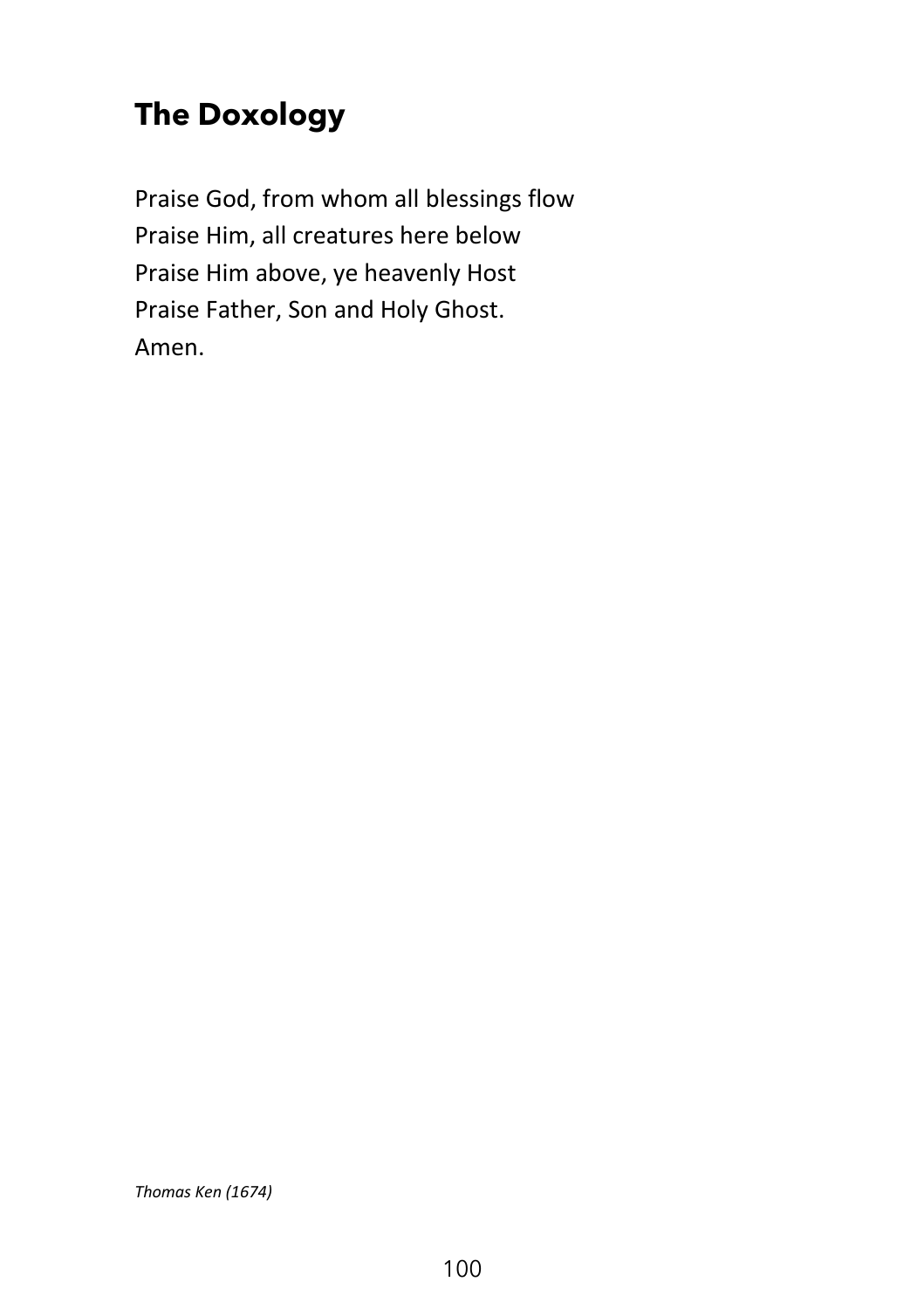#### **NOTES**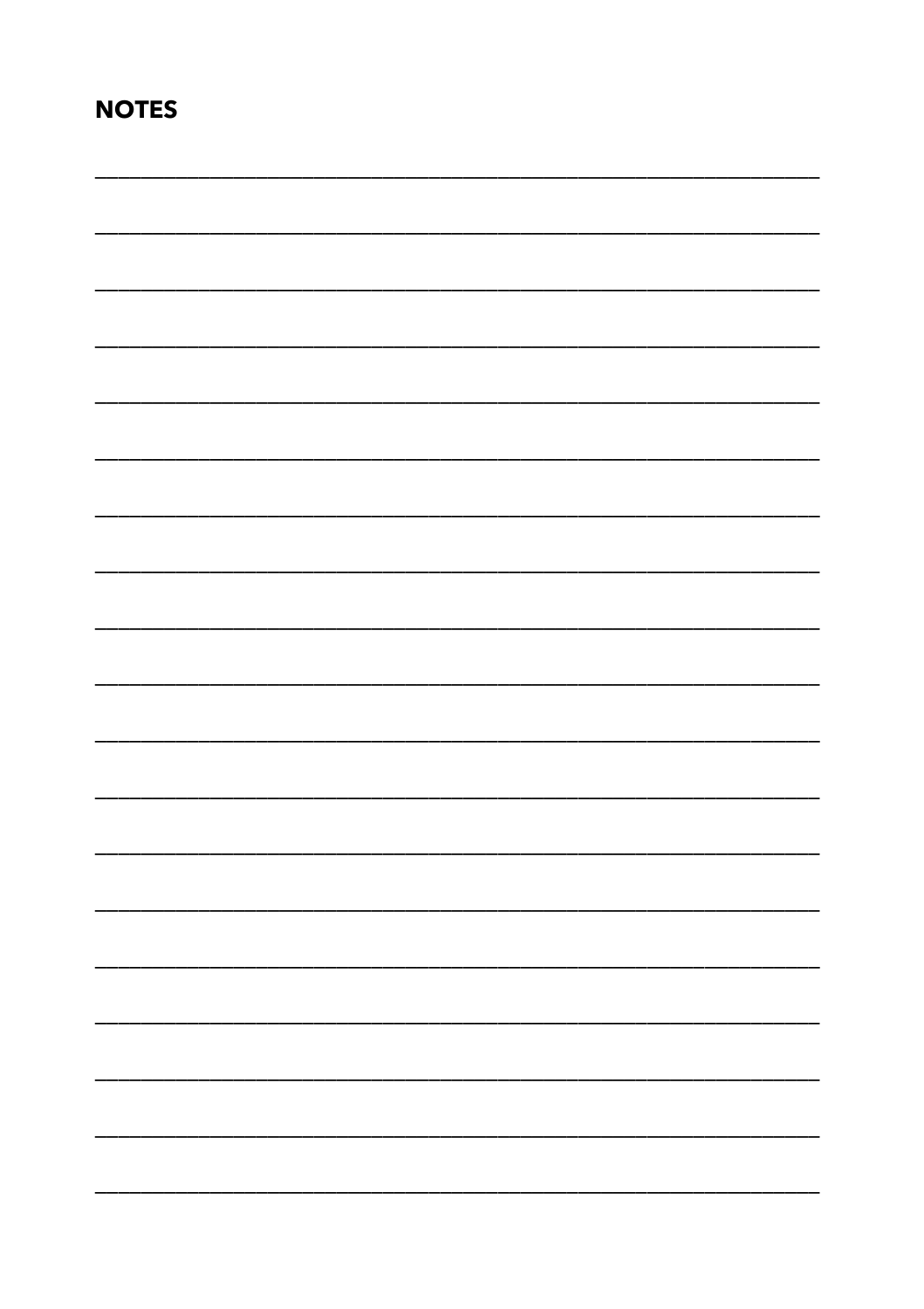